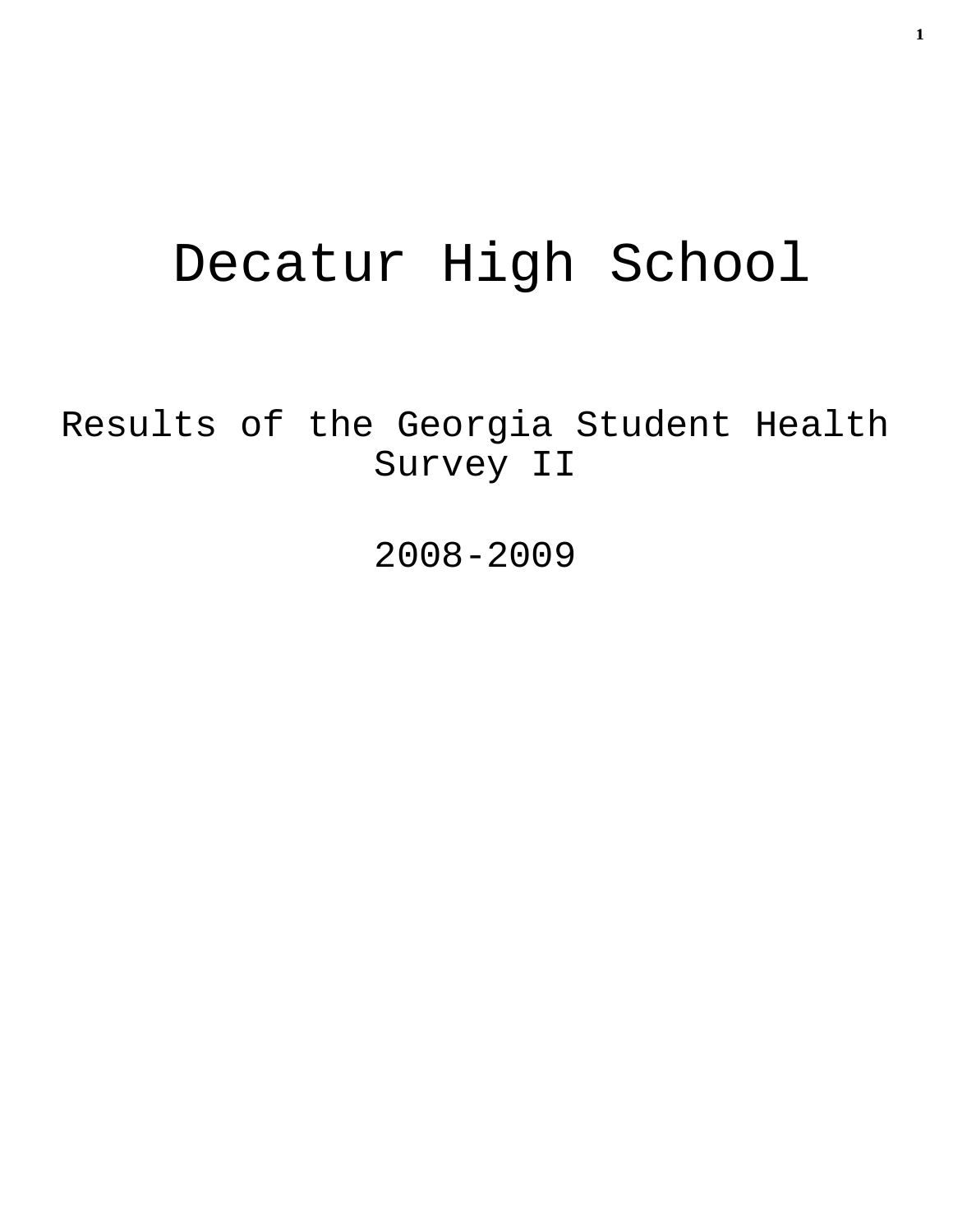# *Demographics* **2**

| Grade                    |    |  |  |
|--------------------------|----|--|--|
| <b>Grade   Frequency</b> |    |  |  |
| 10                       | 66 |  |  |
| 12                       | 59 |  |  |

| <b>Frequency</b> | <b>Table of Gender by Grade</b> |              |             |              |  |  |
|------------------|---------------------------------|--------------|-------------|--------------|--|--|
| <b>Col Pct</b>   |                                 | Grade(Grade) |             |              |  |  |
|                  | Gender(Gender)                  | 10           | 12          | <b>Total</b> |  |  |
|                  | <b>Female</b>                   | 40<br>60.61  | 26<br>44.07 | 66           |  |  |
|                  | <b>Male</b>                     | 26<br>39.39  | 33<br>55.93 | 59           |  |  |
|                  | <b>Total</b>                    | 66           | 59          | 125          |  |  |

| <b>Frequency</b> |  |
|------------------|--|
| Col Pct          |  |

| <b>Table of Ethnicity by Grade</b> |                        |             |              |  |  |  |
|------------------------------------|------------------------|-------------|--------------|--|--|--|
|                                    | Grade(Grade)           |             |              |  |  |  |
| <b>Ethnicity</b> (Ethnicity)       | 10                     | 12          | <b>Total</b> |  |  |  |
| <b>Black</b>                       | 27<br>40.91            | 25<br>42.37 | 52           |  |  |  |
| <b>Hispanic</b>                    | $\overline{2}$<br>3.03 | 3<br>5.08   | 5            |  |  |  |
| <b>White</b>                       | 29<br>43.94            | 26<br>44.07 | 55           |  |  |  |
| <b>Asian</b>                       | 2<br>3.03              | 3<br>5.08   | 5            |  |  |  |
| <b>Other</b>                       | 6<br>9.09              | 2<br>3.39   | 8            |  |  |  |
| <b>Total</b>                       | 66                     | 59          | 125          |  |  |  |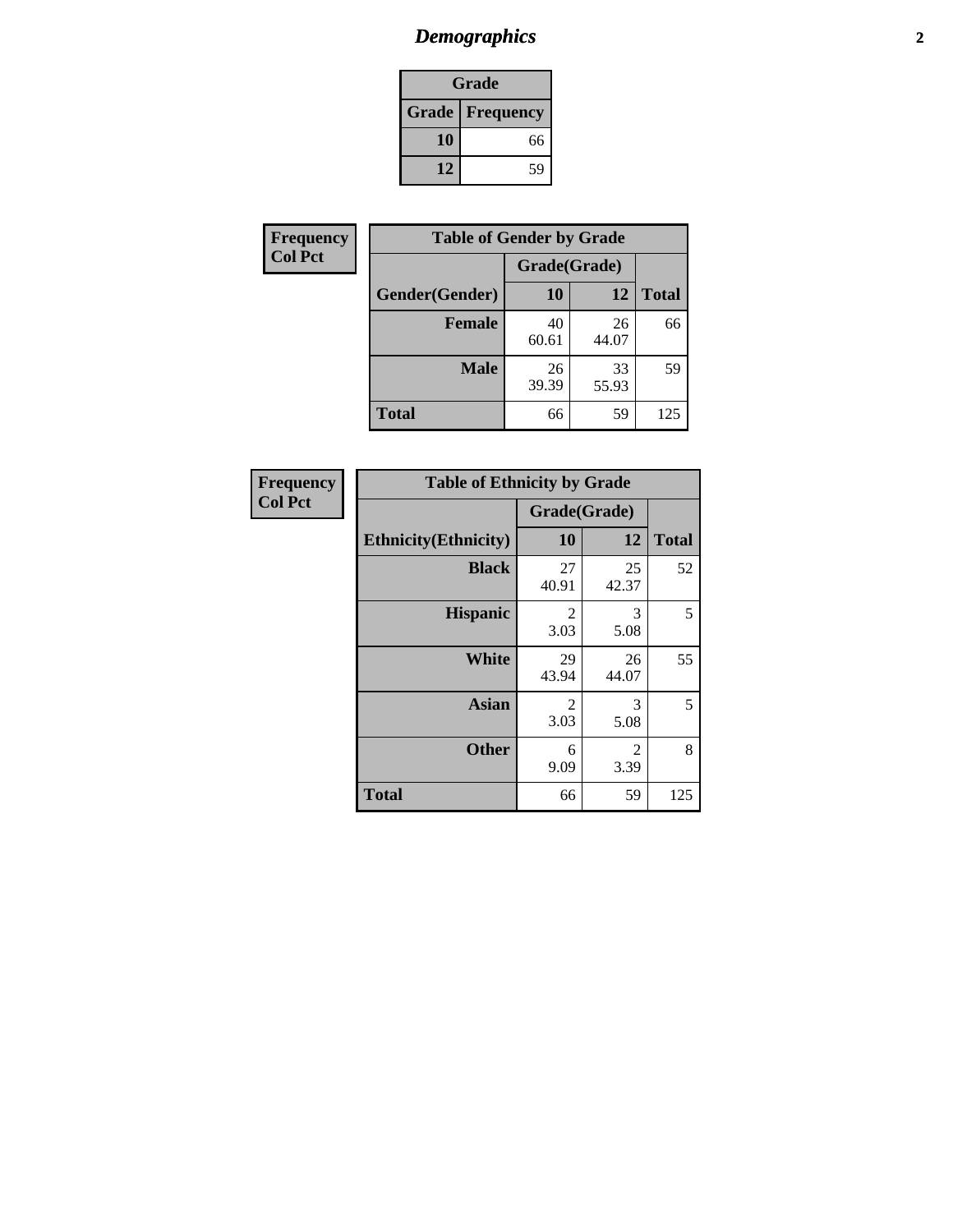#### *Title IV, Part A, Schedule A* **3** *Goal 1: Ensure that all schools are drug-free Baseline Data: Year 2008-2009 Prevalence of Drug Use*

| Frequency<br><b>Col Pct</b> | <b>Table of AlcoholAlt by Grade</b> |              |             |              |  |  |
|-----------------------------|-------------------------------------|--------------|-------------|--------------|--|--|
|                             | AlcoholAlt(Alcohol                  | Grade(Grade) |             |              |  |  |
|                             | use, past 30 days)                  | 10           | 12          | <b>Total</b> |  |  |
|                             | Yes                                 | 25<br>37.88  | 34<br>57.63 | 59           |  |  |
|                             | N <sub>0</sub>                      | 41<br>62.12  | 25<br>42.37 | 66           |  |  |
|                             | <b>Total</b>                        | 66           | 59          | 125          |  |  |

| Frequency<br><b>Col Pct</b> | <b>Table of TobaccoAny by Grade</b> |              |             |              |  |  |
|-----------------------------|-------------------------------------|--------------|-------------|--------------|--|--|
|                             | <b>TobaccoAny(Tobacco</b>           | Grade(Grade) |             |              |  |  |
|                             | use, past 30 days)                  | 10           | 12          | <b>Total</b> |  |  |
|                             | Yes                                 | 12<br>18.18  | 16<br>27.12 | 28           |  |  |
|                             | N <sub>0</sub>                      | 54<br>81.82  | 43<br>72.88 | 97           |  |  |
|                             | Total                               | 66           | 59          | 125          |  |  |

| Frequency      | <b>Table of MarijuanaAlt by Grade</b> |              |             |              |  |
|----------------|---------------------------------------|--------------|-------------|--------------|--|
| <b>Col Pct</b> | MarijuanaAlt(Marijuana                | Grade(Grade) |             |              |  |
|                | use, past 30 days)                    | 10           | 12          | <b>Total</b> |  |
|                | Yes                                   | 14<br>21.21  | 17<br>28.81 | 31           |  |
|                | N <sub>0</sub>                        | 52<br>78.79  | 42<br>71.19 | 94           |  |
|                | <b>Total</b>                          | 66           | 59          | 125          |  |

| <b>Frequency</b> | <b>Table of OtherDrugAny by Grade</b>  |              |             |              |  |
|------------------|----------------------------------------|--------------|-------------|--------------|--|
| <b>Col Pct</b>   | <b>OtherDrugAny(Other</b><br>drug use, | Grade(Grade) |             |              |  |
|                  | past 30 days)                          | <b>10</b>    | <b>12</b>   | <b>Total</b> |  |
|                  | Yes                                    | 6.06         | 4<br>6.78   | 8            |  |
|                  | N <sub>0</sub>                         | 62<br>93.94  | 55<br>93.22 | 117          |  |
|                  | <b>Total</b>                           | 66           | 59          | 125          |  |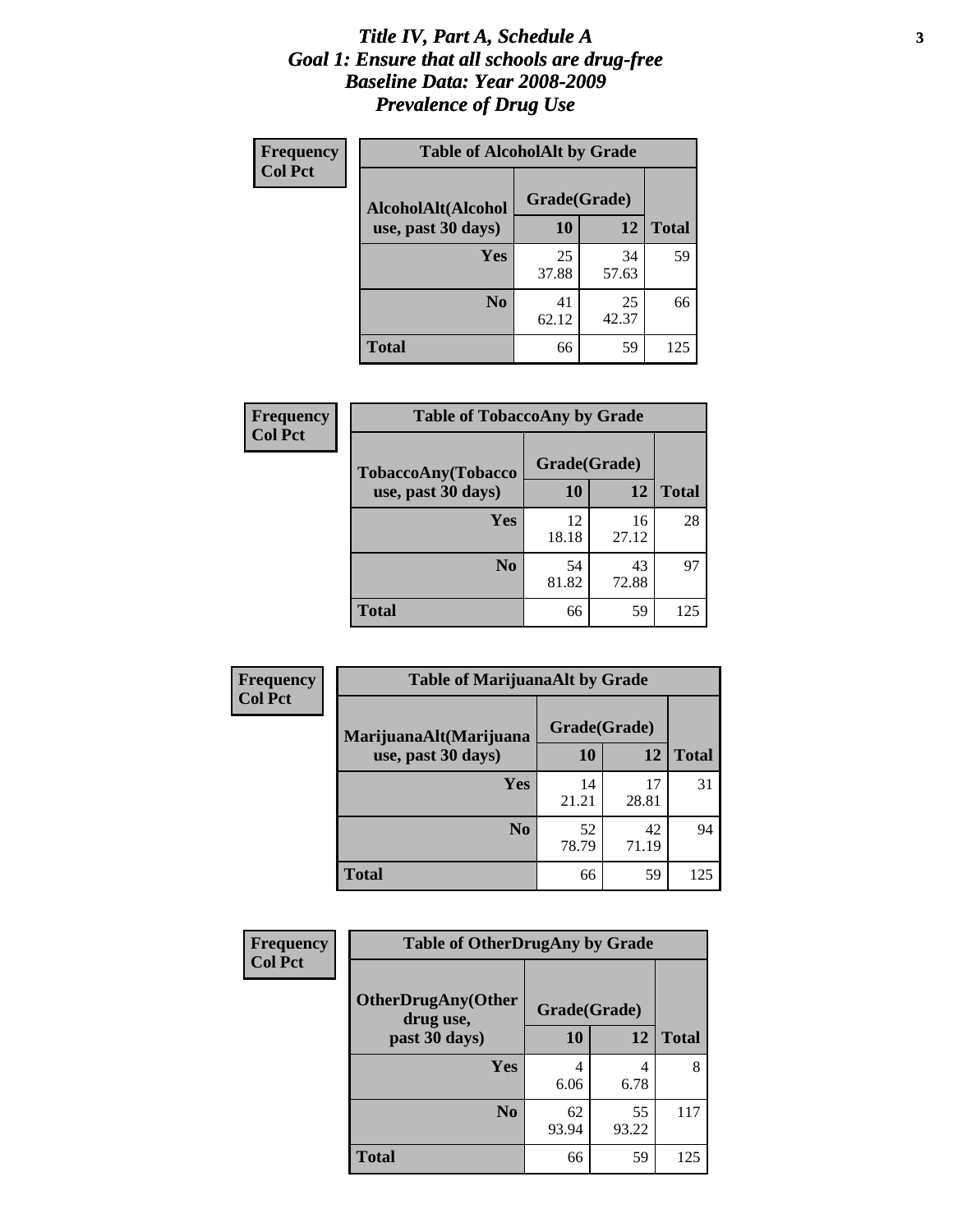#### *Average Age of Onset of Use* **4** *Results for "Average Age of Onset of Use" questions exclude students who said they did not use that substance*

| <b>Variable</b>    | Label                                                              | <b>Mean</b> |
|--------------------|--------------------------------------------------------------------|-------------|
| Alcoholinit2       | I started using alcohol when I was                                 | 13.69       |
| Cigarettesinit2    | I started smoking tobacco when I was                               | 14.14       |
| Smokelessinit2     | I started chewing tobacco when I was                               | 15.60       |
| Marijuanainit2     | I started using marijuana when I was                               | 14.13       |
| Cocaineinit2       | I started using cocaine when I was                                 | 15.50       |
| Inhalantsinit2     | I started using inhalants when I was                               | 11.60       |
| Steroidsinit2      | I started using steroids when I was                                |             |
| Ecstasyinit2       | I started using ecstasy when I was                                 | 15.17       |
| Methinit2          | I started using methamphetamines when I was                        |             |
| Hallucinogensinit2 | I started using hallucinogens when I was                           | 15.31       |
| Prescriptioninit2  | I started using prescription drugs not prescribed to me when I was | 14.27       |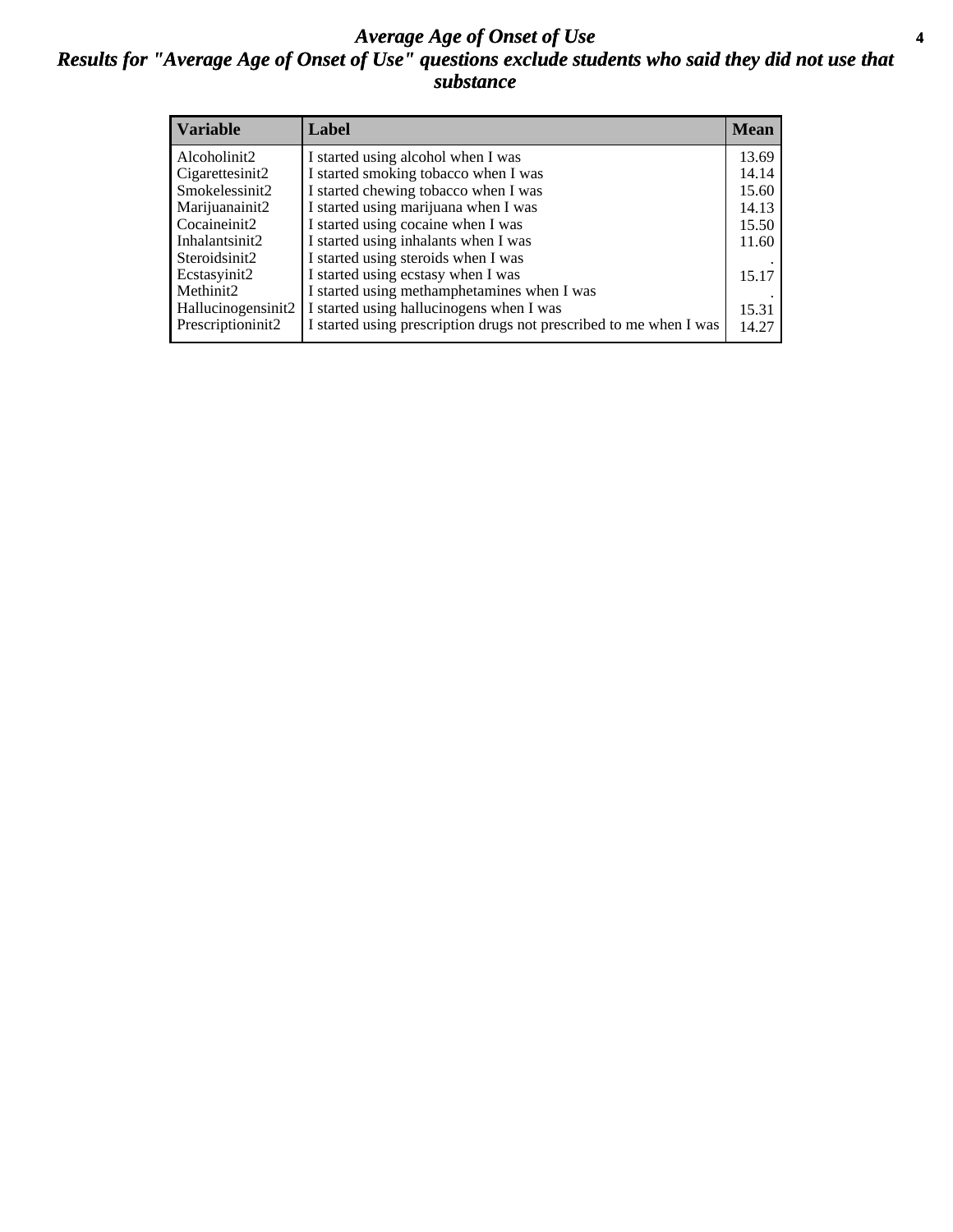# *Perception of Health Risk* **5**

| Frequency      | <b>Table of Alcoholharmdich by Grade</b> |              |             |              |  |
|----------------|------------------------------------------|--------------|-------------|--------------|--|
| <b>Col Pct</b> | Alcoholharmdich(I<br>think alcohol is    | Grade(Grade) |             |              |  |
|                | harmful)                                 | 10           | 12          | <b>Total</b> |  |
|                | Yes                                      | 48<br>72.73  | 38<br>64.41 | 86           |  |
|                | N <sub>0</sub>                           | 18<br>27.27  | 21<br>35.59 | 39           |  |
|                | <b>Total</b>                             | 66           | 59          | 125          |  |

| <b>Frequency</b> | <b>Table of Tobaccoharmdich by Grade</b> |              |             |              |
|------------------|------------------------------------------|--------------|-------------|--------------|
| <b>Col Pct</b>   | Tobaccoharmdich(I<br>think tobacco is    | Grade(Grade) |             |              |
|                  | harmful)                                 | 10           | 12          | <b>Total</b> |
|                  | Yes                                      | 62<br>93.94  | 58<br>98.31 | 120          |
|                  | N <sub>0</sub>                           | 4<br>6.06    | 1.69        |              |
|                  | <b>Total</b>                             | 66           | 59          | 125          |

| Frequency      | <b>Table of Marijuanaharmdich by Grade</b> |              |             |              |  |  |
|----------------|--------------------------------------------|--------------|-------------|--------------|--|--|
| <b>Col Pct</b> | Marijuanaharmdich(I<br>think marijuana is  | Grade(Grade) |             |              |  |  |
|                | harmful)                                   | <b>10</b>    | 12          | <b>Total</b> |  |  |
|                | <b>Yes</b>                                 | 45<br>68.18  | 33<br>55.93 | 78           |  |  |
|                | N <sub>0</sub>                             | 21<br>31.82  | 26<br>44.07 | 47           |  |  |
|                | <b>Total</b>                               | 66           | 59          | 125          |  |  |

| Frequency      | <b>Table of Otherdrugharmdich by Grade</b>   |              |             |              |  |  |  |  |
|----------------|----------------------------------------------|--------------|-------------|--------------|--|--|--|--|
| <b>Col Pct</b> | Otherdrugharmdich(I<br>think other drugs are | Grade(Grade) |             |              |  |  |  |  |
|                | harmful)                                     | <b>10</b>    | <b>12</b>   | <b>Total</b> |  |  |  |  |
|                | Yes                                          | 62<br>93.94  | 58<br>98.31 | 120          |  |  |  |  |
|                | N <sub>0</sub>                               | 6.06         | 1.69        | 5            |  |  |  |  |
|                | <b>Total</b>                                 | 66           | 59          | 125          |  |  |  |  |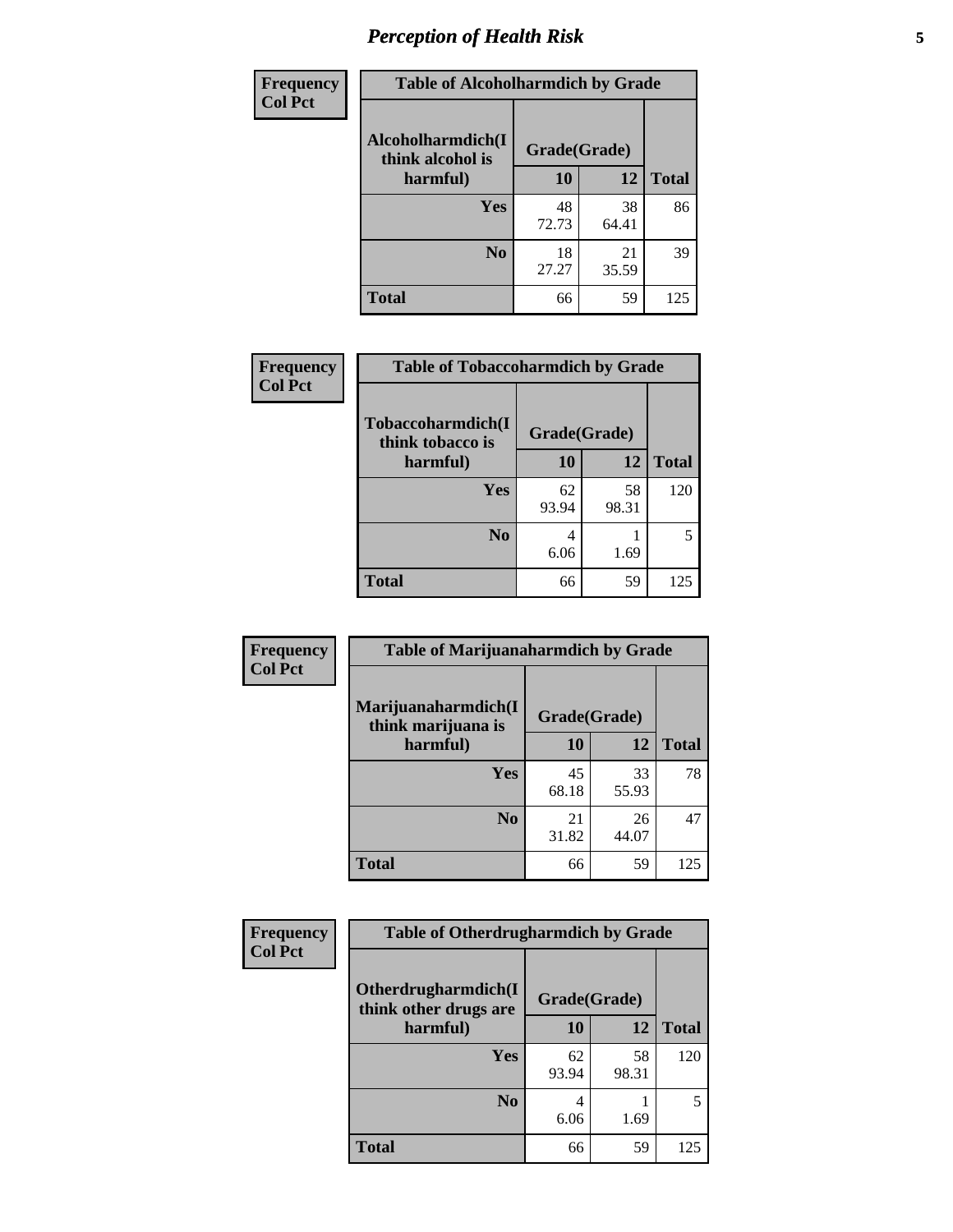# *Social Disapproval* **6**

| Frequency      | <b>Table of Alcoholpeerdich by Grade</b>                    |              |             |              |
|----------------|-------------------------------------------------------------|--------------|-------------|--------------|
| <b>Col Pct</b> | Alcoholpeerdich(My<br>friends would<br>disapprove if I used | Grade(Grade) |             |              |
|                | alcohol)                                                    | 10           | 12          | <b>Total</b> |
|                | <b>Yes</b>                                                  | 15<br>22.73  | 16<br>27.12 | 31           |
|                | N <sub>0</sub>                                              | 51<br>77.27  | 43<br>72.88 | 94           |
|                | Total                                                       | 66           | 59          | 125          |

| <b>Frequency</b> |
|------------------|
| <b>Col Pct</b>   |

| <b>Table of Tobaccopeerdich by Grade</b>                    |              |             |              |  |  |  |
|-------------------------------------------------------------|--------------|-------------|--------------|--|--|--|
| Tobaccopeerdich(My<br>friends would<br>disapprove if I used | Grade(Grade) |             |              |  |  |  |
| tobacco)                                                    | 10           | 12          | <b>Total</b> |  |  |  |
| Yes                                                         | 34<br>51.52  | 26<br>44.07 | 60           |  |  |  |
| N <sub>0</sub>                                              | 32<br>48.48  | 33<br>55.93 | 65           |  |  |  |
| <b>Total</b>                                                | 66           | 59          | 125          |  |  |  |

| Frequency      | <b>Table of Marijuanapeerdich by Grade</b>                    |              |             |              |  |  |  |  |
|----------------|---------------------------------------------------------------|--------------|-------------|--------------|--|--|--|--|
| <b>Col Pct</b> | Marijuanapeerdich(My<br>friends would<br>disapprove if I used | Grade(Grade) |             |              |  |  |  |  |
|                | marijuana)                                                    | 10           | 12          | <b>Total</b> |  |  |  |  |
|                | Yes                                                           | 24<br>36.36  | 21<br>35.59 | 45           |  |  |  |  |
|                | N <sub>0</sub>                                                | 42<br>63.64  | 38<br>64.41 | 80           |  |  |  |  |
|                | <b>Total</b>                                                  | 66           | 59          | 125          |  |  |  |  |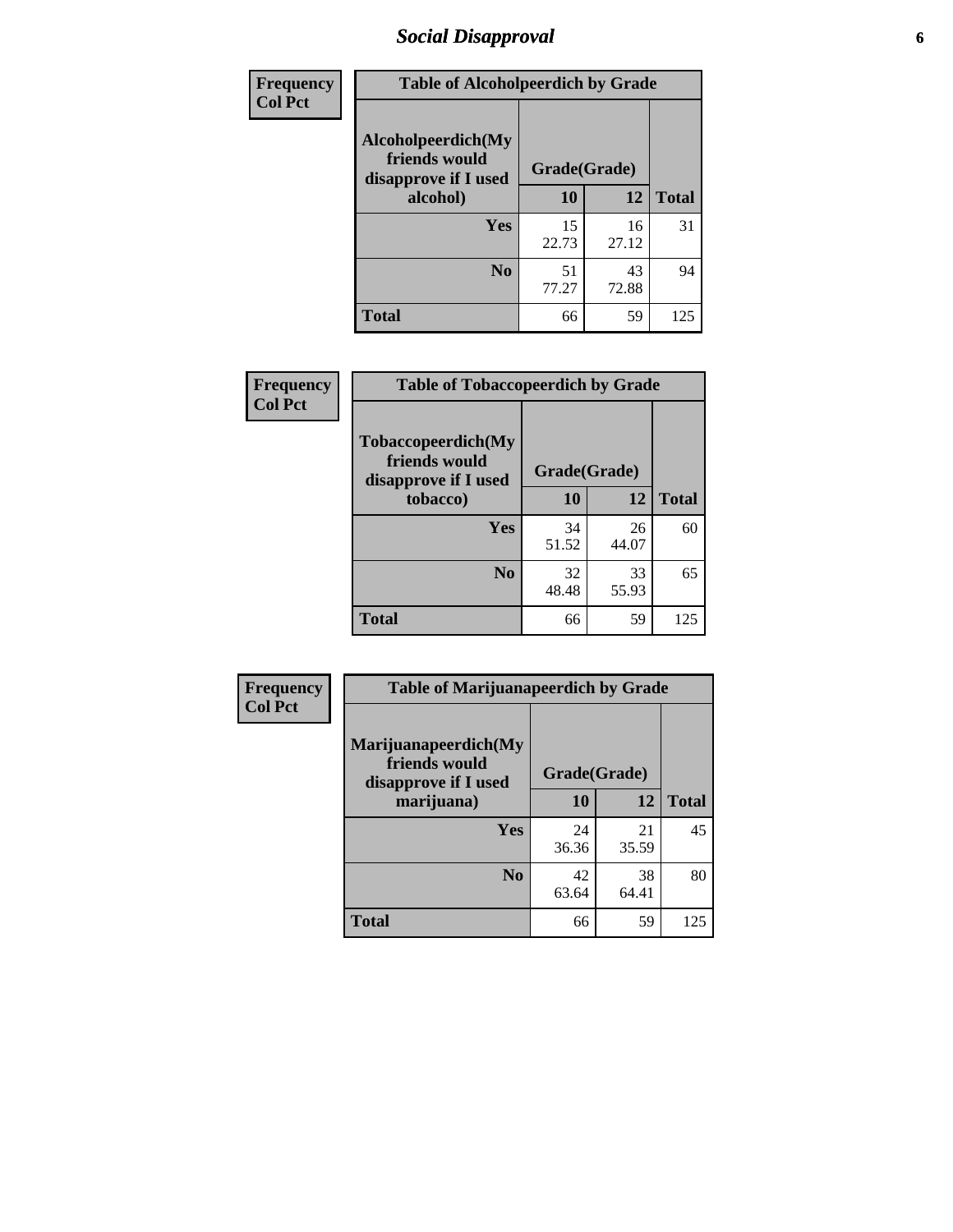# *Social Disapproval* **7**

| Frequency      | <b>Table of Otherdrugpeerdich by Grade</b>                    |              |             |              |  |  |  |  |
|----------------|---------------------------------------------------------------|--------------|-------------|--------------|--|--|--|--|
| <b>Col Pct</b> | Otherdrugpeerdich(My<br>friends would<br>disapprove if I used | Grade(Grade) |             |              |  |  |  |  |
|                | other drugs)                                                  | 10           | 12          | <b>Total</b> |  |  |  |  |
|                | Yes                                                           | 43<br>65.15  | 37<br>62.71 | 80           |  |  |  |  |
|                | N <sub>0</sub>                                                | 23<br>34.85  | 22<br>37.29 | 45           |  |  |  |  |
|                | <b>Total</b>                                                  | 66           | 59          | 125          |  |  |  |  |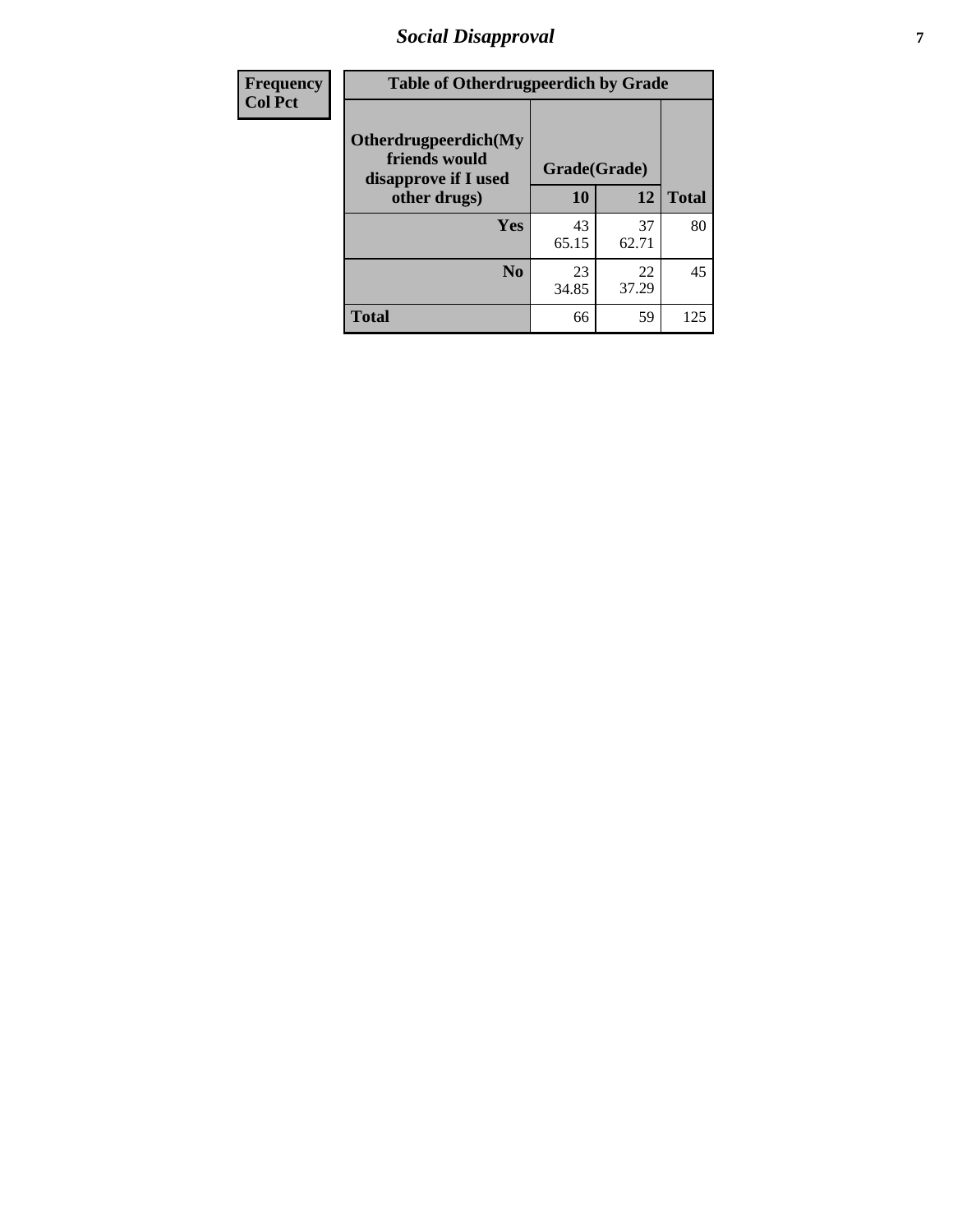#### Title IV, Part A, Schedule A **8** *Goal 2: To help ensure that all schools are safe and disciplined Baseline Data: Year 2008-2009 Student Involvement in Gang Activity*

| Frequency      | <b>Table of Gangself by Grade</b>                                                                 |                    |             |              |
|----------------|---------------------------------------------------------------------------------------------------|--------------------|-------------|--------------|
| <b>Col Pct</b> | Gangself(I<br>have<br>participated<br>in illegal<br>gang<br>activities in<br>the past 30<br>days) | Grade(Grade)<br>10 | 12          | <b>Total</b> |
|                | Yes                                                                                               | 4<br>6.06          | 4<br>6.78   | 8            |
|                | N <sub>0</sub>                                                                                    | 62<br>93.94        | 55<br>93.22 | 117          |
|                | Total                                                                                             | 66                 | 59          | 125          |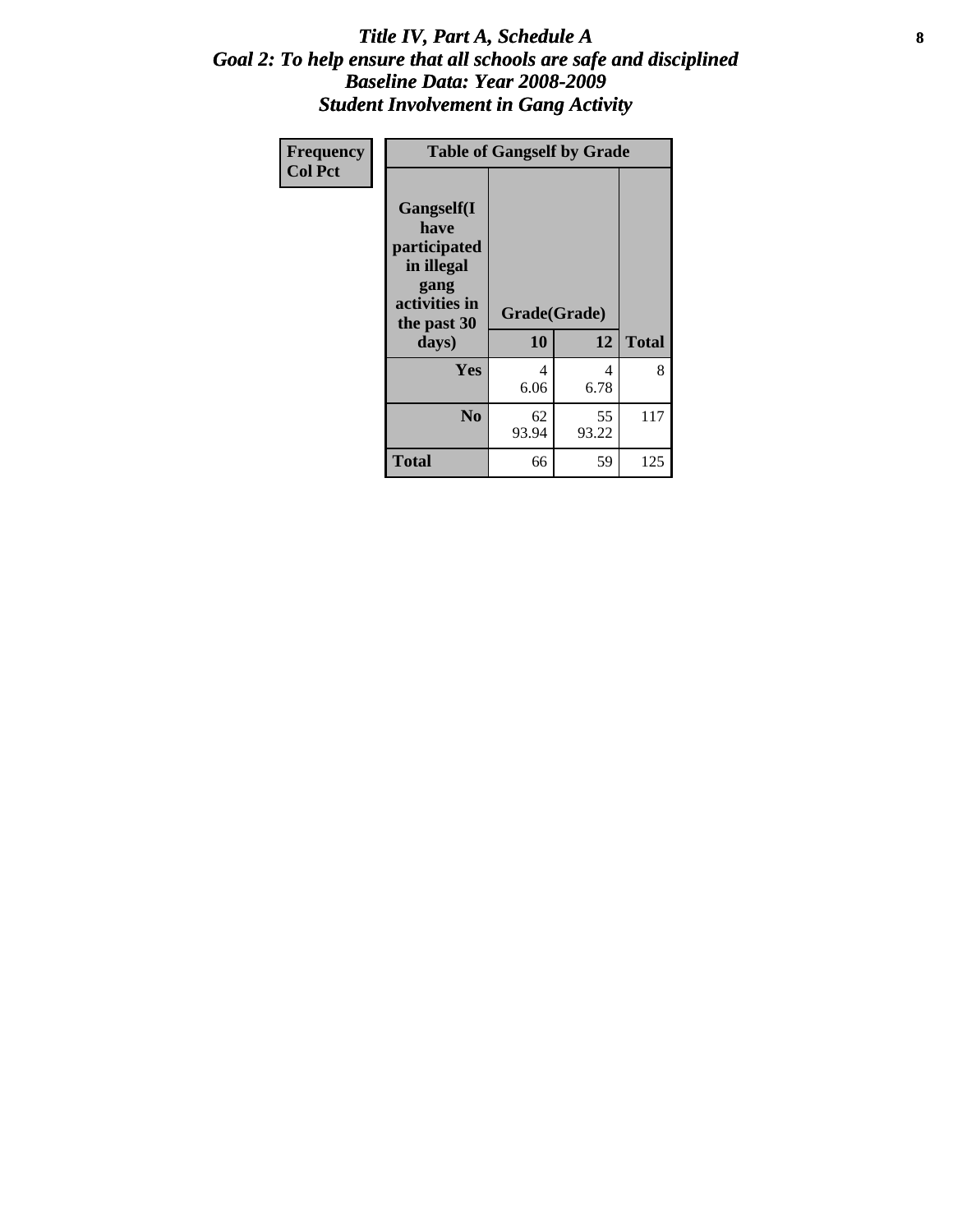# *Student Perception of School Safety* **9**

| <b>Frequency</b><br>Row Pct |
|-----------------------------|
|                             |

| <b>Table of Grade by Safeschool</b> |                                                        |                     |                             |                                    |              |  |  |
|-------------------------------------|--------------------------------------------------------|---------------------|-----------------------------|------------------------------------|--------------|--|--|
|                                     | Safeschool (School is a place at which I feel<br>safe) |                     |                             |                                    |              |  |  |
| Grade(Grade)                        | <b>Strongly</b><br>Agree                               | Somewhat  <br>Agree | <b>Somewhat</b><br>Disagree | <b>Strongly</b><br><b>Disagree</b> | <b>Total</b> |  |  |
| 10                                  | 11<br>16.67                                            | 38<br>57.58         | 11<br>16.67                 | 6<br>9.09                          | 66           |  |  |
| 12                                  | 16<br>27.12                                            | 30<br>50.85         | 9<br>15.25                  | 4<br>6.78                          | 59           |  |  |
| <b>Total</b>                        | 27                                                     | 68                  | 20                          | 10                                 | 125          |  |  |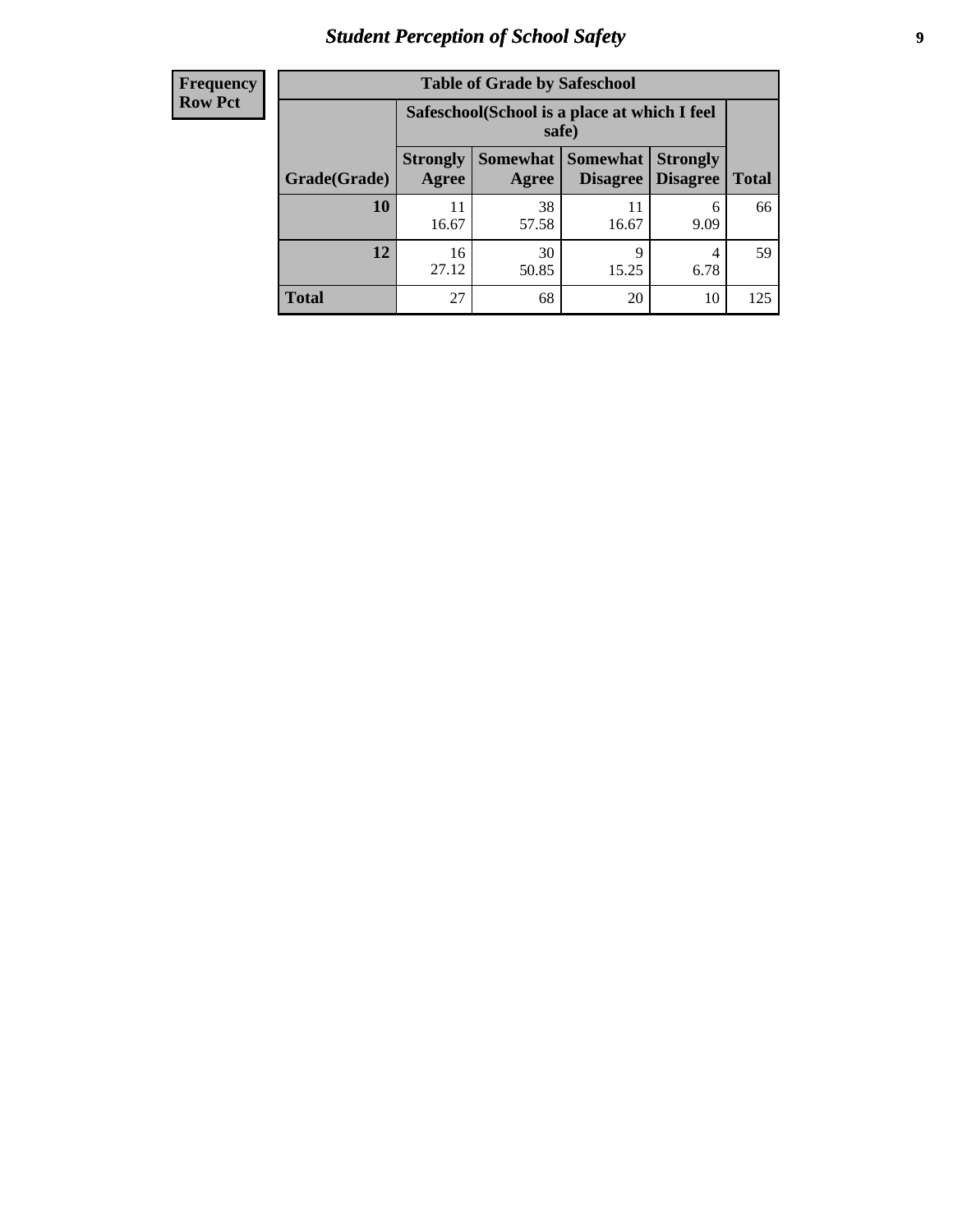#### *Students Who Have Been Bullied* **10**

| <b>Frequency</b> |
|------------------|
| Row Pct          |

| <b>Table of Grade by Bullied</b> |                         |                                                                               |                              |                   |                        |                        |                          |              |
|----------------------------------|-------------------------|-------------------------------------------------------------------------------|------------------------------|-------------------|------------------------|------------------------|--------------------------|--------------|
|                                  |                         | <b>Bullied</b> (I have been bullied by other<br>students in the past 30 days) |                              |                   |                        |                        |                          |              |
| Grade(Grade)                     | $\bf{0}$<br><b>Days</b> | 1 or<br>2<br>days                                                             | 3 <sub>to</sub><br>5<br>days | 6 to<br>9<br>days | 10<br>to<br>19<br>days | 20<br>to<br>29<br>days | All<br><b>30</b><br>days | <b>Total</b> |
| 10                               | 57<br>86.36             | 1.52                                                                          | 4<br>6.06                    | 1.52              | 1.52                   | 1.52                   | 1.52                     | 66           |
| 12                               | 54<br>91.53             | 4<br>6.78                                                                     | 0<br>0.00                    | $\Omega$<br>0.00  | 1.69                   | $\Omega$<br>0.00       | $\theta$<br>0.00         | 59           |
| <b>Total</b>                     | 111                     | 5                                                                             | 4                            |                   | 2                      |                        |                          | 125          |

 $\blacksquare$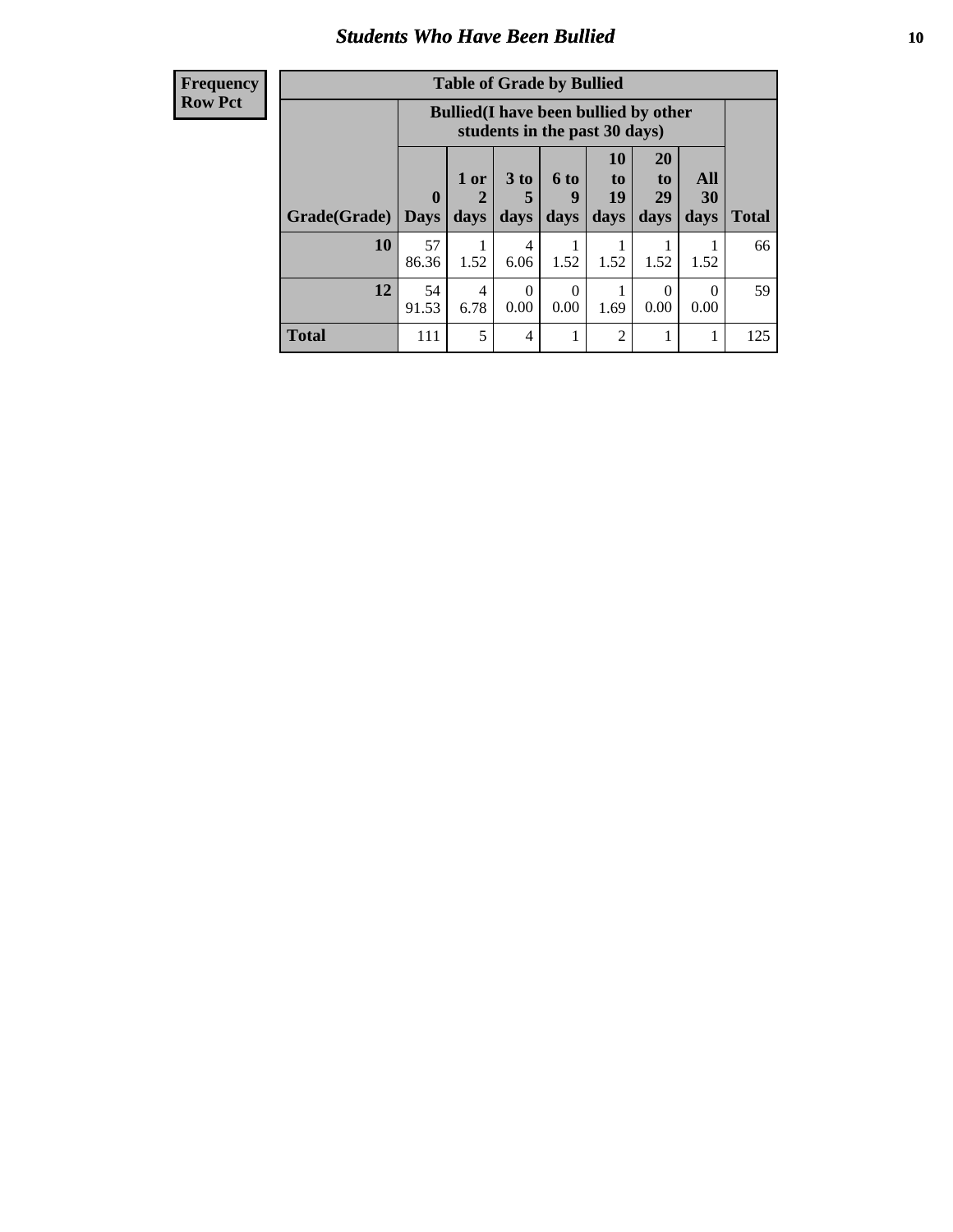#### *School Climate* **11**

| Frequency      | <b>Table of SchoolClimate1 by Grade</b> |                    |             |              |  |  |  |  |
|----------------|-----------------------------------------|--------------------|-------------|--------------|--|--|--|--|
| <b>Col Pct</b> | SchoolClimate1(I<br>like school)        | Grade(Grade)<br>10 | 12          | <b>Total</b> |  |  |  |  |
|                | <b>Strongly Agree</b>                   | 9<br>13.64         | 5<br>8.47   | 14           |  |  |  |  |
|                | <b>Somewhat Agree</b>                   | 37<br>56.06        | 30<br>50.85 | 67           |  |  |  |  |
|                | <b>Somewhat Disagree</b>                | 14<br>21.21        | 17<br>28.81 | 31           |  |  |  |  |
|                | <b>Strongly Disagree</b>                | 6<br>9.09          | 11.86       | 13           |  |  |  |  |
|                | <b>Total</b>                            | 66                 | 59          | 125          |  |  |  |  |

| <b>Frequency</b> |  |
|------------------|--|
| <b>Col Pct</b>   |  |

| <b>Table of SchoolClimate2 by Grade</b>           |                    |             |              |  |  |
|---------------------------------------------------|--------------------|-------------|--------------|--|--|
| SchoolClimate2(I<br>feel successful at<br>school) | Grade(Grade)<br>10 | 12          | <b>Total</b> |  |  |
| <b>Strongly Agree</b>                             | 22<br>33.33        | 15<br>25.42 | 37           |  |  |
| <b>Somewhat Agree</b>                             | 37<br>56.06        | 36<br>61.02 | 73           |  |  |
| <b>Somewhat Disagree</b>                          | 4<br>6.06          | 8<br>13.56  | 12           |  |  |
| <b>Strongly Disagree</b>                          | 3<br>4.55          | 0.00        | 3            |  |  |
| <b>Total</b>                                      | 66                 | 59          | 125          |  |  |

| Frequency      | <b>Table of SchoolClimate3 by Grade</b>                                      |                           |             |              |
|----------------|------------------------------------------------------------------------------|---------------------------|-------------|--------------|
| <b>Col Pct</b> | <b>SchoolClimate3(My</b><br>school has high<br>standards for<br>achievement) | Grade(Grade)<br><b>10</b> | 12          | <b>Total</b> |
|                |                                                                              |                           |             |              |
|                | <b>Strongly Agree</b>                                                        | 23<br>34.85               | 18<br>30.51 | 41           |
|                | <b>Somewhat Agree</b>                                                        | 31<br>46.97               | 29<br>49.15 | 60           |
|                | <b>Somewhat Disagree</b>                                                     | 12<br>18.18               | 10<br>16.95 | 22           |
|                | <b>Strongly Disagree</b>                                                     | $\mathbf{\Omega}$<br>0.00 | 2<br>3.39   | 2            |
|                | Total                                                                        | 66                        | 59          | 125          |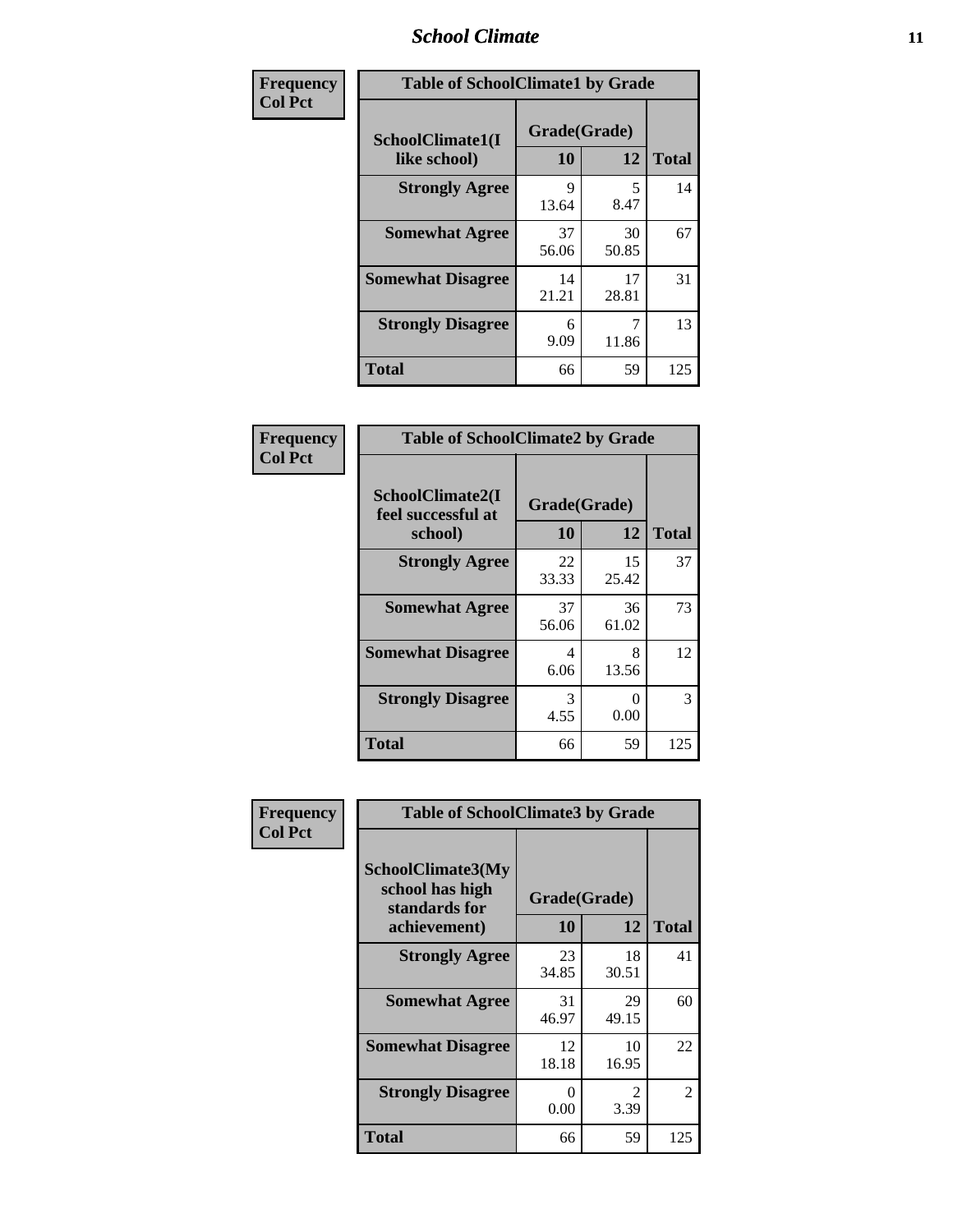#### *School Climate* **12**

| Frequency      | <b>Table of SchoolClimate4 by Grade</b>                              |                    |             |              |
|----------------|----------------------------------------------------------------------|--------------------|-------------|--------------|
| <b>Col Pct</b> | <b>SchoolClimate4(My</b><br>school sets clear<br>rules for behavior) | Grade(Grade)<br>10 | 12          | <b>Total</b> |
|                | <b>Strongly Agree</b>                                                | 19<br>28.79        | 16<br>27.12 | 35           |
|                | <b>Somewhat Agree</b>                                                | 37<br>56.06        | 21<br>35.59 | 58           |
|                | <b>Somewhat Disagree</b>                                             | 10<br>15.15        | 19<br>32.20 | 29           |
|                | <b>Strongly Disagree</b>                                             | 0<br>0.00          | 3<br>5.08   | 3            |
|                | Total                                                                | 66                 | 59          | 125          |

| <b>Table of SchoolClimate5 by Grade</b>                              |                    |              |     |  |
|----------------------------------------------------------------------|--------------------|--------------|-----|--|
| SchoolClimate5(I<br>know what to do in<br>an emergency at<br>school) | Grade(Grade)<br>10 | <b>Total</b> |     |  |
| <b>Strongly Agree</b>                                                | 29<br>43.94        | 25<br>42.37  | 54  |  |
| <b>Somewhat Agree</b>                                                | 29<br>43.94        | 22<br>37.29  | 51  |  |
| <b>Somewhat Disagree</b>                                             | 7<br>10.61         | 7<br>11.86   | 14  |  |
| <b>Strongly Disagree</b>                                             | 1.52               | 5<br>8.47    | 6   |  |
| <b>Total</b>                                                         | 66                 | 59           | 125 |  |

| Frequency      | <b>Table of SchoolClimate6 by Grade</b>                  |                    |             |              |  |
|----------------|----------------------------------------------------------|--------------------|-------------|--------------|--|
| <b>Col Pct</b> | <b>SchoolClimate6(Teachers</b><br>treat me with respect) | Grade(Grade)<br>10 | 12          | <b>Total</b> |  |
|                | <b>Strongly Agree</b>                                    | 23<br>34.85        | 11<br>18.64 | 34           |  |
|                | <b>Somewhat Agree</b>                                    | 33<br>50.00        | 32<br>54.24 | 65           |  |
|                | <b>Somewhat Disagree</b>                                 | 9<br>13.64         | 10<br>16.95 | 19           |  |
|                | <b>Strongly Disagree</b>                                 | 1.52               | 6<br>10.17  |              |  |
|                | <b>Total</b>                                             | 66                 | 59          | 125          |  |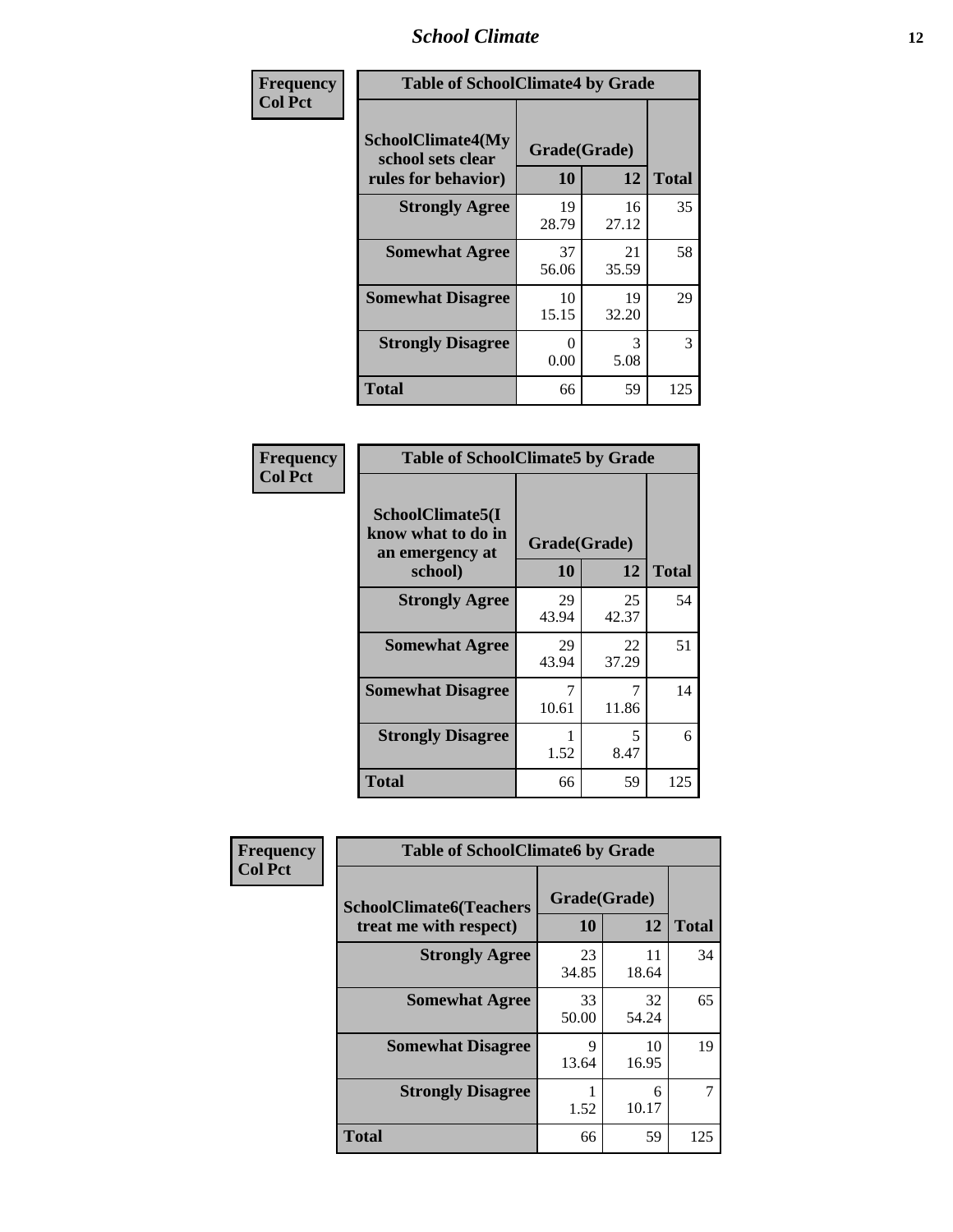#### *School Climate* **13**

| Frequency      | <b>Table of SchoolClimate7 by Grade</b>                                       |                           |             |              |
|----------------|-------------------------------------------------------------------------------|---------------------------|-------------|--------------|
| <b>Col Pct</b> | <b>SchoolClimate7(Behaviors</b><br>in my class allow the<br>teacher to teach) | Grade(Grade)<br><b>10</b> | 12          | <b>Total</b> |
|                | <b>Strongly Agree</b>                                                         | 16<br>24.24               | 12<br>20.34 | 28           |
|                | <b>Somewhat Agree</b>                                                         | 34<br>51.52               | 25<br>42.37 | 59           |
|                | <b>Somewhat Disagree</b>                                                      | 12<br>18.18               | 18<br>30.51 | 30           |
|                | <b>Strongly Disagree</b>                                                      | 4<br>6.06                 | 4<br>6.78   | 8            |
|                | <b>Total</b>                                                                  | 66                        | 59          | 125          |

| Frequency      | <b>Table of SchoolClimate8 by Grade</b>                                              |                    |             |              |
|----------------|--------------------------------------------------------------------------------------|--------------------|-------------|--------------|
| <b>Col Pct</b> | <b>SchoolClimate8(Students</b><br>are frequently<br>recognized for good<br>behavior) | Grade(Grade)<br>10 | 12          | <b>Total</b> |
|                | <b>Strongly Agree</b>                                                                | 6<br>9.09          | 4<br>6.78   | 10           |
|                | <b>Somewhat Agree</b>                                                                | 24<br>36.36        | 19<br>32.20 | 43           |
|                | <b>Somewhat Disagree</b>                                                             | 24<br>36.36        | 20<br>33.90 | 44           |
|                | <b>Strongly Disagree</b>                                                             | 12<br>18.18        | 16<br>27.12 | 28           |
|                | <b>Total</b>                                                                         | 66                 | 59          | 125          |

| Frequency      | <b>Table of SchoolClimate9 by Grade</b>                                           |                    |             |              |
|----------------|-----------------------------------------------------------------------------------|--------------------|-------------|--------------|
| <b>Col Pct</b> | SchoolClimate9(School<br>counselor would be<br>helpful if I needed<br>assistance) | Grade(Grade)<br>10 | 12          | <b>Total</b> |
|                | <b>Strongly Agree</b>                                                             | 17<br>25.76        | 34<br>57.63 | 51           |
|                | <b>Somewhat Agree</b>                                                             | 30<br>45.45        | 14<br>23.73 | 44           |
|                | <b>Somewhat Disagree</b>                                                          | 14<br>21.21        | 7<br>11.86  | 21           |
|                | <b>Strongly Disagree</b>                                                          | 5<br>7.58          | 4<br>6.78   | 9            |
|                | <b>Total</b>                                                                      | 66                 | 59          | 125          |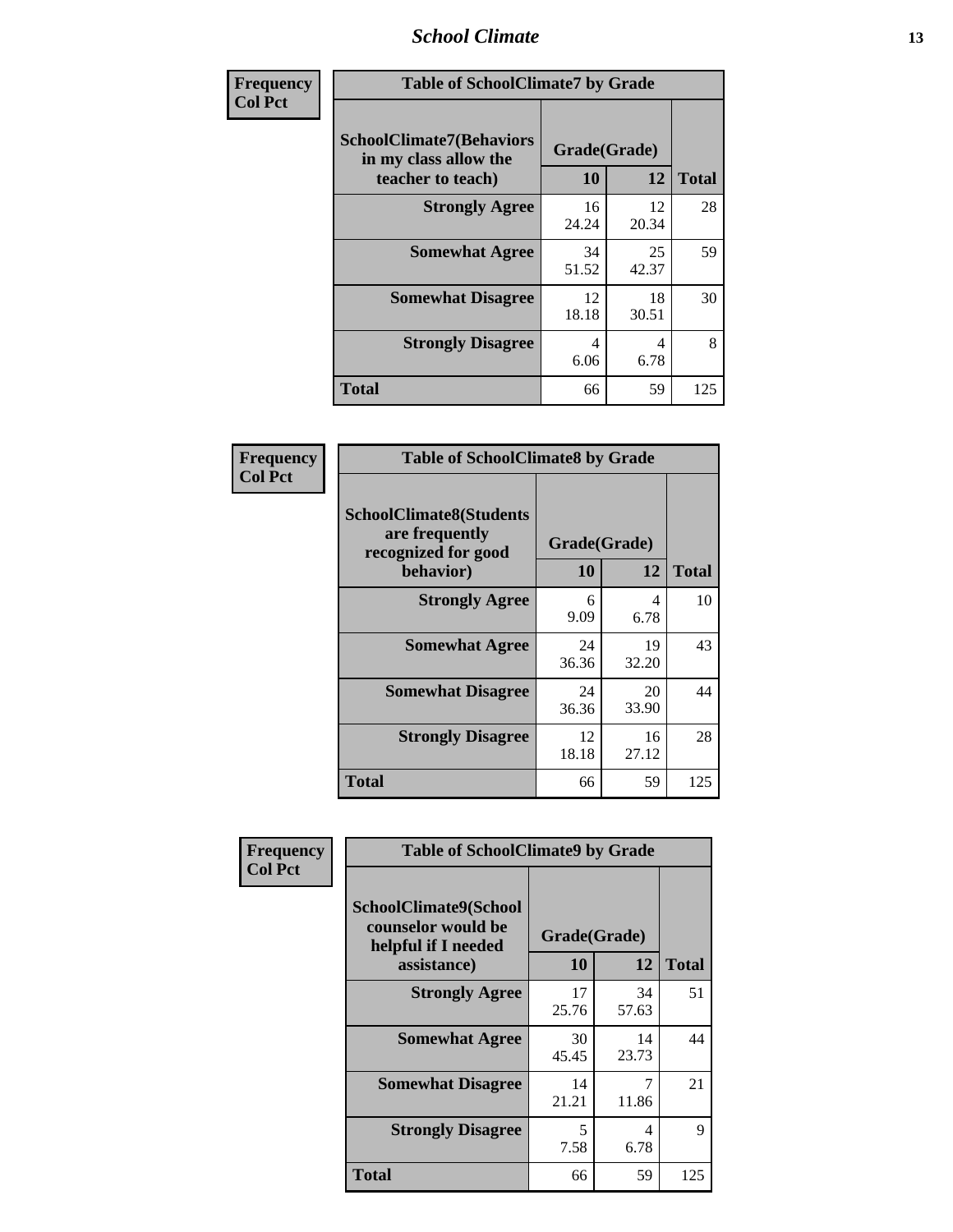### *Reasons for Dropping Out* **14**

| Frequency      | <b>Table of Dropoutreason by Grade</b>                                   |                           |                        |              |
|----------------|--------------------------------------------------------------------------|---------------------------|------------------------|--------------|
| <b>Col Pct</b> | Dropoutreason(If<br>I dropped out the<br>reason would<br>most likely be) | Grade(Grade)<br><b>10</b> | 12                     | <b>Total</b> |
|                | Won't Drop out                                                           | 41<br>62.12               | 31<br>52.54            | 72           |
|                | <b>Bored</b>                                                             | 12<br>18.18               | 6<br>10.17             | 18           |
|                | <b>Family Reasons</b>                                                    | 4<br>6.06                 | $\mathfrak{D}$<br>3.39 | 6            |
|                | <b>Being Bullied</b>                                                     | 0<br>0.00                 | 1.69                   | 1            |
|                | <b>Other</b>                                                             | 9<br>13.64                | 19<br>32.20            | 28           |
|                | <b>Total</b>                                                             | 66                        | 59                     | 125          |

| Frequency      | <b>Table of Dropout by Grade</b>                                       |                    |             |              |  |
|----------------|------------------------------------------------------------------------|--------------------|-------------|--------------|--|
| <b>Col Pct</b> | Dropout(I<br>have<br>thought<br>about<br>dropping<br>out of<br>school) | Grade(Grade)<br>10 | 12          | <b>Total</b> |  |
|                | Yes                                                                    | 21<br>31.82        | 20<br>33.90 | 41           |  |
|                | N <sub>0</sub>                                                         | 45<br>68.18        | 39<br>66.10 | 84           |  |
|                | <b>Total</b>                                                           | 66                 | 59          | 125          |  |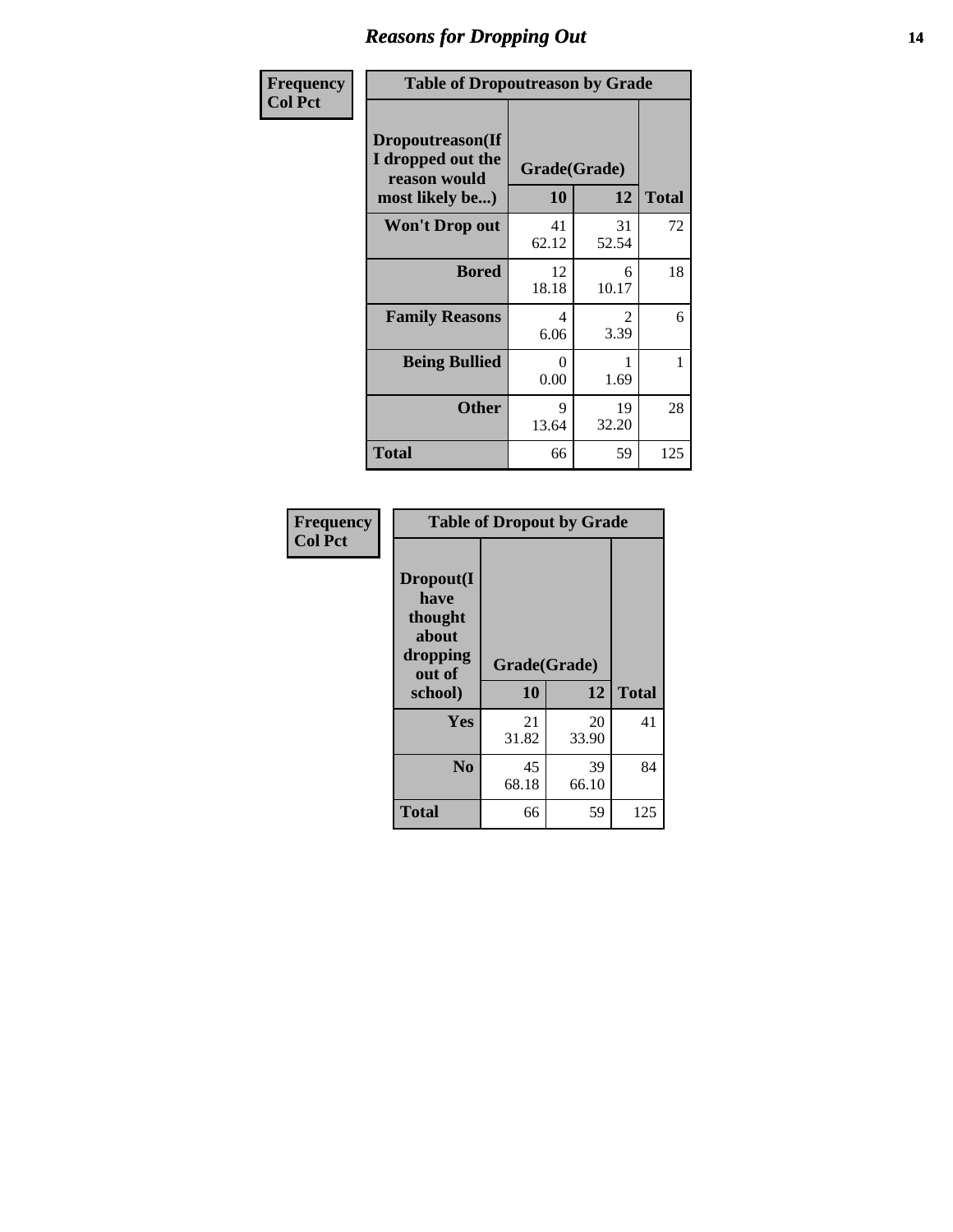*School Safety* **15**

| Frequency      |                                                                                                   | <b>Table of Gangself by Grade</b> |             |              |  |  |
|----------------|---------------------------------------------------------------------------------------------------|-----------------------------------|-------------|--------------|--|--|
| <b>Col Pct</b> | Gangself(I<br>have<br>participated<br>in illegal<br>gang<br>activities in<br>the past 30<br>days) | Grade(Grade)<br>10                | 12          | <b>Total</b> |  |  |
|                | Yes                                                                                               | 4<br>6.06                         | 4<br>6.78   | 8            |  |  |
|                | N <sub>0</sub>                                                                                    | 62<br>93.94                       | 55<br>93.22 | 117          |  |  |
|                | <b>Total</b>                                                                                      | 66                                | 59          | 125          |  |  |

| Frequency<br><b>Col Pct</b> | <b>Table of Gangpeers by Grade</b>                                                                                             |                    |             |              |  |  |  |  |  |
|-----------------------------|--------------------------------------------------------------------------------------------------------------------------------|--------------------|-------------|--------------|--|--|--|--|--|
|                             | <b>Gangpeers</b> (I<br>have friends<br>who have<br>participated<br>in illegal<br>gang<br>activities in<br>the past 30<br>days) | Grade(Grade)<br>10 | 12          | <b>Total</b> |  |  |  |  |  |
|                             | <b>Yes</b>                                                                                                                     | 14<br>21.21        | 15<br>25.42 | 29           |  |  |  |  |  |
|                             | N <sub>0</sub>                                                                                                                 | 52<br>78.79        | 44<br>74.58 | 96           |  |  |  |  |  |
|                             | <b>Total</b>                                                                                                                   | 66                 | 59          | 125          |  |  |  |  |  |

| Frequency      | <b>Table of Pickedon by Grade</b>                                   |              |             |              |
|----------------|---------------------------------------------------------------------|--------------|-------------|--------------|
| <b>Col Pct</b> | <b>Pickedon</b> (I have<br>been picked on or<br>teased at school in | Grade(Grade) |             |              |
|                | the past 30 days)                                                   | 10           | 12          | <b>Total</b> |
|                | <b>Strongly Agree</b>                                               | 3<br>4.55    | 4<br>6.78   |              |
|                | <b>Somewhat Agree</b>                                               | 11<br>16.67  | 11.86       | 18           |
|                | <b>Somewhat Disagree</b>                                            | 15<br>22.73  | 11<br>18.64 | 26           |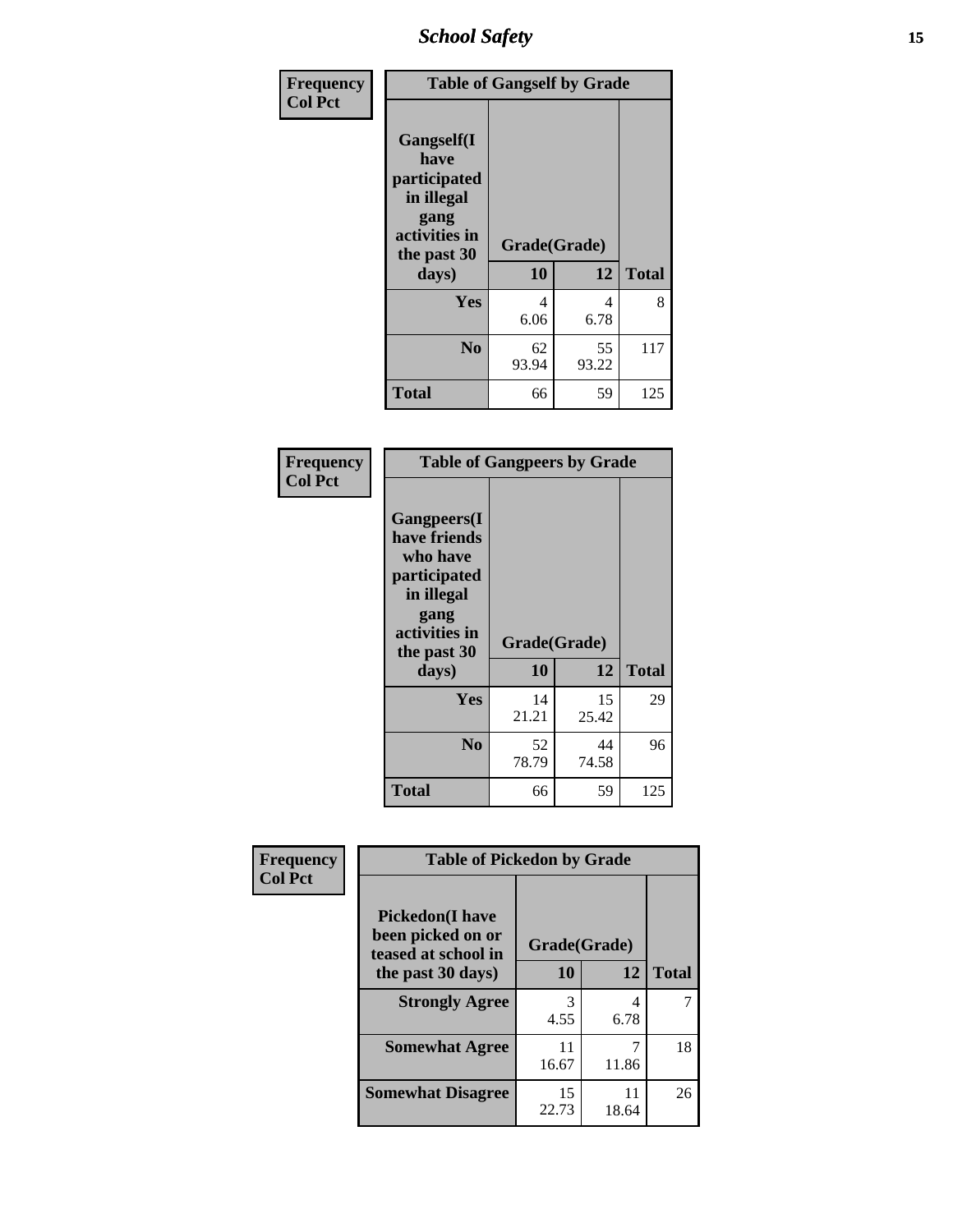# *School Safety* **16**

| <b>Frequency</b> | <b>Table of Pickedon by Grade</b>                                                        |                    |             |              |
|------------------|------------------------------------------------------------------------------------------|--------------------|-------------|--------------|
| <b>Col Pct</b>   | <b>Pickedon</b> (I have<br>been picked on or<br>teased at school in<br>the past 30 days) | Grade(Grade)<br>10 | 12          | <b>Total</b> |
|                  | <b>Strongly Disagree</b>                                                                 | 37<br>56.06        | 37<br>62.71 | 74           |
|                  | Total                                                                                    | 66                 | 59          | 125          |

| Frequency      | <b>Table of Safeschool by Grade</b>                      |                    |             |              |
|----------------|----------------------------------------------------------|--------------------|-------------|--------------|
| <b>Col Pct</b> | Safeschool(School<br>is a place at which I<br>feel safe) | Grade(Grade)<br>10 | 12          | <b>Total</b> |
|                | <b>Strongly Agree</b>                                    | 11<br>16.67        | 16<br>27.12 | 27           |
|                | <b>Somewhat Agree</b>                                    | 38<br>57.58        | 30<br>50.85 | 68           |
|                | <b>Somewhat Disagree</b>                                 | 11<br>16.67        | 9<br>15.25  | 20           |
|                | <b>Strongly Disagree</b>                                 | 6<br>9.09          | 4<br>6.78   | 10           |
|                | <b>Total</b>                                             | 66                 | 59          | 125          |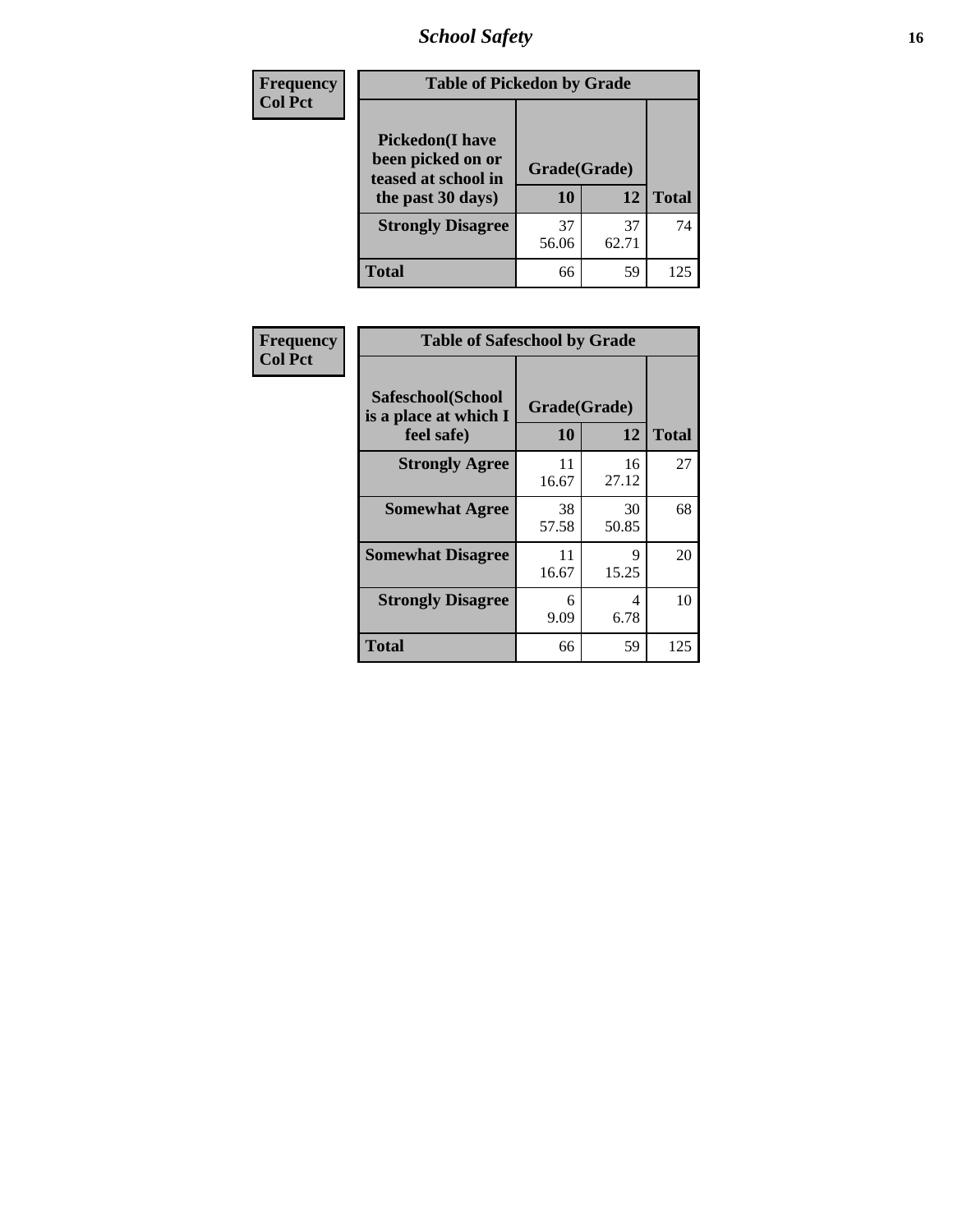*School Safety* **17**

| <b>Frequency</b> |
|------------------|
| <b>Row Pct</b>   |

| y | <b>Table of Grade by Bullied</b> |             |                                                                               |                              |                   |                               |                               |                   |              |  |
|---|----------------------------------|-------------|-------------------------------------------------------------------------------|------------------------------|-------------------|-------------------------------|-------------------------------|-------------------|--------------|--|
|   |                                  |             | <b>Bullied</b> (I have been bullied by other<br>students in the past 30 days) |                              |                   |                               |                               |                   |              |  |
|   | <b>Grade</b> (Grade) Days        | $\bf{0}$    | 1 or<br>$\overline{2}$<br>days                                                | 3 <sub>to</sub><br>5<br>days | 6 to<br>9<br>days | <b>10</b><br>to<br>19<br>days | <b>20</b><br>to<br>29<br>days | All<br>30<br>days | <b>Total</b> |  |
|   | 10                               | 57<br>86.36 | 1.52                                                                          | 4<br>6.06                    | 1.52              | 1.52                          | 1.52                          | 1.52              | 66           |  |
|   | 12                               | 54<br>91.53 | 4<br>6.78                                                                     | 0<br>0.00                    | 0<br>0.00         | 1.69                          | 0.00                          | 0<br>0.00         | 59           |  |
|   | <b>Total</b>                     | 111         | 5                                                                             | 4                            | 1                 | $\overline{2}$                |                               |                   | 125          |  |

| Frequency      | <b>Table of Grade by Bulliedothers</b> |             |                                               |                        |                        |                               |                   |              |
|----------------|----------------------------------------|-------------|-----------------------------------------------|------------------------|------------------------|-------------------------------|-------------------|--------------|
| <b>Row Pct</b> |                                        |             | <b>Bulliedothers</b> (I bullied others in the |                        | past 30 days)          |                               |                   |              |
|                | <b>Grade</b> (Grade) Days              | $\bf{0}$    | 1 or<br>days                                  | 3 to<br>days           | 10<br>to<br>19<br>days | <b>20</b><br>to<br>29<br>days | All<br>30<br>days | <b>Total</b> |
|                | 10                                     | 63<br>95.45 | 1.52                                          | 1.52                   | 0<br>0.00              | $\Omega$<br>0.00              | 1.52              | 66           |
|                | 12                                     | 54<br>91.53 | 1.69                                          | $\overline{2}$<br>3.39 | 1.69                   | 1.69                          | 0<br>0.00         | 59           |
|                | <b>Total</b>                           | 117         | $\overline{2}$                                | 3                      |                        |                               | 1                 | 125          |

| Frequency      | <b>Table of Grade by Weaponschool</b> |                                                                                 |                       |              |  |  |  |  |
|----------------|---------------------------------------|---------------------------------------------------------------------------------|-----------------------|--------------|--|--|--|--|
| <b>Row Pct</b> |                                       | <b>Weaponschool</b> (I<br>brought a weapon<br>to school in the<br>past 30 days) |                       |              |  |  |  |  |
|                | Grade(Grade)                          | 0 Days                                                                          | <b>All 30</b><br>days | <b>Total</b> |  |  |  |  |
|                | 10                                    | 65<br>98.48                                                                     | 1.52                  | 66           |  |  |  |  |
|                | 12                                    | 58<br>98.31                                                                     | 1.69                  | 59           |  |  |  |  |
|                | <b>Total</b>                          | 123                                                                             | 2                     | 125          |  |  |  |  |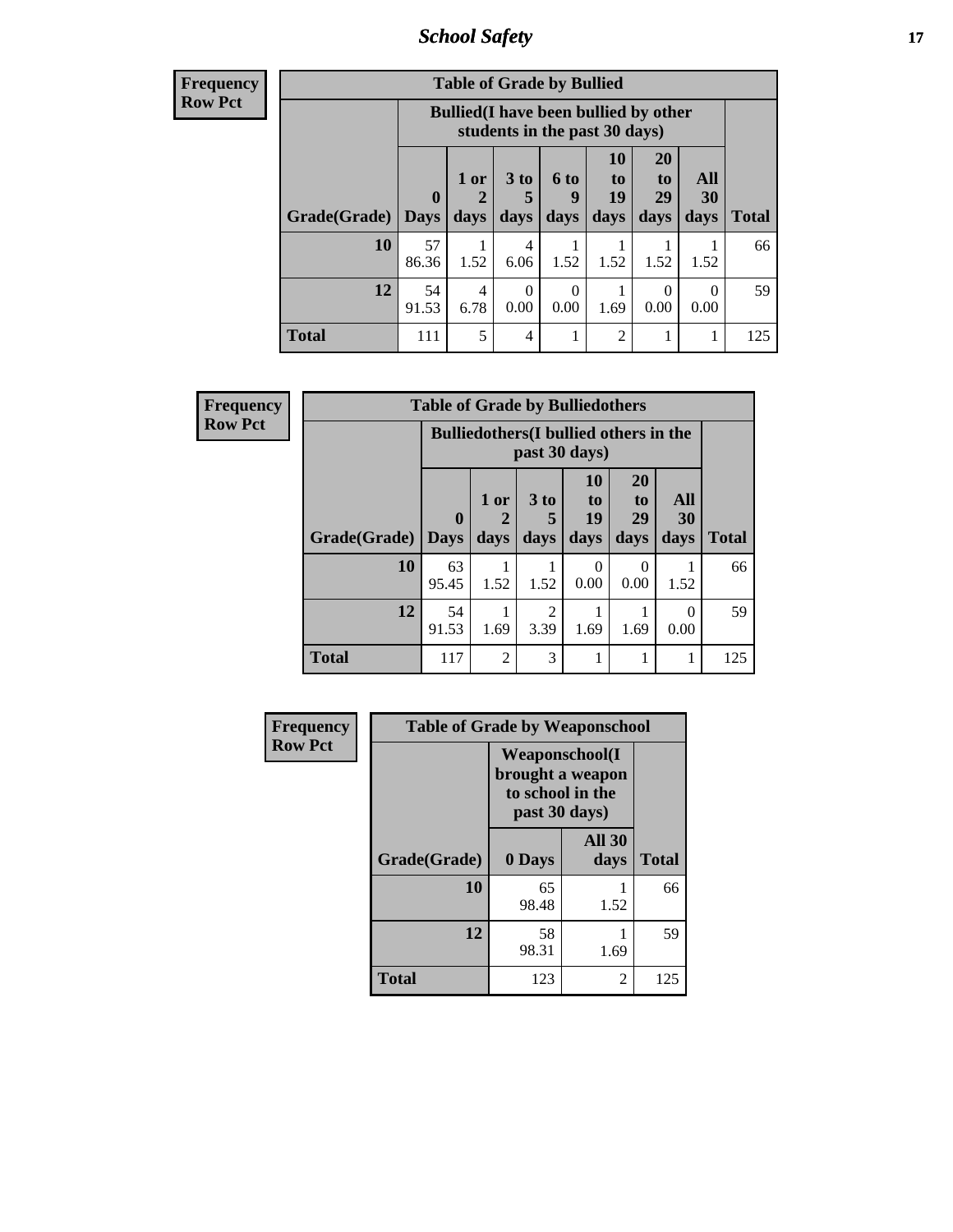*School Safety* **18**

| <b>Frequency</b> | <b>Table of Grade by Absentunsafe</b> |                             |                                                                                          |                   |              |  |  |  |  |
|------------------|---------------------------------------|-----------------------------|------------------------------------------------------------------------------------------|-------------------|--------------|--|--|--|--|
| <b>Row Pct</b>   |                                       |                             | Absentunsafe(I<br>have missed<br>school because I<br>felt unsafe in the<br>past 30 days) |                   |              |  |  |  |  |
|                  | Grade(Grade)                          | $\mathbf{0}$<br><b>Days</b> | 1 or<br>2<br>days                                                                        | All<br>30<br>days | <b>Total</b> |  |  |  |  |
|                  | 10                                    | 65<br>98.48                 | 1.52                                                                                     | 0<br>0.00         | 66           |  |  |  |  |
|                  | 12                                    | 58<br>98.31                 | 0<br>0.00                                                                                | 1.69              | 59           |  |  |  |  |
|                  | <b>Total</b>                          | 123                         |                                                                                          | 1                 | 125          |  |  |  |  |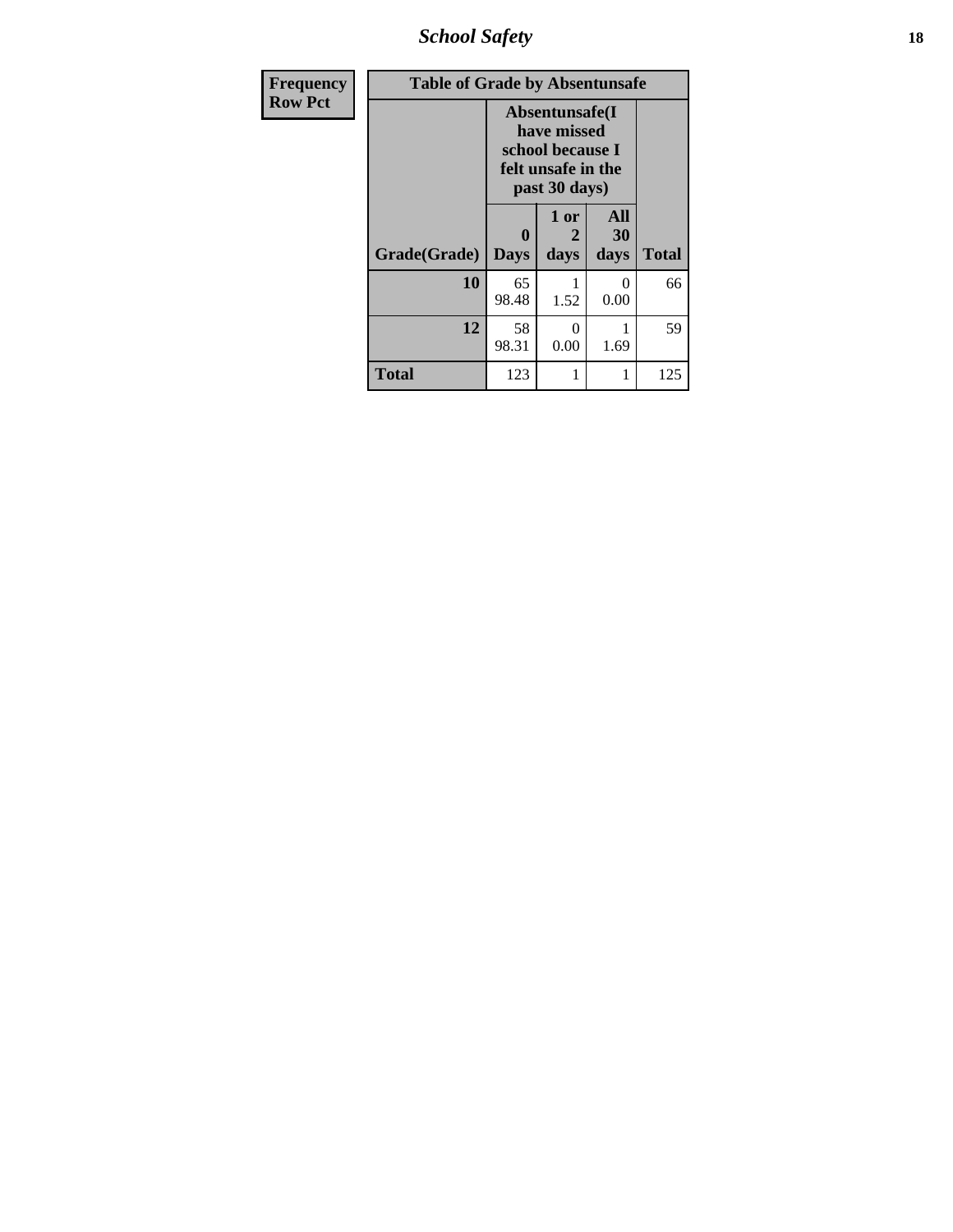# *Drug Use During Last 30 Days* **19**

#### **Frequency Row Pct**

|              | <b>Table of Grade by Alcohol</b> |                                                                                                                                                                                |             |           |           |                  |     |  |
|--------------|----------------------------------|--------------------------------------------------------------------------------------------------------------------------------------------------------------------------------|-------------|-----------|-----------|------------------|-----|--|
|              |                                  | Alcohol (Alcohol use, past 30 days)<br>Did<br>$10-19$<br>$6-9$<br>$20 - 29$<br>$3 - 5$<br>$1 - 2$<br>not<br>days<br>days<br><b>Total</b><br>days<br>days<br>days<br><b>use</b> |             |           |           |                  |     |  |
| Grade(Grade) |                                  |                                                                                                                                                                                |             |           |           |                  |     |  |
| 10           | 41<br>62.12                      | 11<br>16.67                                                                                                                                                                    | 9<br>13.64  | 1.52      | 4<br>6.06 | $\theta$<br>0.00 | 66  |  |
| 12           | 25<br>42.37                      | 4<br>6.78                                                                                                                                                                      | 21<br>35.59 | 3<br>5.08 | 5<br>8.47 | 1.69             | 59  |  |
| <b>Total</b> | 66                               | 15                                                                                                                                                                             | 30          | 4         | 9         |                  | 125 |  |

#### **Frequency Row Pct**

| <b>Table of Grade by Cigarettes</b>                                                                                     |             |                                                                |      |      |           |                        |              |  |  |
|-------------------------------------------------------------------------------------------------------------------------|-------------|----------------------------------------------------------------|------|------|-----------|------------------------|--------------|--|--|
|                                                                                                                         |             | <b>Cigarettes</b> (Smoking tobacco use,<br>past 30 days)       |      |      |           |                        |              |  |  |
| <b>Did</b><br>$10-19$<br>20-29<br>$6-9$<br>$1 - 2$<br>not<br>Grade(Grade)<br>days<br>days<br>days<br>days<br><b>use</b> |             |                                                                |      |      |           | <b>Every</b><br>day    | <b>Total</b> |  |  |
| 10                                                                                                                      | 54<br>81.82 | 5<br>7.58                                                      | 1.52 | 1.52 | 3<br>4.55 | $\mathfrak{D}$<br>3.03 | 66           |  |  |
| 12                                                                                                                      | 44<br>74.58 | 3<br>2<br>6<br>4<br>0<br>0.00<br>3.39<br>10.17<br>5.08<br>6.78 |      |      |           |                        |              |  |  |
| <b>Total</b>                                                                                                            | 98          | 11                                                             |      | 3    | 6         | 6                      | 125          |  |  |

| Frequency      |              | <b>Table of Grade by Smokeless</b> |                                                            |                   |              |
|----------------|--------------|------------------------------------|------------------------------------------------------------|-------------------|--------------|
| <b>Row Pct</b> |              |                                    | <b>Smokeless</b> (Chewing<br>tobacco use,<br>past 30 days) |                   |              |
|                | Grade(Grade) | <b>Did</b><br>not<br><b>use</b>    | $3 - 5$<br>days                                            | $20 - 29$<br>days | <b>Total</b> |
|                | 10           | 66<br>100.00                       | 0<br>0.00                                                  | $\Omega$<br>0.00  | 66           |
|                | 12           | 56<br>94.92                        | 2<br>3.39                                                  | 1.69              | 59           |
|                | <b>Total</b> | 122                                | 2                                                          | 1                 | 125          |

ı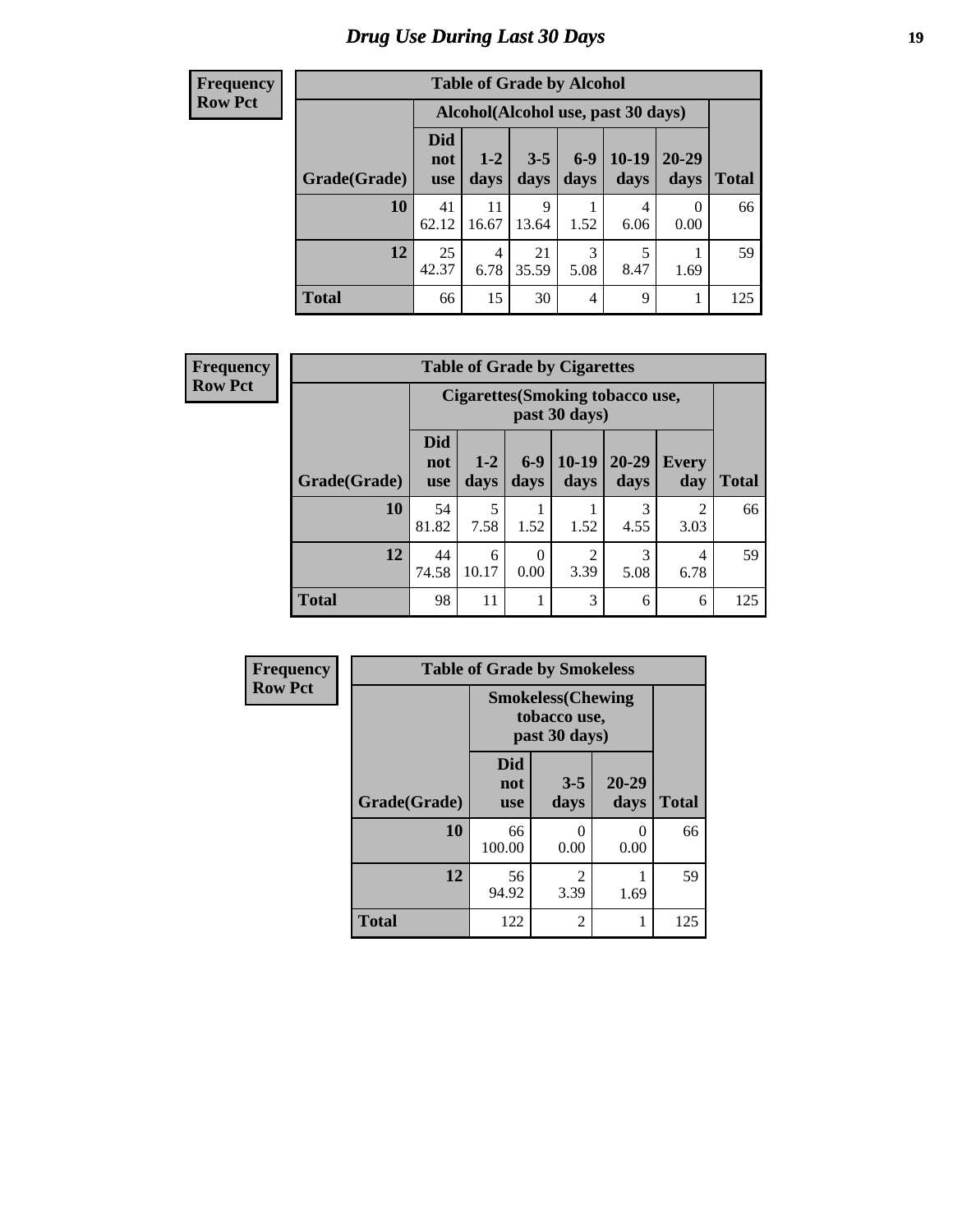#### **Frequency Row Pct**

| <b>Table of Grade by Marijuana</b> |                                 |                                         |                 |                        |                        |                        |              |       |
|------------------------------------|---------------------------------|-----------------------------------------|-----------------|------------------------|------------------------|------------------------|--------------|-------|
|                                    |                                 | Marijuana (Marijuana use, past 30 days) |                 |                        |                        |                        |              |       |
| Grade(Grade)                       | <b>Did</b><br>not<br><b>use</b> | $1 - 2$<br>days                         | $3 - 5$<br>days | $6-9$<br>days          | $10-19$<br>days        | $20 - 29$<br>days      | Every<br>day | Total |
| 10                                 | 52<br>78.79                     | $\overline{4}$<br>6.06                  | 3<br>4.55       | $\overline{2}$<br>3.03 | 3<br>4.55              | $\mathfrak{D}$<br>3.03 | 0<br>0.00    | 66    |
| 12                                 | 42<br>71.19                     | $\mathcal{I}$<br>11.86                  | 3<br>5.08       | $\overline{2}$<br>3.39 | $\overline{2}$<br>3.39 | $\mathfrak{D}$<br>3.39 | 1.69         | 59    |
| <b>Total</b>                       | 94                              | 11                                      | 6               | 4                      | 5                      | 4                      | 1            | 125   |

| Frequency      |              | <b>Table of Grade by Cocaine</b>              |            |              |
|----------------|--------------|-----------------------------------------------|------------|--------------|
| <b>Row Pct</b> |              | <b>Cocaine</b> (Cocaine<br>use, past 30 days) |            |              |
|                | Grade(Grade) | Did not<br><b>use</b>                         | $1-2$ days | <b>Total</b> |
|                | 10           | 65<br>98.48                                   | 1.52       | 66           |
|                | 12           | 59<br>100.00                                  | 0<br>0.00  | 59           |
|                | <b>Total</b> | 124                                           |            | 125          |

| Frequency      | <b>Table of Grade by Inhalants</b> |                       |                            |              |  |
|----------------|------------------------------------|-----------------------|----------------------------|--------------|--|
| <b>Row Pct</b> |                                    | use, past 30 days)    | <b>Inhalants</b> (Inhalant |              |  |
|                | Grade(Grade)                       | Did not<br><b>use</b> | $10-19$<br>days            | <b>Total</b> |  |
|                | 10                                 | 66<br>100.00          | 0<br>0.00                  | 66           |  |
|                | 12                                 | 58<br>98.31           | 1.69                       | 59           |  |
|                | <b>Total</b>                       | 124                   |                            | 125          |  |

| Frequency      | <b>Table of Grade by Steroids</b> |                                                   |              |  |  |
|----------------|-----------------------------------|---------------------------------------------------|--------------|--|--|
| <b>Row Pct</b> |                                   | <b>Steroids</b> (Steroid<br>use,<br>past 30 days) |              |  |  |
|                | Grade(Grade)                      | Did not use                                       | <b>Total</b> |  |  |
|                | 10                                | 66<br>100.00                                      | 66           |  |  |
|                | 12                                | 59<br>100.00                                      | 59           |  |  |
|                | <b>Total</b>                      | 125                                               | 125          |  |  |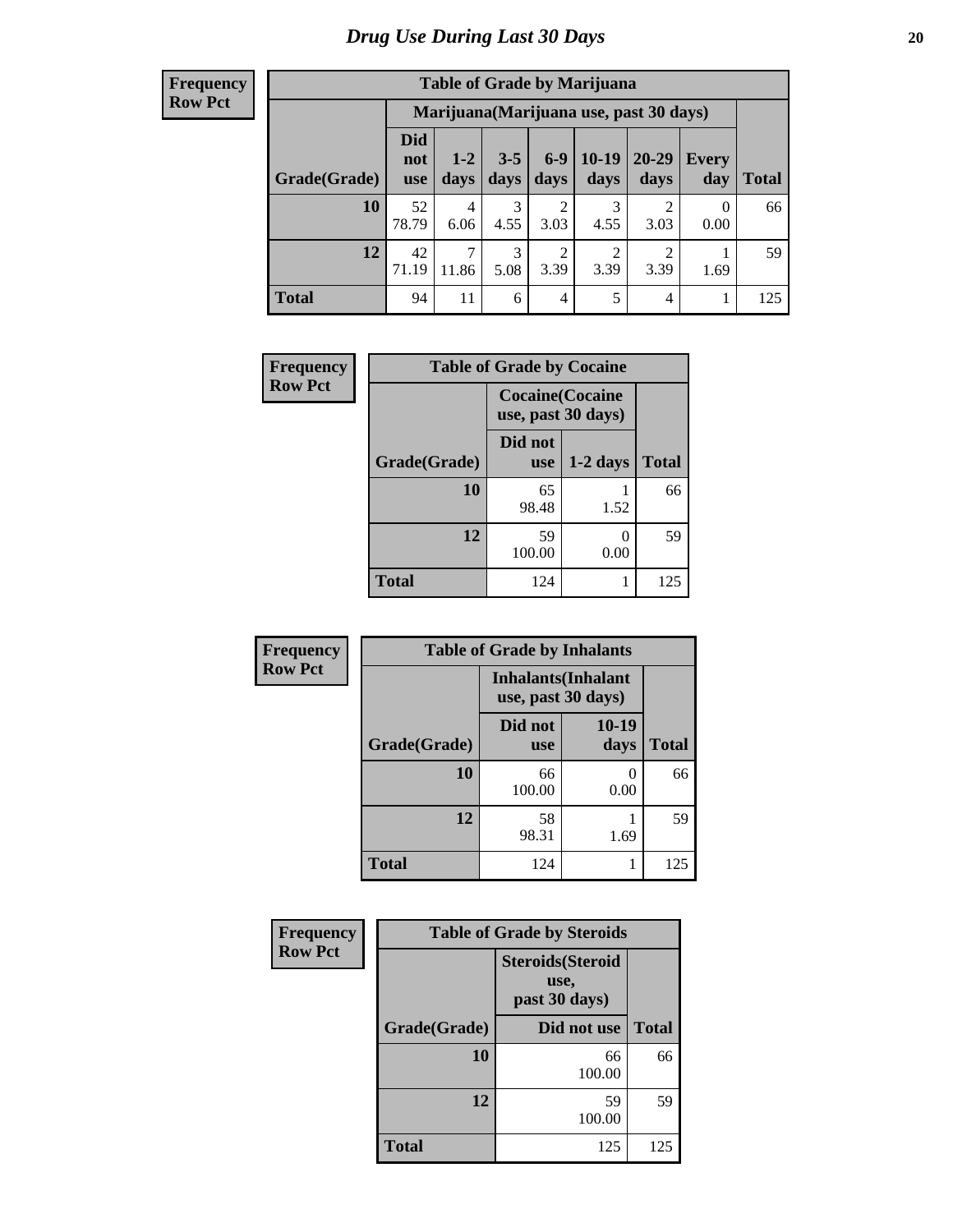# *Drug Use During Last 30 Days* **21**

| <b>Frequency</b> | <b>Table of Grade by Ecstasy</b> |                         |                    |              |
|------------------|----------------------------------|-------------------------|--------------------|--------------|
| <b>Row Pct</b>   |                                  | <b>Ecstasy</b> (Ecstasy | use, past 30 days) |              |
|                  | Grade(Grade)                     | Did not<br><b>use</b>   | $1 - 2$<br>days    | <b>Total</b> |
|                  | 10                               | 65<br>98.48             | 1.52               | 66           |
|                  | 12                               | 59<br>100.00            | 0<br>0.00          | 59           |
|                  | <b>Total</b>                     | 124                     |                    | 125          |

| <b>Frequency</b> |              | <b>Table of Grade by Meth</b>                      |              |
|------------------|--------------|----------------------------------------------------|--------------|
| <b>Row Pct</b>   |              | <b>Meth</b> (Methamphetamine<br>use, past 30 days) |              |
|                  | Grade(Grade) | Did not use                                        | <b>Total</b> |
|                  | 10           | 66<br>100.00                                       | 66           |
|                  | 12           | 59<br>100.00                                       | 59           |
|                  | <b>Total</b> | 125                                                | 125          |

| Frequency      |              | <b>Table of Grade by Hallucinogens</b>            |                        |            |              |  |
|----------------|--------------|---------------------------------------------------|------------------------|------------|--------------|--|
| <b>Row Pct</b> |              | Hallucinogens (Hallucinogen<br>use, past 30 days) |                        |            |              |  |
|                | Grade(Grade) | Did not<br><b>use</b>                             | $1-2$ days             | $3-5$ days | <b>Total</b> |  |
|                | 10           | 63<br>95.45                                       | $\overline{2}$<br>3.03 | 1.52       | 66           |  |
|                | 12           | 58<br>98.31                                       | 1.69                   | 0<br>0.00  | 59           |  |
|                | <b>Total</b> | 121                                               | 3                      |            | 125          |  |

| Frequency      | <b>Table of Grade by Prescription</b> |                                                                                    |                  |                  |                |                 |              |
|----------------|---------------------------------------|------------------------------------------------------------------------------------|------------------|------------------|----------------|-----------------|--------------|
| <b>Row Pct</b> |                                       | <b>Prescription</b> (Prescription drugs)<br>not prescribed to me,<br>past 30 days) |                  |                  |                |                 |              |
|                | Grade(Grade)                          | <b>Did</b><br>not<br><b>use</b>                                                    | $1 - 2$<br>days  | $3 - 5$<br>days  | $6-9$<br>days  | $10-19$<br>days | <b>Total</b> |
|                | 10                                    | 63<br>95.45                                                                        | 1.52             | $\Omega$<br>0.00 | 1.52           | 1.52            | 66           |
|                | 12                                    | 57<br>96.61                                                                        | $\Omega$<br>0.00 | 1.69             | 1.69           | 0<br>0.00       | 59           |
|                | <b>Total</b>                          | 120                                                                                |                  |                  | $\overline{2}$ |                 | 125          |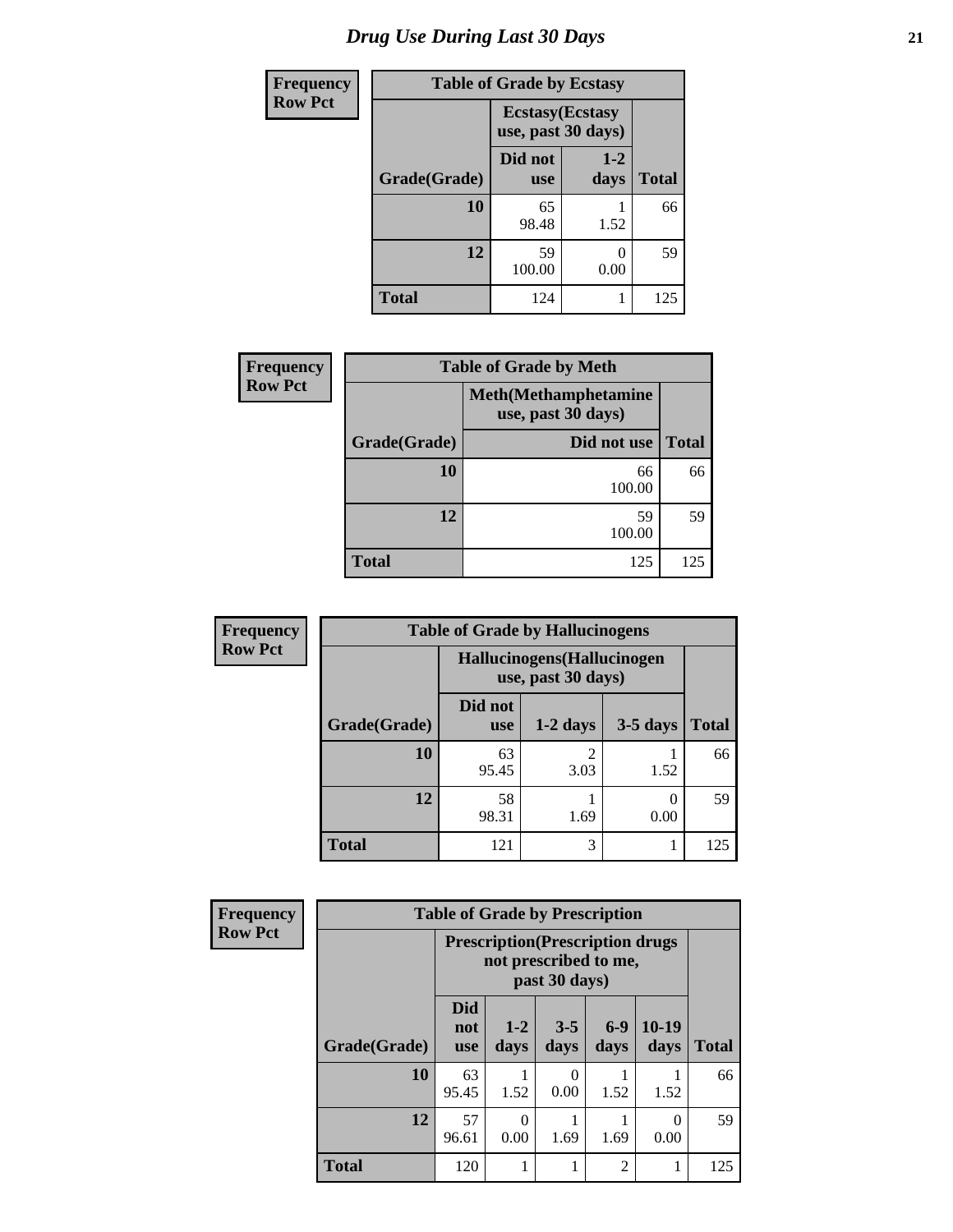| Frequency      | <b>Table of Alcoholease by Grade</b>              |                    |             |              |
|----------------|---------------------------------------------------|--------------------|-------------|--------------|
| <b>Col Pct</b> | <b>Alcoholease</b> (It is<br>easy to get alcohol) | Grade(Grade)<br>10 | 12          | <b>Total</b> |
|                | <b>Strongly Agree</b>                             | 25<br>37.88        | 24<br>40.68 | 49           |
|                | <b>Somewhat Agree</b>                             | 22<br>33.33        | 28<br>47.46 | 50           |
|                | <b>Somewhat Disagree</b>                          | 10<br>15.15        | 1.69        | 11           |
|                | <b>Strongly Disagree</b>                          | 9<br>13.64         | 6<br>10.17  | 15           |
|                | <b>Total</b>                                      | 66                 | 59          | 125          |

| Frequency      | <b>Table of Cigarettesease by Grade</b>                  |                    |             |              |
|----------------|----------------------------------------------------------|--------------------|-------------|--------------|
| <b>Col Pct</b> | Cigarettesease (It is<br>easy to get smoking<br>tobacco) | Grade(Grade)<br>10 | 12          | <b>Total</b> |
|                | <b>Strongly Agree</b>                                    | 28<br>42.42        | 37<br>62.71 | 65           |
|                | <b>Somewhat Agree</b>                                    | 19<br>28.79        | 12<br>20.34 | 31           |
|                | <b>Somewhat Disagree</b>                                 | 8<br>12.12         | 1.69        | 9            |
|                | <b>Strongly Disagree</b>                                 | 11<br>16.67        | 9<br>15.25  | 20           |
|                | <b>Total</b>                                             | 66                 | 59          | 125          |

| Frequency      | <b>Table of Smokelessease by Grade</b>                         |                           |              |     |  |  |
|----------------|----------------------------------------------------------------|---------------------------|--------------|-----|--|--|
| <b>Col Pct</b> | <b>Smokelessease</b> (It is<br>easy to get chewing<br>tobacco) | Grade(Grade)<br><b>10</b> | <b>Total</b> |     |  |  |
|                |                                                                |                           | 12           |     |  |  |
|                | <b>Strongly Agree</b>                                          | 15<br>22.73               | 29<br>49.15  | 44  |  |  |
|                | <b>Somewhat Agree</b>                                          | 11<br>16.67               | 11<br>18.64  | 22  |  |  |
|                | <b>Somewhat Disagree</b>                                       | 16<br>24.24               | 4<br>6.78    | 20  |  |  |
|                | <b>Strongly Disagree</b>                                       | 24<br>36.36               | 15<br>25.42  | 39  |  |  |
|                | Total                                                          | 66                        | 59           | 125 |  |  |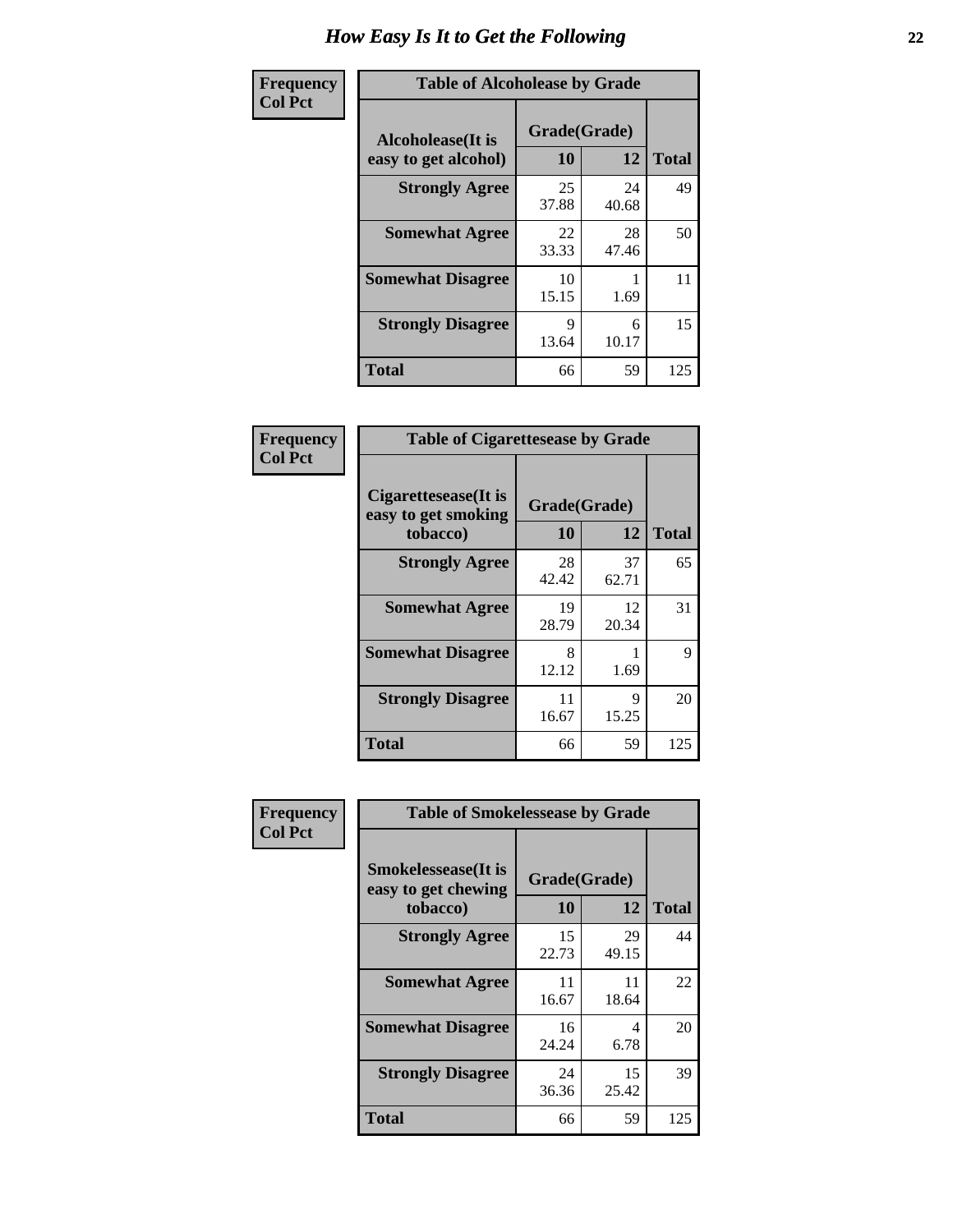| Frequency      | <b>Table of Marijuanaease by Grade</b>           |                           |             |              |
|----------------|--------------------------------------------------|---------------------------|-------------|--------------|
| <b>Col Pct</b> | Marijuanaease(It is<br>easy to get<br>marijuana) | Grade(Grade)<br><b>10</b> | 12          | <b>Total</b> |
|                | <b>Strongly Agree</b>                            | 36<br>54.55               | 29<br>49.15 | 65           |
|                | <b>Somewhat Agree</b>                            | 15<br>22.73               | 17<br>28.81 | 32           |
|                | <b>Somewhat Disagree</b>                         | 5<br>7.58                 | 3<br>5.08   | 8            |
|                | <b>Strongly Disagree</b>                         | 10<br>15.15               | 10<br>16.95 | 20           |
|                | <b>Total</b>                                     | 66                        | 59          | 125          |

| <b>Table of Cocaineease by Grade</b> |              |             |              |  |  |  |  |  |
|--------------------------------------|--------------|-------------|--------------|--|--|--|--|--|
| <b>Cocaineease</b> (It is            | Grade(Grade) |             |              |  |  |  |  |  |
| easy to get cocaine)                 | 10           | 12          | <b>Total</b> |  |  |  |  |  |
| <b>Strongly Agree</b>                | 4<br>6.06    | 10<br>16.95 | 14           |  |  |  |  |  |
| <b>Somewhat Agree</b>                | 17<br>25.76  | 12<br>20.34 | 29           |  |  |  |  |  |
| <b>Somewhat Disagree</b>             | 12<br>18.18  | 17<br>28.81 | 29           |  |  |  |  |  |
| <b>Strongly Disagree</b>             | 33<br>50.00  | 20<br>33.90 | 53           |  |  |  |  |  |
| <b>Total</b>                         | 66           | 59          | 125          |  |  |  |  |  |

| Frequency      | <b>Table of Inhalantsease by Grade</b>                   |                    |             |              |  |  |  |  |  |  |
|----------------|----------------------------------------------------------|--------------------|-------------|--------------|--|--|--|--|--|--|
| <b>Col Pct</b> | <b>Inhalantsease</b> (It is<br>easy to get<br>inhalants) | Grade(Grade)<br>10 | 12          | <b>Total</b> |  |  |  |  |  |  |
|                | <b>Strongly Agree</b>                                    | 35<br>53.03        | 24<br>40.68 | 59           |  |  |  |  |  |  |
|                | <b>Somewhat Agree</b>                                    | 10.61              | 11<br>18.64 | 18           |  |  |  |  |  |  |
|                | <b>Somewhat Disagree</b>                                 | 8<br>12.12         | 6<br>10.17  | 14           |  |  |  |  |  |  |
|                | <b>Strongly Disagree</b>                                 | 16<br>24.24        | 18<br>30.51 | 34           |  |  |  |  |  |  |
|                | <b>Total</b>                                             | 66                 | 59          | 125          |  |  |  |  |  |  |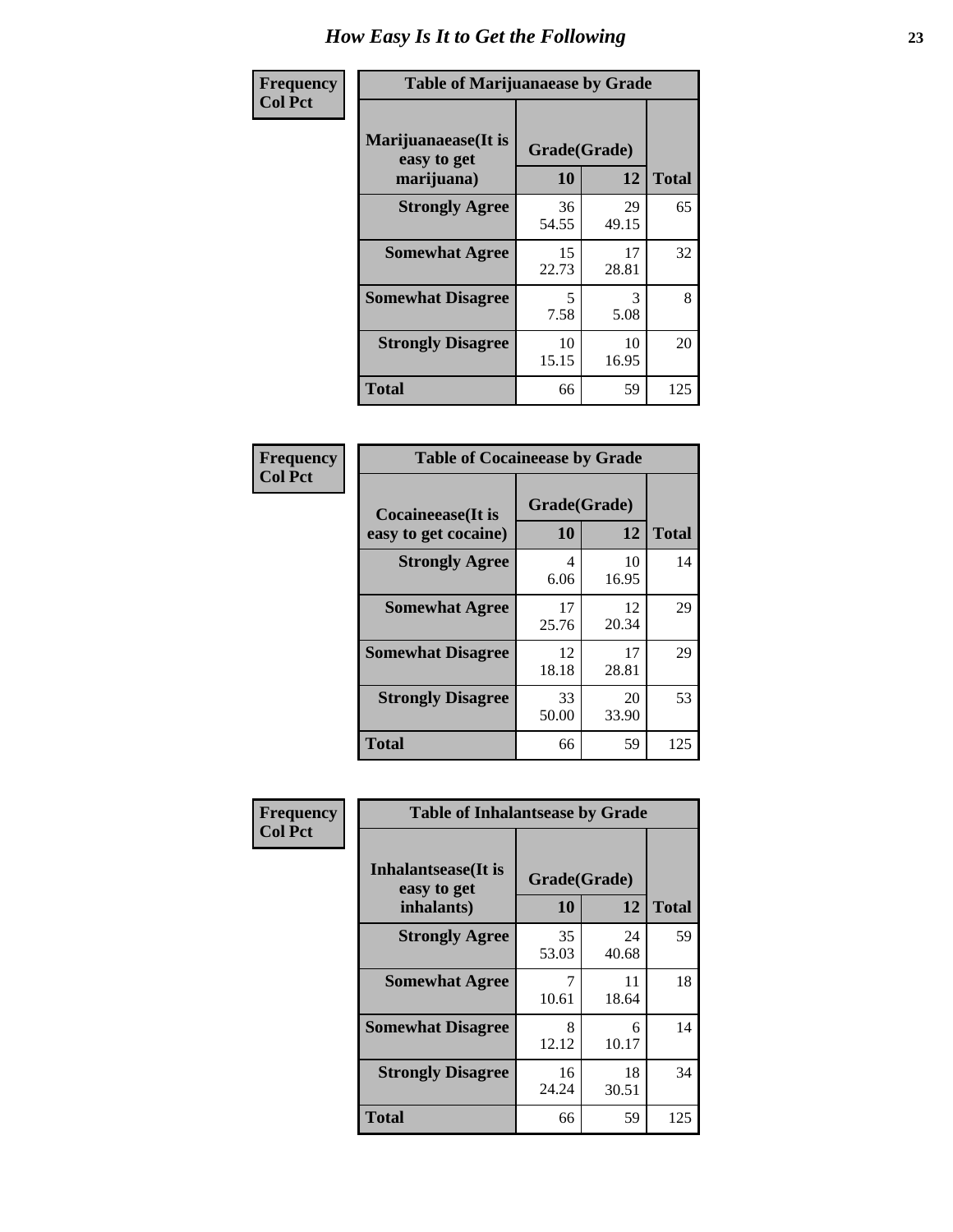| Frequency      | <b>Table of Steroidsease by Grade</b>               |                    |              |     |  |  |  |  |
|----------------|-----------------------------------------------------|--------------------|--------------|-----|--|--|--|--|
| <b>Col Pct</b> | <b>Steroidsease</b> (It is<br>easy to get steroids) | Grade(Grade)<br>10 | <b>Total</b> |     |  |  |  |  |
|                | <b>Strongly Agree</b>                               | 1.52               | 5<br>8.47    | 6   |  |  |  |  |
|                | <b>Somewhat Agree</b>                               | 9<br>13.64         | 12<br>20.34  | 21  |  |  |  |  |
|                | <b>Somewhat Disagree</b>                            | 21<br>31.82        | 9<br>15.25   | 30  |  |  |  |  |
|                | <b>Strongly Disagree</b>                            | 35<br>53.03        | 33<br>55.93  | 68  |  |  |  |  |
|                | <b>Total</b>                                        | 66                 | 59           | 125 |  |  |  |  |

| Frequency      | <b>Table of Ecstasyease by Grade</b>              |                    |              |     |  |  |  |  |  |
|----------------|---------------------------------------------------|--------------------|--------------|-----|--|--|--|--|--|
| <b>Col Pct</b> | <b>Ecstasyease</b> (It is<br>easy to get ecstasy) | Grade(Grade)<br>10 | <b>Total</b> |     |  |  |  |  |  |
|                | <b>Strongly Agree</b>                             | 4<br>6.06          | 10<br>16.95  | 14  |  |  |  |  |  |
|                | <b>Somewhat Agree</b>                             | 14<br>21.21        | 11<br>18.64  | 25  |  |  |  |  |  |
|                | <b>Somewhat Disagree</b>                          | 16<br>24.24        | 10<br>16.95  | 26  |  |  |  |  |  |
|                | <b>Strongly Disagree</b>                          | 32<br>48.48        | 28<br>47.46  | 60  |  |  |  |  |  |
|                | <b>Total</b>                                      | 66                 | 59           | 125 |  |  |  |  |  |

| Frequency      | <b>Table of Methease by Grade</b>                          |                    |             |              |  |  |  |
|----------------|------------------------------------------------------------|--------------------|-------------|--------------|--|--|--|
| <b>Col Pct</b> | <b>Methease</b> (It is easy<br>to get<br>methamphetamines) | Grade(Grade)<br>10 | 12          | <b>Total</b> |  |  |  |
|                | <b>Strongly Agree</b>                                      | 5<br>7.58          | 6<br>10.17  | 11           |  |  |  |
|                | <b>Somewhat Agree</b>                                      | 8<br>12.12         | 9<br>15.25  | 17           |  |  |  |
|                | <b>Somewhat Disagree</b>                                   | 12<br>18.18        | 16<br>27.12 | 28           |  |  |  |
|                | <b>Strongly Disagree</b>                                   | 41<br>62.12        | 28<br>47.46 | 69           |  |  |  |
|                | <b>Total</b>                                               | 66                 | 59          | 125          |  |  |  |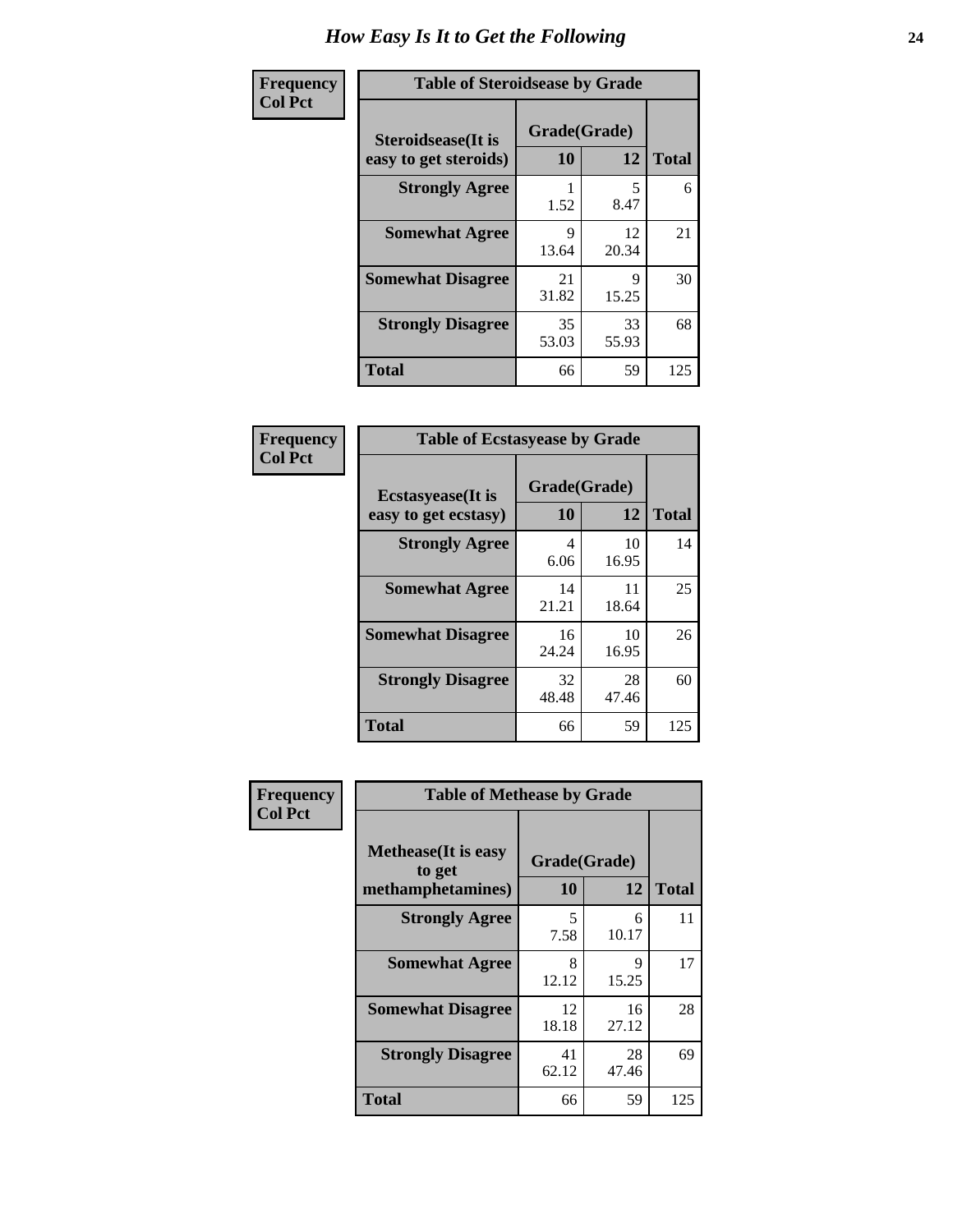| <b>Frequency</b> | <b>Table of Hallucinogensease by Grade</b>               |                    |             |              |  |  |  |  |
|------------------|----------------------------------------------------------|--------------------|-------------|--------------|--|--|--|--|
| <b>Col Pct</b>   | Hallucinogensease(It<br>is easy to get<br>hallucinogens) | Grade(Grade)<br>10 | 12          | <b>Total</b> |  |  |  |  |
|                  | <b>Strongly Agree</b>                                    | 9<br>13.64         | 8<br>13.56  | 17           |  |  |  |  |
|                  | <b>Somewhat Agree</b>                                    | 8<br>12.12         | 15<br>25.42 | 23           |  |  |  |  |
|                  | <b>Somewhat Disagree</b>                                 | 21<br>31.82        | 14<br>23.73 | 35           |  |  |  |  |
|                  | <b>Strongly Disagree</b>                                 | 28<br>42.42        | 22<br>37.29 | 50           |  |  |  |  |
|                  | <b>Total</b>                                             | 66                 | 59          | 125          |  |  |  |  |

| Frequency<br>  Col Pct |
|------------------------|

| <b>Table of Prescriptionease by Grade</b>                                                |              |             |              |  |  |  |  |
|------------------------------------------------------------------------------------------|--------------|-------------|--------------|--|--|--|--|
| <b>Prescriptionease</b> (It<br>is easy to get<br>prescription drugs<br>not prescribed to | Grade(Grade) |             |              |  |  |  |  |
| me)                                                                                      | 10           | 12          | <b>Total</b> |  |  |  |  |
| <b>Strongly Agree</b>                                                                    | 19<br>28.79  | 17<br>28.81 | 36           |  |  |  |  |
| <b>Somewhat Agree</b>                                                                    | 21<br>31.82  | 13<br>22.03 | 34           |  |  |  |  |
| <b>Somewhat Disagree</b>                                                                 | Q<br>13.64   | 10<br>16.95 | 19           |  |  |  |  |
| <b>Strongly Disagree</b>                                                                 | 17<br>25.76  | 19<br>32.20 | 36           |  |  |  |  |
| Total                                                                                    | 66           | 59          | 125          |  |  |  |  |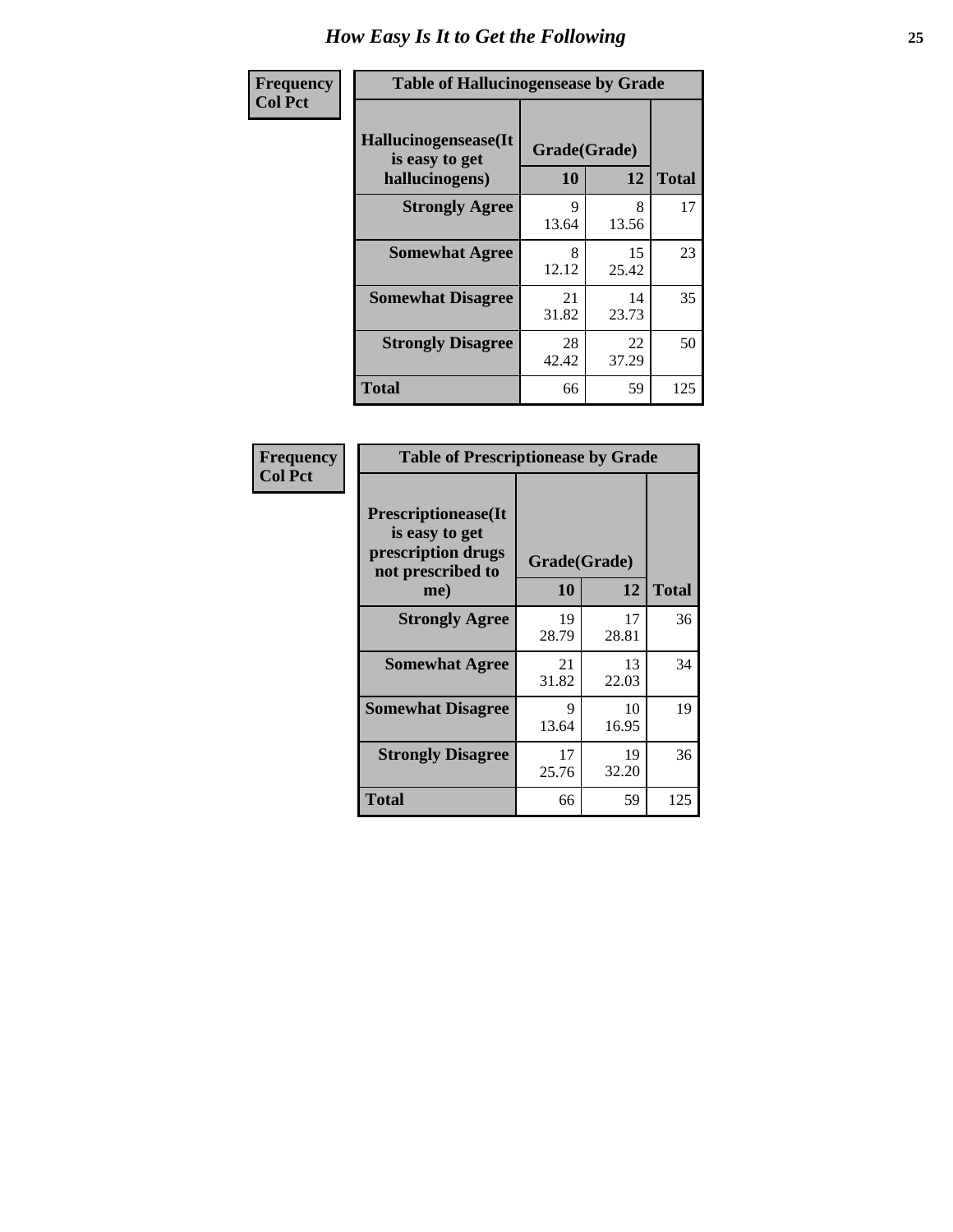#### *Age at Onset of Use* **26** *Results for "Age at Onset of Use" questions exclude students who said they did not use that substance*

| <b>Frequency</b> |
|------------------|
| Row Pct          |

| <b>Table of Grade by Alcoholinit</b>             |                        |                  |                  |                        |             |             |            |                                     |                  |              |
|--------------------------------------------------|------------------------|------------------|------------------|------------------------|-------------|-------------|------------|-------------------------------------|------------------|--------------|
| Alcoholinit (I started using alcohol when I was) |                        |                  |                  |                        |             |             |            |                                     |                  |              |
| Grade(Grade)                                     | 8 or<br>younger        | 9                | 11               | 12                     | 13          | 14          | 15         | 16                                  | <b>17</b>        | <b>Total</b> |
| 10                                               | 2<br>6.06              | $\Omega$<br>0.00 | 3.03             | $\mathfrak{D}$<br>6.06 | 6<br>18.18  | 13<br>39.39 | 9<br>27.27 | $\Omega$<br>0.00                    | $\Omega$<br>0.00 | 33           |
| 12                                               | $\overline{2}$<br>5.71 | 2.86             | $\Omega$<br>0.00 | $\mathfrak{D}$<br>5.71 | 11<br>31.43 | 4<br>11.43  | 8<br>22.86 | $\mathcal{D}_{\mathcal{L}}$<br>5.71 | 14.29            | 35           |
| <b>Total</b>                                     | $\overline{4}$         |                  | 1                | $\overline{4}$         | 17          | 17          | 17         | $\overline{2}$                      | 5                | 68           |
| <b>Frequency Missing = 57</b>                    |                        |                  |                  |                        |             |             |            |                                     |                  |              |

| Frequency      | <b>Table of Grade by Cigarettesinit</b> |                                                          |                  |            |                          |            |            |       |
|----------------|-----------------------------------------|----------------------------------------------------------|------------------|------------|--------------------------|------------|------------|-------|
| <b>Row Pct</b> |                                         | Cigarettesinit (I started smoking<br>tobacco when I was) |                  |            |                          |            |            |       |
|                | Grade(Grade)                            | <b>10</b>                                                | <b>12</b>        | 13         | 14                       | 15         | 16         | Total |
|                | 10                                      | $\Omega$<br>0.00                                         | $\Omega$<br>0.00 | 3<br>23.08 | 5<br>38.46               | 38.46      | 0<br>0.00  | 13    |
|                | 12                                      | 4.55                                                     | 4.55             | 4<br>18.18 | 8<br>36.36               | 3<br>13.64 | 5<br>22.73 | 22    |
|                | <b>Total</b>                            |                                                          |                  | 7          | 13                       | 8          | 5          | 35    |
|                |                                         |                                                          |                  |            | Frequency Missing $= 90$ |            |            |       |

| Frequency      | <b>Table of Grade by Smokelessinit</b> |                                                              |       |            |                   |  |
|----------------|----------------------------------------|--------------------------------------------------------------|-------|------------|-------------------|--|
| <b>Row Pct</b> |                                        | Smokelessinit(I<br>started chewing<br>tobacco when I<br>was) |       |            |                   |  |
|                | Grade(Grade)                           | 11                                                           | 16    | 17         | <b>Total</b>      |  |
|                | 10                                     | 0                                                            | 0     | 0          | $\mathbf{\Omega}$ |  |
|                |                                        |                                                              |       |            |                   |  |
|                | 12                                     | 20.00                                                        | 20.00 | 3<br>60.00 | 5                 |  |
|                | <b>Total</b>                           |                                                              |       | 3          | 5                 |  |
|                | Frequency Missing $= 120$              |                                                              |       |            |                   |  |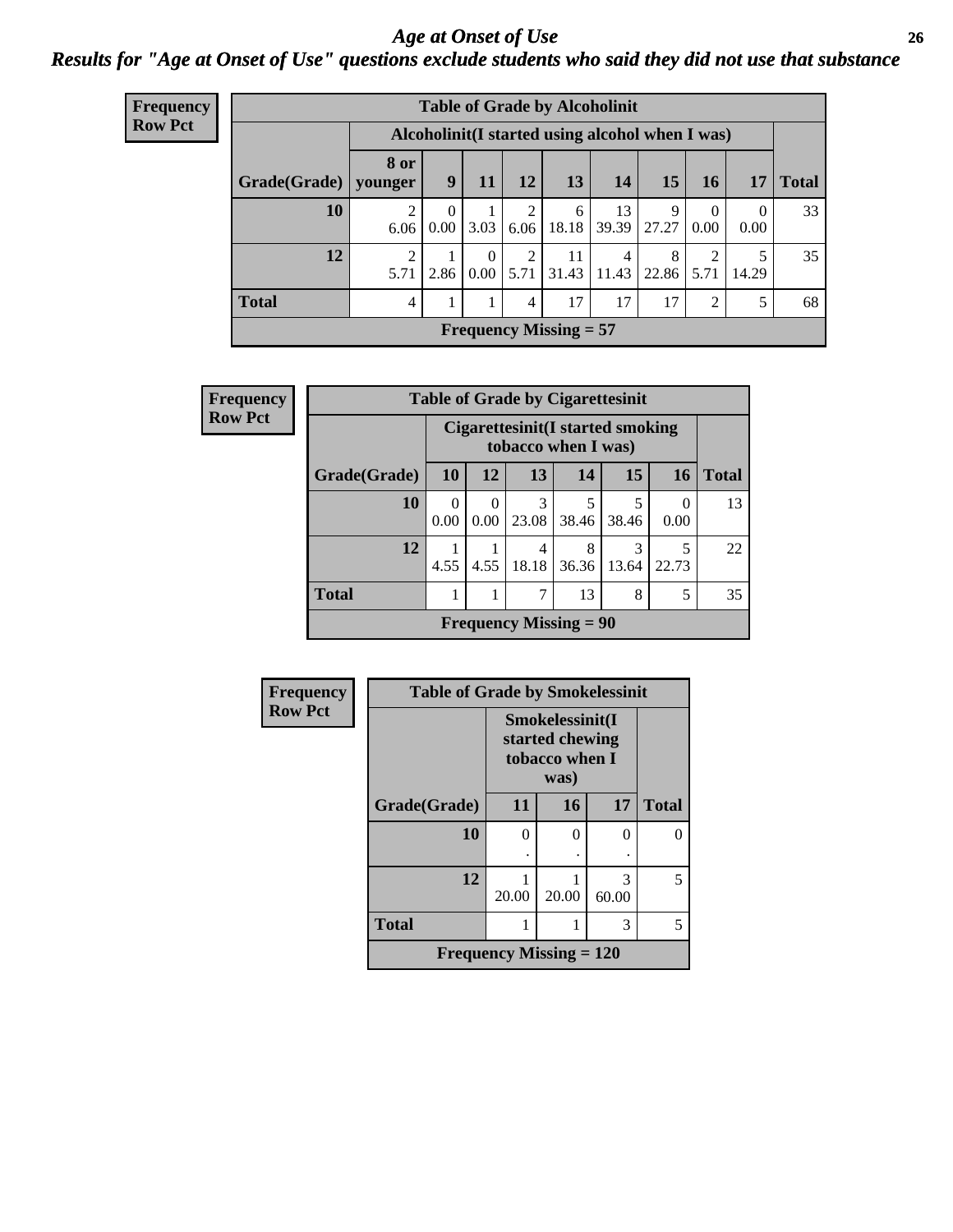#### *Age at Onset of Use* **27**

### *Results for "Age at Onset of Use" questions exclude students who said they did not use that substance*

| Frequency      |              |                                                         |                  |       | <b>Table of Grade by Marijuanainit</b> |       |                  |                  |              |
|----------------|--------------|---------------------------------------------------------|------------------|-------|----------------------------------------|-------|------------------|------------------|--------------|
| <b>Row Pct</b> |              | Marijuanainit (I started using marijuana<br>when I was) |                  |       |                                        |       |                  |                  |              |
|                | Grade(Grade) | 9                                                       | <b>10</b>        | 13    | 14                                     | 15    | 16               | 17               | <b>Total</b> |
|                | 10           | 5.26                                                    | $\Omega$<br>0.00 | 26.32 | 6<br>31.58                             | 36.84 | $\Omega$<br>0.00 | $\Omega$<br>0.00 | 19           |
|                | 12           | $\Omega$<br>0.00                                        | 3.57             | 8     | 6<br>28.57   21.43                     | 25.00 | 4<br>14.29       | 2<br>7.14        | 28           |
|                | <b>Total</b> |                                                         |                  | 13    | 12                                     | 14    | 4                | $\overline{2}$   | 47           |
|                |              |                                                         |                  |       | Frequency Missing $= 78$               |       |                  |                  |              |

| equency       | <b>Table of Grade by Cocaineinit</b> |                                                          |           |              |  |  |
|---------------|--------------------------------------|----------------------------------------------------------|-----------|--------------|--|--|
| <b>DW Pct</b> |                                      | Cocaineinit(I<br>started using<br>cocaine when I<br>was) |           |              |  |  |
|               | Grade(Grade)                         | 15                                                       | 16        | <b>Total</b> |  |  |
|               | 10                                   | 100.00                                                   | 0<br>0.00 |              |  |  |
|               | 12                                   | 0<br>0.00                                                | 100.00    |              |  |  |
|               | <b>Total</b>                         |                                                          |           | 2            |  |  |
|               | Frequency Missing $= 123$            |                                                          |           |              |  |  |

 $\mathbf{F}$ r  $R$ 

| <b>Frequency</b> | <b>Table of Grade by Inhalantsinit</b> |                                                               |           |       |       |                |
|------------------|----------------------------------------|---------------------------------------------------------------|-----------|-------|-------|----------------|
| <b>Row Pct</b>   |                                        | <b>Inhalantsinit(I started</b><br>using inhalants when I was) |           |       |       |                |
|                  | Grade(Grade)                           | 8 or<br>vounger                                               | 13        | 14    | 15    | <b>Total</b>   |
|                  | <b>10</b>                              | 0.00                                                          | 50.00     | 50.00 | 0.00  | $\overline{2}$ |
|                  | 12                                     | $\mathfrak{D}$<br>66.67                                       | ∩<br>0.00 | 0.00  | 33.33 | 3              |
|                  | <b>Total</b>                           | $\overline{2}$                                                |           |       |       | 5              |
|                  |                                        | <b>Frequency Missing = 120</b>                                |           |       |       |                |

*For Grade \* Steroidsinit all data are missing since all the levels of variable Steroidsinit are missing.*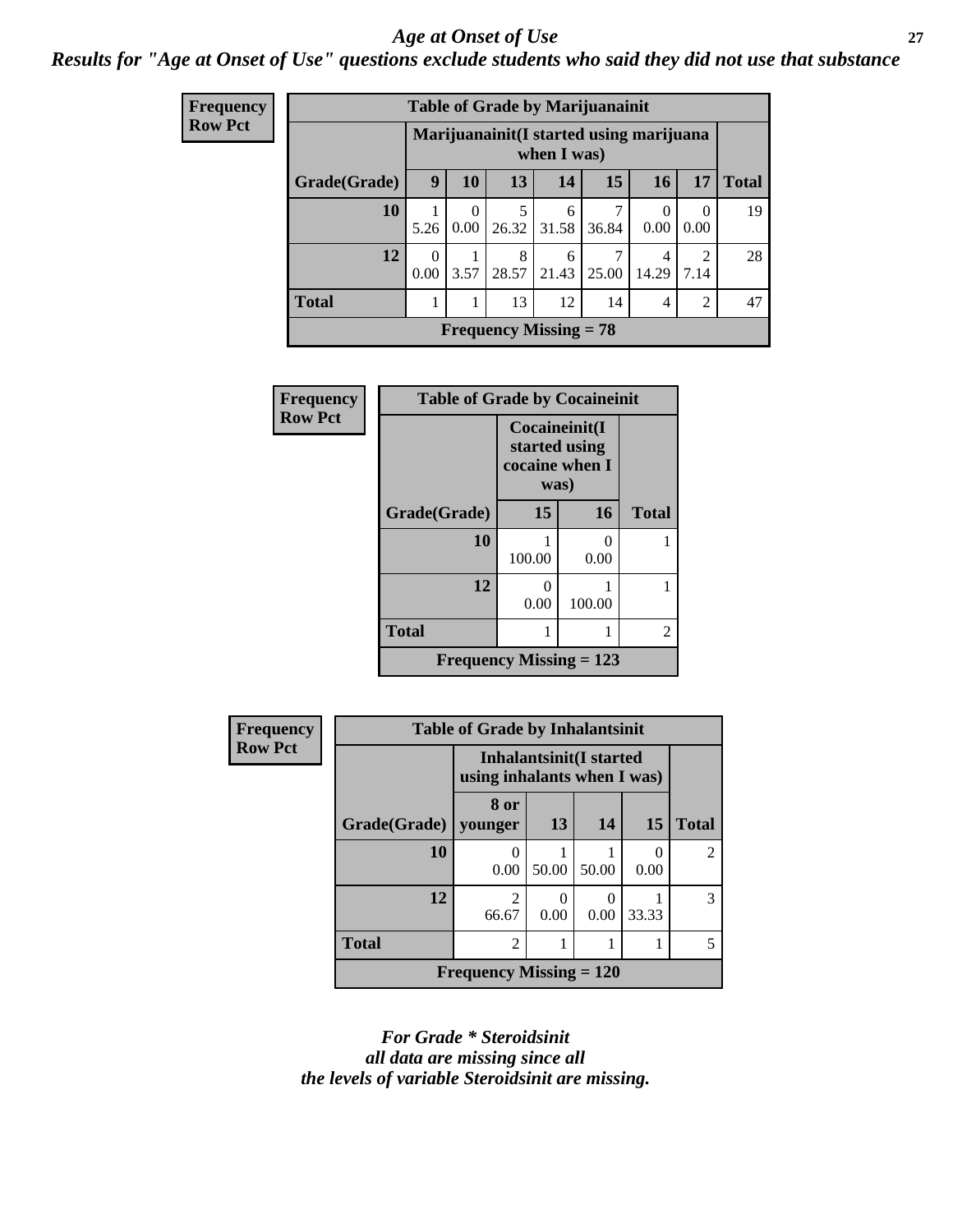#### *Age at Onset of Use* **28**

*Results for "Age at Onset of Use" questions exclude students who said they did not use that substance*

| Frequency      | <b>Table of Grade by Ecstasyinit</b> |                                                          |            |                         |              |  |  |
|----------------|--------------------------------------|----------------------------------------------------------|------------|-------------------------|--------------|--|--|
| <b>Row Pct</b> |                                      | Ecstasyinit(I<br>started using<br>ecstasy when I<br>was) |            |                         |              |  |  |
|                | Grade(Grade)                         | 14                                                       | 15         | 16                      | <b>Total</b> |  |  |
|                | 10                                   | 33.33                                                    | 2<br>66.67 | 0<br>0.00               | 3            |  |  |
|                | 12                                   | $\mathcal{O}$<br>0.00                                    | 33.33      | $\mathfrak{D}$<br>66.67 | 3            |  |  |
|                | <b>Total</b>                         |                                                          | 3          | 2                       | 6            |  |  |
|                | <b>Frequency Missing = 119</b>       |                                                          |            |                         |              |  |  |

#### *For Grade \* Methinit all data are missing since all the levels of variable Methinit are missing.*

| <b>Frequency</b> | <b>Table of Grade by Hallucinogensinit</b> |                                      |                      |            |                  |              |  |
|------------------|--------------------------------------------|--------------------------------------|----------------------|------------|------------------|--------------|--|
| <b>Row Pct</b>   |                                            | Hallucinogensinit(I<br>started using | hallucinogens when I |            |                  |              |  |
|                  | Grade(Grade)                               | 14                                   | 15                   | 16         | 17               | <b>Total</b> |  |
|                  | 10                                         | $\mathfrak{D}$<br>50.00              | 25.00                | 25.00      | $\Omega$<br>0.00 | 4            |  |
|                  | 12                                         | 0<br>0.00                            | 5<br>55.56           | 3<br>33.33 | 11.11            | 9            |  |
|                  | <b>Total</b>                               | 2<br>13<br>6<br>4                    |                      |            |                  |              |  |
|                  | Frequency Missing $= 112$                  |                                      |                      |            |                  |              |  |

| <b>Frequency</b> | <b>Table of Grade by Prescriptioninit</b> |                                                                                                  |            |           |                         |              |  |
|------------------|-------------------------------------------|--------------------------------------------------------------------------------------------------|------------|-----------|-------------------------|--------------|--|
| <b>Row Pct</b>   |                                           | Prescriptioninit(I<br>started using<br>prescription drugs not<br>prescribed to me when I<br>was) |            |           |                         |              |  |
|                  | Grade(Grade)                              | 13                                                                                               | 14         | 15        | 16                      | <b>Total</b> |  |
|                  | 10                                        | 25.00                                                                                            | 2<br>50.00 | 25.00     | $\Omega$<br>0.00        | 4            |  |
|                  | 12                                        | 14.29                                                                                            | 4<br>57.14 | 0<br>0.00 | $\overline{2}$<br>28.57 |              |  |
|                  | <b>Total</b>                              | $\mathfrak{D}$                                                                                   | 6          |           | $\overline{c}$          | 11           |  |
|                  |                                           | <b>Frequency Missing <math>= 114</math></b>                                                      |            |           |                         |              |  |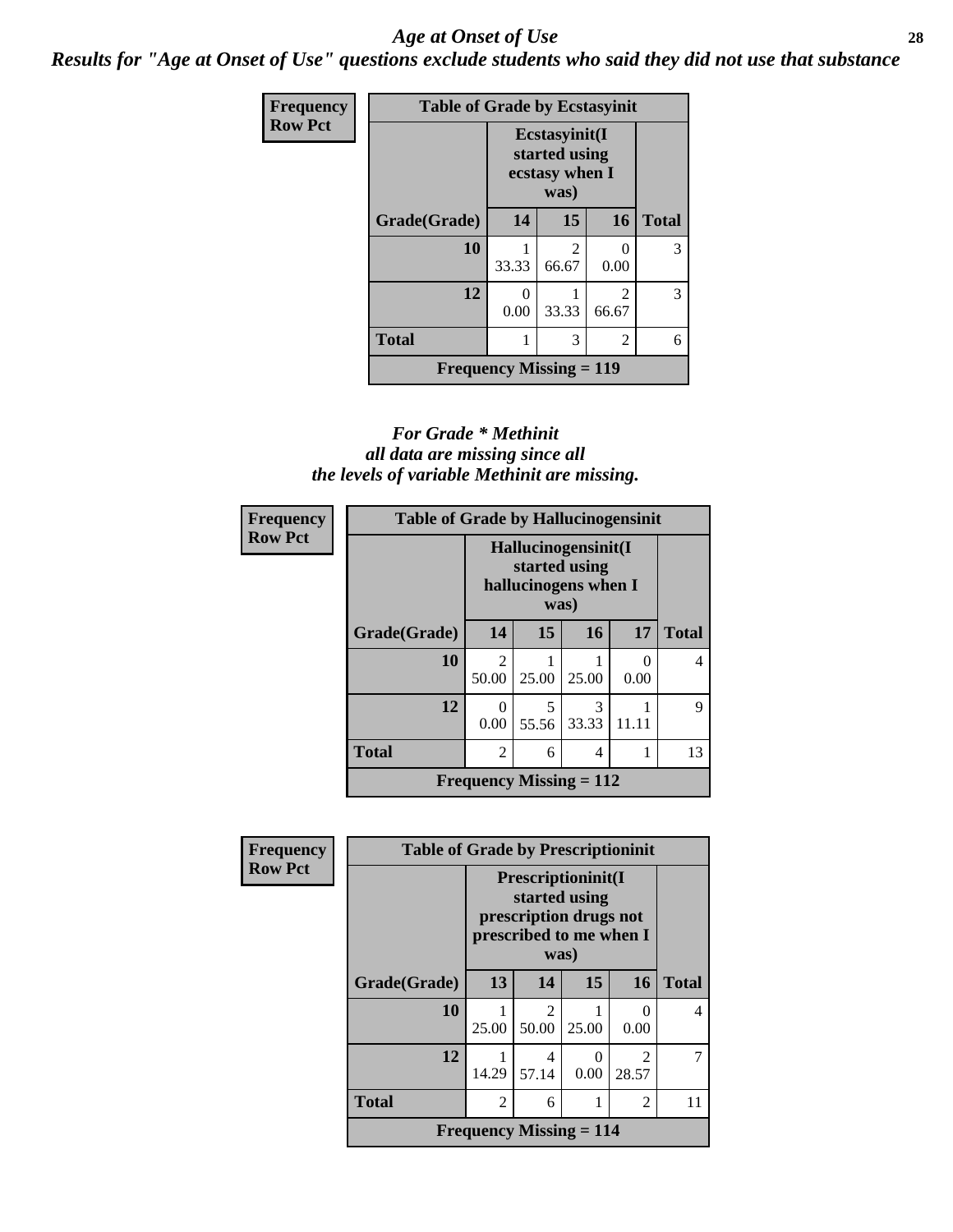| Frequency      | <b>Table of Alcoholharm by Grade</b>          |                    |             |              |  |  |
|----------------|-----------------------------------------------|--------------------|-------------|--------------|--|--|
| <b>Col Pct</b> | Alcoholharm(I<br>think alcohol is<br>harmful) | Grade(Grade)<br>10 | 12          | <b>Total</b> |  |  |
|                | <b>Strongly Agree</b>                         | 25<br>37.88        | 20<br>33.90 | 45           |  |  |
|                | <b>Somewhat Agree</b>                         | 23<br>34.85        | 18<br>30.51 | 41           |  |  |
|                | <b>Somewhat Disagree</b>                      | 11<br>16.67        | 15<br>25.42 | 26           |  |  |
|                | <b>Strongly Disagree</b>                      | 7<br>10.61         | 6<br>10.17  | 13           |  |  |
|                | <b>Total</b>                                  | 66                 | 59          | 125          |  |  |

| <b>Table of Cigarettesharm by Grade</b>                  |                    |                        |              |  |  |  |  |  |
|----------------------------------------------------------|--------------------|------------------------|--------------|--|--|--|--|--|
| Cigarettesharm(I<br>think smoking<br>tobacco is harmful) | Grade(Grade)<br>10 | 12                     | <b>Total</b> |  |  |  |  |  |
| <b>Strongly Agree</b>                                    | 51<br>77.27        | 48<br>81.36            | 99           |  |  |  |  |  |
| <b>Somewhat Agree</b>                                    | 10<br>15.15        | 9<br>15.25             | 19           |  |  |  |  |  |
| <b>Somewhat Disagree</b>                                 | 1.52               | 0<br>0.00              | 1            |  |  |  |  |  |
| <b>Strongly Disagree</b>                                 | 4<br>6.06          | $\mathfrak{D}$<br>3.39 | 6            |  |  |  |  |  |
| <b>Total</b>                                             | 66                 | 59                     | 125          |  |  |  |  |  |

| Frequency      | <b>Table of Smokelessharm by Grade</b>                  |                           |             |               |  |
|----------------|---------------------------------------------------------|---------------------------|-------------|---------------|--|
| <b>Col Pct</b> | Smokelessharm(I<br>think chewing<br>tobacco is harmful) | Grade(Grade)<br><b>10</b> | 12          | <b>Total</b>  |  |
|                | <b>Strongly Agree</b>                                   | 48<br>72.73               | 47<br>79.66 | 95            |  |
|                | <b>Somewhat Agree</b>                                   | 11<br>16.67               | 11<br>18.64 | 22            |  |
|                | <b>Somewhat Disagree</b>                                | $\mathfrak{D}$<br>3.03    | 0<br>0.00   | $\mathcal{L}$ |  |
|                | <b>Strongly Disagree</b>                                | 5<br>7.58                 | 1.69        | 6             |  |
|                | <b>Total</b>                                            | 66                        | 59          | 125           |  |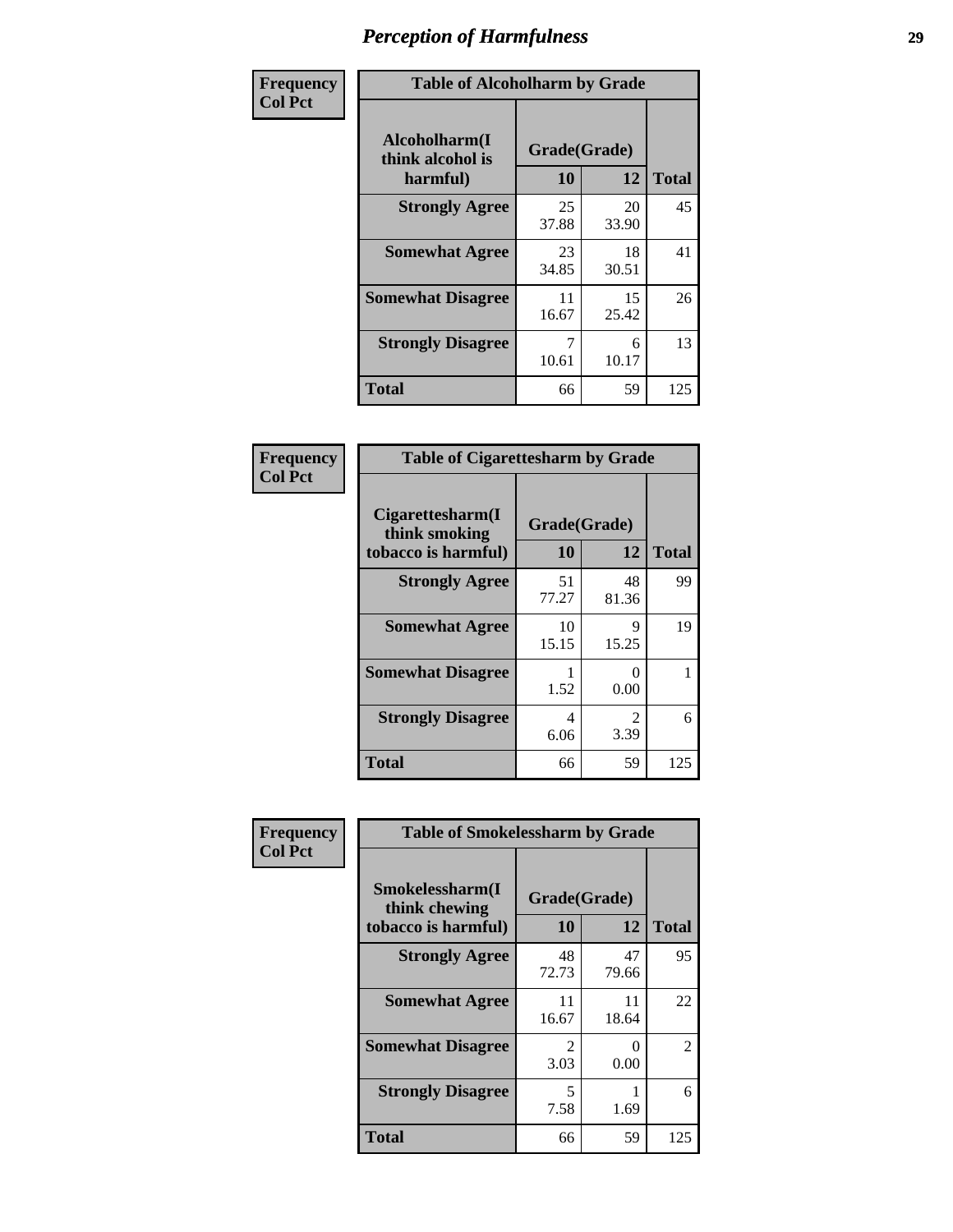| Frequency      | <b>Table of Marijuanaharm by Grade</b>            |                    |             |              |  |
|----------------|---------------------------------------------------|--------------------|-------------|--------------|--|
| <b>Col Pct</b> | Marijuanaharm(I<br>think marijuana is<br>harmful) | Grade(Grade)<br>10 | 12          | <b>Total</b> |  |
|                | <b>Strongly Agree</b>                             | 31<br>46.97        | 25<br>42.37 | 56           |  |
|                | <b>Somewhat Agree</b>                             | 14<br>21.21        | 8<br>13.56  | 22           |  |
|                | <b>Somewhat Disagree</b>                          | 11<br>16.67        | 12<br>20.34 | 23           |  |
|                | <b>Strongly Disagree</b>                          | 10<br>15.15        | 14<br>23.73 | 24           |  |
|                | <b>Total</b>                                      | 66                 | 59          | 125          |  |

| <b>Table of Cocaineharm by Grade</b>          |                    |                           |              |  |  |  |  |
|-----------------------------------------------|--------------------|---------------------------|--------------|--|--|--|--|
| Cocaineharm(I<br>think cocaine is<br>harmful) | Grade(Grade)<br>10 | 12                        | <b>Total</b> |  |  |  |  |
| <b>Strongly Agree</b>                         | 56<br>84.85        | 53<br>89.83               | 109          |  |  |  |  |
| <b>Somewhat Agree</b>                         | 4<br>6.06          | 4<br>6.78                 | 8            |  |  |  |  |
| <b>Somewhat Disagree</b>                      | 2<br>3.03          | $\mathbf{\Omega}$<br>0.00 | 2            |  |  |  |  |
| <b>Strongly Disagree</b>                      | 4<br>6.06          | $\mathfrak{D}$<br>3.39    | 6            |  |  |  |  |
| <b>Total</b>                                  | 66                 | 59                        | 125          |  |  |  |  |

| Frequency      | <b>Table of Inhalantsharm by Grade</b>             |                           |             |              |  |  |
|----------------|----------------------------------------------------|---------------------------|-------------|--------------|--|--|
| <b>Col Pct</b> | Inhalantsharm(I<br>think inhalants are<br>harmful) | Grade(Grade)<br><b>10</b> | 12          | <b>Total</b> |  |  |
|                | <b>Strongly Agree</b>                              | 56<br>84.85               | 55<br>93.22 | 111          |  |  |
|                | <b>Somewhat Agree</b>                              | 4<br>6.06                 | 2<br>3.39   | 6            |  |  |
|                | <b>Somewhat Disagree</b>                           | $\mathfrak{D}$<br>3.03    | 1.69        | 3            |  |  |
|                | <b>Strongly Disagree</b>                           | 4<br>6.06                 | 1.69        | 5            |  |  |
|                | <b>Total</b>                                       | 66                        | 59          | 125          |  |  |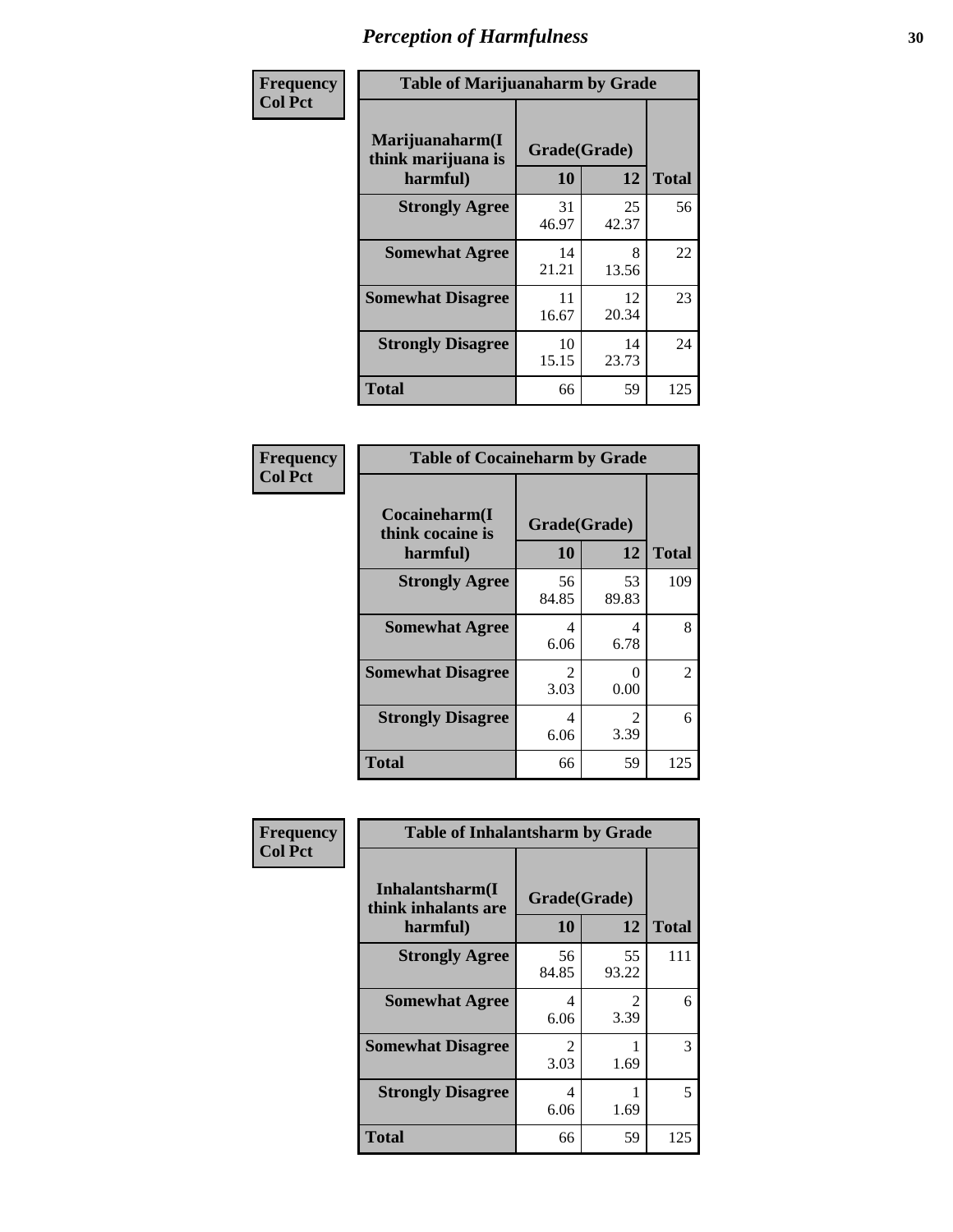| Frequency      | <b>Table of Steroidsharm by Grade</b>            |                    |                        |              |
|----------------|--------------------------------------------------|--------------------|------------------------|--------------|
| <b>Col Pct</b> | Steroidsharm(I<br>think steroids are<br>harmful) | Grade(Grade)<br>10 | 12                     | <b>Total</b> |
|                | <b>Strongly Agree</b>                            | 52<br>78.79        | 53<br>89.83            | 105          |
|                | <b>Somewhat Agree</b>                            | 10.61              | $\mathfrak{D}$<br>3.39 | 9            |
|                | <b>Somewhat Disagree</b>                         | 3<br>4.55          | 3<br>5.08              | 6            |
|                | <b>Strongly Disagree</b>                         | 4<br>6.06          | 1.69                   | 5            |
|                | <b>Total</b>                                     | 66                 | 59                     | 125          |

| <b>Table of Ecstasyharm by Grade</b>          |                    |              |     |  |  |
|-----------------------------------------------|--------------------|--------------|-----|--|--|
| Ecstasyharm(I<br>think ecstasy is<br>harmful) | Grade(Grade)<br>10 | <b>Total</b> |     |  |  |
| <b>Strongly Agree</b>                         | 54<br>81.82        | 50<br>84.75  | 104 |  |  |
| <b>Somewhat Agree</b>                         | 6<br>9.09          | 5<br>8.47    | 11  |  |  |
| <b>Somewhat Disagree</b>                      | 2<br>3.03          | 3<br>5.08    | 5   |  |  |
| <b>Strongly Disagree</b>                      | 4<br>6.06          | 1.69         | 5   |  |  |
| <b>Total</b>                                  | 66                 | 59           | 125 |  |  |

| Frequency      | <b>Table of Methharm by Grade</b>                            |                    |             |              |
|----------------|--------------------------------------------------------------|--------------------|-------------|--------------|
| <b>Col Pct</b> | <b>Methharm</b> (I think<br>methamphetamines<br>are harmful) | Grade(Grade)<br>10 | 12          | <b>Total</b> |
|                | <b>Strongly Agree</b>                                        | 59<br>89.39        | 55<br>93.22 | 114          |
|                | <b>Somewhat Agree</b>                                        | 1.52               | 1.69        | 2            |
|                | <b>Somewhat Disagree</b>                                     | 2<br>3.03          | 1.69        | 3            |
|                | <b>Strongly Disagree</b>                                     | 4<br>6.06          | 2<br>3.39   | 6            |
|                | <b>Total</b>                                                 | 66                 | 59          | 125          |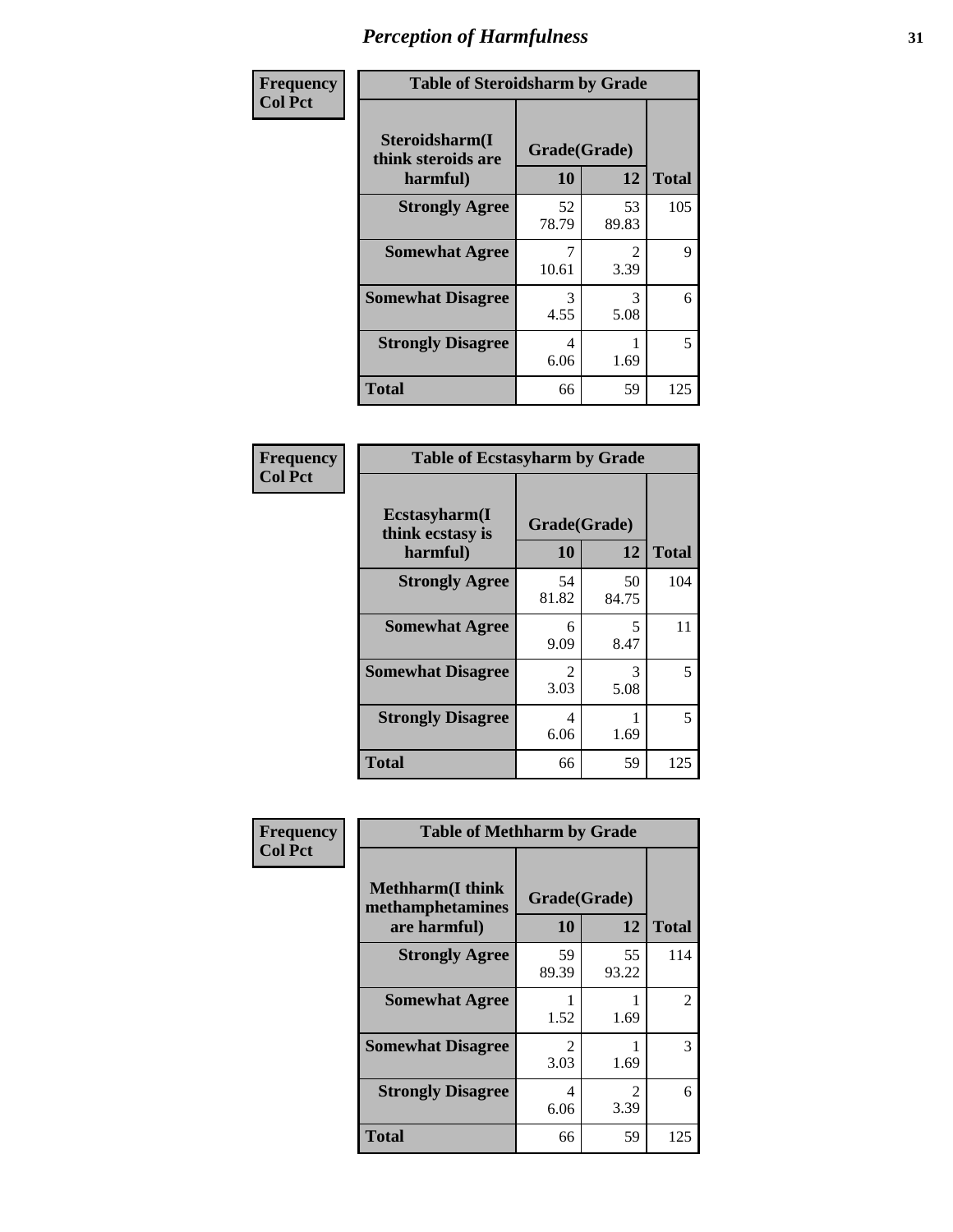| Frequency      | <b>Table of Hallucinogensharm by Grade</b>                 |                    |             |                |
|----------------|------------------------------------------------------------|--------------------|-------------|----------------|
| <b>Col Pct</b> | Hallucinogensharm(I<br>think hallucinogens<br>are harmful) | Grade(Grade)<br>10 | 12          | <b>Total</b>   |
|                | <b>Strongly Agree</b>                                      | 48<br>72.73        | 47<br>79.66 | 95             |
|                | <b>Somewhat Agree</b>                                      | 8<br>12.12         | 4<br>6.78   | 12             |
|                | <b>Somewhat Disagree</b>                                   | 6<br>9.09          | 5<br>8.47   | 11             |
|                | <b>Strongly Disagree</b>                                   | 4<br>6.06          | 3<br>5.08   | $\overline{7}$ |
|                | <b>Total</b>                                               | 66                 | 59          | 125            |

| <b>Table of Prescriptionharm by Grade</b>                                         |                       |             |              |  |
|-----------------------------------------------------------------------------------|-----------------------|-------------|--------------|--|
| <b>Prescriptionharm</b> (I<br>think prescription<br>drugs not<br>prescribed to me | Grade(Grade)          |             |              |  |
| are harmful)                                                                      | 10                    | 12          | <b>Total</b> |  |
| <b>Strongly Agree</b>                                                             | 41<br>62.12           | 36<br>61.02 | 77           |  |
| <b>Somewhat Agree</b>                                                             | 18<br>27.27           | 14<br>23.73 | 32           |  |
| <b>Somewhat Disagree</b>                                                          | $\mathcal{L}$<br>3.03 | 8<br>13.56  | 10           |  |
| <b>Strongly Disagree</b>                                                          | 5<br>7.58             | 1.69        | 6            |  |
| <b>Total</b>                                                                      | 66                    | 59          | 125          |  |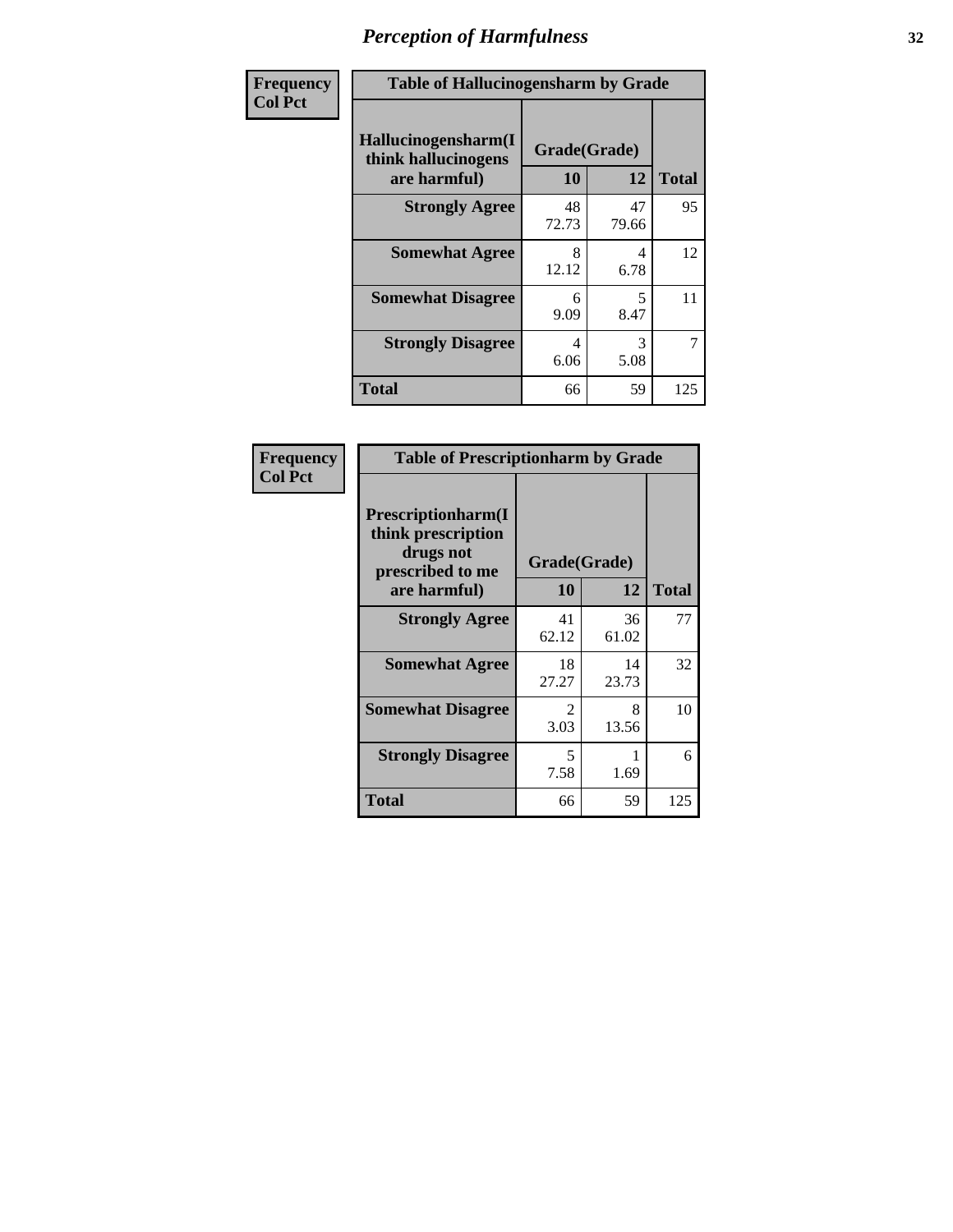# *Disapproval by Adults* **33**

| Frequency      | <b>Table of Alcoholadult by Grade</b>                                 |                    |             |              |
|----------------|-----------------------------------------------------------------------|--------------------|-------------|--------------|
| <b>Col Pct</b> | <b>Alcoholadult</b> (Adults<br>would disapprove if<br>I used alcohol) | Grade(Grade)<br>10 | 12          | <b>Total</b> |
|                | <b>Strongly Agree</b>                                                 | 31<br>46.97        | 21<br>35.59 | 52           |
|                | <b>Somewhat Agree</b>                                                 | 21<br>31.82        | 14<br>23.73 | 35           |
|                | <b>Somewhat Disagree</b>                                              | 10<br>15.15        | 16<br>27.12 | 26           |
|                | <b>Strongly Disagree</b>                                              | 4<br>6.06          | 8<br>13.56  | 12           |
|                | <b>Total</b>                                                          | 66                 | 59          | 125          |

| <b>Table of Tobaccoadult by Grade</b>                                 |                    |             |              |  |
|-----------------------------------------------------------------------|--------------------|-------------|--------------|--|
| <b>Tobaccoadult</b> (Adults<br>would disapprove if<br>I used tobacco) | Grade(Grade)<br>10 | 12          | <b>Total</b> |  |
| <b>Strongly Agree</b>                                                 | 50<br>75.76        | 31<br>52.54 | 81           |  |
| <b>Somewhat Agree</b>                                                 | 6<br>9.09          | 14<br>23.73 | 20           |  |
| <b>Somewhat Disagree</b>                                              | 10.61              | 8<br>13.56  | 15           |  |
| <b>Strongly Disagree</b>                                              | 3<br>4.55          | 6<br>10.17  | 9            |  |
| <b>Total</b>                                                          | 66                 | 59          | 125          |  |

| Frequency      | <b>Table of Marijuanaadult by Grade</b>                           |                    |             |              |
|----------------|-------------------------------------------------------------------|--------------------|-------------|--------------|
| <b>Col Pct</b> | Marijuanaadult(Adults<br>would disapprove if I<br>used marijuana) | Grade(Grade)<br>10 | 12          | <b>Total</b> |
|                | <b>Strongly Agree</b>                                             | 43<br>65.15        | 29<br>49.15 | 72           |
|                | <b>Somewhat Agree</b>                                             | 10<br>15.15        | 17<br>28.81 | 27           |
|                | <b>Somewhat Disagree</b>                                          | 7<br>10.61         | 8<br>13.56  | 15           |
|                | <b>Strongly Disagree</b>                                          | 6<br>9.09          | 5<br>8.47   | 11           |
|                | <b>Total</b>                                                      | 66                 | 59          | 125          |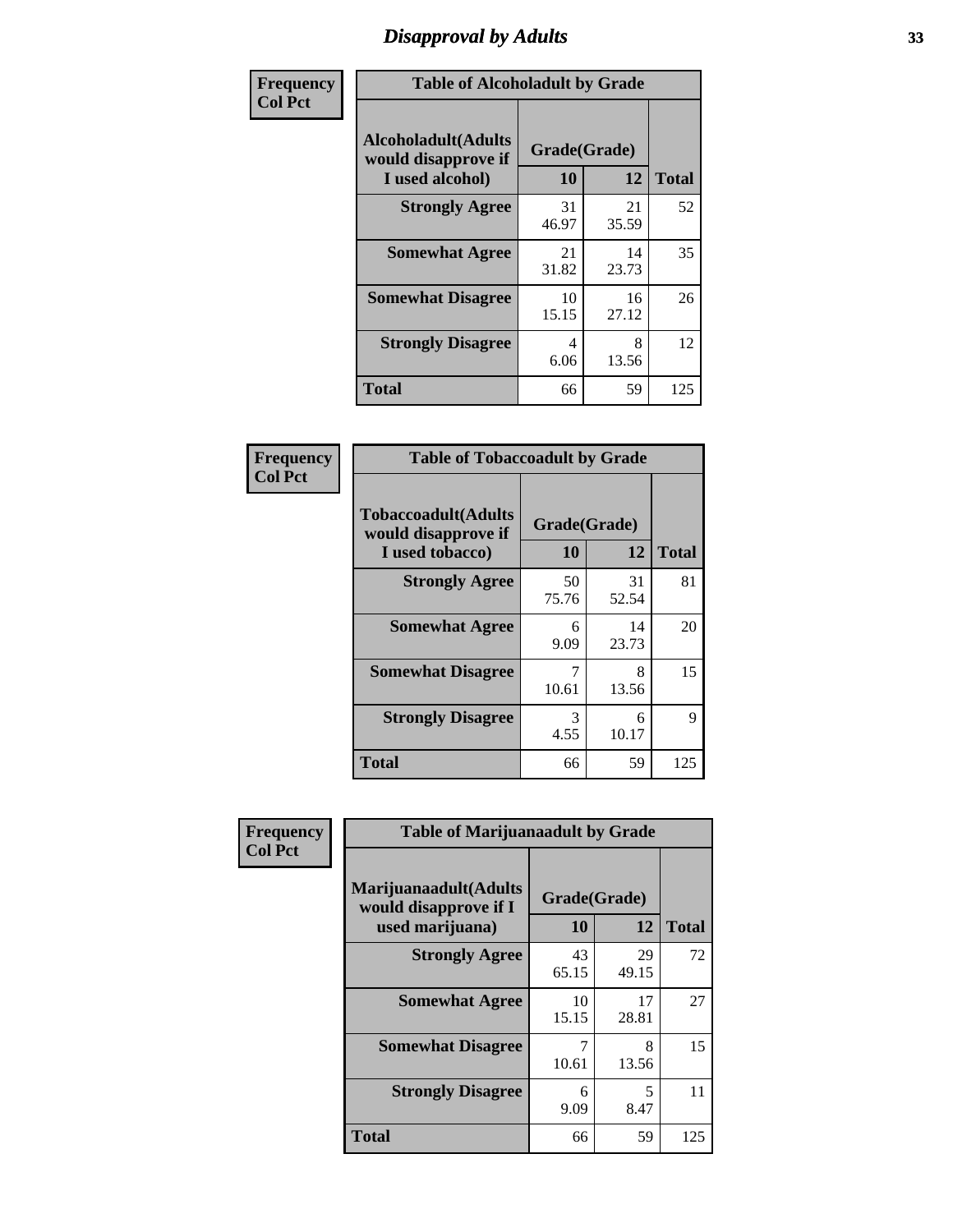# *Disapproval by Adults* **34**

| <b>Frequency</b> | <b>Table of Otherdrugadult by Grade</b>                                     |                    |                                     |              |
|------------------|-----------------------------------------------------------------------------|--------------------|-------------------------------------|--------------|
| <b>Col Pct</b>   | <b>Otherdrugadult</b> (Adults<br>would disapprove if I<br>used other drugs) | Grade(Grade)<br>10 | 12                                  | <b>Total</b> |
|                  | <b>Strongly Agree</b>                                                       | 53<br>80.30        | 49<br>83.05                         | 102          |
|                  | <b>Somewhat Agree</b>                                                       | 10.61              | $\mathcal{D}_{\mathcal{L}}$<br>3.39 | 9            |
|                  | <b>Somewhat Disagree</b>                                                    | っ<br>3.03          | 4<br>6.78                           | 6            |
|                  | <b>Strongly Disagree</b>                                                    | 4<br>6.06          | 4<br>6.78                           | 8            |
|                  | <b>Total</b>                                                                | 66                 | 59                                  | 125          |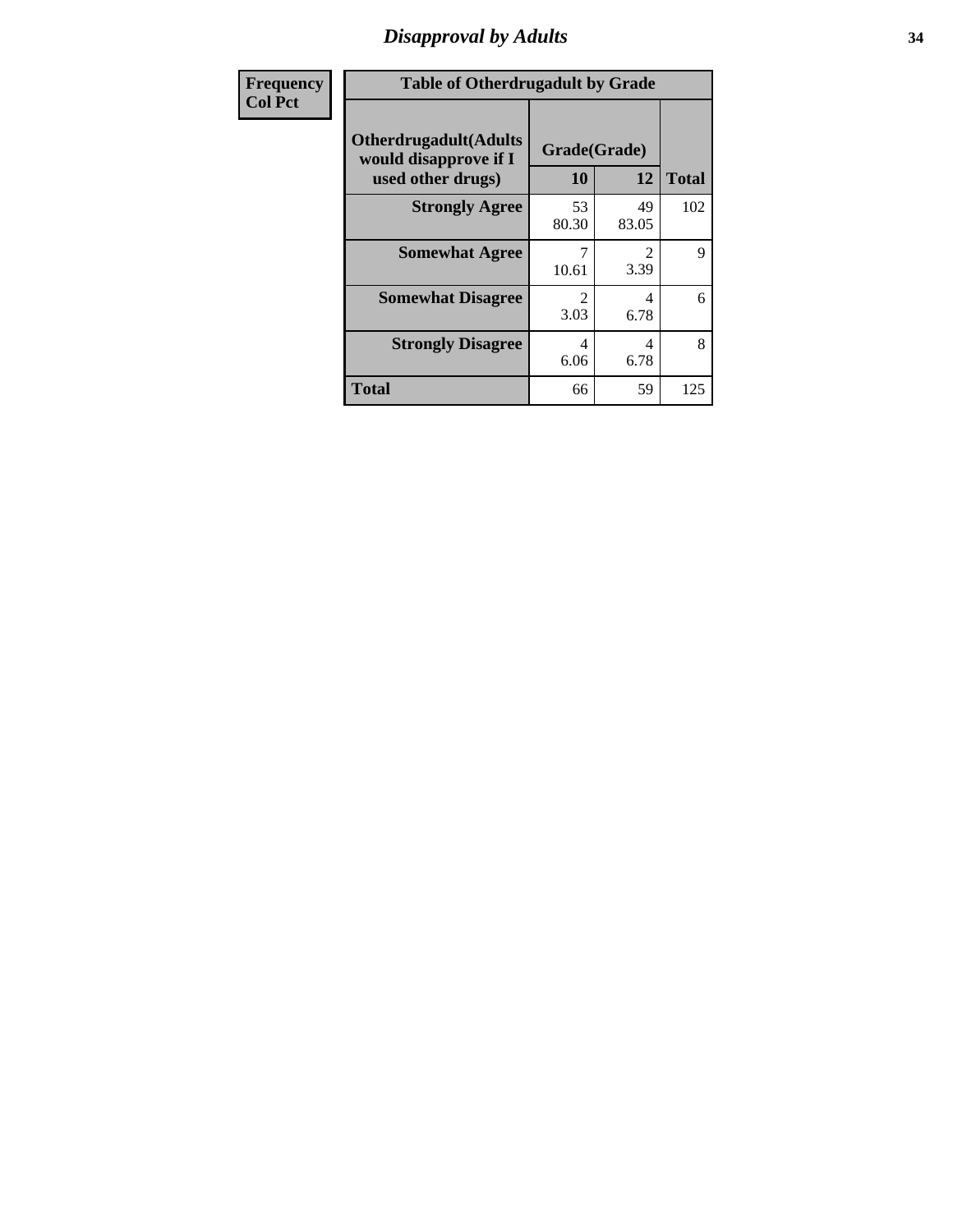# *Disapproval by Peers* **35**

| Frequency      |                                                         | <b>Table of Alcoholpeer by Grade</b> |             |              |  |
|----------------|---------------------------------------------------------|--------------------------------------|-------------|--------------|--|
| <b>Col Pct</b> | Alcoholpeer(My<br>friends would<br>disapprove if I used | Grade(Grade)                         |             |              |  |
|                | alcohol)                                                | 10                                   | 12          | <b>Total</b> |  |
|                | <b>Strongly Agree</b>                                   | 8<br>12.12                           | 8<br>13.56  | 16           |  |
|                | <b>Somewhat Agree</b>                                   | 7<br>10.61                           | 8<br>13.56  | 15           |  |
|                | <b>Somewhat Disagree</b>                                | 19<br>28.79                          | 14<br>23.73 | 33           |  |
|                | <b>Strongly Disagree</b>                                | 32<br>48.48                          | 29<br>49.15 | 61           |  |
|                | Total                                                   | 66                                   | 59          | 125          |  |

| Frequency      | <b>Table of Tobaccopeer by Grade</b>                                |                    |             |              |
|----------------|---------------------------------------------------------------------|--------------------|-------------|--------------|
| <b>Col Pct</b> | Tobaccopeer(My<br>friends would<br>disapprove if I used<br>tobacco) | Grade(Grade)<br>10 | 12          | <b>Total</b> |
|                | <b>Strongly Agree</b>                                               | 24<br>36.36        | 16<br>27.12 | 40           |
|                | <b>Somewhat Agree</b>                                               | 10<br>15.15        | 10<br>16.95 | 20           |
|                | <b>Somewhat Disagree</b>                                            | 16<br>24.24        | 15<br>25.42 | 31           |
|                | <b>Strongly Disagree</b>                                            | 16<br>24.24        | 18<br>30.51 | 34           |
|                | Total                                                               | 66                 | 59          | 125          |

| Frequency      | <b>Table of Marijuanapeer by Grade</b>                    |              |             |              |
|----------------|-----------------------------------------------------------|--------------|-------------|--------------|
| <b>Col Pct</b> | Marijuanapeer(My<br>friends would<br>disapprove if I used | Grade(Grade) |             |              |
|                | marijuana)                                                | <b>10</b>    | 12          | <b>Total</b> |
|                | <b>Strongly Agree</b>                                     | 17<br>25.76  | 9<br>15.25  | 26           |
|                | <b>Somewhat Agree</b>                                     | 10.61        | 12<br>20.34 | 19           |
|                | <b>Somewhat Disagree</b>                                  | 16<br>24.24  | 13<br>22.03 | 29           |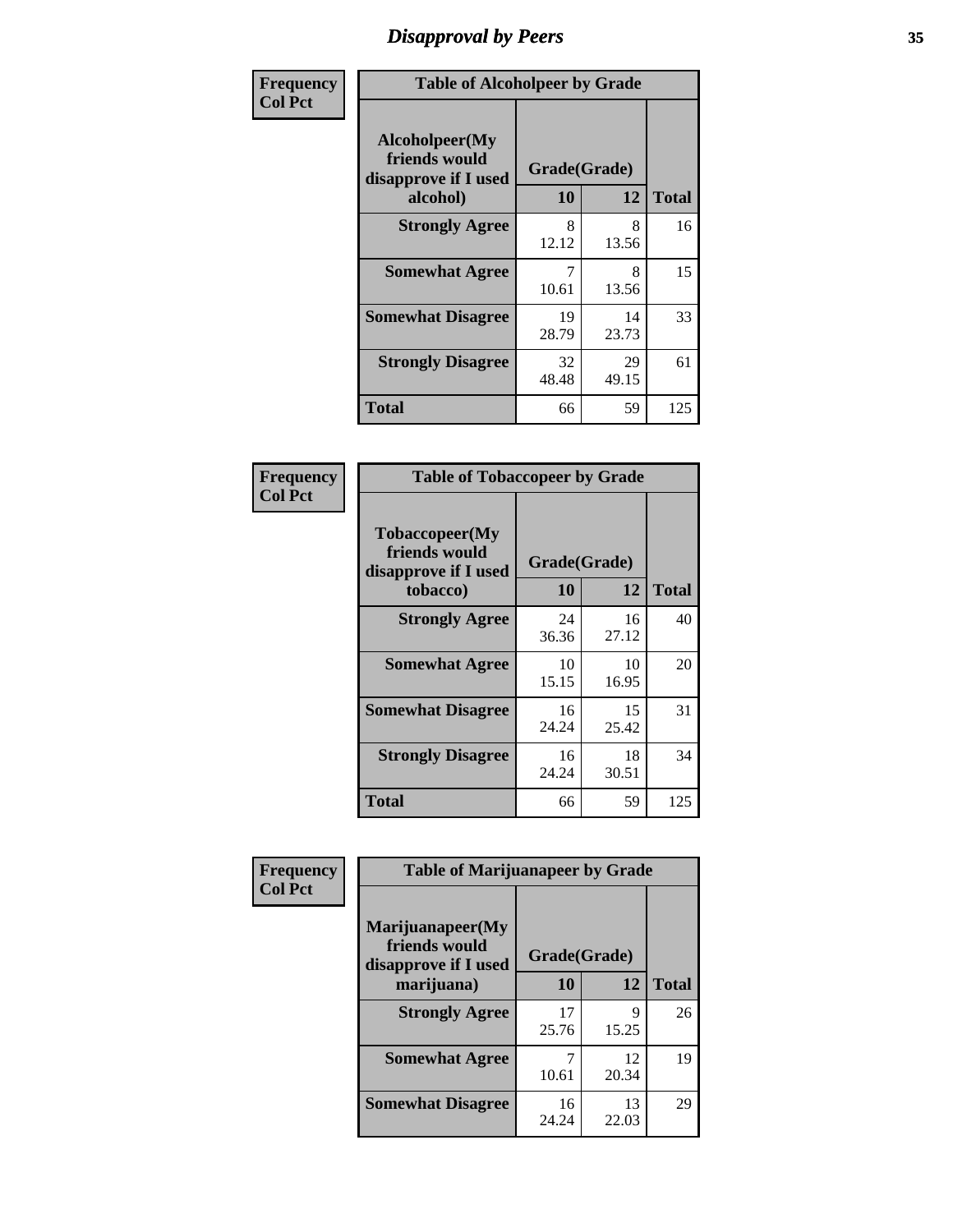# *Disapproval by Peers* **36**

| Frequency<br><b>Col Pct</b> | <b>Table of Marijuanapeer by Grade</b>                                  |                    |             |              |  |
|-----------------------------|-------------------------------------------------------------------------|--------------------|-------------|--------------|--|
|                             | Marijuanapeer(My<br>friends would<br>disapprove if I used<br>marijuana) | Grade(Grade)<br>10 | 12          | <b>Total</b> |  |
|                             | <b>Strongly Disagree</b>                                                | 26<br>39.39        | 25<br>42.37 | 51           |  |
|                             | Total                                                                   | 66                 | 59          | 125          |  |

| Frequency      | <b>Table of Otherdrugpeer by Grade</b>                                    |                    |             |              |  |
|----------------|---------------------------------------------------------------------------|--------------------|-------------|--------------|--|
| <b>Col Pct</b> | Otherdrugpeer(My<br>friends would<br>disapprove if I used<br>other drugs) | Grade(Grade)<br>10 | 12          | <b>Total</b> |  |
|                | <b>Strongly Agree</b>                                                     | 34<br>51.52        | 20<br>33.90 | 54           |  |
|                | <b>Somewhat Agree</b>                                                     | 9<br>13.64         | 17<br>28.81 | 26           |  |
|                | <b>Somewhat Disagree</b>                                                  | 11<br>16.67        | 12<br>20.34 | 23           |  |
|                | <b>Strongly Disagree</b>                                                  | 12<br>18.18        | 10<br>16.95 | 22           |  |
|                | Total                                                                     | 66                 | 59          | 125          |  |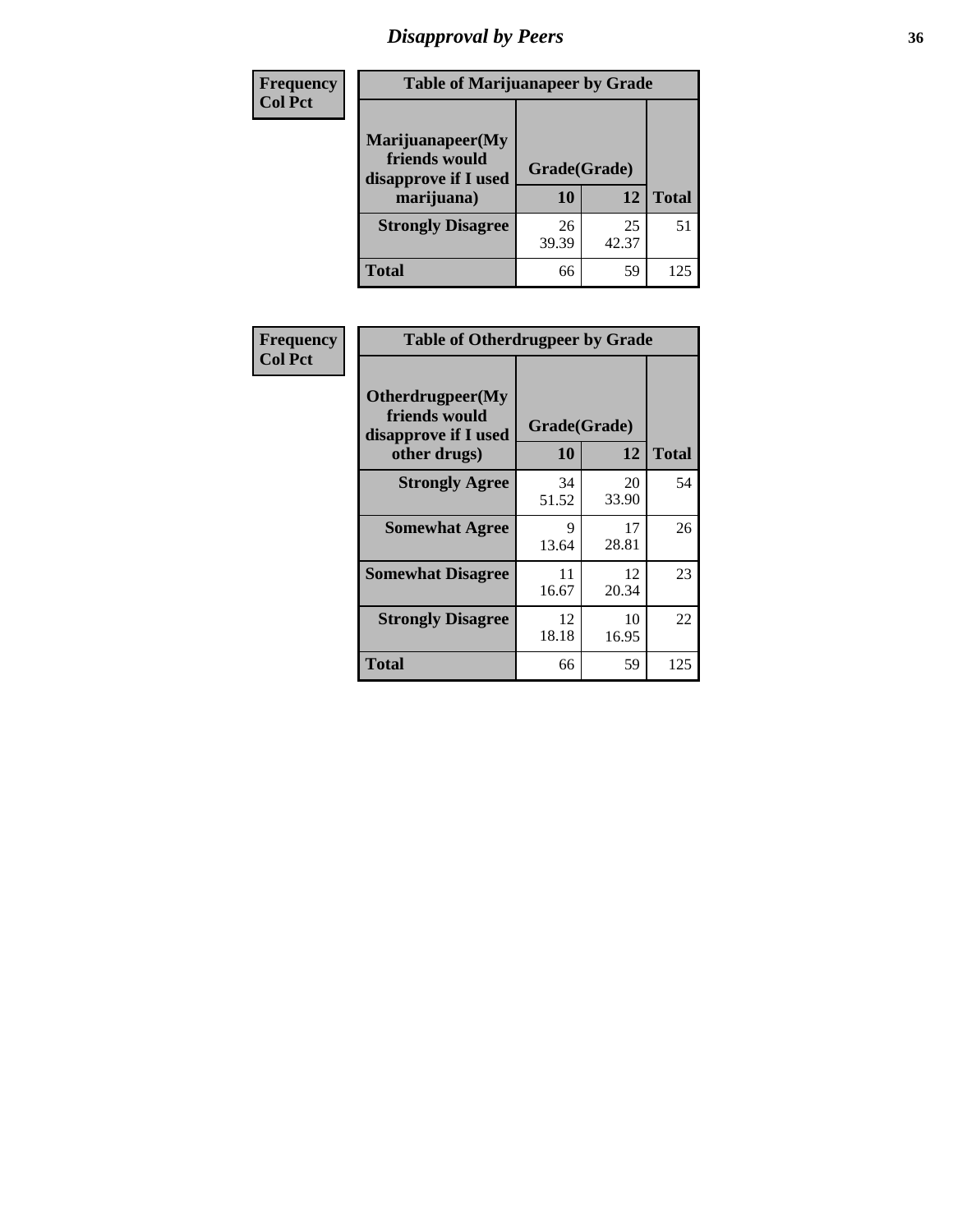| Frequency      | <b>Table of Alcohollocation1 by Grade</b> |              |             |              |  |
|----------------|-------------------------------------------|--------------|-------------|--------------|--|
| <b>Col Pct</b> | <b>Alcohollocation1(Places</b>            | Grade(Grade) |             |              |  |
|                | <b>Friends Use Alcohol)</b>               | 10           | 12          | <b>Total</b> |  |
|                |                                           | 51<br>77.27  | 46<br>77.97 | 97           |  |
|                | Do Not Use                                | 15<br>22.73  | 13<br>22.03 | 28           |  |
|                | <b>Total</b>                              | 66           | 59          | 125          |  |

| Frequency      | <b>Table of Alcohollocation2 by Grade</b>                     |                    |             |              |
|----------------|---------------------------------------------------------------|--------------------|-------------|--------------|
| <b>Col Pct</b> | <b>Alcohollocation2(Places</b><br><b>Friends Use Alcohol)</b> | Grade(Grade)<br>10 | <b>12</b>   | <b>Total</b> |
|                |                                                               |                    |             |              |
|                |                                                               | 36<br>54.55        | 27<br>45.76 | 63           |
|                | Home                                                          | 30<br>45.45        | 32<br>54.24 | 62           |
|                | <b>Total</b>                                                  | 66                 | 59          | 125          |

| Frequency      | <b>Table of Alcohollocation 3 by Grade</b> |              |             |              |
|----------------|--------------------------------------------|--------------|-------------|--------------|
| <b>Col Pct</b> | <b>Alcohollocation3</b> (Places            | Grade(Grade) |             |              |
|                | <b>Friends Use Alcohol)</b>                | 10           | 12          | <b>Total</b> |
|                |                                            | 59<br>89.39  | 51<br>86.44 | 110          |
|                | <b>School</b>                              | 10.61        | 8<br>13.56  | 15           |
|                | <b>Total</b>                               | 66           | 59          | 125          |

| Frequency      | <b>Table of Alcohollocation4 by Grade</b> |              |             |              |  |
|----------------|-------------------------------------------|--------------|-------------|--------------|--|
| <b>Col Pct</b> | <b>Alcohollocation4(Places</b>            | Grade(Grade) |             |              |  |
|                | <b>Friends Use Alcohol)</b>               | 10           | 12          | <b>Total</b> |  |
|                |                                           | 50<br>75.76  | 46<br>77.97 | 96           |  |
|                | Car                                       | 16<br>24.24  | 13<br>22.03 | 29           |  |
|                | <b>Total</b>                              | 66           | 59          | 125          |  |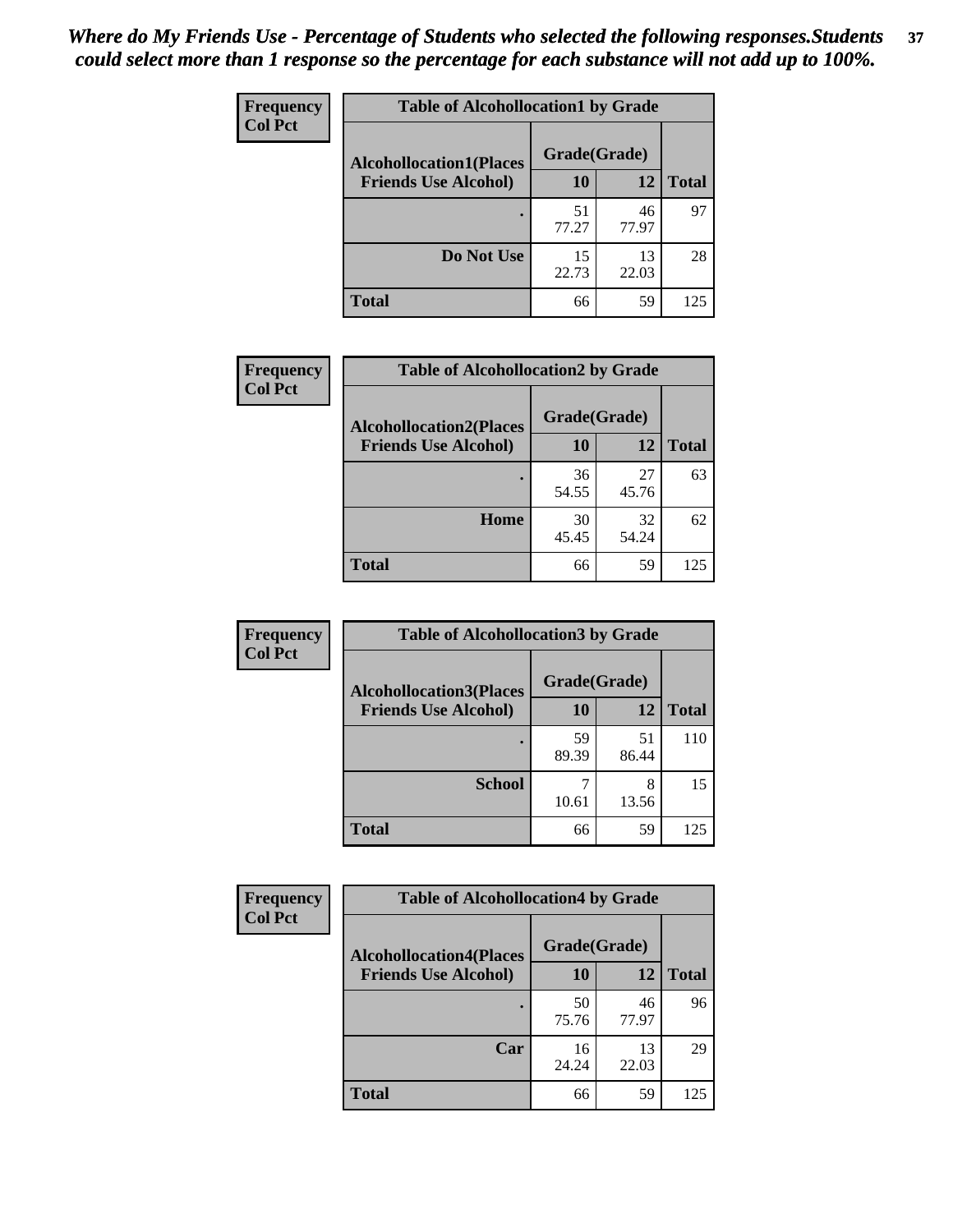| Frequency<br><b>Col Pct</b> | <b>Table of Alcohollocation5 by Grade</b> |             |             |              |
|-----------------------------|-------------------------------------------|-------------|-------------|--------------|
|                             | <b>Alcohollocation5(Places</b>            |             |             |              |
|                             | <b>Friends Use Alcohol)</b>               | 10          | 12          | <b>Total</b> |
|                             |                                           | 24<br>36.36 | 18<br>30.51 | 42           |
|                             | <b>Friend's House</b>                     | 42<br>63.64 | 41<br>69.49 | 83           |
|                             | <b>Total</b>                              | 66          | 59          | 125          |

| <b>Frequency</b> | <b>Table of Alcohollocation6 by Grade</b>                     |                    |             |              |
|------------------|---------------------------------------------------------------|--------------------|-------------|--------------|
| <b>Col Pct</b>   | <b>Alcohollocation6(Places</b><br><b>Friends Use Alcohol)</b> | Grade(Grade)<br>10 | 12          | <b>Total</b> |
|                  |                                                               | 33<br>50.00        | 28<br>47.46 | 61           |
|                  | <b>Other</b>                                                  | 33<br>50.00        | 31<br>52.54 | 64           |
|                  | <b>Total</b>                                                  | 66                 | 59          | 125          |

| <b>Frequency</b>            | <b>Table of Tobaccolocation1 by Grade</b> |              |              |     |
|-----------------------------|-------------------------------------------|--------------|--------------|-----|
| <b>Col Pct</b>              | <b>Tobaccolocation1(Places</b>            | Grade(Grade) |              |     |
| <b>Friends Use Tobacco)</b> | 10                                        | 12           | <b>Total</b> |     |
|                             |                                           | 29<br>43.94  | 32<br>54.24  | 61  |
|                             | Do Not Use                                | 37<br>56.06  | 27<br>45.76  | 64  |
|                             | <b>Total</b>                              | 66           | 59           | 125 |

| <b>Frequency</b> | <b>Table of Tobaccolocation2 by Grade</b> |              |             |              |  |
|------------------|-------------------------------------------|--------------|-------------|--------------|--|
| <b>Col Pct</b>   | <b>Tobaccolocation2(Places</b>            | Grade(Grade) |             |              |  |
|                  | <b>Friends Use Tobacco)</b>               | 10           | 12          | <b>Total</b> |  |
|                  |                                           | 55<br>83.33  | 34<br>57.63 | 89           |  |
|                  | Home                                      | 11<br>16.67  | 25<br>42.37 | 36           |  |
|                  | <b>Total</b>                              | 66           | 59          | 125          |  |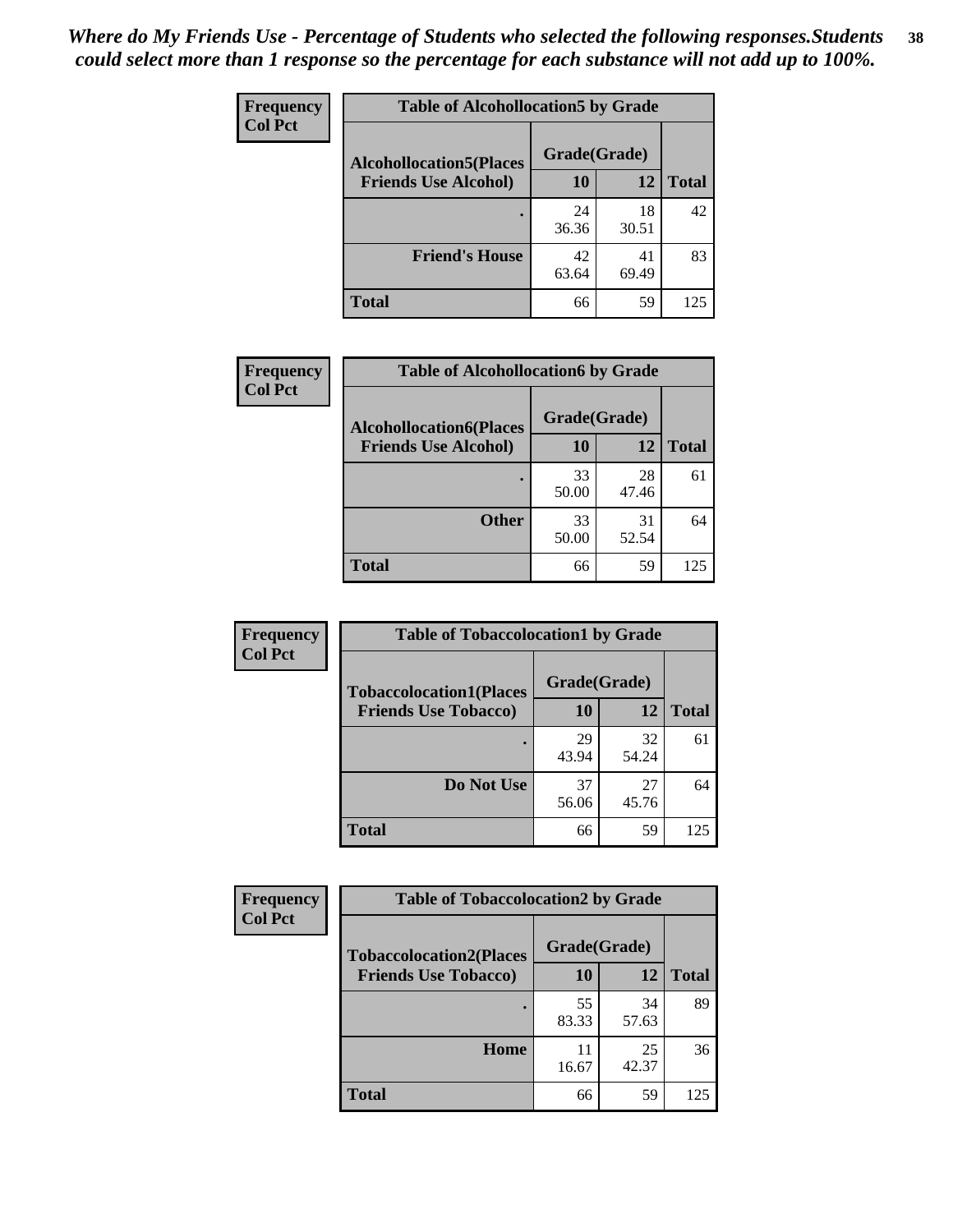| Frequency<br><b>Col Pct</b> | <b>Table of Tobaccolocation 3 by Grade</b> |              |             |              |  |
|-----------------------------|--------------------------------------------|--------------|-------------|--------------|--|
|                             | <b>Tobaccolocation3(Places</b>             | Grade(Grade) |             |              |  |
|                             | <b>Friends Use Tobacco)</b>                | 10           | <b>12</b>   | <b>Total</b> |  |
|                             |                                            | 58<br>87.88  | 42<br>71.19 | 100          |  |
|                             | <b>School</b>                              | 8<br>12.12   | 17<br>28.81 | 25           |  |
|                             | <b>Total</b>                               | 66           | 59          | 125          |  |

| Frequency<br><b>Col Pct</b> | <b>Table of Tobaccolocation4 by Grade</b> |              |             |              |
|-----------------------------|-------------------------------------------|--------------|-------------|--------------|
|                             | <b>Tobaccolocation4(Places</b>            | Grade(Grade) |             |              |
|                             | <b>Friends Use Tobacco)</b>               | 10           | <b>12</b>   | <b>Total</b> |
|                             |                                           | 51<br>77.27  | 33<br>55.93 | 84           |
|                             | Car                                       | 15<br>22.73  | 26<br>44.07 | 41           |
|                             | <b>Total</b>                              | 66           | 59          | 125          |

| Frequency      | <b>Table of Tobaccolocation5 by Grade</b> |              |             |              |
|----------------|-------------------------------------------|--------------|-------------|--------------|
| <b>Col Pct</b> | <b>Tobaccolocation5(Places</b>            | Grade(Grade) |             |              |
|                | <b>Friends Use Tobacco)</b>               | 10           | 12          | <b>Total</b> |
|                |                                           | 48<br>72.73  | 33<br>55.93 | 81           |
|                | <b>Friend's House</b>                     | 18<br>27.27  | 26<br>44.07 | 44           |
|                | <b>Total</b>                              | 66           | 59          | 125          |

| <b>Frequency</b> | <b>Table of Tobaccolocation6 by Grade</b> |              |             |              |
|------------------|-------------------------------------------|--------------|-------------|--------------|
| <b>Col Pct</b>   | <b>Tobaccolocation6(Places</b>            | Grade(Grade) |             |              |
|                  | <b>Friends Use Tobacco)</b>               | 10           | 12          | <b>Total</b> |
|                  |                                           | 42<br>63.64  | 32<br>54.24 | 74           |
|                  | <b>Other</b>                              | 24<br>36.36  | 27<br>45.76 | 51           |
|                  | <b>Total</b>                              | 66           | 59          | 125          |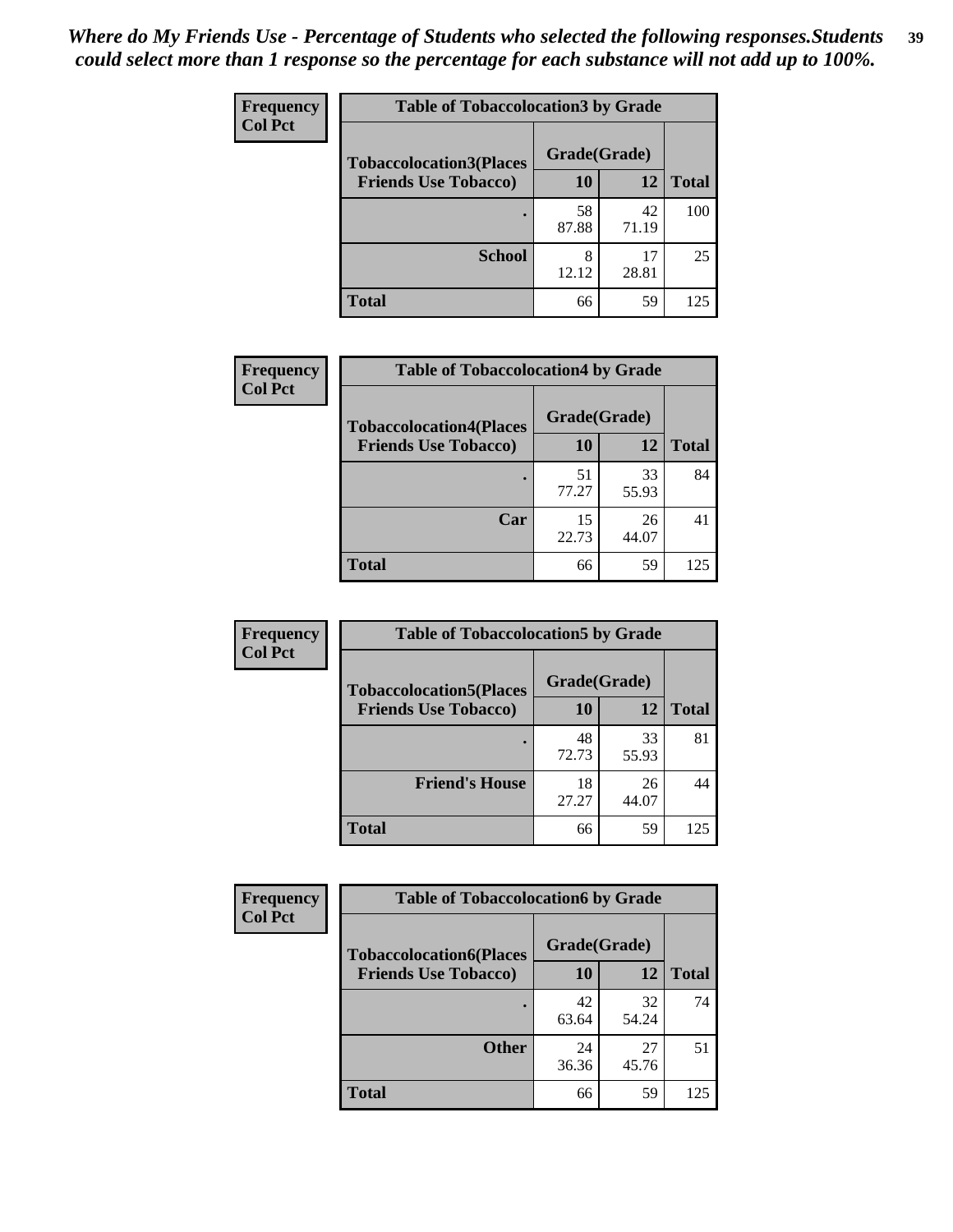| <b>Frequency</b> | <b>Table of Marijuanalocation1 by Grade</b> |              |             |              |
|------------------|---------------------------------------------|--------------|-------------|--------------|
| <b>Col Pct</b>   | <b>Marijuanalocation1(Places</b>            | Grade(Grade) |             |              |
|                  | <b>Friends Use Marijuana</b> )              | <b>10</b>    | 12          | <b>Total</b> |
|                  |                                             | 43<br>65.15  | 40<br>67.80 | 83           |
|                  | Do Not Use                                  | 23<br>34.85  | 19<br>32.20 | 42           |
|                  | <b>Total</b>                                | 66           | 59          | 125          |

| <b>Frequency</b> | <b>Table of Marijuanalocation2 by Grade</b>                        |                    |             |              |
|------------------|--------------------------------------------------------------------|--------------------|-------------|--------------|
| <b>Col Pct</b>   | <b>Marijuanalocation2(Places</b><br><b>Friends Use Marijuana</b> ) | Grade(Grade)<br>10 | 12          | <b>Total</b> |
|                  |                                                                    | 45<br>68.18        | 27<br>45.76 | 72           |
|                  | Home                                                               | 21<br>31.82        | 32<br>54.24 | 53           |
|                  | <b>Total</b>                                                       | 66                 | 59          | 125          |

| <b>Frequency</b> | <b>Table of Marijuanalocation3 by Grade</b> |              |             |              |
|------------------|---------------------------------------------|--------------|-------------|--------------|
| <b>Col Pct</b>   | <b>Marijuanalocation3</b> (Places           | Grade(Grade) |             |              |
|                  | <b>Friends Use Marijuana</b> )              | <b>10</b>    | 12          | <b>Total</b> |
|                  |                                             | 56<br>84.85  | 47<br>79.66 | 103          |
|                  | <b>School</b>                               | 10<br>15.15  | 12<br>20.34 | 22           |
|                  | <b>Total</b>                                | 66           | 59          | 125          |

| <b>Frequency</b> | <b>Table of Marijuanalocation4 by Grade</b> |              |             |              |
|------------------|---------------------------------------------|--------------|-------------|--------------|
| <b>Col Pct</b>   | <b>Marijuanalocation4(Places</b>            | Grade(Grade) |             |              |
|                  | <b>Friends Use Marijuana</b> )              | <b>10</b>    | 12          | <b>Total</b> |
|                  |                                             | 46<br>69.70  | 36<br>61.02 | 82           |
|                  | Car                                         | 20<br>30.30  | 23<br>38.98 | 43           |
|                  | <b>Total</b>                                | 66           | 59          | 125          |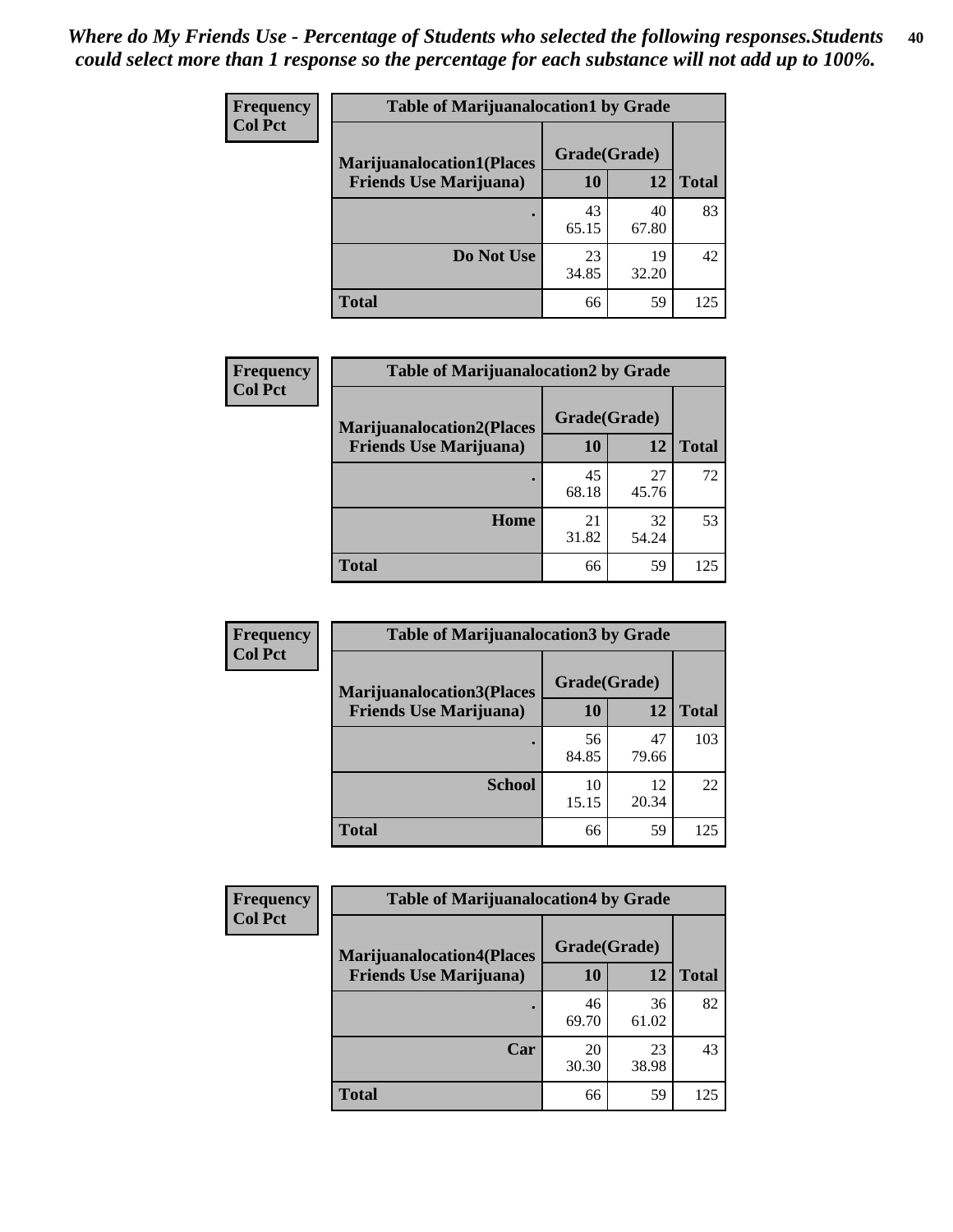| <b>Frequency</b> | <b>Table of Marijuanalocation5 by Grade</b> |              |             |              |
|------------------|---------------------------------------------|--------------|-------------|--------------|
| <b>Col Pct</b>   | <b>Marijuanalocation5</b> (Places           | Grade(Grade) |             |              |
|                  | <b>Friends Use Marijuana</b> )              | 10           | 12          | <b>Total</b> |
|                  |                                             | 31<br>46.97  | 26<br>44.07 | 57           |
|                  | <b>Friend's House</b>                       | 35<br>53.03  | 33<br>55.93 | 68           |
|                  | <b>Total</b>                                | 66           | 59          | 125          |

| <b>Frequency</b> | <b>Table of Marijuanalocation6 by Grade</b>                        |                    |             |              |
|------------------|--------------------------------------------------------------------|--------------------|-------------|--------------|
| <b>Col Pct</b>   | <b>Marijuanalocation6(Places</b><br><b>Friends Use Marijuana</b> ) | Grade(Grade)<br>10 | 12          | <b>Total</b> |
|                  |                                                                    | 34<br>51.52        | 30<br>50.85 | 64           |
|                  | <b>Other</b>                                                       | 32<br>48.48        | 29<br>49.15 | 61           |
|                  | <b>Total</b>                                                       | 66                 | 59          | 125          |

| <b>Frequency</b> | <b>Table of Otherdruglocation1 by Grade</b>                          |              |             |              |
|------------------|----------------------------------------------------------------------|--------------|-------------|--------------|
| <b>Col Pct</b>   | <b>Otherdruglocation1(Places</b><br><b>Friends Use Other Illegal</b> | Grade(Grade) |             |              |
|                  | Drugs)                                                               | 10           | 12          | <b>Total</b> |
|                  |                                                                      | 21<br>31.82  | 17<br>28.81 | 38           |
|                  | Do Not Use                                                           | 45<br>68.18  | 42<br>71.19 | 87           |
|                  | <b>Total</b>                                                         | 66           | 59          | 125          |

| <b>Frequency</b> | <b>Table of Otherdruglocation2 by Grade</b>                          |              |             |              |
|------------------|----------------------------------------------------------------------|--------------|-------------|--------------|
| <b>Col Pct</b>   | <b>Otherdruglocation2(Places</b><br><b>Friends Use Other Illegal</b> | Grade(Grade) |             |              |
|                  | Drugs)                                                               | 10           | 12          | <b>Total</b> |
|                  |                                                                      | 57<br>86.36  | 46<br>77.97 | 103          |
|                  | Home                                                                 | 9<br>13.64   | 13<br>22.03 | 22           |
|                  | <b>Total</b>                                                         | 66           | 59          | 125          |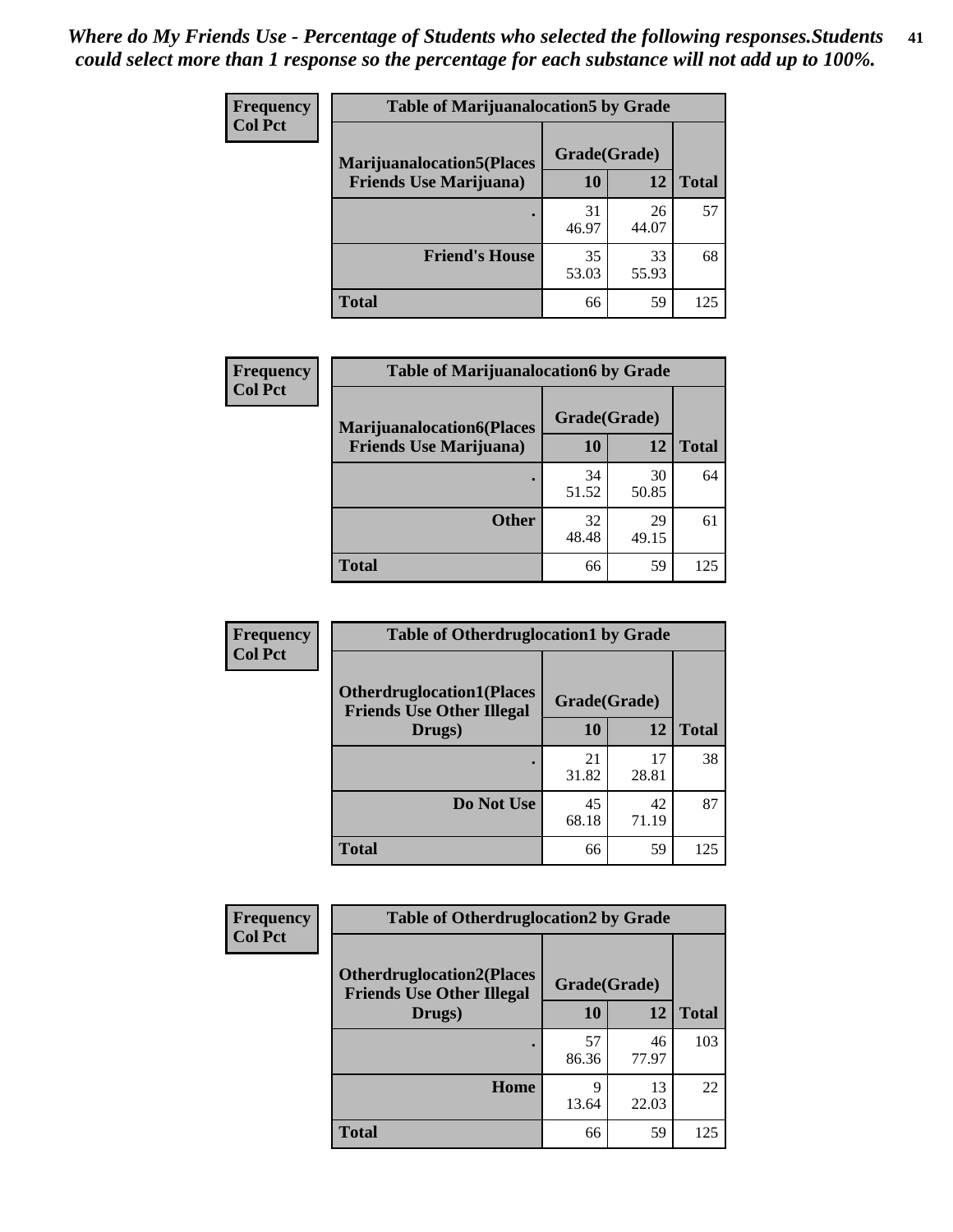| <b>Frequency</b> | <b>Table of Otherdruglocation 3 by Grade</b> |              |             |              |  |
|------------------|----------------------------------------------|--------------|-------------|--------------|--|
| <b>Col Pct</b>   | <b>Otherdruglocation3(Places</b>             | Grade(Grade) |             |              |  |
|                  | <b>Friends Use Other Illegal</b><br>Drugs)   | 10           | 12          | <b>Total</b> |  |
|                  |                                              | 64<br>96.97  | 53<br>89.83 | 117          |  |
|                  | <b>School</b>                                | 2<br>3.03    | 6<br>10.17  | 8            |  |
|                  | <b>Total</b>                                 | 66           | 59          | 125          |  |

| Frequency      | <b>Table of Otherdruglocation4 by Grade</b>                          |              |             |              |  |
|----------------|----------------------------------------------------------------------|--------------|-------------|--------------|--|
| <b>Col Pct</b> | <b>Otherdruglocation4(Places</b><br><b>Friends Use Other Illegal</b> | Grade(Grade) |             |              |  |
|                | Drugs)                                                               | 10           | 12          | <b>Total</b> |  |
|                |                                                                      | 58<br>87.88  | 50<br>84.75 | 108          |  |
|                | Car                                                                  | 8<br>12.12   | Q<br>15.25  | 17           |  |
|                | <b>Total</b>                                                         | 66           | 59          | 125          |  |

| <b>Frequency</b> | <b>Table of Otherdruglocation5 by Grade</b>                          |              |             |              |
|------------------|----------------------------------------------------------------------|--------------|-------------|--------------|
| <b>Col Pct</b>   | <b>Otherdruglocation5(Places</b><br><b>Friends Use Other Illegal</b> | Grade(Grade) |             |              |
|                  | Drugs)                                                               | 10           | 12          | <b>Total</b> |
|                  |                                                                      | 50<br>75.76  | 42<br>71.19 | 92           |
|                  | <b>Friend's House</b>                                                | 16<br>24.24  | 17<br>28.81 | 33           |
|                  | <b>Total</b>                                                         | 66           | 59          | 125          |

| Frequency      | <b>Table of Otherdruglocation6 by Grade</b>                          |              |             |              |
|----------------|----------------------------------------------------------------------|--------------|-------------|--------------|
| <b>Col Pct</b> | <b>Otherdruglocation6(Places</b><br><b>Friends Use Other Illegal</b> | Grade(Grade) |             |              |
|                | Drugs)                                                               | 10           | 12          | <b>Total</b> |
|                |                                                                      | 48<br>72.73  | 44<br>74.58 | 92           |
|                | <b>Other</b>                                                         | 18<br>27.27  | 15<br>25.42 | 33           |
|                | <b>Total</b>                                                         | 66           | 59          | 125          |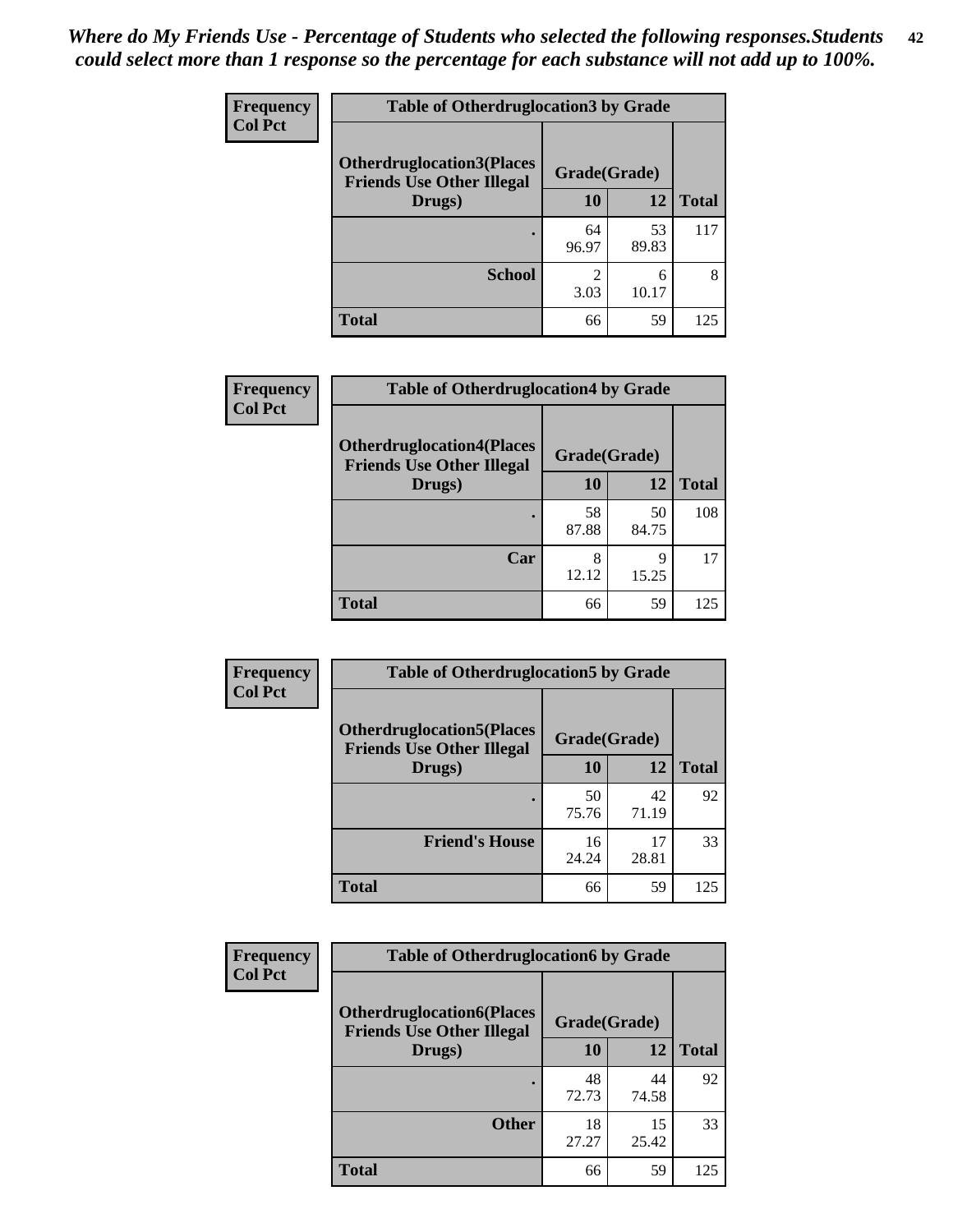| Frequency      | <b>Table of Alcoholtime1 by Grade</b>           |              |             |              |
|----------------|-------------------------------------------------|--------------|-------------|--------------|
| <b>Col Pct</b> | <b>Alcoholtime1(Times</b><br><b>Friends Use</b> | Grade(Grade) |             |              |
|                | Alcohol)                                        | 10           | 12          | <b>Total</b> |
|                |                                                 | 51<br>77.27  | 45<br>76.27 | 96           |
|                | Do Not Use                                      | 15<br>22.73  | 14<br>23.73 | 29           |
|                | <b>Total</b>                                    | 66           | 59          | 125          |

| Frequency      | <b>Table of Alcoholtime2 by Grade</b>           |              |             |              |
|----------------|-------------------------------------------------|--------------|-------------|--------------|
| <b>Col Pct</b> | <b>Alcoholtime2(Times</b><br><b>Friends Use</b> | Grade(Grade) |             |              |
|                | Alcohol)                                        | 10           | 12          | <b>Total</b> |
|                |                                                 | 59<br>89.39  | 55<br>93.22 | 114          |
|                | <b>On Way to School</b>                         | 10.61        | 4<br>6.78   | 11           |
|                | <b>Total</b>                                    | 66           | 59          | 125          |

| Frequency      | <b>Table of Alcoholtime3 by Grade</b>           |              |             |              |
|----------------|-------------------------------------------------|--------------|-------------|--------------|
| <b>Col Pct</b> | <b>Alcoholtime3(Times</b><br><b>Friends Use</b> | Grade(Grade) |             |              |
|                | Alcohol)                                        | 10           | 12          | <b>Total</b> |
|                |                                                 | 62<br>93.94  | 55<br>93.22 | 117          |
|                | <b>During School</b>                            | 4<br>6.06    | 4<br>6.78   | 8            |
|                | Total                                           | 66           | 59          | 125          |

| <b>Frequency</b> | <b>Table of Alcoholtime4 by Grade</b> |              |             |              |
|------------------|---------------------------------------|--------------|-------------|--------------|
| <b>Col Pct</b>   | <b>Alcoholtime4(Times</b>             | Grade(Grade) |             |              |
|                  | <b>Friends Use Alcohol)</b>           | 10           | 12          | <b>Total</b> |
|                  |                                       | 58<br>87.88  | 52<br>88.14 | 110          |
|                  | <b>On Way Home From School</b>        | 8<br>12.12   | 11.86       | 15           |
|                  | <b>Total</b>                          | 66           | 59          | 125          |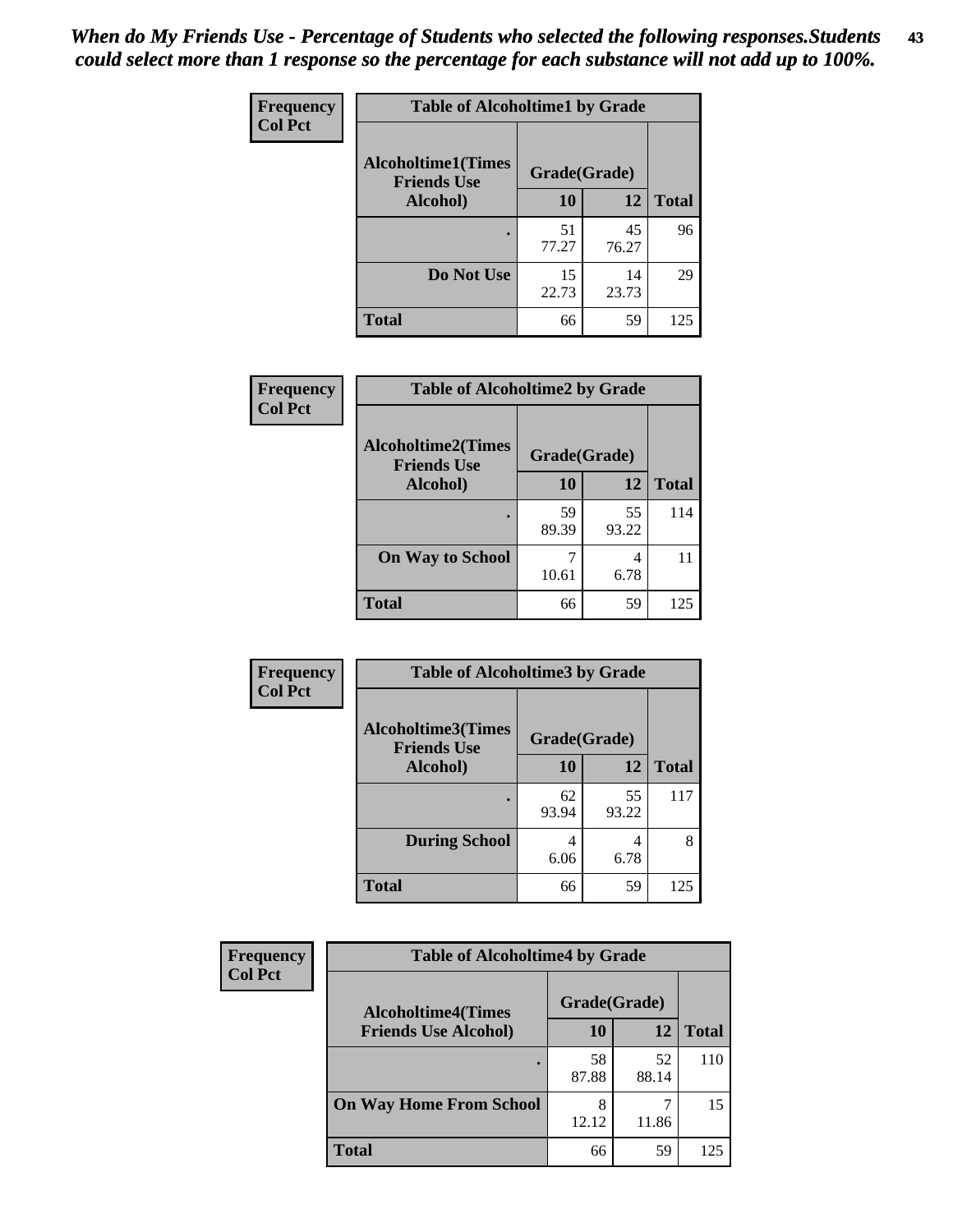*When do My Friends Use - Percentage of Students who selected the following responses.Students could select more than 1 response so the percentage for each substance will not add up to 100%.* **44**

| Frequency      | <b>Table of Alcoholtime5 by Grade</b>           |              |             |              |
|----------------|-------------------------------------------------|--------------|-------------|--------------|
| <b>Col Pct</b> | <b>Alcoholtime5(Times</b><br><b>Friends Use</b> | Grade(Grade) |             |              |
|                | Alcohol)                                        | 10           | 12          | <b>Total</b> |
|                | ٠                                               | 48<br>72.73  | 43<br>72.88 | 91           |
|                | Weeknights                                      | 18<br>27.27  | 16<br>27.12 | 34           |
|                | <b>Total</b>                                    | 66           | 59          | 125          |

| Frequency      | <b>Table of Alcoholtime6 by Grade</b>           |              |             |              |
|----------------|-------------------------------------------------|--------------|-------------|--------------|
| <b>Col Pct</b> | <b>Alcoholtime6(Times</b><br><b>Friends Use</b> | Grade(Grade) |             |              |
|                | Alcohol)                                        | 10           | 12          | <b>Total</b> |
|                |                                                 | 12<br>18.18  | 8<br>13.56  | 20           |
|                | Weekends                                        | 54<br>81.82  | 51<br>86.44 | 105          |
|                | <b>Total</b>                                    | 66           | 59          | 125          |

| Frequency      | <b>Table of Tobaccotime1 by Grade</b>           |              |             |              |
|----------------|-------------------------------------------------|--------------|-------------|--------------|
| <b>Col Pct</b> | <b>Tobaccotime1(Times</b><br><b>Friends Use</b> | Grade(Grade) |             |              |
|                | <b>Tobacco</b> )                                | 10           | 12          | <b>Total</b> |
|                | ٠                                               | 28<br>42.42  | 31<br>52.54 | 59           |
|                | Do Not Use                                      | 38<br>57.58  | 28<br>47.46 | 66           |
|                | <b>Total</b>                                    | 66           | 59          | 125          |

| Frequency      | <b>Table of Tobaccotime2 by Grade</b>           |              |             |              |
|----------------|-------------------------------------------------|--------------|-------------|--------------|
| <b>Col Pct</b> | <b>Tobaccotime2(Times</b><br><b>Friends Use</b> | Grade(Grade) |             |              |
|                | <b>Tobacco</b> )                                | 10           | 12          | <b>Total</b> |
|                |                                                 | 49<br>74.24  | 29<br>49.15 | 78           |
|                | <b>On Way to School</b>                         | 17<br>25.76  | 30<br>50.85 | 47           |
|                | <b>Total</b>                                    | 66           | 59          | 125          |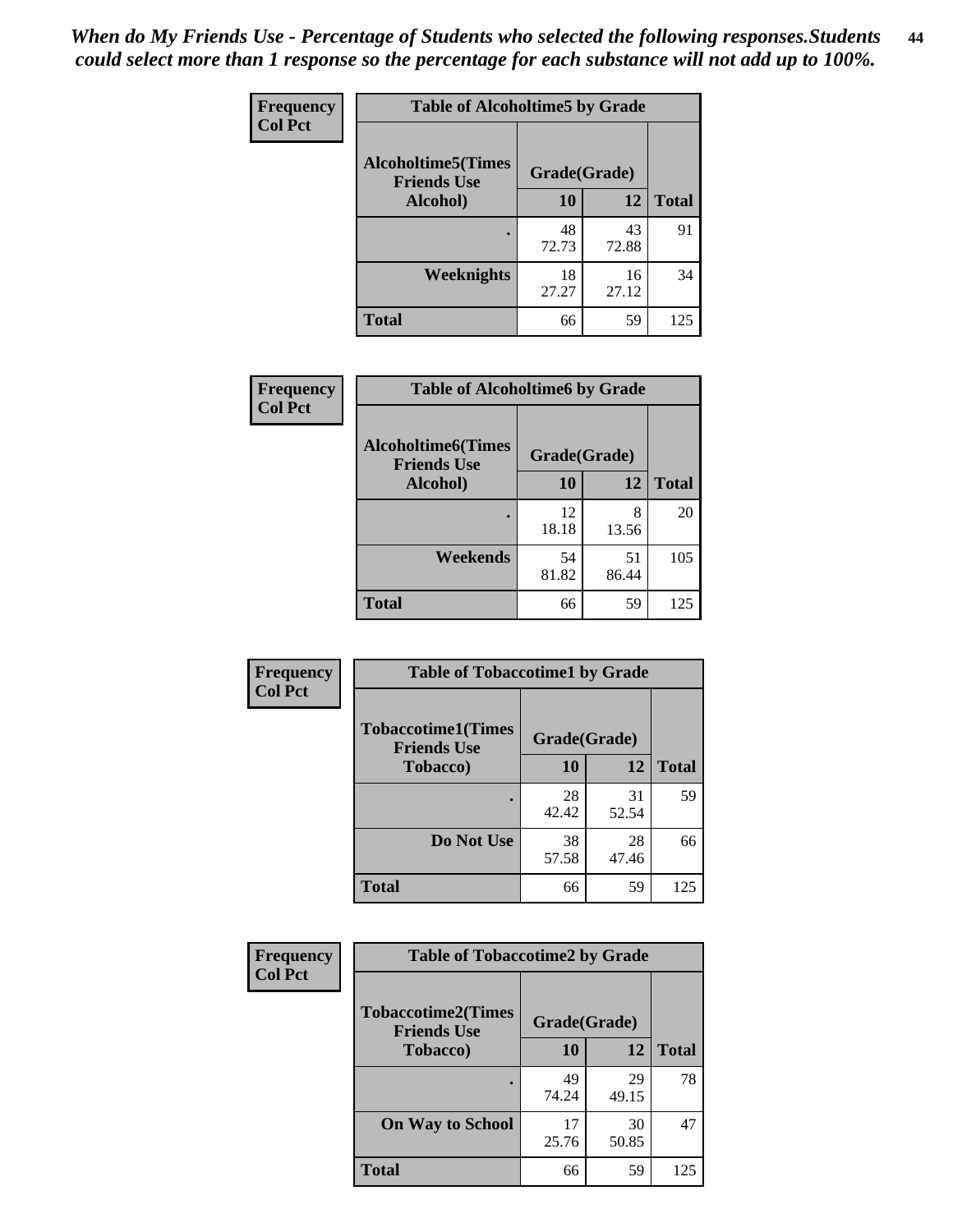*When do My Friends Use - Percentage of Students who selected the following responses.Students could select more than 1 response so the percentage for each substance will not add up to 100%.* **45**

| <b>Frequency</b> | <b>Table of Tobaccotime3 by Grade</b>           |              |             |              |
|------------------|-------------------------------------------------|--------------|-------------|--------------|
| <b>Col Pct</b>   | <b>Tobaccotime3(Times</b><br><b>Friends Use</b> | Grade(Grade) |             |              |
|                  | <b>Tobacco</b> )                                | 10           | 12          | <b>Total</b> |
|                  |                                                 | 61<br>92.42  | 46<br>77.97 | 107          |
|                  | <b>During School</b>                            | 5<br>7.58    | 13<br>22.03 | 18           |
|                  | <b>Total</b>                                    | 66           | 59          | 125          |

| Frequency<br><b>Col Pct</b> | <b>Table of Tobaccotime4 by Grade</b> |              |             |              |
|-----------------------------|---------------------------------------|--------------|-------------|--------------|
|                             | <b>Tobaccotime4(Times</b>             | Grade(Grade) |             |              |
|                             | <b>Friends Use Tobacco)</b>           | 10           | 12          | <b>Total</b> |
|                             |                                       | 58<br>87.88  | 52<br>88.14 | 110          |
|                             | <b>On Way Home From School</b>        | 8<br>12.12   | 11.86       | 15           |
|                             | <b>Total</b>                          | 66           | 59          | 125          |

| Frequency      | <b>Table of Tobaccotime5 by Grade</b>            |              |             |              |
|----------------|--------------------------------------------------|--------------|-------------|--------------|
| <b>Col Pct</b> | <b>Tobaccotime5</b> (Times<br><b>Friends Use</b> | Grade(Grade) |             |              |
|                | <b>Tobacco</b> )                                 | 10           | 12          | <b>Total</b> |
|                | ٠                                                | 44<br>66.67  | 30<br>50.85 | 74           |
|                | Weeknights                                       | 22<br>33.33  | 29<br>49.15 | 51           |
|                | <b>Total</b>                                     | 66           | 59          | 125          |

| Frequency<br><b>Col Pct</b> | <b>Table of Tobaccotime6 by Grade</b>           |              |             |              |
|-----------------------------|-------------------------------------------------|--------------|-------------|--------------|
|                             | <b>Tobaccotime6(Times</b><br><b>Friends Use</b> | Grade(Grade) |             |              |
|                             | <b>Tobacco</b> )                                | 10           | 12          | <b>Total</b> |
|                             | ٠                                               | 39<br>59.09  | 27<br>45.76 | 66           |
|                             | Weekends                                        | 27<br>40.91  | 32<br>54.24 | 59           |
|                             | <b>Total</b>                                    | 66           | 59          | 125          |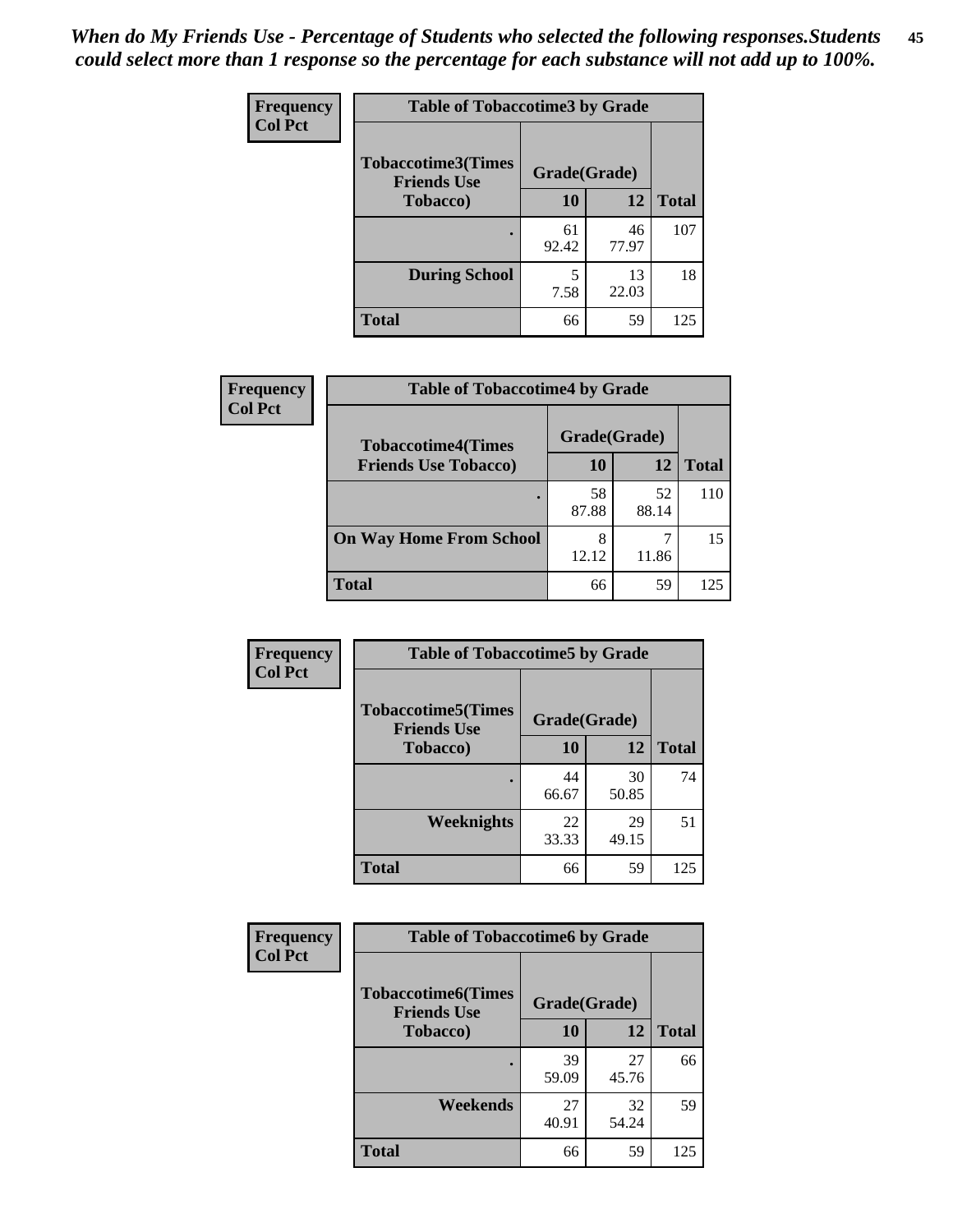| Frequency      | <b>Table of Marijuanatime1 by Grade</b>           |              |             |              |
|----------------|---------------------------------------------------|--------------|-------------|--------------|
| <b>Col Pct</b> | <b>Marijuanatime1(Times</b><br><b>Friends Use</b> | Grade(Grade) |             |              |
|                | Marijuana)                                        | 10           | 12          | <b>Total</b> |
|                |                                                   | 41<br>62.12  | 37<br>62.71 | 78           |
|                | Do Not Use                                        | 25<br>37.88  | 22<br>37.29 | 47           |
|                | <b>Total</b>                                      | 66           | 59          | 125          |

| Frequency      | <b>Table of Marijuanatime2 by Grade</b>           |              |             |              |
|----------------|---------------------------------------------------|--------------|-------------|--------------|
| <b>Col Pct</b> | <b>Marijuanatime2(Times</b><br><b>Friends Use</b> | Grade(Grade) |             |              |
|                | Marijuana)                                        | 10           | 12          | <b>Total</b> |
|                |                                                   | 44<br>66.67  | 40<br>67.80 | 84           |
|                | <b>On Way to School</b>                           | 22<br>33.33  | 19<br>32.20 | 41           |
|                | <b>Total</b>                                      | 66           | 59          | 125          |

| Frequency<br><b>Col Pct</b> | <b>Table of Marijuanatime3 by Grade</b>    |              |             |              |
|-----------------------------|--------------------------------------------|--------------|-------------|--------------|
|                             | Marijuanatime3(Times<br><b>Friends Use</b> | Grade(Grade) |             |              |
|                             | Marijuana)                                 | 10           | 12          | <b>Total</b> |
|                             |                                            | 59<br>89.39  | 47<br>79.66 | 106          |
|                             | <b>During School</b>                       | 10.61        | 12<br>20.34 | 19           |
|                             | Total                                      | 66           | 59          | 125          |

| <b>Frequency</b> | <b>Table of Marijuanatime4 by Grade</b> |              |             |              |
|------------------|-----------------------------------------|--------------|-------------|--------------|
| <b>Col Pct</b>   | <b>Marijuanatime4</b> (Times            | Grade(Grade) |             |              |
|                  | <b>Friends Use Marijuana</b> )          | 10           | 12          | <b>Total</b> |
|                  |                                         | 44<br>66.67  | 36<br>61.02 | 80           |
|                  | <b>On Way Home From School</b>          | 22<br>33.33  | 23<br>38.98 | 45           |
|                  | <b>Total</b>                            | 66           | 59          | 125          |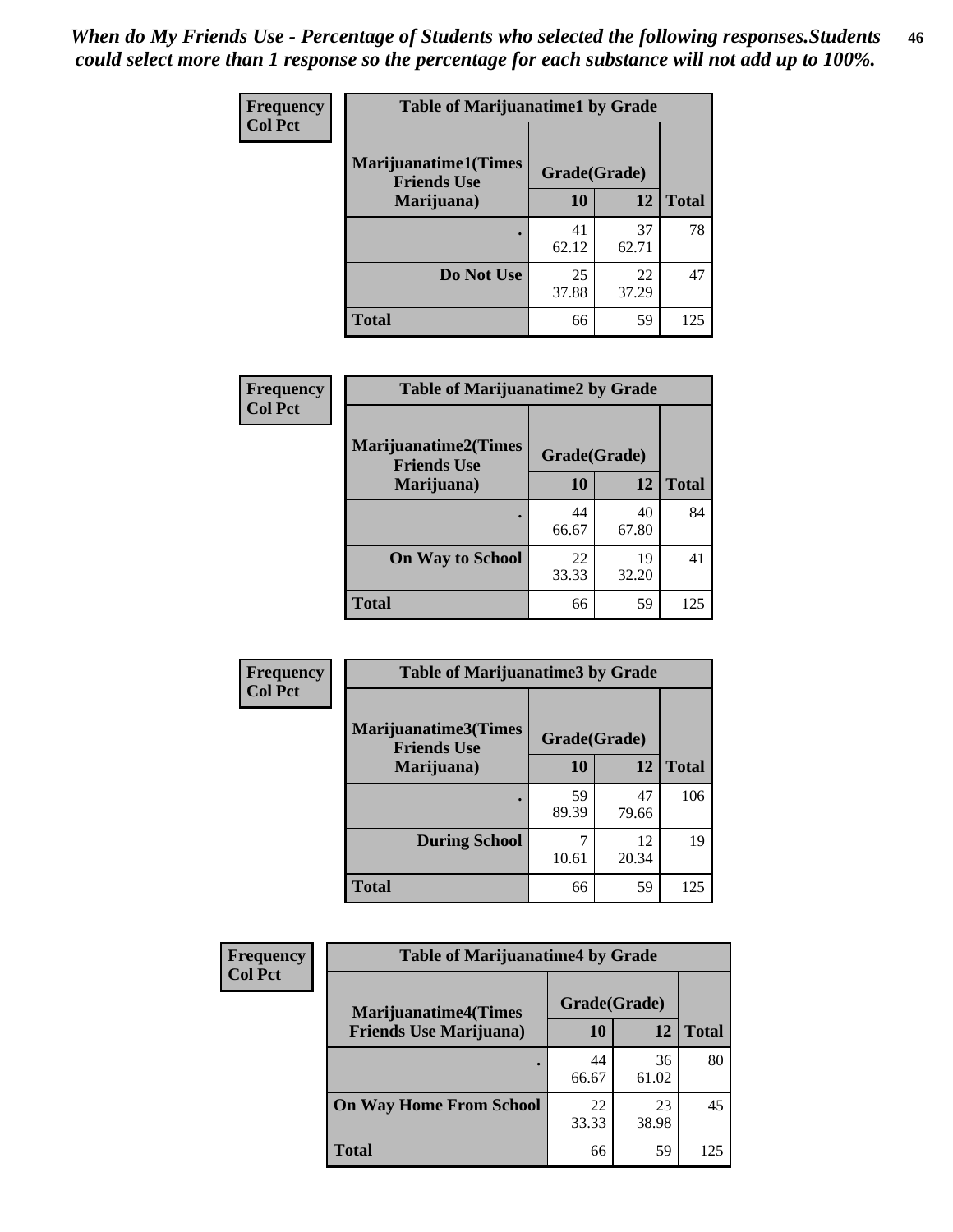| <b>Frequency</b><br><b>Col Pct</b> | <b>Table of Marijuanatime5 by Grade</b>            |              |             |              |
|------------------------------------|----------------------------------------------------|--------------|-------------|--------------|
|                                    | <b>Marijuanatime5</b> (Times<br><b>Friends Use</b> | Grade(Grade) |             |              |
|                                    | Marijuana)                                         | 10           | 12          | <b>Total</b> |
|                                    |                                                    | 38<br>57.58  | 32<br>54.24 | 70           |
|                                    | <b>Weeknights</b>                                  | 28<br>42.42  | 27<br>45.76 | 55           |
|                                    | <b>Total</b>                                       | 66           | 59          | 125          |

| <b>Frequency</b><br><b>Col Pct</b> | <b>Table of Marijuanatime6 by Grade</b>            |              |             |              |
|------------------------------------|----------------------------------------------------|--------------|-------------|--------------|
|                                    | <b>Marijuanatime6</b> (Times<br><b>Friends Use</b> | Grade(Grade) |             |              |
|                                    | Marijuana)                                         | 10           | 12          | <b>Total</b> |
|                                    | $\bullet$                                          | 22<br>33.33  | 18<br>30.51 | 40           |
|                                    | Weekends                                           | 44<br>66.67  | 41<br>69.49 | 85           |
|                                    | <b>Total</b>                                       | 66           | 59          | 125          |

| <b>Frequency</b> | <b>Table of Otherdrugtime1 by Grade</b>                  |              |             |              |
|------------------|----------------------------------------------------------|--------------|-------------|--------------|
| <b>Col Pct</b>   | <b>Otherdrugtime1</b> (Times<br><b>Friends Use Other</b> | Grade(Grade) |             |              |
|                  | <b>Illegal Drugs</b> )                                   | 10           | 12          | <b>Total</b> |
|                  |                                                          | 14<br>21.21  | 13<br>22.03 | 27           |
|                  | Do Not Use                                               | 52<br>78.79  | 46<br>77.97 | 98           |
|                  | <b>Total</b>                                             | 66           | 59          | 125          |

| <b>Frequency</b> | <b>Table of Otherdrugtime2 by Grade</b>                 |              |             |              |
|------------------|---------------------------------------------------------|--------------|-------------|--------------|
| <b>Col Pct</b>   | <b>Otherdrugtime2(Times</b><br><b>Friends Use Other</b> | Grade(Grade) |             |              |
|                  | <b>Illegal Drugs</b> )                                  | 10           | 12          | <b>Total</b> |
|                  |                                                         | 63<br>95.45  | 54<br>91.53 | 117          |
|                  | <b>On Way to School</b>                                 | 3<br>4.55    | 5<br>8.47   | 8            |
|                  | Total                                                   | 66           | 59          | 125          |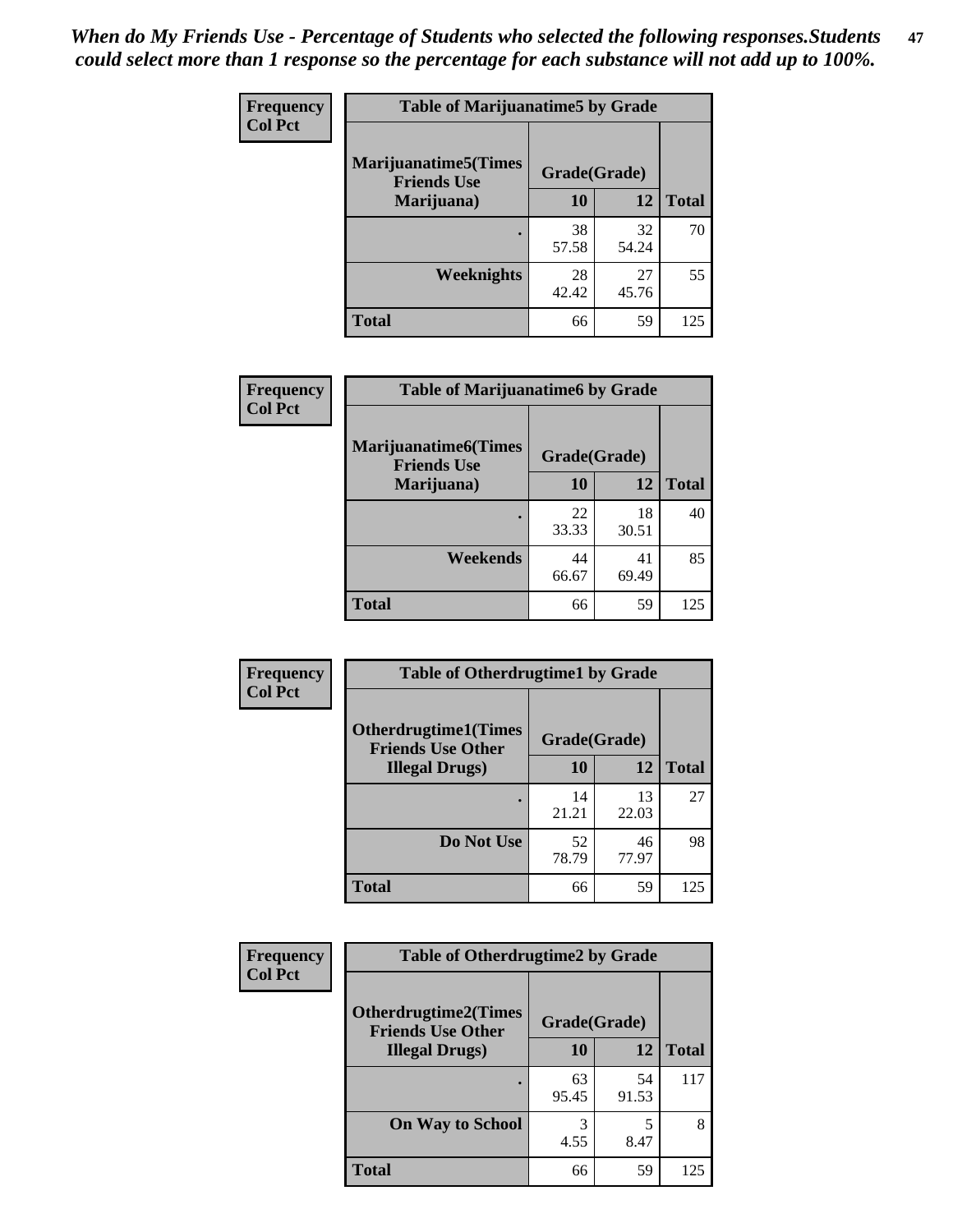| <b>Frequency</b> | <b>Table of Otherdrugtime3 by Grade</b>          |              |             |              |
|------------------|--------------------------------------------------|--------------|-------------|--------------|
| <b>Col Pct</b>   | Otherdrugtime3(Times<br><b>Friends Use Other</b> | Grade(Grade) |             |              |
|                  | <b>Illegal Drugs</b> )                           | 10           | 12          | <b>Total</b> |
|                  |                                                  | 63<br>95.45  | 54<br>91.53 | 117          |
|                  | <b>During School</b>                             | 3<br>4.55    | 5<br>8.47   | 8            |
|                  | <b>Total</b>                                     | 66           | 59          | 125          |

| Frequency      | <b>Table of Otherdrugtime4 by Grade</b>                         |              |             |              |
|----------------|-----------------------------------------------------------------|--------------|-------------|--------------|
| <b>Col Pct</b> | <b>Otherdrugtime4(Times</b><br><b>Friends Use Other Illegal</b> | Grade(Grade) |             |              |
|                | Drugs)                                                          | 10           | 12          | <b>Total</b> |
|                | $\bullet$                                                       | 63<br>95.45  | 54<br>91.53 | 117          |
|                | <b>On Way Home From School</b>                                  | 3<br>4.55    | 8.47        | 8            |
|                | <b>Total</b>                                                    | 66           | 59          | 125          |

| <b>Frequency</b> | <b>Table of Otherdrugtime5 by Grade</b>                  |              |             |              |
|------------------|----------------------------------------------------------|--------------|-------------|--------------|
| <b>Col Pct</b>   | <b>Otherdrugtime5</b> (Times<br><b>Friends Use Other</b> | Grade(Grade) |             |              |
|                  | <b>Illegal Drugs</b> )                                   | 10           | 12          | <b>Total</b> |
|                  |                                                          | 60<br>90.91  | 52<br>88.14 | 112          |
|                  | Weeknights                                               | 6<br>9.09    | 11.86       | 13           |
|                  | <b>Total</b>                                             | 66           | 59          | 125          |

| Frequency<br><b>Col Pct</b> | <b>Table of Otherdrugtime6 by Grade</b>                 |              |             |              |
|-----------------------------|---------------------------------------------------------|--------------|-------------|--------------|
|                             | <b>Otherdrugtime6(Times</b><br><b>Friends Use Other</b> | Grade(Grade) |             |              |
|                             | <b>Illegal Drugs</b> )                                  | 10           | 12          | <b>Total</b> |
|                             |                                                         | 49<br>74.24  | 40<br>67.80 | 89           |
|                             | Weekends                                                | 17<br>25.76  | 19<br>32.20 | 36           |
|                             | Total                                                   | 66           | 59          | 125          |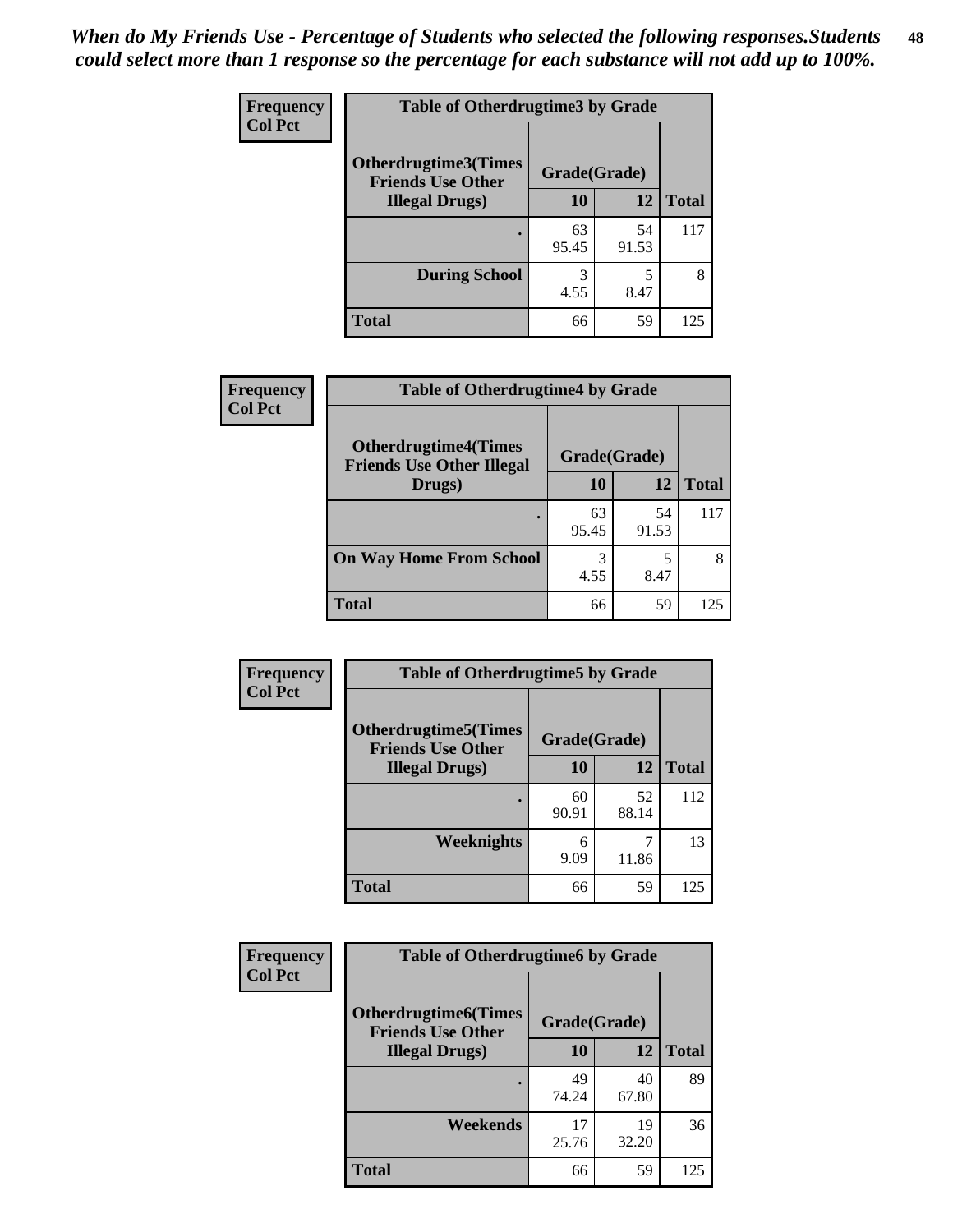| Frequency      | <b>Table of Educationalcohol by Grade</b>                                                                  |              |             |              |
|----------------|------------------------------------------------------------------------------------------------------------|--------------|-------------|--------------|
| <b>Col Pct</b> | Educationalcohol(I<br>have been taught<br>about alcohol,<br>tobacco,<br>and other drugs<br>within the last | Grade(Grade) |             |              |
|                | year at school)                                                                                            | 10           | 12          | <b>Total</b> |
|                | Yes                                                                                                        | 56<br>84.85  | 23<br>38.98 | 79           |
|                | N <sub>0</sub>                                                                                             | 10<br>15.15  | 36<br>61.02 | 46           |
|                | <b>Total</b>                                                                                               | 66           | 59          | 125          |

| Frequency      | <b>Table of Eversmoked by Grade</b> |              |             |              |  |
|----------------|-------------------------------------|--------------|-------------|--------------|--|
| <b>Col Pct</b> | Eversmoked(I<br>have smoked         | Grade(Grade) |             |              |  |
|                | a cigarette)                        | 10           | 12          | <b>Total</b> |  |
|                | <b>Yes</b>                          | 20<br>30.30  | 28<br>47.46 | 48           |  |
|                | N <sub>0</sub>                      | 46<br>69.70  | 31<br>52.54 | 77           |  |
|                | <b>Total</b>                        | 66           | 59          | 125          |  |

| Frequency      | <b>Table of Drovedrinking by Grade</b>                                                                              |                    |             |              |
|----------------|---------------------------------------------------------------------------------------------------------------------|--------------------|-------------|--------------|
| <b>Col Pct</b> | Drovedrinking(In<br>the past 30 days I<br>have driven a car<br>or other vehicle<br>while I was<br>drinking alcohol) | Grade(Grade)<br>10 | 12          | <b>Total</b> |
|                | <b>Yes</b>                                                                                                          | 2<br>3.03          | 10<br>16.95 | 12           |
|                | N <sub>0</sub>                                                                                                      | 64<br>96.97        | 49<br>83.05 | 113          |
|                | <b>Total</b>                                                                                                        | 66                 | 59          | 125          |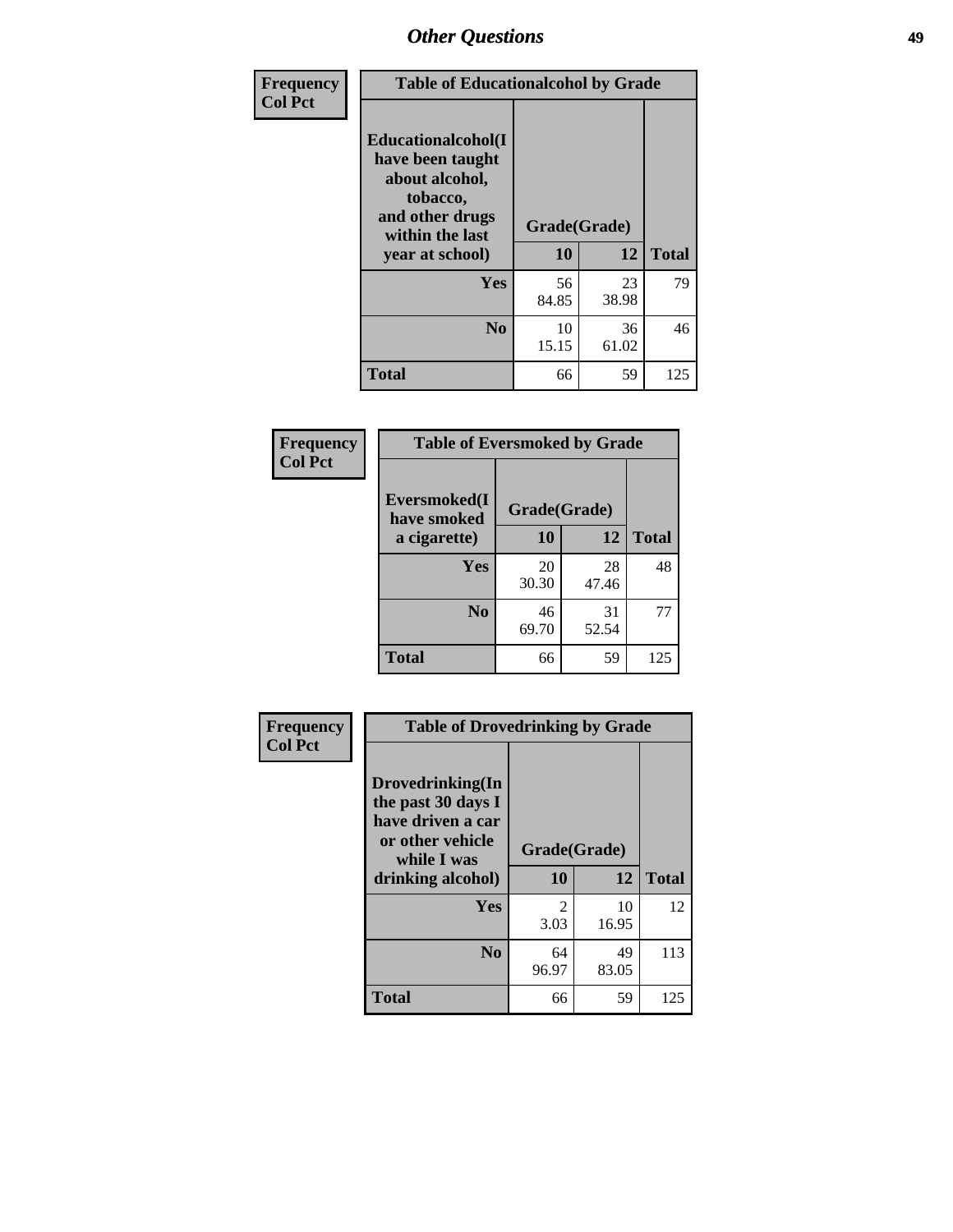| Frequency<br><b>Col Pct</b> | <b>Table of Rodedrinking by Grade</b>                                                                                         |                    |             |              |  |
|-----------------------------|-------------------------------------------------------------------------------------------------------------------------------|--------------------|-------------|--------------|--|
|                             | <b>Rodedrinking(In</b><br>the past 30 days<br>I have ridden in<br>a car with a<br>driver who had<br>been drinking<br>alcohol) | Grade(Grade)<br>10 | 12          | <b>Total</b> |  |
|                             |                                                                                                                               |                    |             |              |  |
|                             | Yes                                                                                                                           | 12<br>18.18        | 19<br>32.20 | 31           |  |
|                             | N <sub>0</sub>                                                                                                                | 54<br>81.82        | 40<br>67.80 | 94           |  |
|                             | <b>Total</b>                                                                                                                  | 66                 | 59          | 125          |  |

#### **Frequency Col Pct**

| <b>Table of Drugsschool by Grade</b>                                                                                      |              |             |              |  |
|---------------------------------------------------------------------------------------------------------------------------|--------------|-------------|--------------|--|
| <b>Drugsschool</b> (During<br>the past 12 months,<br>I have been offered,<br>sold,<br>or given illegal<br>drugs on school | Grade(Grade) |             |              |  |
| property)                                                                                                                 | 10           | 12          | <b>Total</b> |  |
| Yes                                                                                                                       | 21<br>31.82  | 17<br>28.81 | 38           |  |
| $\bf No$                                                                                                                  | 45<br>68.18  | 42<br>71.19 | 87           |  |
| <b>Total</b>                                                                                                              | 66           | 59          | 125          |  |

| Frequency      | <b>Table of Helpbullied by Grade</b>                                   |                    |             |              |  |
|----------------|------------------------------------------------------------------------|--------------------|-------------|--------------|--|
| <b>Col Pct</b> | $Helpb$ ullied $(I$<br>would help<br>someone who was<br>being bullied) | Grade(Grade)<br>10 | 12          | <b>Total</b> |  |
|                |                                                                        |                    |             |              |  |
|                | <b>Strongly Agree</b>                                                  | 13<br>19.70        | 25<br>42.37 | 38           |  |
|                | <b>Somewhat Agree</b>                                                  | 36<br>54.55        | 23<br>38.98 | 59           |  |
|                | <b>Somewhat Disagree</b>                                               | 14<br>21.21        | 9<br>15.25  | 23           |  |
|                | <b>Strongly Disagree</b>                                               | 3<br>4.55          | 2<br>3.39   | 5            |  |
|                | <b>Total</b>                                                           | 66                 | 59          | 125          |  |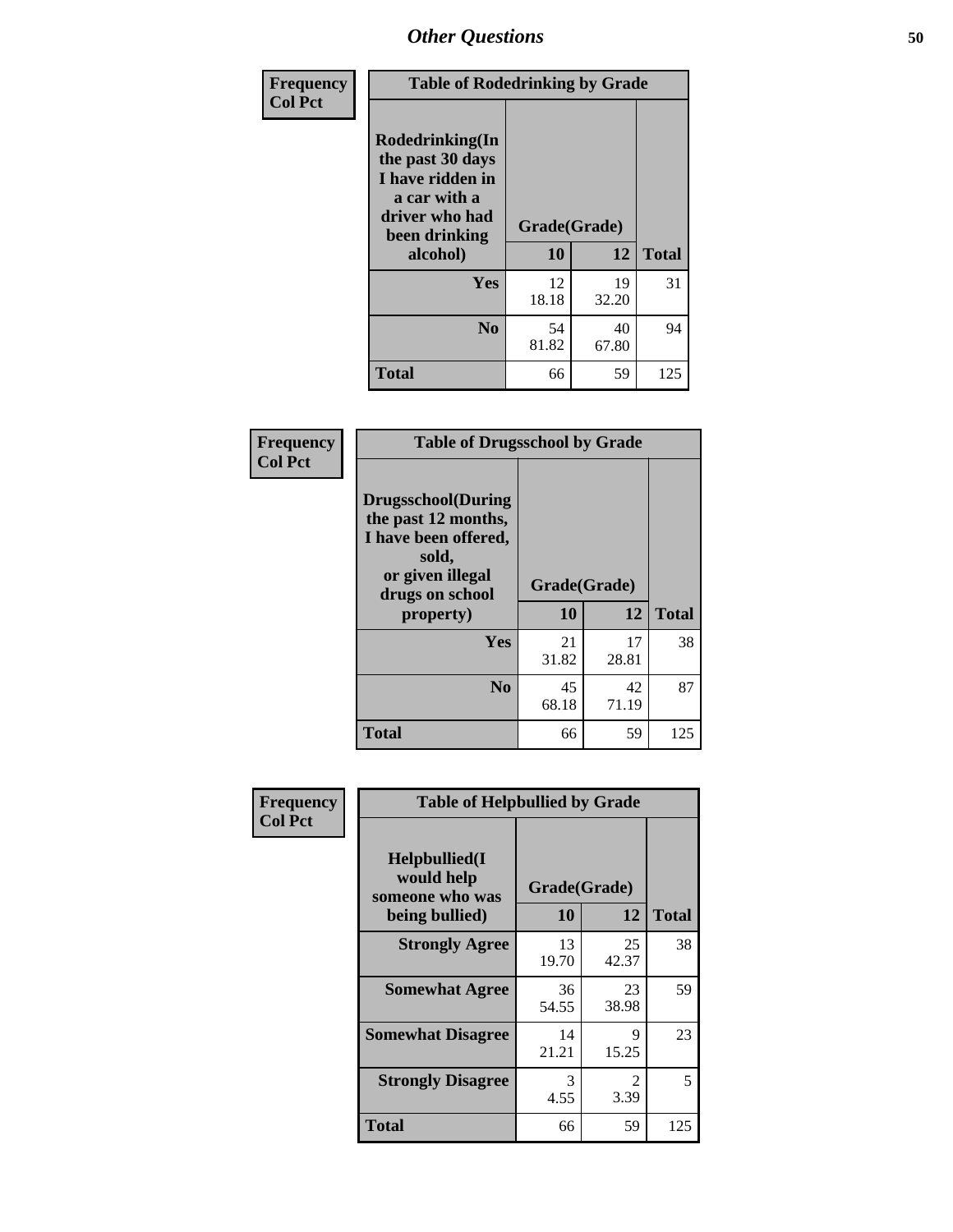*Other Questions* **51**

| <b>Frequency</b> | <b>Table of Grade by Bingedrinking</b> |             |                                                                                                         |                |                          |                               |                   |              |
|------------------|----------------------------------------|-------------|---------------------------------------------------------------------------------------------------------|----------------|--------------------------|-------------------------------|-------------------|--------------|
| <b>Row Pct</b>   |                                        |             | Bingedrinking(I have drunk five or<br>more drinks of alcohol at one sitting<br>during the last 30 days) |                |                          |                               |                   |              |
|                  | Grade(Grade)   Days                    | 0           | $1$ or $ $<br>days                                                                                      | $3$ to<br>days | <b>6 to</b><br>9<br>days | <b>10</b><br>to<br>19<br>days | All<br>30<br>days | <b>Total</b> |
|                  | 10                                     | 49<br>74.24 | 9<br>13.64                                                                                              | 3<br>4.55      | 3<br>4.55                | 2<br>3.03                     | 0<br>0.00         | 66           |
|                  | 12                                     | 37<br>62.71 | $\overline{\mathcal{L}}$<br>8.47                                                                        | 9<br>15.25     | 3<br>5.08                | $\overline{4}$<br>6.78        | 1.69              | 59           |
|                  | <b>Total</b>                           | 86          | 14                                                                                                      | 12             | 6                        | 6                             | 1                 | 125          |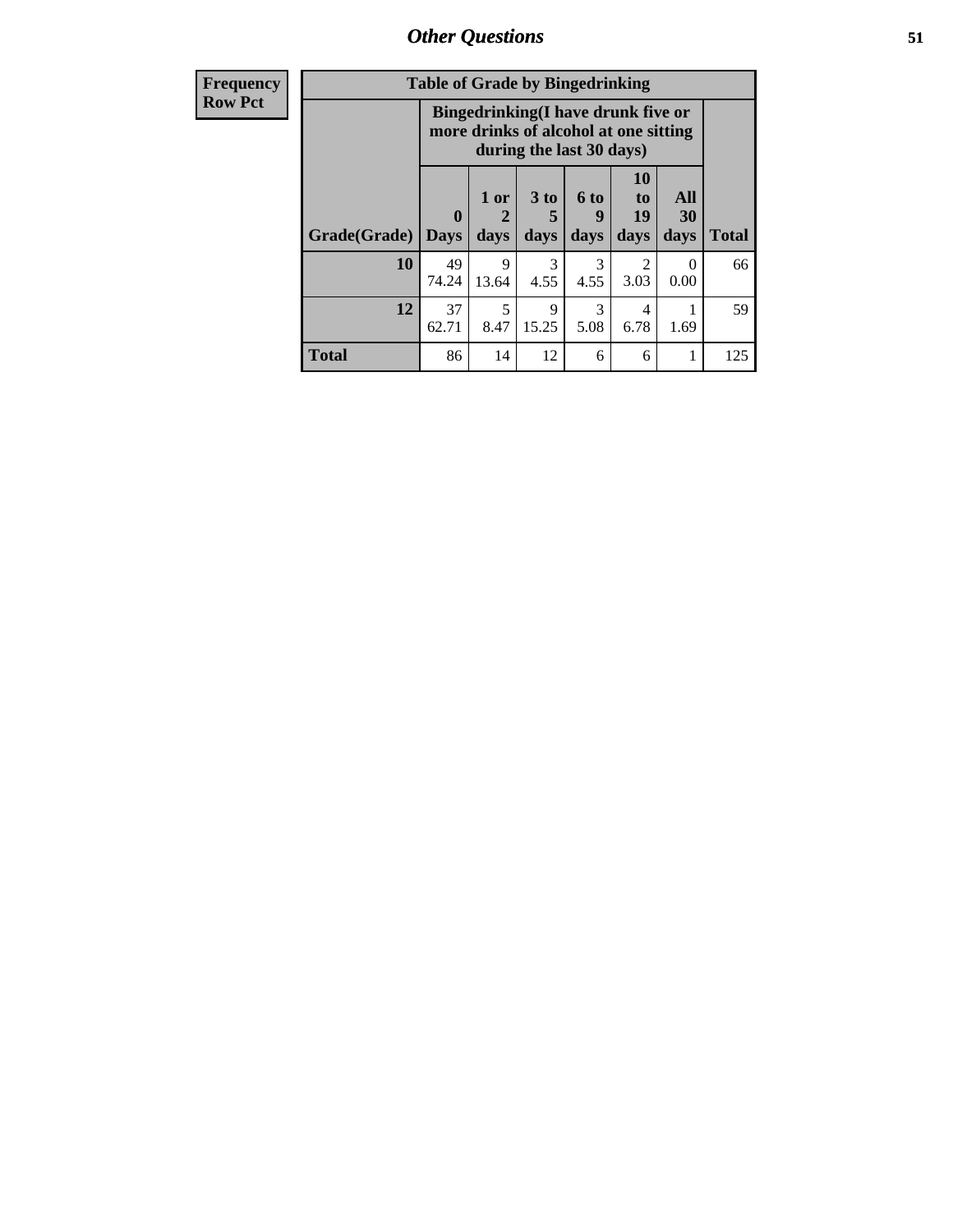## *Nutrition* **52**

| <b>Frequency</b> |
|------------------|
| <b>Row Pct</b>   |

| <b>Table of Grade by Dairy</b> |                          |                                                                                                          |             |            |     |  |  |
|--------------------------------|--------------------------|----------------------------------------------------------------------------------------------------------|-------------|------------|-----|--|--|
|                                |                          | Dairy (I eat at least 3 servings of dairy<br>products each day)                                          |             |            |     |  |  |
| Grade(Grade)                   | <b>Strongly</b><br>Agree | Somewhat  <br><b>Somewhat</b><br><b>Strongly</b><br><b>Disagree</b><br>Disagree<br><b>Total</b><br>Agree |             |            |     |  |  |
| 10                             | 22<br>33.33              | 21<br>31.82                                                                                              | 15<br>22.73 | 8<br>12.12 | 66  |  |  |
| 12                             | 21<br>35.59              | 18<br>30.51                                                                                              | 13<br>22.03 | 11.86      | 59  |  |  |
| <b>Total</b>                   | 43                       | 39                                                                                                       | 28          | 15         | 125 |  |  |

| <b>Frequency</b> |
|------------------|
| <b>Row Pct</b>   |

| $\overline{z}$ | <b>Table of Grade by Fruitveg</b> |                          |                                                                                                                      |             |             |     |  |  |  |
|----------------|-----------------------------------|--------------------------|----------------------------------------------------------------------------------------------------------------------|-------------|-------------|-----|--|--|--|
|                |                                   |                          | Fruitveg(I eat at least 5 servings of fruits<br>and vegetables each day)                                             |             |             |     |  |  |  |
|                | Grade(Grade)                      | <b>Strongly</b><br>Agree | <b>Somewhat</b><br><b>Somewhat</b><br><b>Strongly</b><br><b>Disagree</b><br><b>Disagree</b><br><b>Total</b><br>Agree |             |             |     |  |  |  |
|                | 10                                | 13<br>19.70              | 28<br>42.42                                                                                                          | 14<br>21.21 | 11<br>16.67 | 66  |  |  |  |
|                | 12                                | 8<br>13.56               | 25<br>42.37                                                                                                          | 12<br>20.34 | 14<br>23.73 | 59  |  |  |  |
|                | <b>Total</b>                      | 21                       | 53                                                                                                                   | 26          | 25          | 125 |  |  |  |

| <b>Frequency</b> |
|------------------|
| <b>Row Pct</b>   |

| <b>Table of Grade by Cafeteriahealthy</b> |                          |                                                                       |                      |                                    |              |  |  |
|-------------------------------------------|--------------------------|-----------------------------------------------------------------------|----------------------|------------------------------------|--------------|--|--|
|                                           |                          | Cafeteriahealthy (School meals in my<br>school cafeteria are healthy) |                      |                                    |              |  |  |
| Grade(Grade)                              | <b>Strongly</b><br>Agree | Somewhat  <br>Agree                                                   | Somewhat<br>Disagree | <b>Strongly</b><br><b>Disagree</b> | <b>Total</b> |  |  |
| 10                                        | 3<br>4.55                | 11<br>16.67                                                           | 25<br>37.88          | 27<br>40.91                        | 66           |  |  |
| 12                                        | 11.86                    | Q<br>15.25                                                            | 17<br>28.81          | 26<br>44.07                        | 59           |  |  |
| <b>Total</b>                              | 10                       | 20                                                                    | 42                   | 53                                 | 125          |  |  |

| Frequency      |
|----------------|
| <b>Row Pct</b> |

| <b>Table of Grade by Cafeterianutrition</b> |                          |                                                                                           |                             |                                    |              |  |  |
|---------------------------------------------|--------------------------|-------------------------------------------------------------------------------------------|-----------------------------|------------------------------------|--------------|--|--|
|                                             |                          | <b>Cafeterianutrition</b> (Facts about nutrition<br>are available in my school cafeteria) |                             |                                    |              |  |  |
| Grade(Grade)                                | <b>Strongly</b><br>Agree | Somewhat  <br>Agree                                                                       | <b>Somewhat</b><br>Disagree | <b>Strongly</b><br><b>Disagree</b> | <b>Total</b> |  |  |
| 10                                          | 6<br>9.09                | 24<br>36.36                                                                               | 17<br>25.76                 | 19<br>28.79                        | 66           |  |  |
| 12                                          | 8<br>13.56               | 11<br>18.64                                                                               | 19<br>32.20                 | 21<br>35.59                        | 59           |  |  |
| <b>Total</b>                                | 14                       | 35                                                                                        | 36                          | 40                                 | 125          |  |  |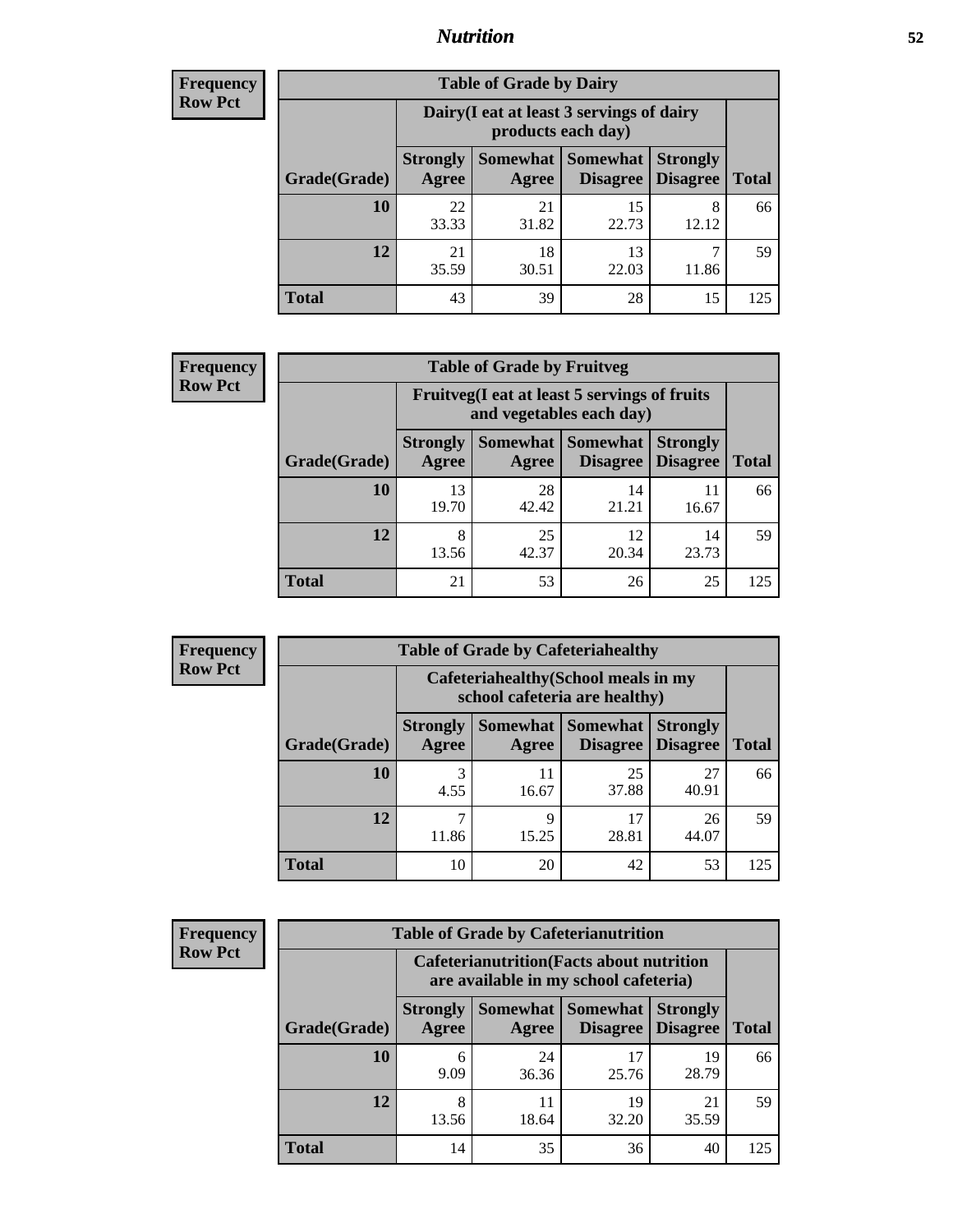## *Nutrition* **53**

| Frequency |
|-----------|
| Row Pct   |

| <b>Table of Grade by Schoollunch</b> |                                                                                                                              |                                                                 |           |             |     |  |  |
|--------------------------------------|------------------------------------------------------------------------------------------------------------------------------|-----------------------------------------------------------------|-----------|-------------|-----|--|--|
|                                      |                                                                                                                              | Schoollunch(I eat school lunch three or<br>more times per week) |           |             |     |  |  |
| Grade(Grade)                         | Somewhat   Somewhat  <br><b>Strongly</b><br><b>Strongly</b><br><b>Disagree</b><br>Disagree<br>Agree<br><b>Total</b><br>Agree |                                                                 |           |             |     |  |  |
| 10                                   | 29<br>43.94                                                                                                                  | 15<br>22.73                                                     | 5<br>7.58 | 17<br>25.76 | 66  |  |  |
| 12                                   | 26<br>44.07                                                                                                                  | Q<br>15.25                                                      | 1.69      | 23<br>38.98 | 59  |  |  |
| <b>Total</b>                         | 55                                                                                                                           | 24                                                              | 6         | 40          | 125 |  |  |

| <b>Frequency</b> |  |
|------------------|--|
| <b>Row Pct</b>   |  |

| <b>Table of Grade by Foodchoices</b> |                                                                            |             |                                          |                                    |              |  |
|--------------------------------------|----------------------------------------------------------------------------|-------------|------------------------------------------|------------------------------------|--------------|--|
|                                      | <b>Foodchoices</b> (I make healthy food choices in<br>my school cafeteria) |             |                                          |                                    |              |  |
| Grade(Grade)                         | <b>Strongly</b><br><b>Agree</b>                                            | Agree       | Somewhat   Somewhat  <br><b>Disagree</b> | <b>Strongly</b><br><b>Disagree</b> | <b>Total</b> |  |
| <b>10</b>                            | 13<br>19.70                                                                | 20<br>30.30 | 15<br>22.73                              | 18<br>27.27                        | 66           |  |
| 12                                   | 18.64                                                                      | 13<br>22.03 | 18<br>30.51                              | 17<br>28.81                        | 59           |  |
| <b>Total</b>                         | 24                                                                         | 33          | 33                                       | 35                                 | 125          |  |

| <b>Frequency</b> |
|------------------|
| <b>Row Pct</b>   |

| <b>Table of Grade by Wholewheat</b><br>V |              |                          |                                                                                                             |                                                          |                 |              |  |  |
|------------------------------------------|--------------|--------------------------|-------------------------------------------------------------------------------------------------------------|----------------------------------------------------------|-----------------|--------------|--|--|
|                                          |              |                          | Wholewheat (There are whole wheat and<br>multigrain breads and cereals available in<br>my school cafeteria) |                                                          |                 |              |  |  |
|                                          | Grade(Grade) | <b>Strongly</b><br>Agree | Agree                                                                                                       | <b>Somewhat   Somewhat   Strongly</b><br><b>Disagree</b> | <b>Disagree</b> | <b>Total</b> |  |  |
|                                          | 10           | 9<br>13.64               | 15<br>22.73                                                                                                 | 18<br>27.27                                              | 24<br>36.36     | 66           |  |  |
|                                          | 12           | 11.86                    | 13<br>22.03                                                                                                 | 20<br>33.90                                              | 19<br>32.20     | 59           |  |  |
|                                          | <b>Total</b> | 16                       | 28                                                                                                          | 38                                                       | 43              | 125          |  |  |

h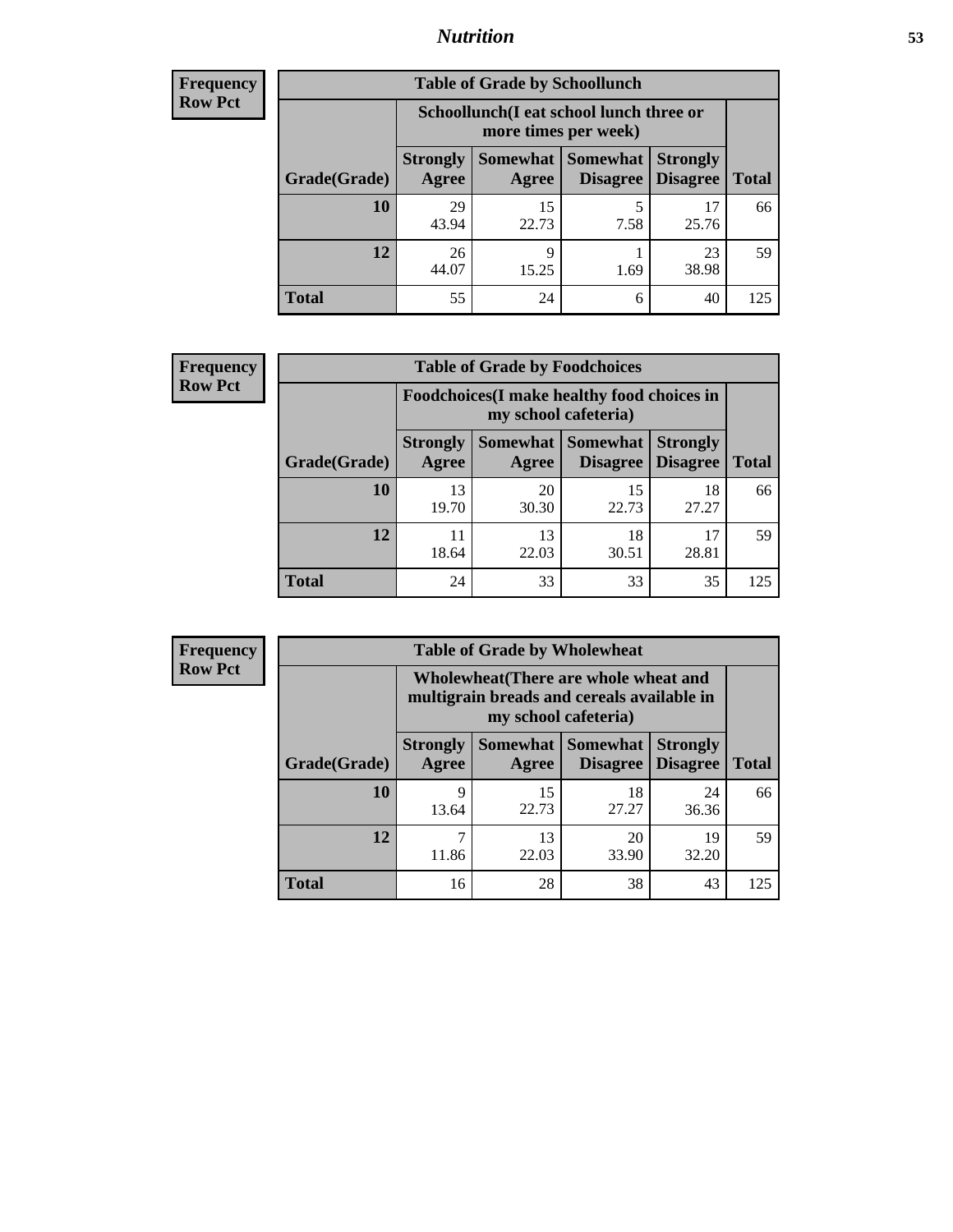## *Nutrition* **54**

**Frequency Row Pct**

| <b>Table of Grade by Healthyvending</b> |                                                                                                                                               |                          |                                    |                                    |              |  |
|-----------------------------------------|-----------------------------------------------------------------------------------------------------------------------------------------------|--------------------------|------------------------------------|------------------------------------|--------------|--|
|                                         | Healthyvending (If only healthy snacks and<br>beverages were available in the vending<br>machines during the school day,<br>I would buy them) |                          |                                    |                                    |              |  |
| Grade(Grade)                            | <b>Strongly</b><br>Agree                                                                                                                      | <b>Somewhat</b><br>Agree | <b>Somewhat</b><br><b>Disagree</b> | <b>Strongly</b><br><b>Disagree</b> | <b>Total</b> |  |
| 10                                      | 18<br>27.27                                                                                                                                   | 26<br>39.39              | 11<br>16.67                        | 11<br>16.67                        | 66           |  |
| 12                                      | 17<br>28.81                                                                                                                                   | 13<br>22.03              | 13<br>22.03                        | 16<br>27.12                        | 59           |  |
| <b>Total</b>                            | 35                                                                                                                                            | 39                       | 24                                 | 27                                 | 125          |  |

**Frequency Row Pct**

| <b>Table of Grade by Schoolbreakfast</b> |                          |                                                                                                                                         |                                    |                                    |              |  |  |
|------------------------------------------|--------------------------|-----------------------------------------------------------------------------------------------------------------------------------------|------------------------------------|------------------------------------|--------------|--|--|
|                                          |                          | Schoolbreakfast (If breakfast were<br>available at school,<br>but outside the cafeteria,<br>I would eat breakfast at school more often) |                                    |                                    |              |  |  |
| Grade(Grade)                             | <b>Strongly</b><br>Agree | Somewhat  <br>Agree                                                                                                                     | <b>Somewhat</b><br><b>Disagree</b> | <b>Strongly</b><br><b>Disagree</b> | <b>Total</b> |  |  |
| 10                                       | 10<br>15.15              | 22<br>33.33                                                                                                                             | 15<br>22.73                        | 19<br>28.79                        | 66           |  |  |
| 12                                       | 14<br>23.73              | 13<br>22.03                                                                                                                             | 12<br>20.34                        | 20<br>33.90                        | 59           |  |  |
| <b>Total</b>                             | 24                       | 35                                                                                                                                      | 27                                 | 39                                 | 125          |  |  |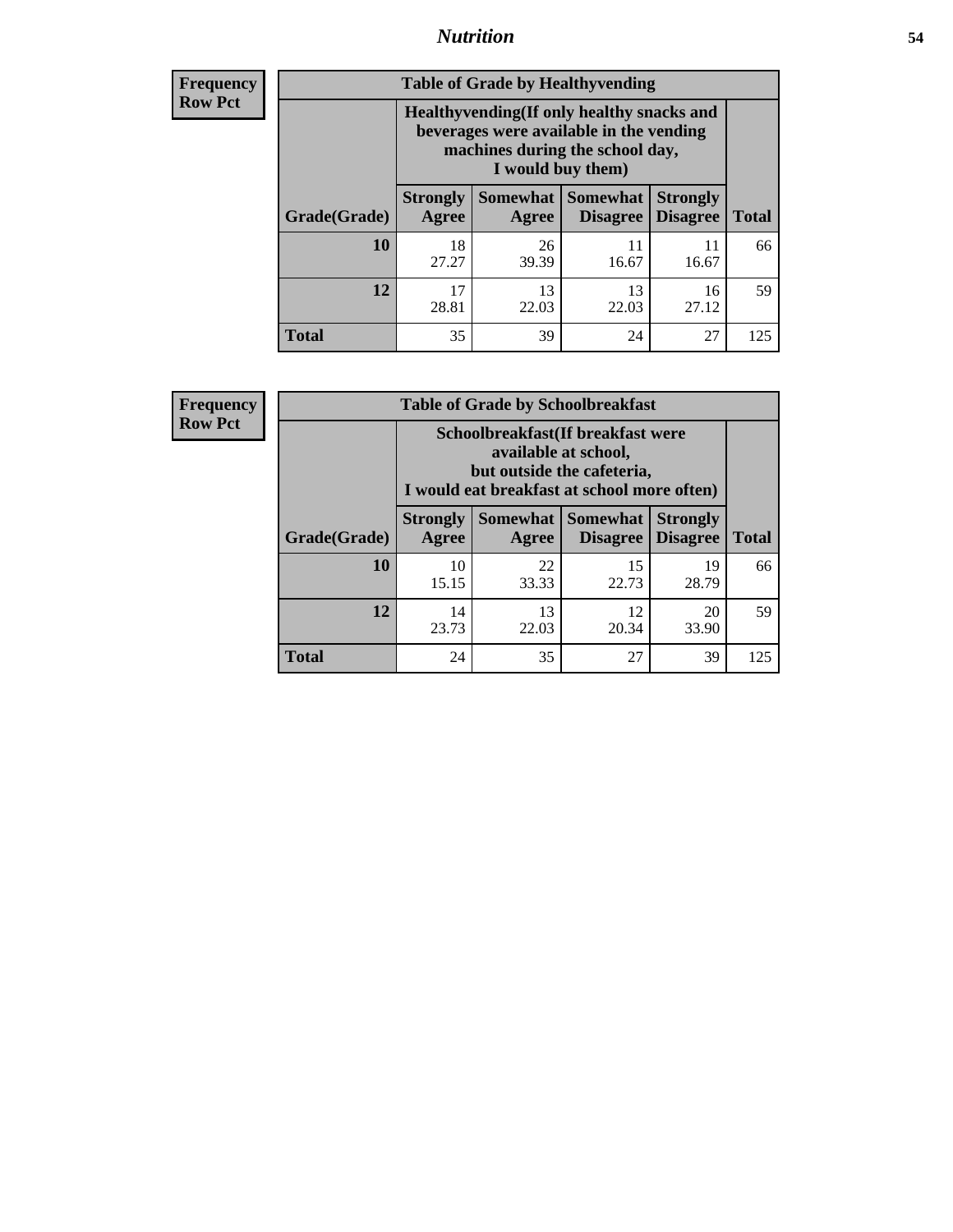| Frequency<br><b>Col Pct</b> | <b>Table of Educationaids by Grade</b>                                                      |              |             |              |  |
|-----------------------------|---------------------------------------------------------------------------------------------|--------------|-------------|--------------|--|
|                             | <b>Educationaids</b> (I<br>have been<br>taught about<br><b>HIV/AIDS</b> at<br>school in the | Grade(Grade) |             |              |  |
|                             | past year)                                                                                  | 10           | 12          | <b>Total</b> |  |
|                             | <b>Yes</b>                                                                                  | 55<br>83.33  | 25<br>42.37 | 80           |  |
|                             | N <sub>0</sub>                                                                              | 11<br>16.67  | 34<br>57.63 | 45           |  |
|                             | <b>Total</b>                                                                                | 66           | 59          | 125          |  |

| Frequency      | <b>Table of Educationcharacter by Grade</b>                 |             |              |              |  |  |
|----------------|-------------------------------------------------------------|-------------|--------------|--------------|--|--|
| <b>Col Pct</b> | Educationcharacter(I<br>have been taught<br>about character |             |              |              |  |  |
|                | education in the past                                       |             | Grade(Grade) |              |  |  |
|                | year at school)                                             | 10          | 12           | <b>Total</b> |  |  |
|                | Yes                                                         | 40<br>60.61 | 25<br>42.37  | 65           |  |  |
|                | N <sub>0</sub>                                              | 26<br>39.39 | 34<br>57.63  | 60           |  |  |
|                | <b>Total</b>                                                | 66          | 59           | 125          |  |  |

| Frequency      | <b>Table of Gradcoach1 by Grade</b> |              |             |              |  |
|----------------|-------------------------------------|--------------|-------------|--------------|--|
| <b>Col Pct</b> | Gradcoach1(I<br>know who my         | Grade(Grade) |             |              |  |
|                | <b>Graduation</b><br>Coach is)      | 10           | 12          | <b>Total</b> |  |
|                | Yes                                 | 12<br>18.18  | 31<br>52.54 | 43           |  |
|                | N <sub>0</sub>                      | 54<br>81.82  | 28<br>47.46 | 82           |  |
|                | <b>Total</b>                        | 66           | 59          | 125          |  |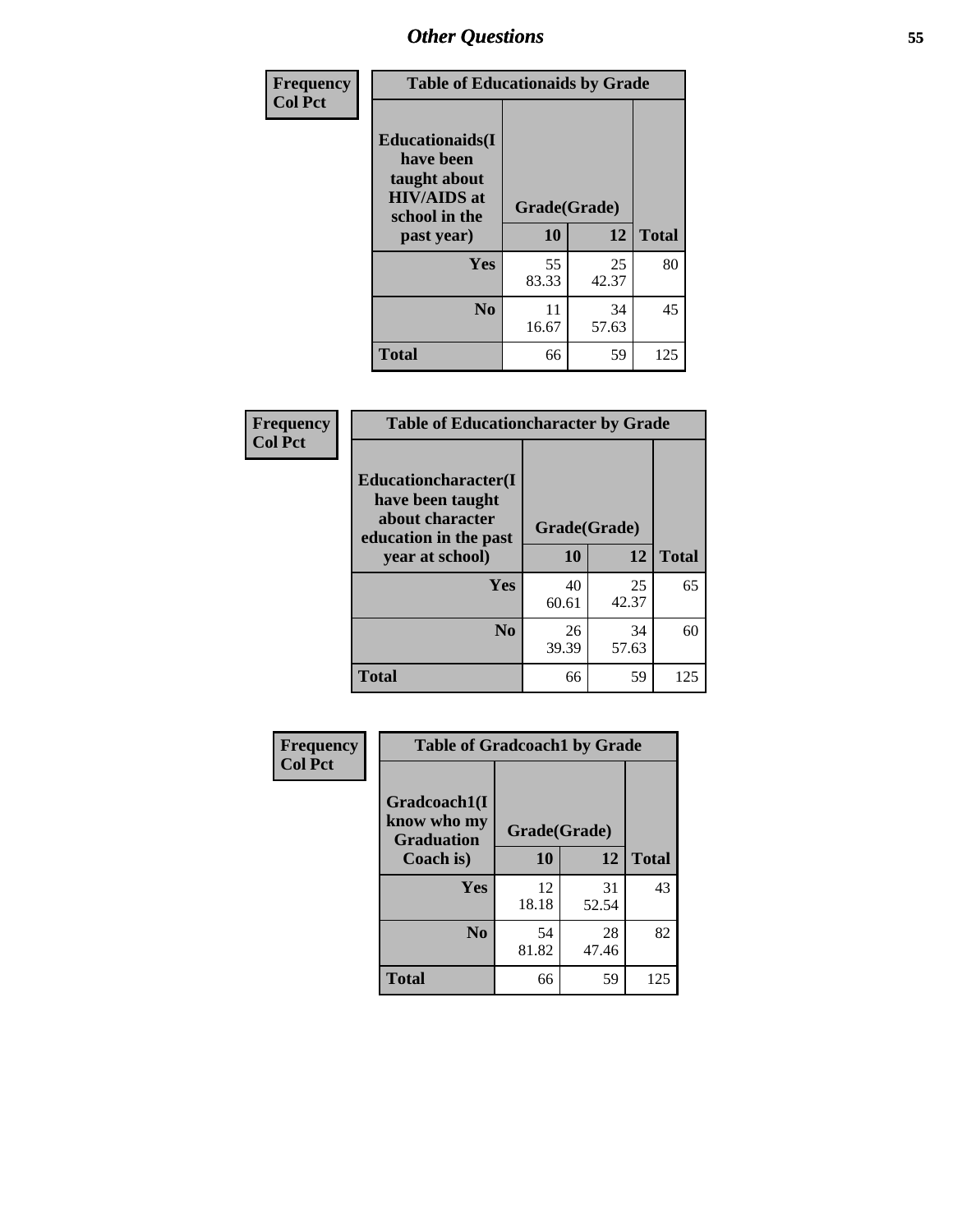| Frequency      | <b>Table of Gradcoach2 by Grade</b>       |              |             |              |
|----------------|-------------------------------------------|--------------|-------------|--------------|
| <b>Col Pct</b> |                                           |              |             |              |
|                | Gradcoach2(I                              |              |             |              |
|                | have<br>contacted my<br><b>Graduation</b> | Grade(Grade) |             |              |
|                | Coach)                                    | 10           | 12          | <b>Total</b> |
|                | Yes                                       | 5<br>7.58    | 20<br>33.90 | 25           |
|                | N <sub>0</sub>                            | 61<br>92.42  | 39<br>66.10 | 100          |
|                | <b>Total</b>                              | 66           | 59          | 125          |

| Frequency<br><b>Col Pct</b> | <b>Table of Gradcoach3 by Grade</b>                                         |              |             |              |
|-----------------------------|-----------------------------------------------------------------------------|--------------|-------------|--------------|
|                             | Gradcoach3(I<br>have received<br>assistance<br>from my<br><b>Graduation</b> | Grade(Grade) |             |              |
|                             | Coach)                                                                      | 10           | 12          | <b>Total</b> |
|                             | Yes                                                                         | 5<br>7.58    | 18<br>30.51 | 23           |
|                             | N <sub>0</sub>                                                              | 9<br>13.64   | 10<br>16.95 | 19           |
|                             | Don't know                                                                  | 52<br>78.79  | 31<br>52.54 | 83           |
|                             | <b>Total</b>                                                                | 66           | 59          | 125          |

| Frequency<br><b>Col Pct</b> | <b>Table of Selfharm by Grade</b>                                                                                                                                                      |                    |             |              |
|-----------------------------|----------------------------------------------------------------------------------------------------------------------------------------------------------------------------------------|--------------------|-------------|--------------|
|                             | <b>Selfharm</b> (During<br>the past 12<br>months,<br>I harmed myself<br>on purpose<br><b>Suicideconsider</b><br>During the past<br>12 months,<br>I seriously<br>considered<br>suicide) | Grade(Grade)<br>10 | 12          | <b>Total</b> |
|                             | Yes                                                                                                                                                                                    | 7<br>10.61         | 5.<br>8.47  | 12           |
|                             | N <sub>0</sub>                                                                                                                                                                         | 59<br>89.39        | 54<br>91.53 | 113          |
|                             | Total                                                                                                                                                                                  | 66                 | 59          | 125          |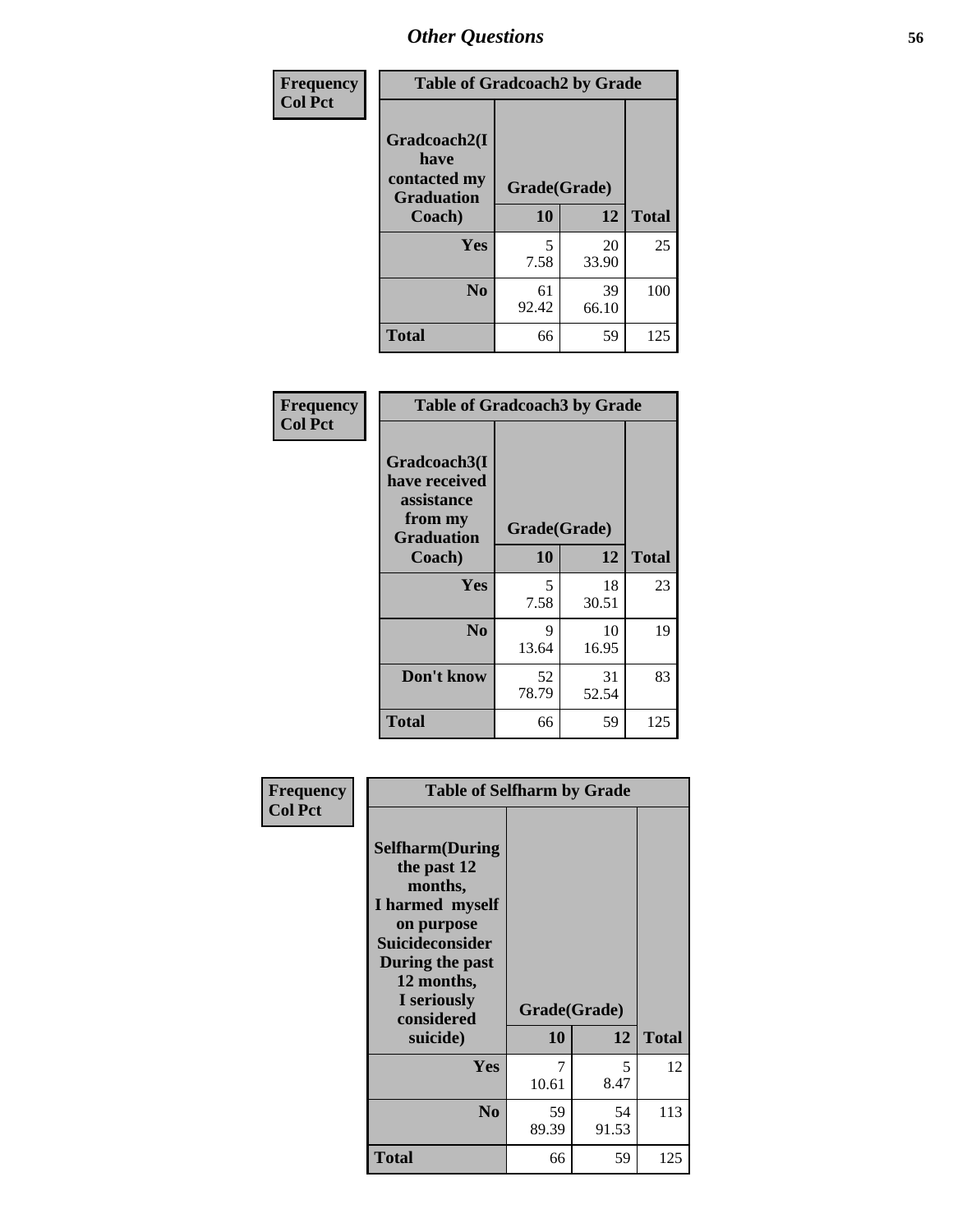| <b>Frequency</b> | <b>Table of Suicideconsider by Grade</b> |              |             |              |  |
|------------------|------------------------------------------|--------------|-------------|--------------|--|
| <b>Col Pct</b>   |                                          | Grade(Grade) |             |              |  |
|                  | Suicideconsider                          | <b>10</b>    | 12          | <b>Total</b> |  |
|                  | <b>Yes</b>                               | 10.61        | 8<br>13.56  | 15           |  |
|                  | N <sub>0</sub>                           | 59<br>89.39  | 51<br>86.44 | 110          |  |
|                  | <b>Total</b>                             | 66           | 59          | 125          |  |

| Frequency      | <b>Table of Suicideattempt by Grade</b>              |              |             |              |
|----------------|------------------------------------------------------|--------------|-------------|--------------|
| <b>Col Pct</b> | Suicideattempt(I<br>have attempted<br>suicide in the | Grade(Grade) |             |              |
|                | last year)                                           | 10           | 12          | <b>Total</b> |
|                | Yes                                                  | 10.61        | 4<br>6.78   | 11           |
|                | N <sub>0</sub>                                       | 59<br>89.39  | 55<br>93.22 | 114          |
|                | <b>Total</b>                                         | 66           | 59          | 125          |

| Frequency      | <b>Table of Instantmessaged by Grade</b>                                    |              |             |              |  |  |
|----------------|-----------------------------------------------------------------------------|--------------|-------------|--------------|--|--|
| <b>Col Pct</b> | Instantmessaged(I<br>have instant<br>messaged people I<br>do not even know) | Grade(Grade) |             |              |  |  |
|                |                                                                             | 10           | 12          | <b>Total</b> |  |  |
|                | Yes                                                                         | 21<br>31.82  | 16<br>27.12 | 37           |  |  |
|                | N <sub>0</sub>                                                              | 45<br>68.18  | 43<br>72.88 | 88           |  |  |
|                | <b>Total</b>                                                                | 66           | 59          | 125          |  |  |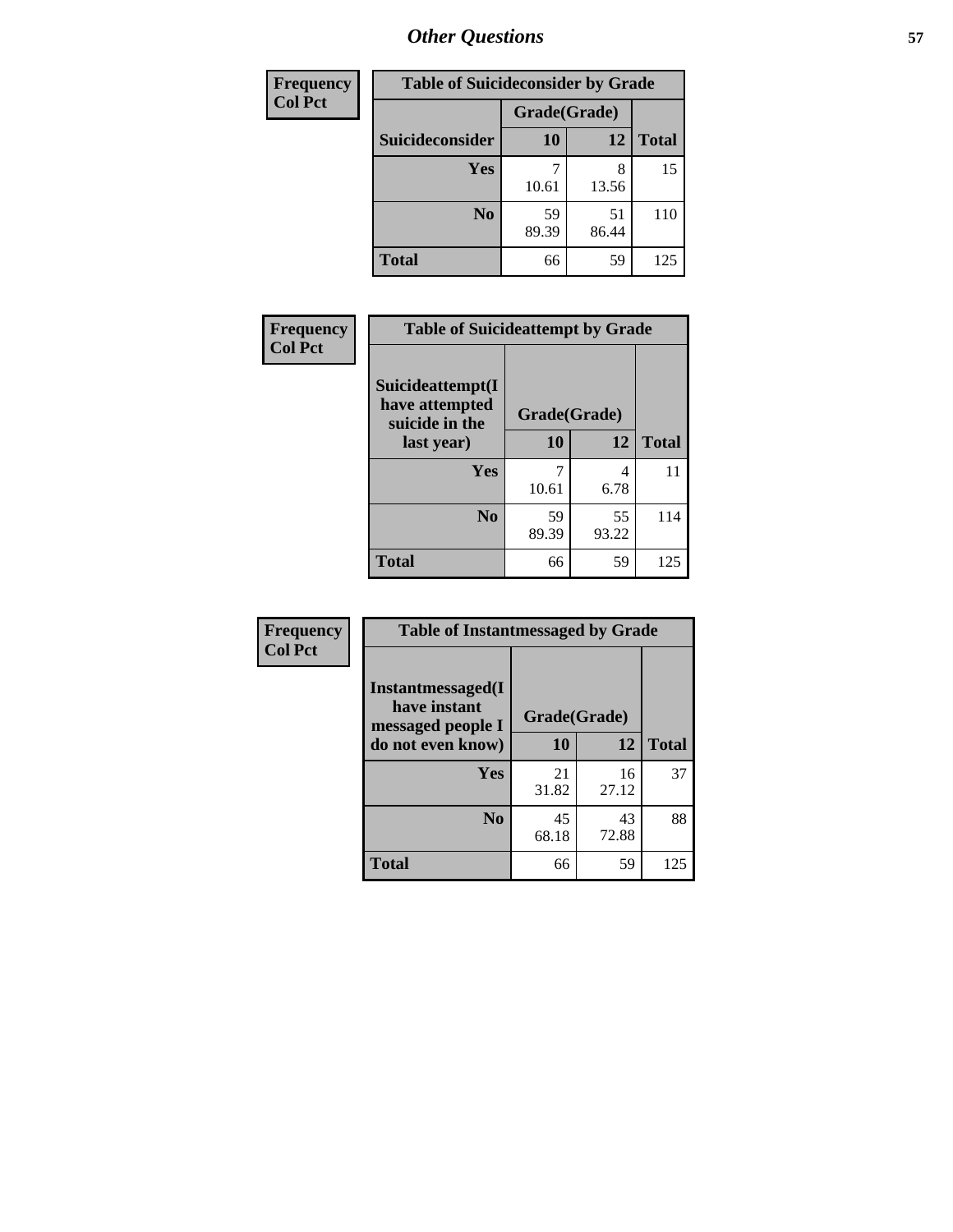| Frequency      | <b>Table of Getsalong by Grade</b>                          |                       |             |                |  |
|----------------|-------------------------------------------------------------|-----------------------|-------------|----------------|--|
| <b>Col Pct</b> | <b>Getsalong</b> (I get<br>along with other<br>students and | Grade(Grade)          |             |                |  |
|                | adults)                                                     | 10                    | 12          | <b>Total</b>   |  |
|                | <b>Strongly Agree</b>                                       | 32<br>48.48           | 32<br>54.24 | 64             |  |
|                | <b>Somewhat Agree</b>                                       | 30<br>45.45           | 25<br>42.37 | 55             |  |
|                | <b>Somewhat Disagree</b>                                    | $\mathcal{L}$<br>3.03 | 2<br>3.39   | 4              |  |
|                | <b>Strongly Disagree</b>                                    | $\mathcal{L}$<br>3.03 | 0<br>0.00   | $\mathfrak{D}$ |  |
|                | <b>Total</b>                                                | 66                    | 59          | 125            |  |

| Frequency      | <b>Table of Safehome by Grade</b> |                    |                           |                |  |
|----------------|-----------------------------------|--------------------|---------------------------|----------------|--|
| <b>Col Pct</b> | Safehome(I feel<br>safe at home)  | Grade(Grade)<br>10 | 12                        | <b>Total</b>   |  |
|                | <b>Strongly Agree</b>             | 46<br>69.70        | 37<br>62.71               | 83             |  |
|                | <b>Somewhat Agree</b>             | 12<br>18.18        | 19<br>32.20               | 31             |  |
|                | <b>Somewhat Disagree</b>          | 4<br>6.06          | $\mathbf{\Omega}$<br>0.00 | 4              |  |
|                | <b>Strongly Disagree</b>          | 4<br>6.06          | 3<br>5.08                 | $\overline{7}$ |  |
|                | <b>Total</b>                      | 66                 | 59                        | 125            |  |

| Frequency      | <b>Table of Adulttalk by Grade</b>                                                                |                    |             |              |  |
|----------------|---------------------------------------------------------------------------------------------------|--------------------|-------------|--------------|--|
| <b>Col Pct</b> | <b>Adulttalk(I</b><br>know an<br>adult at<br>school that<br>I can talk<br>with if I<br>need help) | Grade(Grade)<br>10 | 12          | <b>Total</b> |  |
|                |                                                                                                   |                    |             |              |  |
|                | <b>Yes</b>                                                                                        | 48<br>72.73        | 42<br>71.19 | 90           |  |
|                | N <sub>0</sub>                                                                                    | 18<br>27.27        | 17<br>28.81 | 35           |  |
|                | <b>Total</b>                                                                                      | 66                 | 59          | 125          |  |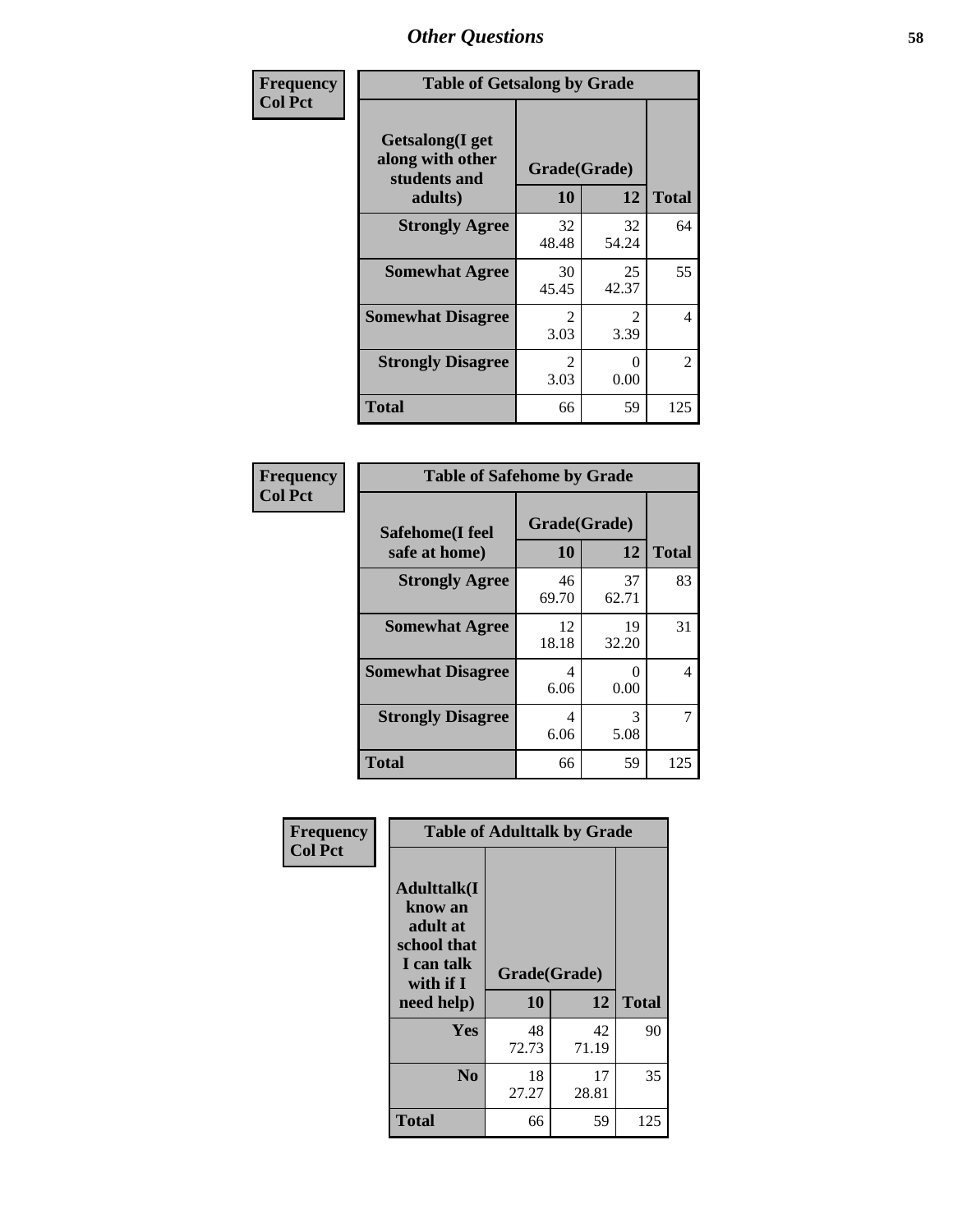**Frequency Row Pct**

| <b>Table of Grade by Tvtime</b> |             |                                                                                        |             |             |           |           |              |
|---------------------------------|-------------|----------------------------------------------------------------------------------------|-------------|-------------|-----------|-----------|--------------|
|                                 |             | Tvtime(On an average school day,<br>how much unsupervised time do I spend watching TV) |             |             |           |           |              |
|                                 |             | <b>Less that</b><br>$2 - 3$<br>$4 - 5$<br>$6+$                                         |             |             |           |           |              |
| Grade(Grade)   None             |             | hour/day                                                                               | hour/day    | hours/day   | hours/day | hours/day | <b>Total</b> |
| 10                              | 10<br>15.15 | 13<br>19.70                                                                            | 8<br>12.12  | 21<br>31.82 | 10.61     | 10.61     | 66           |
| 12                              | 11<br>18.64 | 6<br>10.17                                                                             | 11<br>18.64 | 21<br>35.59 | 11.86     | 5.08      | 59           |
| <b>Total</b>                    | 21          | 19                                                                                     | 19          | 42          | 14        | 10        | 125          |

**Frequency Row Pct**

| <b>Table of Grade by Computertime</b> |                        |                                                                                                                              |             |             |            |           |     |  |  |
|---------------------------------------|------------------------|------------------------------------------------------------------------------------------------------------------------------|-------------|-------------|------------|-----------|-----|--|--|
|                                       |                        | Computertime (On an average school day,<br>how much unsupervised time do I spend on the computer)                            |             |             |            |           |     |  |  |
| Grade(Grade)                          | None                   | <b>Less that</b><br>$2 - 3$<br>$4 - 5$<br>$6+$<br>hour/day<br>hours/day<br>hour/day   hours/day<br>hours/day<br><b>Total</b> |             |             |            |           |     |  |  |
| 10                                    | 7.58                   | 11<br>16.67                                                                                                                  | 17<br>25.76 | 20<br>30.30 | Q<br>13.64 | 4<br>6.06 | 66  |  |  |
| 12                                    | $\overline{2}$<br>3.39 | 20<br>11<br>16<br>4<br>h<br>33.90<br>27.12<br>10.17<br>6.78<br>18.64                                                         |             |             |            |           |     |  |  |
| <b>Total</b>                          | 7                      | 22                                                                                                                           | 37          | 36          | 15         | 8         | 125 |  |  |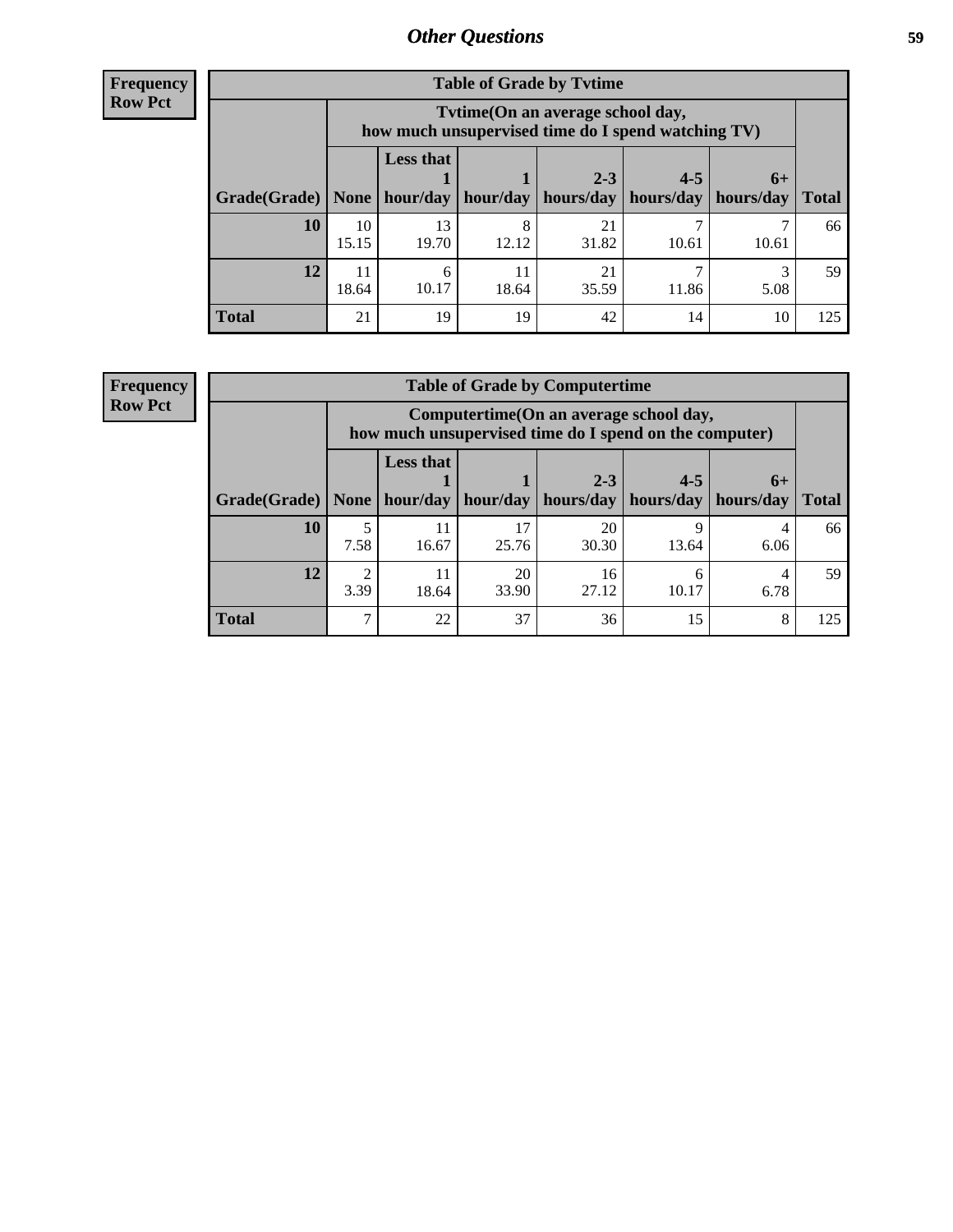### *Questions about Driving Laws* **60** *Driving Questions were asked only of high school students.*

| <b>Frequency</b> |
|------------------|
| <b>Row Pct</b>   |

| <b>Table of Grade by License1</b> |                                                                                                                                           |                               |           |            |               |              |  |  |  |
|-----------------------------------|-------------------------------------------------------------------------------------------------------------------------------------------|-------------------------------|-----------|------------|---------------|--------------|--|--|--|
|                                   | License1(During the first 6 months of driving<br>with a provisional license,<br>the only passengers who can ride with the<br>driver are:) |                               |           |            |               |              |  |  |  |
| <b>Grade</b> (Grade)              | <b>Parent or</b><br><b>Guardian</b>                                                                                                       | Family<br>  Members   Friends |           | Anyone     | Don't<br>Know | <b>Total</b> |  |  |  |
| <b>10</b>                         | 9<br>13.64                                                                                                                                | 38<br>57.58                   | 1.52      | 6<br>9.09  | 12<br>18.18   | 66           |  |  |  |
| 12                                | ⇁<br>11.86                                                                                                                                | 36<br>61.02                   | 4<br>6.78 | 7<br>11.86 | 5<br>8.47     | 59           |  |  |  |
| <b>Total</b>                      | 16                                                                                                                                        | 74                            | 5         | 13         | 17            | 125          |  |  |  |

| <b>Frequency</b> |              | <b>Table of Grade by License2</b> |                  |                  |                                                                                                          |               |              |
|------------------|--------------|-----------------------------------|------------------|------------------|----------------------------------------------------------------------------------------------------------|---------------|--------------|
| <b>Row Pct</b>   |              |                                   |                  |                  | License2(17 yr old drivers with a<br>provisional driver's license cannot<br>drive between the hours of:) |               |              |
|                  | Grade(Grade) | <b>Midnight</b><br>to 6am         | 1am<br>to<br>5am | 1am<br>to<br>6am | N <sub>0</sub><br>curfew<br>for $17$<br>year<br>olds                                                     | Don't<br>Know | <b>Total</b> |
|                  | 10           | 27<br>40.91                       | 7<br>10.61       | 9<br>13.64       | 5<br>7.58                                                                                                | 18<br>27.27   | 66           |
|                  | 12           | 34<br>57.63                       | 5<br>8.47        | 8<br>13.56       | 6<br>10.17                                                                                               | 6<br>10.17    | 59           |
|                  | <b>Total</b> | 61                                | 12               | 17               | 11                                                                                                       | 24            | 125          |

| Frequency      |              | <b>Table of Grade by License3</b>                                                               |             |            |           |           |               |              |
|----------------|--------------|-------------------------------------------------------------------------------------------------|-------------|------------|-----------|-----------|---------------|--------------|
| <b>Row Pct</b> |              | License3(For drivers under the age of<br>21,<br>what level of alcohol is considered<br>$DUI$ ?) |             |            |           |           |               |              |
|                | Grade(Grade) | Any<br><b>Amount</b>                                                                            | 0.02        | 0.04       | 0.06      | 0.08      | Don't<br>know | <b>Total</b> |
|                | <b>10</b>    | 10<br>15.15                                                                                     | 32<br>48.48 | 2<br>3.03  | 3<br>4.55 | 5<br>7.58 | 14<br>21.21   | 66           |
|                | 12           | 4<br>6.78                                                                                       | 28<br>47.46 | 6<br>10.17 | 3<br>5.08 | 4<br>6.78 | 14<br>23.73   | 59           |
|                | <b>Total</b> | 14                                                                                              | 60          | 8          | 6         | 9         | 28            | 125          |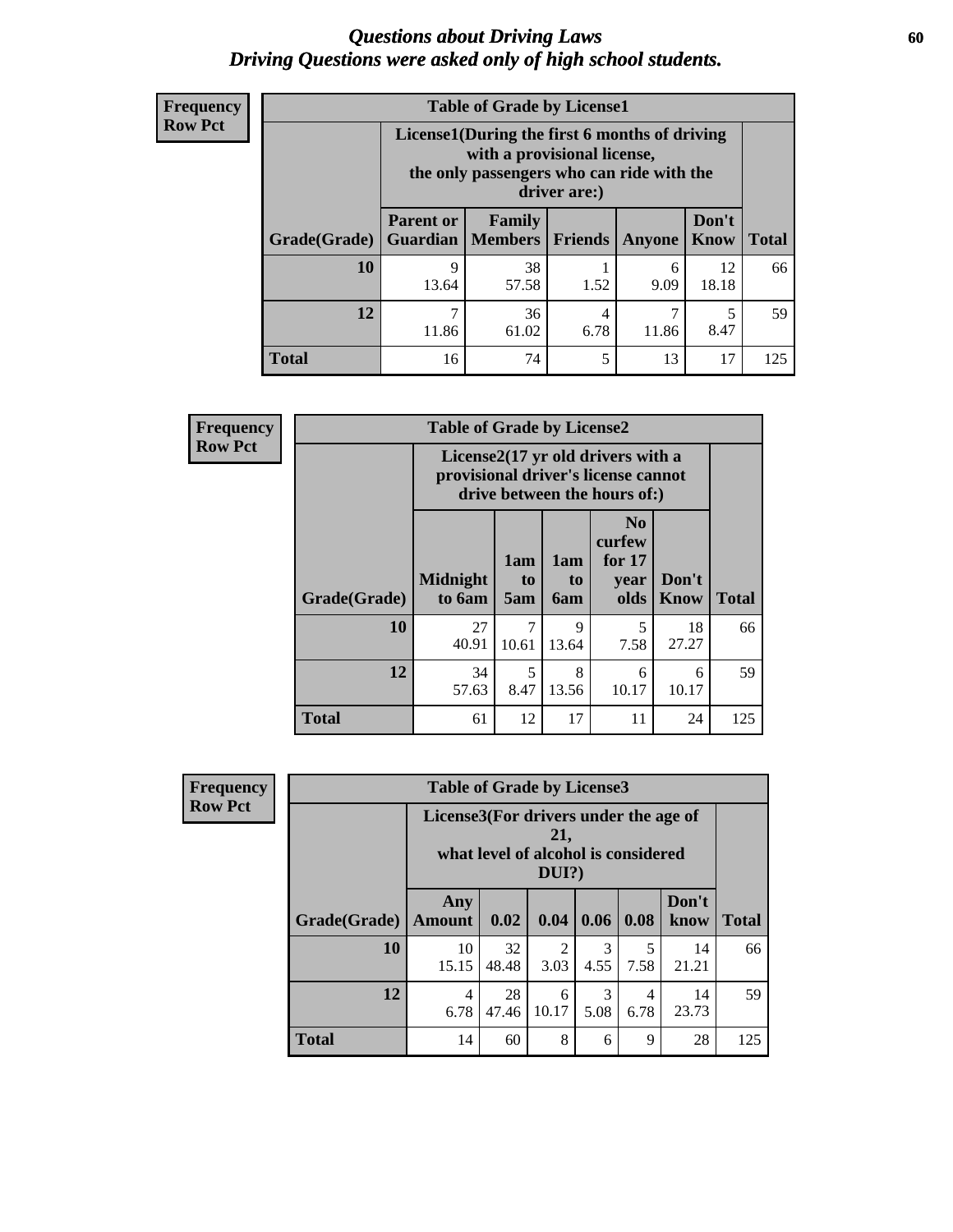### *Questions about Driving Laws* **61** *Driving Questions were asked only of high school students.*

**Frequency Row Pct**

| <b>Table of Grade by License4</b> |             |                                                                                                                                                                                                                                                                                |             |                  |            |             |     |  |
|-----------------------------------|-------------|--------------------------------------------------------------------------------------------------------------------------------------------------------------------------------------------------------------------------------------------------------------------------------|-------------|------------------|------------|-------------|-----|--|
|                                   |             | License4(A driver under 21 automatically<br>loses his/her license if caught exceeding the<br>posted speet limit by:)<br>Can't<br>lose<br><b>Depends</b><br>license<br>$15+$<br>$25+$<br>$35+$<br>Don't<br>for<br>on<br><b>Total</b><br>mph<br>speeding<br>know<br>mph<br>judge |             |                  |            |             |     |  |
| Grade(Grade)                      | mph         |                                                                                                                                                                                                                                                                                |             |                  |            |             |     |  |
| 10                                | 12<br>18.18 | 6<br>9.09                                                                                                                                                                                                                                                                      | 10<br>15.15 | 6<br>9.09        | 9<br>13.64 | 23<br>34.85 | 66  |  |
| 12                                | 9<br>15.25  | 15<br>25.42                                                                                                                                                                                                                                                                    | 8<br>13.56  | $\Omega$<br>0.00 | 6<br>10.17 | 21<br>35.59 | 59  |  |
| <b>Total</b>                      | 21          | 21                                                                                                                                                                                                                                                                             | 18          | 6                | 15         | 44          | 125 |  |

| Frequency      | <b>Table of Grade by License5</b> |                                                                                                                                                             |                |               |       |
|----------------|-----------------------------------|-------------------------------------------------------------------------------------------------------------------------------------------------------------|----------------|---------------|-------|
| <b>Row Pct</b> |                                   | License5(A)<br>Georgia teenager<br>with family<br>connections or a<br>good lawyer can<br>break a teen<br>driving law and<br>keep their driver's<br>license) |                |               |       |
|                | Grade(Grade)                      | <b>Yes</b>                                                                                                                                                  | N <sub>0</sub> | Don't<br>know | Total |
|                | 10                                | 13<br>19.70                                                                                                                                                 | 27<br>40.91    | 26<br>39.39   | 66    |
|                | 12                                | 17<br>28.81                                                                                                                                                 | 20<br>33.90    | 22<br>37.29   | 59    |
|                | Total                             | 30                                                                                                                                                          | 47             | 48            | 125   |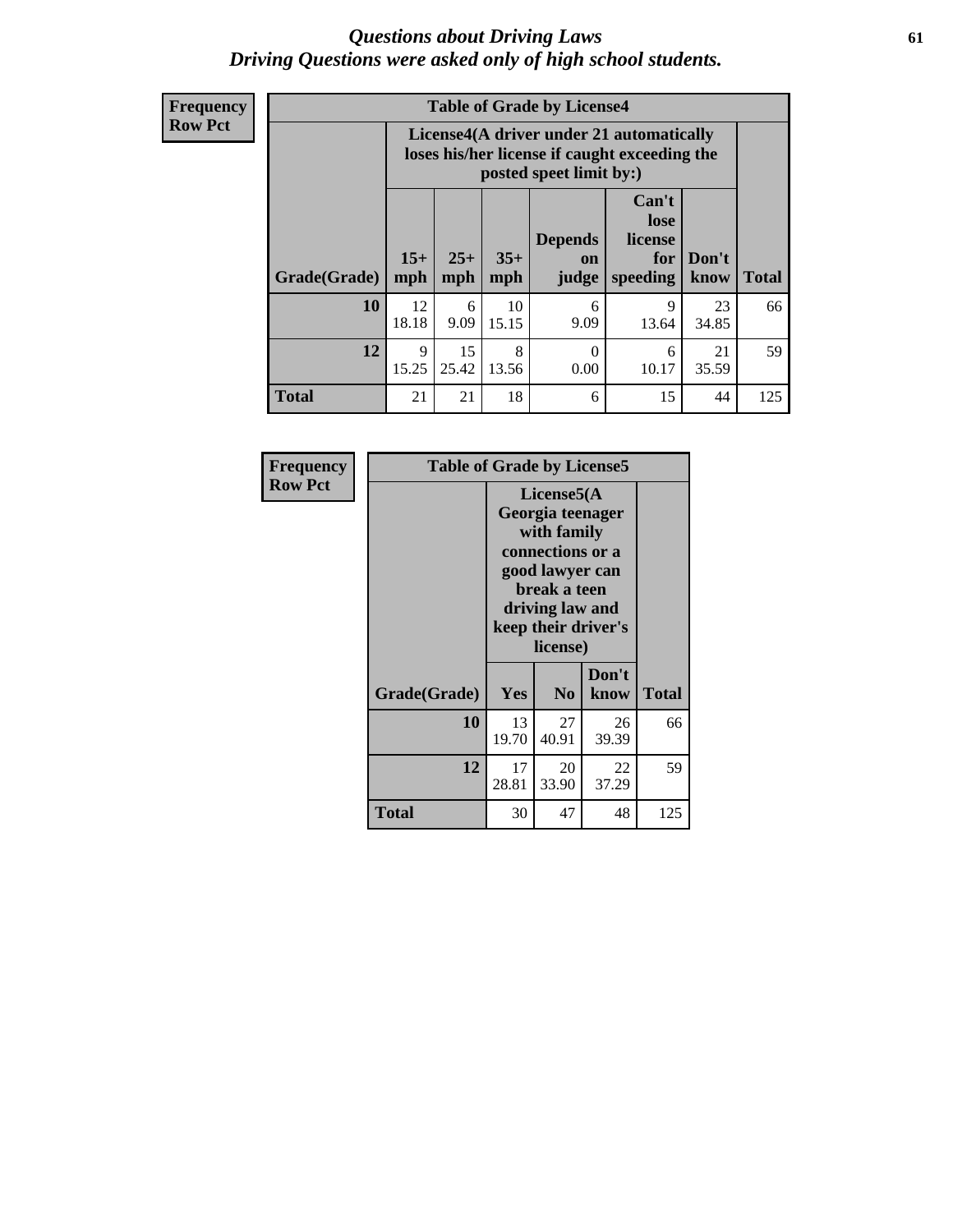## *Questions about Driving Laws* **62** *Driving Questions were asked only of high school students.*

| <b>Frequency</b> | <b>Table of Grade by License6</b> |                                                                                                                                                 |                |               |              |  |  |
|------------------|-----------------------------------|-------------------------------------------------------------------------------------------------------------------------------------------------|----------------|---------------|--------------|--|--|
| <b>Row Pct</b>   |                                   | License <sub>6</sub> (I know a<br>friend or<br>classmate that<br>broke a teen<br>driving law,<br>but was allowed to<br>keep his/her<br>license) |                |               |              |  |  |
|                  | Grade(Grade)                      | Yes                                                                                                                                             | N <sub>0</sub> | Don't<br>know | <b>Total</b> |  |  |
|                  | 10                                | 17<br>25.76                                                                                                                                     | 24<br>36.36    | 25<br>37.88   | 66           |  |  |
|                  | 12                                | 22<br>37.29                                                                                                                                     | 22<br>37.29    | 15<br>25.42   | 59           |  |  |
|                  | <b>Total</b>                      | 39                                                                                                                                              | 46             | 40            | 125          |  |  |

| <b>Frequency</b> | <b>Table of Grade by License7</b> |                                                                             |                                                                                               |                                            |                        |              |  |  |  |
|------------------|-----------------------------------|-----------------------------------------------------------------------------|-----------------------------------------------------------------------------------------------|--------------------------------------------|------------------------|--------------|--|--|--|
| <b>Row Pct</b>   |                                   |                                                                             | License7(A student under the age of 18 cam loser<br>his/her driving privileges if he or she:) |                                            |                        |              |  |  |  |
|                  | Grade(Grade)                      | <b>Have</b><br>more than<br>10<br>unexcused<br>absences<br>per school<br>yr | Drop out<br>without<br>graduating                                                             | Bring<br>alcohol/drugs/weapon<br>to school | All of<br>the<br>above | <b>Total</b> |  |  |  |
|                  | 10                                | 9<br>13.64                                                                  | 0<br>0.00                                                                                     | 6<br>9.09                                  | 51<br>77.27            | 66           |  |  |  |
|                  | 12                                | 8<br>13.56                                                                  | $\overline{4}$<br>6.78                                                                        | 10<br>16.95                                | 37<br>62.71            | 59           |  |  |  |
|                  | <b>Total</b>                      | 17                                                                          | 4                                                                                             | 16                                         | 88                     | 125          |  |  |  |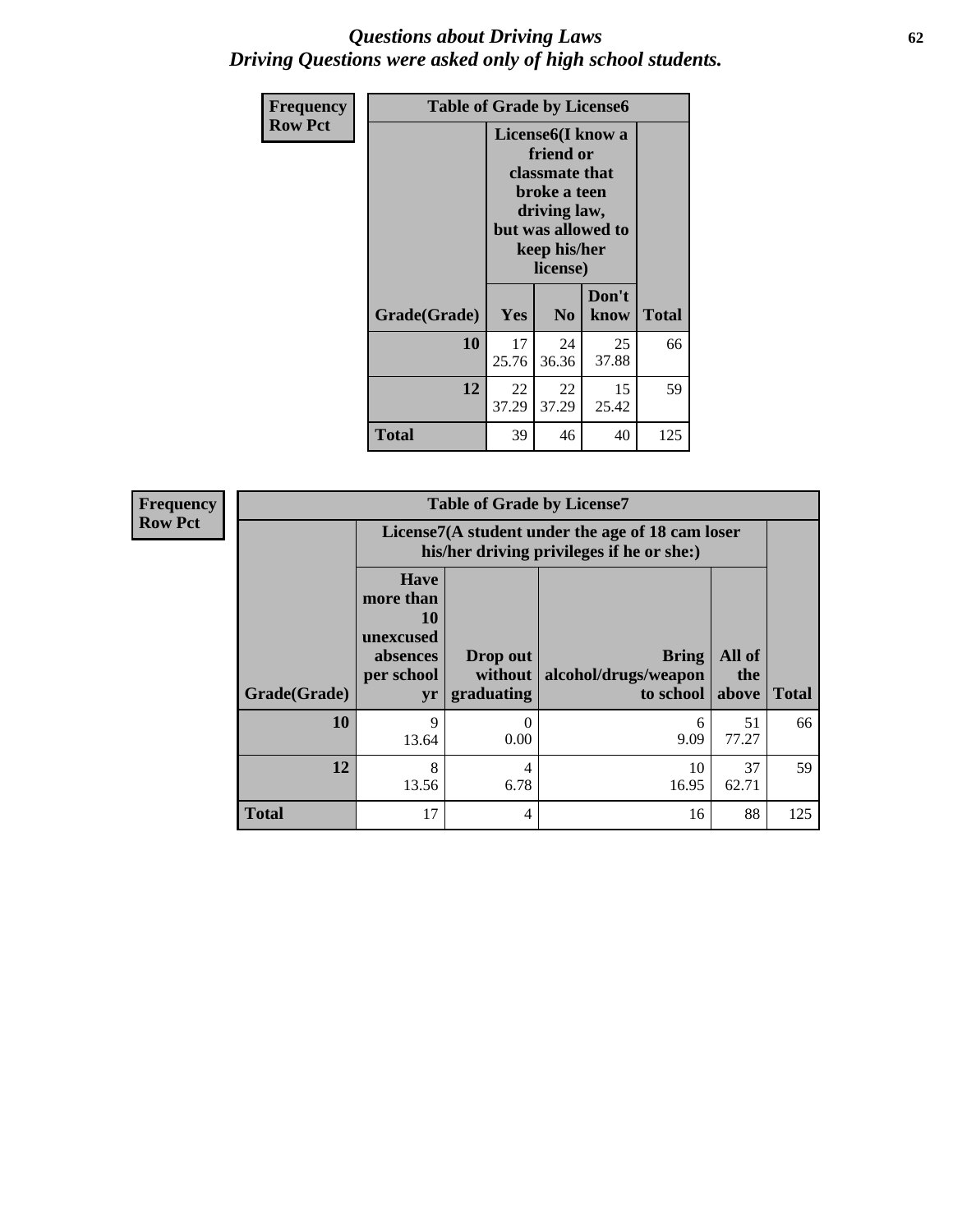# *Select Results by Gender* **63**

| Frequency      | <b>Table of SchoolClimate2 by Gender</b>          |                                 |             |              |  |  |
|----------------|---------------------------------------------------|---------------------------------|-------------|--------------|--|--|
| <b>Col Pct</b> | SchoolClimate2(I<br>feel successful at<br>school) | Gender(Gender)<br><b>Female</b> | <b>Male</b> | <b>Total</b> |  |  |
|                | <b>Strongly Agree</b>                             | 22<br>33.33                     | 15<br>25.42 | 37           |  |  |
|                | <b>Somewhat Agree</b>                             | 34<br>51.52                     | 39<br>66.10 | 73           |  |  |
|                | <b>Somewhat Disagree</b>                          | 8<br>12.12                      | 4<br>6.78   | 12           |  |  |
|                | <b>Strongly Disagree</b>                          | $\mathcal{L}$<br>3.03           | 1.69        | 3            |  |  |
|                | <b>Total</b>                                      | 66                              | 59          | 125          |  |  |

| Frequency      | <b>Table of SchoolClimate6 by Gender</b>                 |               |                               |              |  |  |  |
|----------------|----------------------------------------------------------|---------------|-------------------------------|--------------|--|--|--|
| <b>Col Pct</b> | <b>SchoolClimate6(Teachers</b><br>treat me with respect) | <b>Female</b> | Gender(Gender)<br><b>Male</b> | <b>Total</b> |  |  |  |
|                | <b>Strongly Agree</b>                                    | 19<br>28.79   | 15<br>25.42                   | 34           |  |  |  |
|                | <b>Somewhat Agree</b>                                    | 32<br>48.48   | 33<br>55.93                   | 65           |  |  |  |
|                | <b>Somewhat Disagree</b>                                 | 12<br>18.18   | 11.86                         | 19           |  |  |  |
|                | <b>Strongly Disagree</b>                                 | 3<br>4.55     | 4<br>6.78                     |              |  |  |  |
|                | <b>Total</b>                                             | 66            | 59                            | 125          |  |  |  |

| <b>Frequency</b> | <b>Table of SchoolClimate8 by Gender</b>                                             |                                 |             |              |  |  |
|------------------|--------------------------------------------------------------------------------------|---------------------------------|-------------|--------------|--|--|
| <b>Col Pct</b>   | <b>SchoolClimate8(Students</b><br>are frequently<br>recognized for good<br>behavior) | Gender(Gender)<br><b>Female</b> | <b>Male</b> | <b>Total</b> |  |  |
|                  | <b>Strongly Agree</b>                                                                | 5                               | 5           | 10           |  |  |
|                  |                                                                                      | 7.58                            | 8.47        |              |  |  |
|                  | <b>Somewhat Agree</b>                                                                | 17<br>25.76                     | 26<br>44.07 | 43           |  |  |
|                  | <b>Somewhat Disagree</b>                                                             | 29<br>43.94                     | 15<br>25.42 | 44           |  |  |
|                  | <b>Strongly Disagree</b>                                                             | 15<br>22.73                     | 13<br>22.03 | 28           |  |  |
|                  | <b>Total</b>                                                                         | 66                              | 59          | 125          |  |  |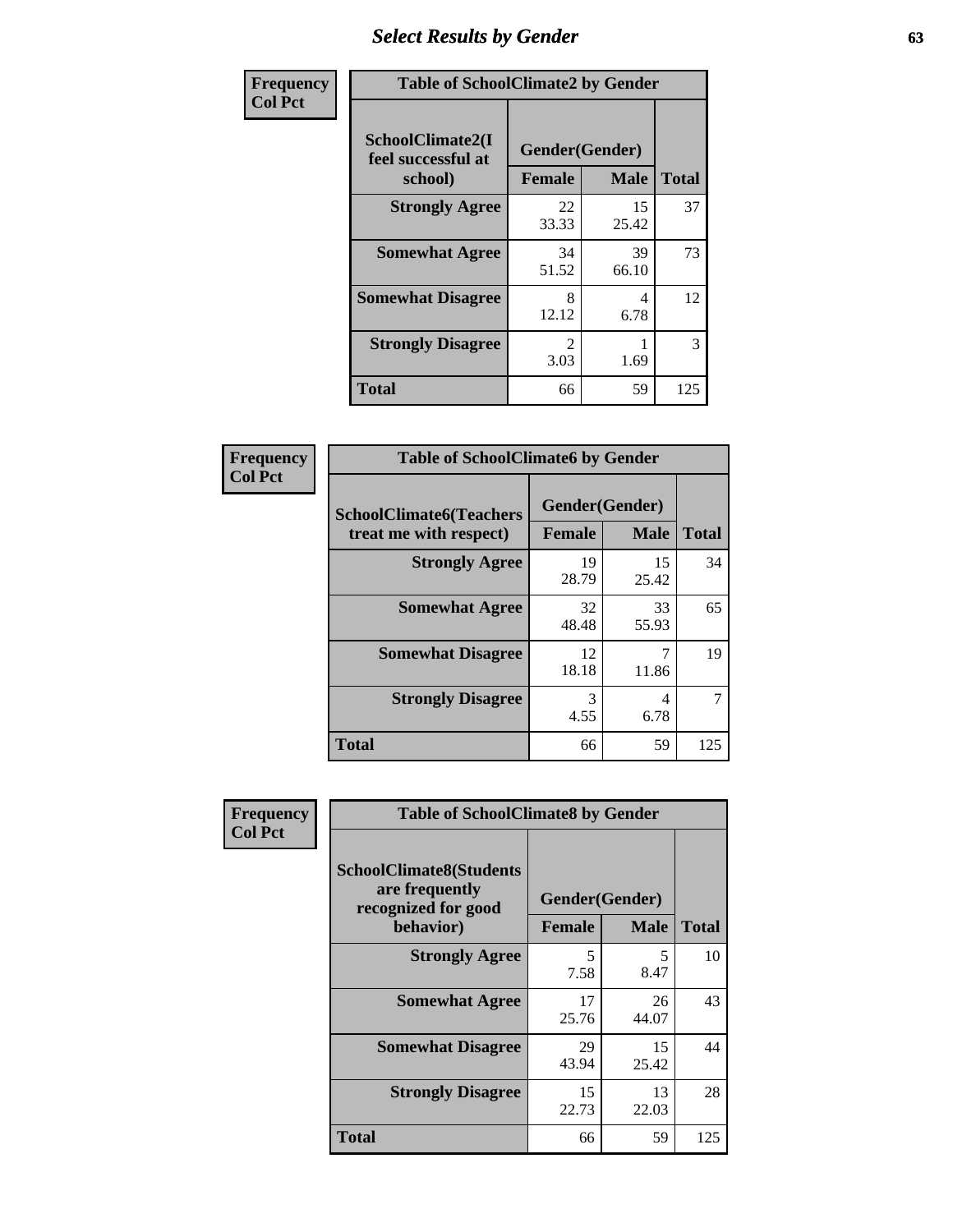# *Select Results by Gender* **64**

| Frequency      | <b>Table of Gender by Dropout</b> |                                                                        |                |              |
|----------------|-----------------------------------|------------------------------------------------------------------------|----------------|--------------|
| <b>Row Pct</b> |                                   | Dropout(I<br>have<br>thought<br>about<br>dropping<br>out of<br>school) |                |              |
|                | Gender(Gender)                    | Yes                                                                    | N <sub>0</sub> | <b>Total</b> |
|                | <b>Female</b>                     | 22<br>33.33                                                            | 44<br>66.67    | 66           |
|                | <b>Male</b>                       | 19<br>32.20                                                            | 40<br>67.80    | 59           |
|                | <b>Total</b>                      | 41                                                                     | 84             | 125          |

| <b>Frequency</b> |                |                                                                    |              | <b>Table of Gender by Dropoutreason</b> |                                |              |              |
|------------------|----------------|--------------------------------------------------------------------|--------------|-----------------------------------------|--------------------------------|--------------|--------------|
| <b>Row Pct</b>   |                | Dropoutreason(If I dropped out the<br>reason would most likely be) |              |                                         |                                |              |              |
|                  | Gender(Gender) | Won't<br><b>Drop</b><br>out                                        | <b>Bored</b> | Family<br><b>Reasons</b>                | <b>Being</b><br><b>Bullied</b> | <b>Other</b> | <b>Total</b> |
|                  | <b>Female</b>  | 42<br>63.64                                                        | 6<br>9.09    | 7.58                                    | 0.00                           | 13<br>19.70  | 66           |
|                  | <b>Male</b>    | 30<br>50.85                                                        | 12<br>20.34  | 1.69                                    | 1.69                           | 15<br>25.42  | 59           |
|                  | <b>Total</b>   | 72                                                                 | 18           | 6                                       |                                | 28           | 125          |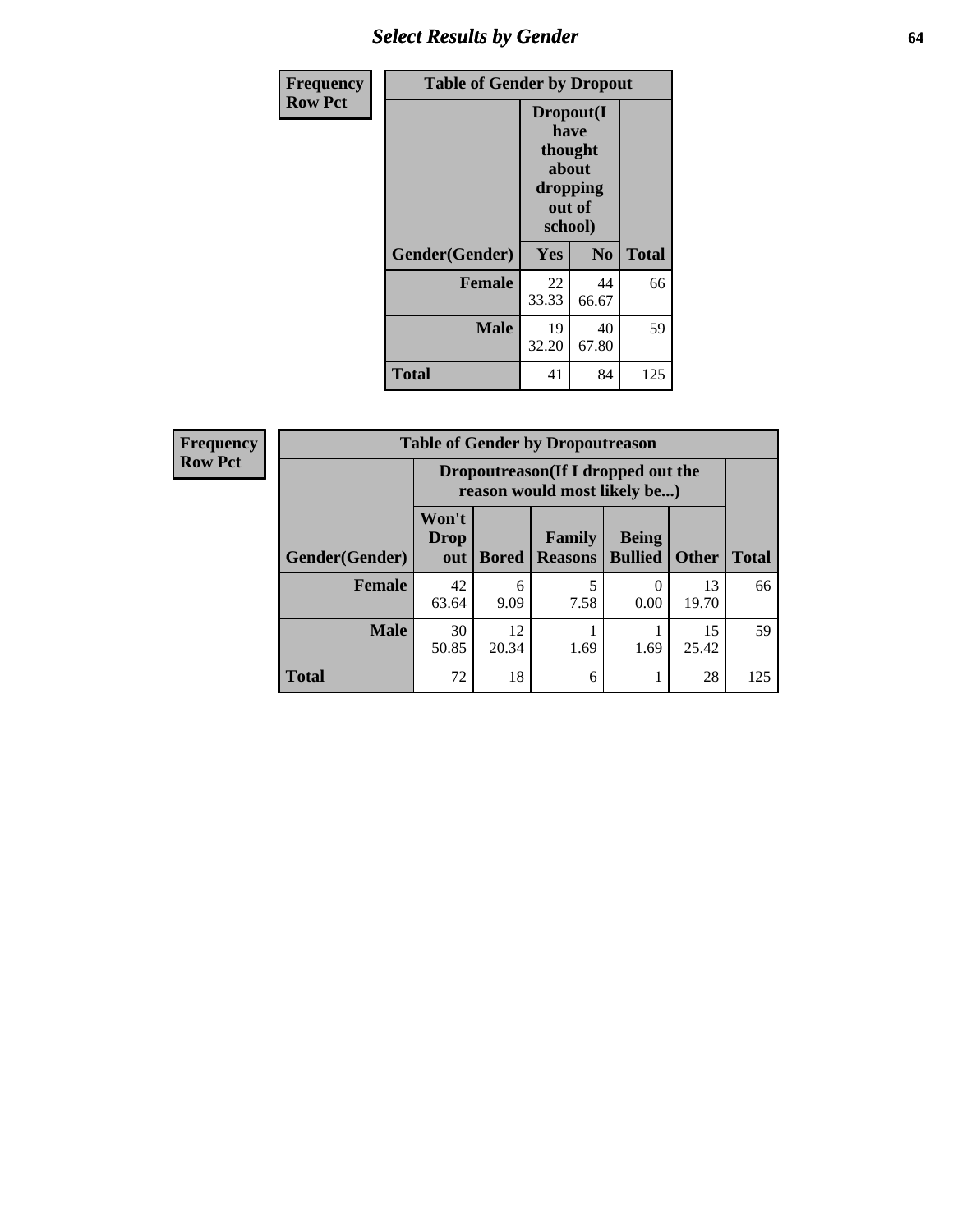*School Safety* **65**

| Frequency      | <b>Table of Gender by Bullied2</b> |                 |                |              |
|----------------|------------------------------------|-----------------|----------------|--------------|
| <b>Row Pct</b> |                                    | <b>Bullied2</b> |                |              |
|                | Gender(Gender)                     | Yes             | N <sub>0</sub> | <b>Total</b> |
|                | <b>Female</b>                      | 12.12           | 58<br>87.88    | 66           |
|                | <b>Male</b>                        | 6<br>10.17      | 53<br>89.83    | 59           |
|                | <b>Total</b>                       | 14              | 111            | 125          |

| Frequency      | <b>Table of Gender by Bulliedothers2</b> |                       |                |              |
|----------------|------------------------------------------|-----------------------|----------------|--------------|
| <b>Row Pct</b> |                                          | <b>Bulliedothers2</b> |                |              |
|                | Gender(Gender)                           | <b>Yes</b>            | N <sub>0</sub> | <b>Total</b> |
|                | <b>Female</b>                            | 5<br>7.58             | 61<br>92.42    | 66           |
|                | <b>Male</b>                              | 3<br>5.08             | 56<br>94.92    | 59           |
|                | Total                                    | 8                     | 117            | 125          |

| <b>Frequency</b> | <b>Table of Gender by Weaponschool2</b> |                      |                |              |  |
|------------------|-----------------------------------------|----------------------|----------------|--------------|--|
| <b>Row Pct</b>   |                                         | <b>Weaponschool2</b> |                |              |  |
|                  | Gender(Gender)                          | Yes                  | N <sub>0</sub> | <b>Total</b> |  |
|                  | <b>Female</b>                           | 0.00                 | 66<br>100.00   | 66           |  |
|                  | <b>Male</b>                             | 2<br>3.39            | 57<br>96.61    | 59           |  |
|                  | <b>Total</b>                            | 2                    | 123            | 125          |  |

| Frequency      | <b>Table of Gender by Absentunsafe2</b> |                             |                |              |  |
|----------------|-----------------------------------------|-----------------------------|----------------|--------------|--|
| <b>Row Pct</b> |                                         | Absentunsafe2               |                |              |  |
|                | Gender(Gender)                          | Yes                         | N <sub>0</sub> | <b>Total</b> |  |
|                | <b>Female</b>                           | 1.52                        | 65<br>98.48    | 66           |  |
|                | <b>Male</b>                             | 1.69                        | 58<br>98.31    | 59           |  |
|                | <b>Total</b>                            | $\mathcal{D}_{\mathcal{A}}$ | 123            | 125          |  |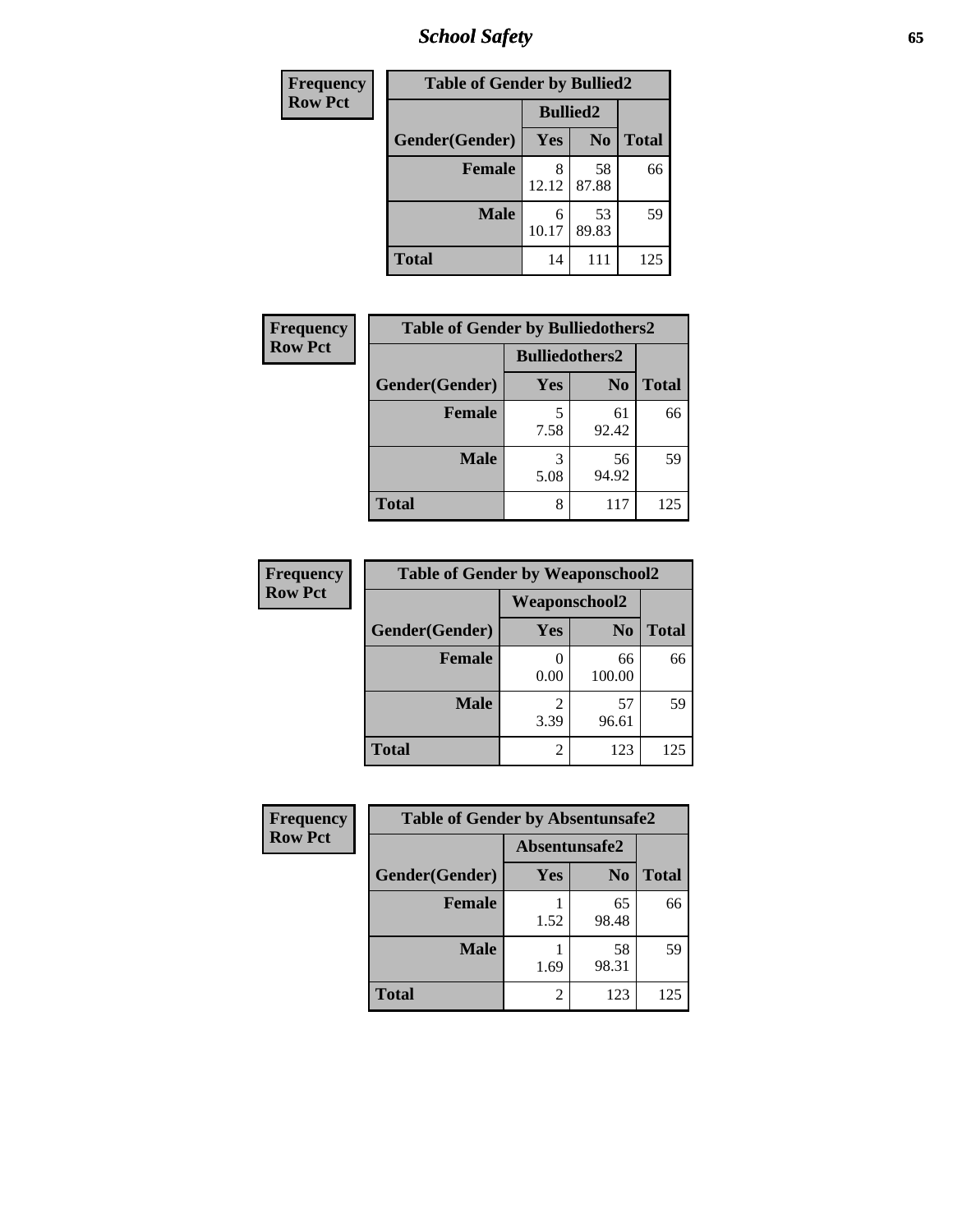*School Safety* **66**

| Frequency      | <b>Table of Gender by Gangself</b> |                                                                                                |                |              |
|----------------|------------------------------------|------------------------------------------------------------------------------------------------|----------------|--------------|
| <b>Row Pct</b> |                                    | Gangself(I<br>have<br>participated<br>in illegal gang<br>activities in<br>the past 30<br>days) |                |              |
|                | Gender(Gender)                     | Yes                                                                                            | N <sub>0</sub> | <b>Total</b> |
|                | <b>Female</b>                      | 2<br>3.03                                                                                      | 64<br>96.97    | 66           |
|                | <b>Male</b>                        | 6<br>10.17                                                                                     | 53<br>89.83    | 59           |
|                | <b>Total</b>                       | 8                                                                                              | 117            | 125          |

| Frequency      | <b>Table of Gender by Gangpeers</b> |                                                                                                                             |                |              |
|----------------|-------------------------------------|-----------------------------------------------------------------------------------------------------------------------------|----------------|--------------|
| <b>Row Pct</b> |                                     | <b>Gangpeers</b> (I<br>have friends<br>who have<br>participated<br>in illegal gang<br>activities in<br>the past 30<br>days) |                |              |
|                | Gender(Gender)                      | Yes                                                                                                                         | N <sub>0</sub> | <b>Total</b> |
|                | <b>Female</b>                       | 10<br>15.15                                                                                                                 | 56<br>84.85    | 66           |
|                | <b>Male</b>                         | 19<br>32.20                                                                                                                 | 40<br>67.80    | 59           |
|                | <b>Total</b>                        | 29                                                                                                                          | 96             | 125          |

| Frequency      | <b>Table of Gender by Pickedon2</b> |                  |                |              |
|----------------|-------------------------------------|------------------|----------------|--------------|
| <b>Row Pct</b> |                                     | <b>Pickedon2</b> |                |              |
|                | Gender(Gender)                      | <b>Yes</b>       | N <sub>0</sub> | <b>Total</b> |
|                | <b>Female</b>                       | 12<br>18.18      | 54<br>81.82    | 66           |
|                | <b>Male</b>                         | 13<br>22.03      | 46<br>77.97    | 59           |
|                | <b>Total</b>                        | 25               | 100            | 125          |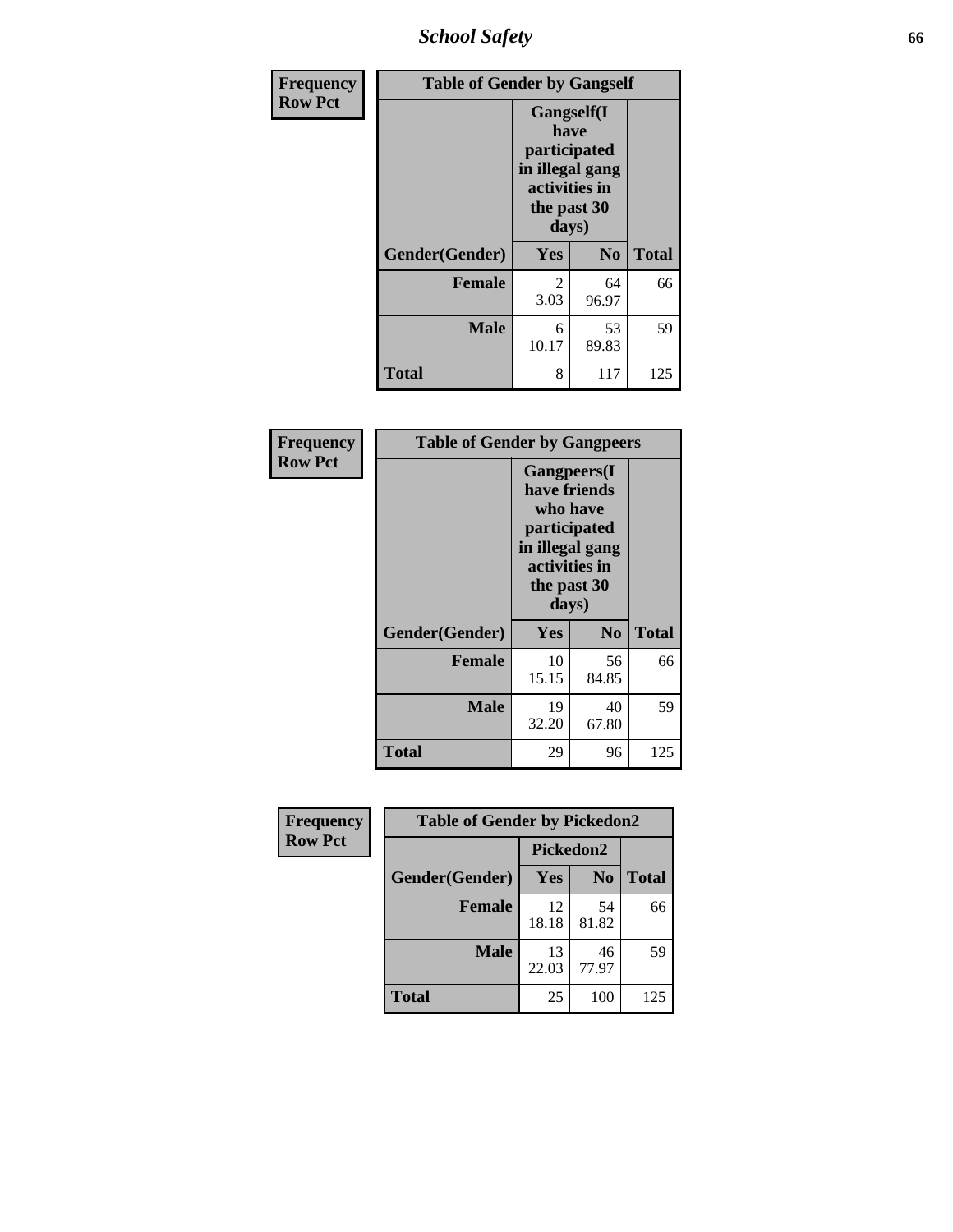*School Safety* **67**

| Frequency      | <b>Table of Gender by Safeschool2</b> |             |                |              |
|----------------|---------------------------------------|-------------|----------------|--------------|
| <b>Row Pct</b> |                                       | Safeschool2 |                |              |
|                | Gender(Gender)                        | Yes         | N <sub>0</sub> | <b>Total</b> |
|                | <b>Female</b>                         | 50<br>75.76 | 16<br>24.24    | 66           |
|                | <b>Male</b>                           | 45<br>76.27 | 14<br>23.73    | 59           |
|                | <b>Total</b>                          | 95          | 30             | 125          |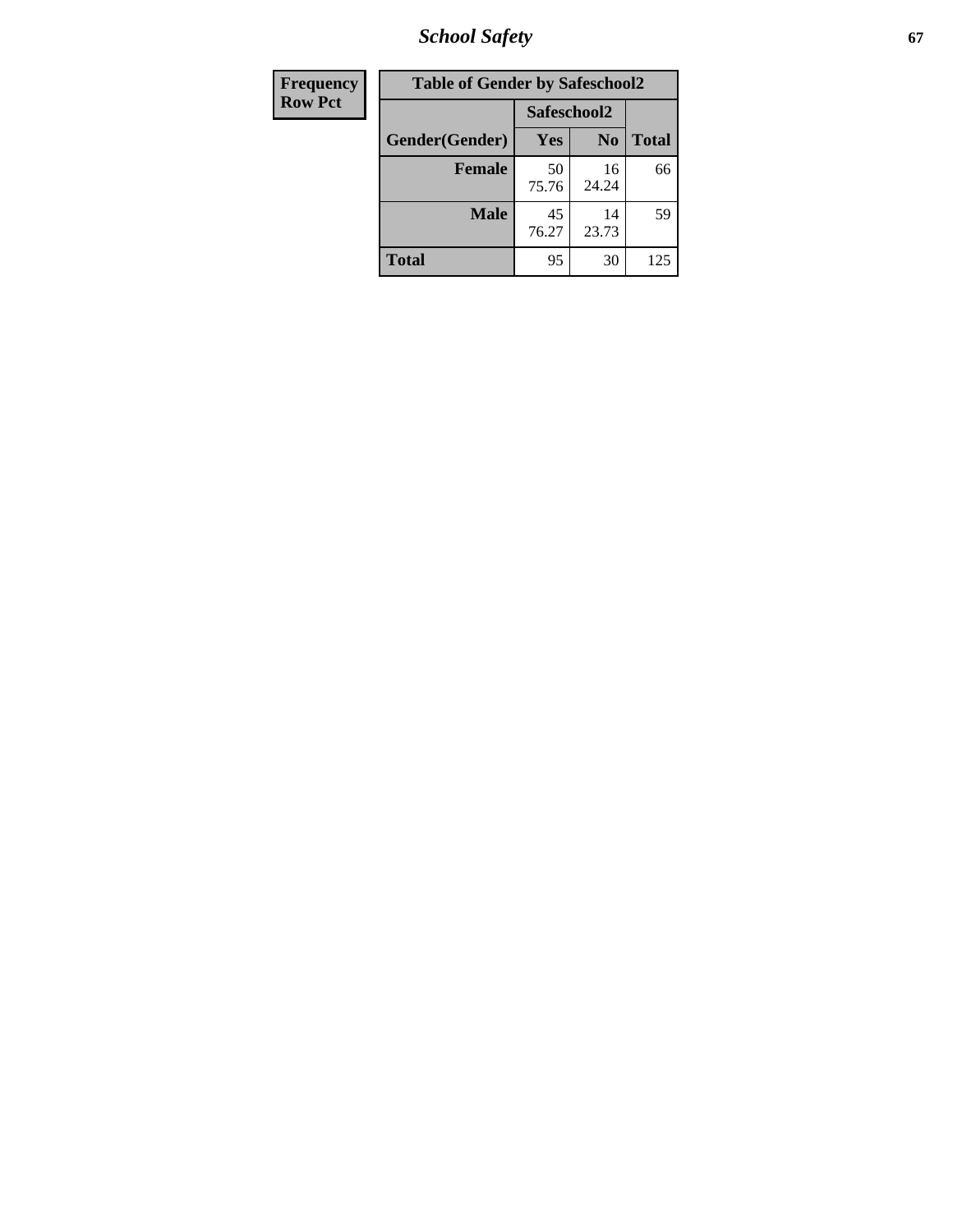# *Incidence of Drug Use* 68

| <b>Frequency</b> | <b>Table of Gender by AlcoholAlt</b> |                                          |                |              |  |
|------------------|--------------------------------------|------------------------------------------|----------------|--------------|--|
| <b>Row Pct</b>   |                                      | AlcoholAlt(Alcohol<br>use, past 30 days) |                |              |  |
|                  | Gender(Gender)                       | <b>Yes</b>                               | N <sub>0</sub> | <b>Total</b> |  |
|                  | <b>Female</b>                        | 28<br>42.42                              | 38<br>57.58    | 66           |  |
|                  | <b>Male</b>                          | 31<br>52.54                              | 28<br>47.46    | 59           |  |
|                  | <b>Total</b>                         | 59                                       | 66             | 125          |  |

| <b>Frequency</b> | <b>Table of Gender by TobaccoAny</b> |                    |                    |              |
|------------------|--------------------------------------|--------------------|--------------------|--------------|
| <b>Row Pct</b>   |                                      | use, past 30 days) | TobaccoAny(Tobacco |              |
|                  | Gender(Gender)                       | Yes                | N <sub>0</sub>     | <b>Total</b> |
|                  | <b>Female</b>                        | 14<br>21.21        | 52<br>78.79        | 66           |
|                  | <b>Male</b>                          | 14<br>23.73        | 45<br>76.27        | 59           |
|                  | <b>Total</b>                         | 28                 | 97                 | 125          |

| <b>Frequency</b> | <b>Table of Gender by MarijuanaAlt</b> |                    |                        |       |  |
|------------------|----------------------------------------|--------------------|------------------------|-------|--|
| <b>Row Pct</b>   |                                        | use, past 30 days) | MarijuanaAlt(Marijuana |       |  |
|                  | Gender(Gender)                         | Yes                | N <sub>0</sub>         | Total |  |
|                  | <b>Female</b>                          | 13<br>19.70        | 53<br>80.30            | 66    |  |
|                  | <b>Male</b>                            | 18<br>30.51        | 41<br>69.49            | 59    |  |
|                  | <b>Total</b>                           | 31                 | 94                     | 125   |  |

| <b>Frequency</b> | <b>Table of Gender by OtherDrugAny</b> |                         |                           |              |  |
|------------------|----------------------------------------|-------------------------|---------------------------|--------------|--|
| <b>Row Pct</b>   |                                        | drug use, past 30 days) | <b>OtherDrugAny(Other</b> |              |  |
|                  | Gender(Gender)                         | <b>Yes</b>              | N <sub>0</sub>            | <b>Total</b> |  |
|                  | <b>Female</b>                          | 6.06                    | 62<br>93.94               | 66           |  |
|                  | <b>Male</b>                            | 4<br>6.78               | 55<br>93.22               | 59           |  |
|                  | <b>Total</b>                           | 8                       | 117                       | 125          |  |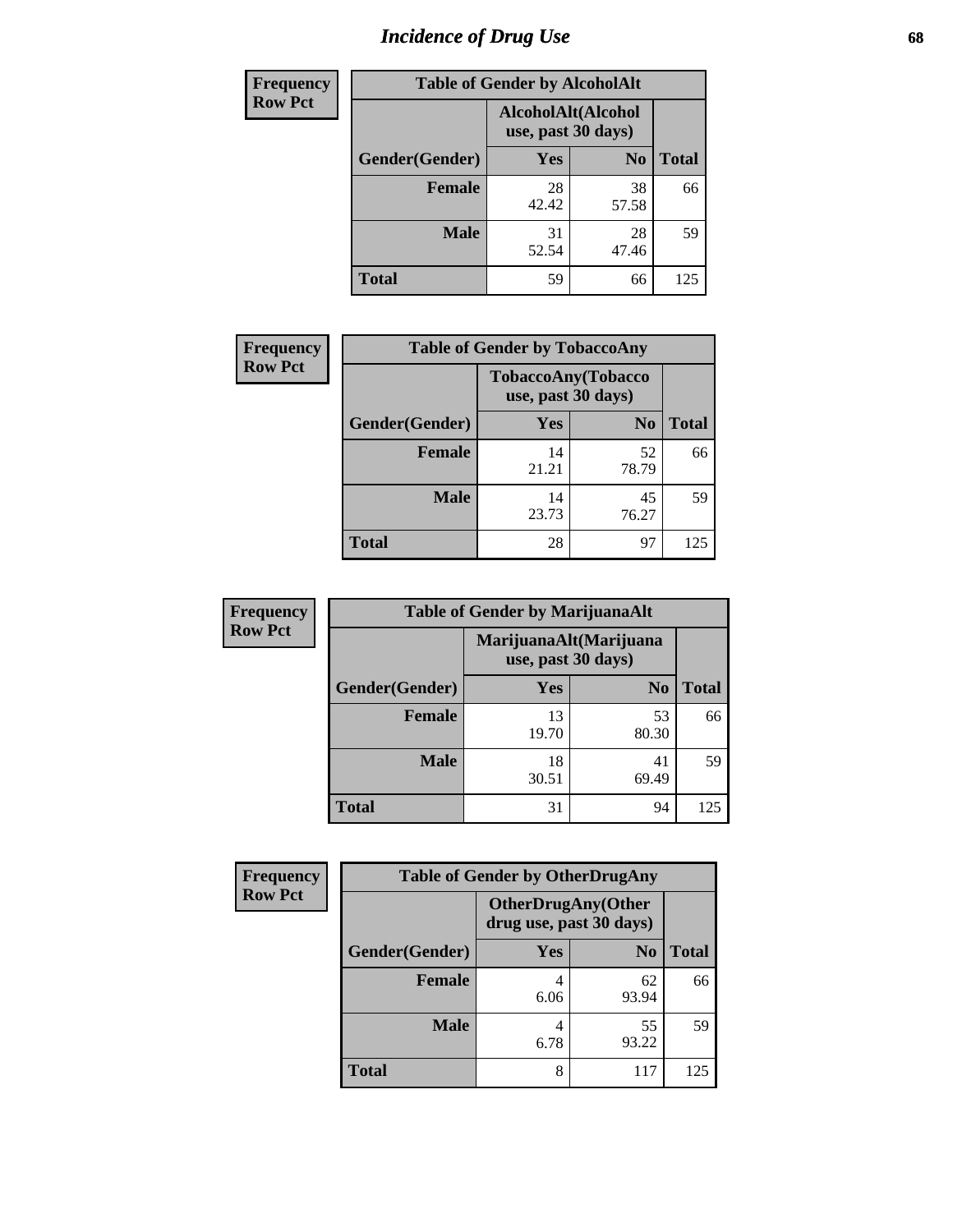## *Average Age at Onset of Use* **69** *Results for "Average Age at Onset of Use" questions exclude students who said they did not use that substance*

### **Gender=Female**

| Label                                                              | <b>Mean</b> |
|--------------------------------------------------------------------|-------------|
| I started using alcohol when I was                                 | 13.75       |
| I started smoking tobacco when I was                               | 14.45       |
| I started chewing tobacco when I was                               | 17.00       |
| I started using marijuana when I was                               | 14.48       |
| I started using cocaine when I was                                 | 16.00       |
| I started using inhalants when I was                               | 13.00       |
| I started using steroids when I was                                |             |
| I started using ecstasy when I was                                 | 14.67       |
| I started using methamphetamines when I was                        |             |
| I started using hallucinogens when I was                           | 15.17       |
| I started using prescription drugs not prescribed to me when I was | 13.80       |
|                                                                    |             |

#### **Gender=Male**

| <b>Variable</b>    | Label                                                              | <b>Mean</b> |
|--------------------|--------------------------------------------------------------------|-------------|
| Alcoholinit2       | I started using alcohol when I was                                 | 13.63       |
| Cigarettesinit2    | I started smoking tobacco when I was                               | 13.73       |
| Smokelessinit2     | I started chewing tobacco when I was                               | 14.67       |
| Marijuanainit2     | I started using marijuana when I was                               | 13.79       |
| Cocaineinit2       | I started using cocaine when I was                                 | 15.00       |
| Inhalantsinit2     | I started using inhalants when I was                               | 11.25       |
| Steroidsinit2      | I started using steroids when I was                                |             |
| Ecstasyinit2       | I started using ecstasy when I was                                 | 15.67       |
| Methinit2          | I started using methamphetamines when I was                        |             |
| Hallucinogensinit2 | I started using hallucinogens when I was                           | 15.43       |
| Prescriptioninit2  | I started using prescription drugs not prescribed to me when I was | 14.67       |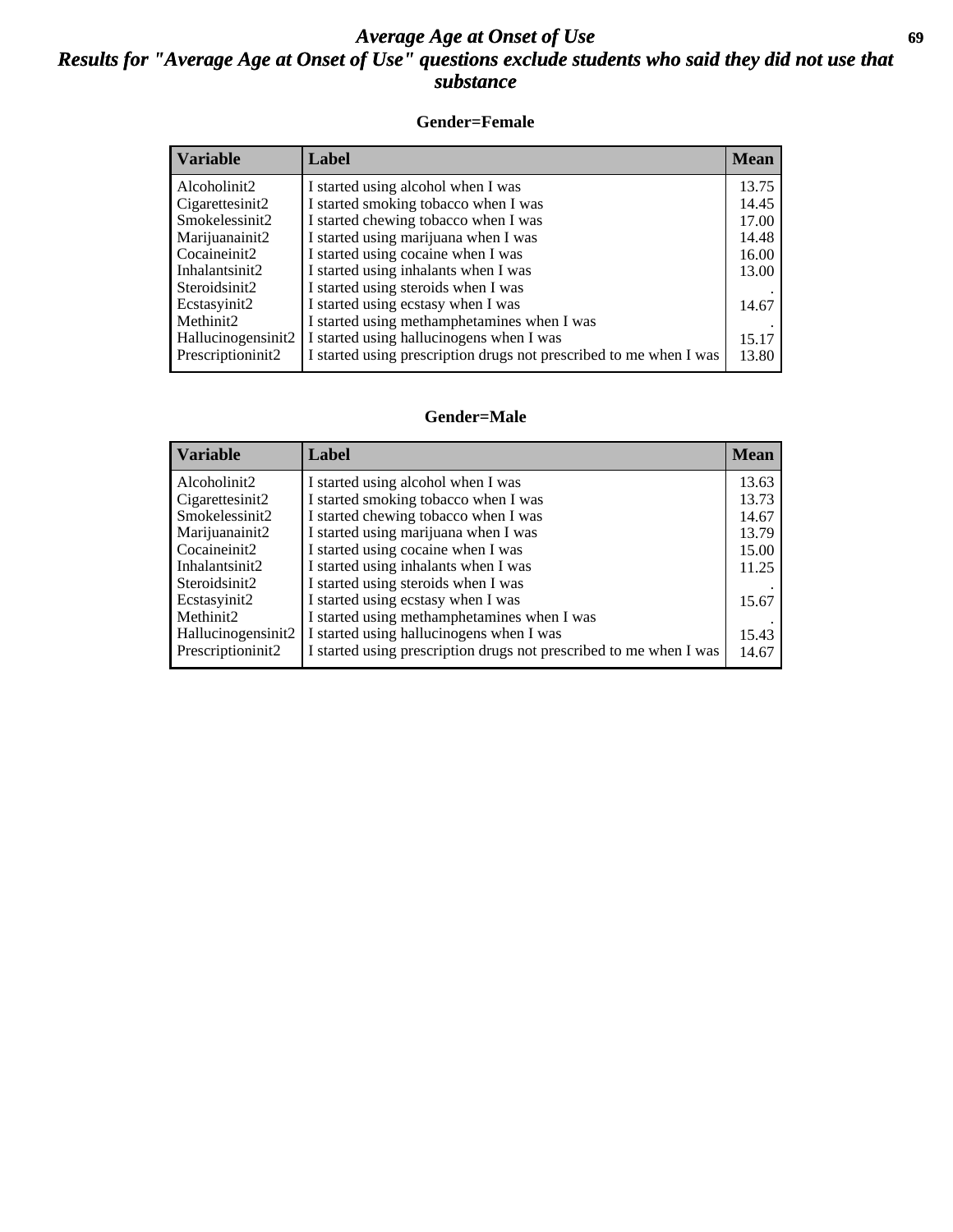# *I Think These Drugs are Harmful* **70**

| Frequency      | <b>Table of Gender by Alcoholharmdich</b> |                                                   |                |              |  |
|----------------|-------------------------------------------|---------------------------------------------------|----------------|--------------|--|
| <b>Row Pct</b> |                                           | Alcoholharmdich(I<br>think alcohol is<br>harmful) |                |              |  |
|                | Gender(Gender)                            | Yes                                               | N <sub>0</sub> | <b>Total</b> |  |
|                | <b>Female</b>                             | 49<br>74.24                                       | 17<br>25.76    | 66           |  |
|                | <b>Male</b>                               | 37<br>62.71                                       | 22<br>37.29    | 59           |  |
|                | Total                                     | 86                                                | 39             | 125          |  |

| Frequency      | <b>Table of Gender by Tobaccoharmdich</b> |                                       |                |              |  |
|----------------|-------------------------------------------|---------------------------------------|----------------|--------------|--|
| <b>Row Pct</b> |                                           | Tobaccoharmdich(I<br>think tobacco is | harmful)       |              |  |
|                | Gender(Gender)                            | Yes                                   | N <sub>0</sub> | <b>Total</b> |  |
|                | <b>Female</b>                             | 65<br>98.48                           | 1.52           | 66           |  |
|                | <b>Male</b>                               | 55<br>93.22                           | 4<br>6.78      | 59           |  |
|                | <b>Total</b>                              | 120                                   | 5              | 125          |  |

| Frequency      | <b>Table of Gender by Marijuanaharmdich</b> |             |                                           |              |  |
|----------------|---------------------------------------------|-------------|-------------------------------------------|--------------|--|
| <b>Row Pct</b> |                                             | harmful)    | Marijuanaharmdich(I<br>think marijuana is |              |  |
|                | Gender(Gender)                              | <b>Yes</b>  | N <sub>0</sub>                            | <b>Total</b> |  |
|                | <b>Female</b>                               | 47<br>71.21 | 19<br>28.79                               | 66           |  |
|                | <b>Male</b>                                 | 31<br>52.54 | 28<br>47.46                               | 59           |  |
|                | <b>Total</b>                                | 78          | 47                                        | 125          |  |

| Frequency      | <b>Table of Gender by Otherdrugharmdich</b> |                                                          |                |              |  |
|----------------|---------------------------------------------|----------------------------------------------------------|----------------|--------------|--|
| <b>Row Pct</b> |                                             | Otherdrugharmdich(I<br>think other drugs are<br>harmful) |                |              |  |
|                | Gender(Gender)                              | <b>Yes</b>                                               | N <sub>0</sub> | <b>Total</b> |  |
|                | <b>Female</b>                               | 65<br>98.48                                              | 1.52           | 66           |  |
|                | <b>Male</b>                                 | 55<br>93.22                                              | 4<br>6.78      | 59           |  |
|                | <b>Total</b>                                | 120                                                      | 5              | 125          |  |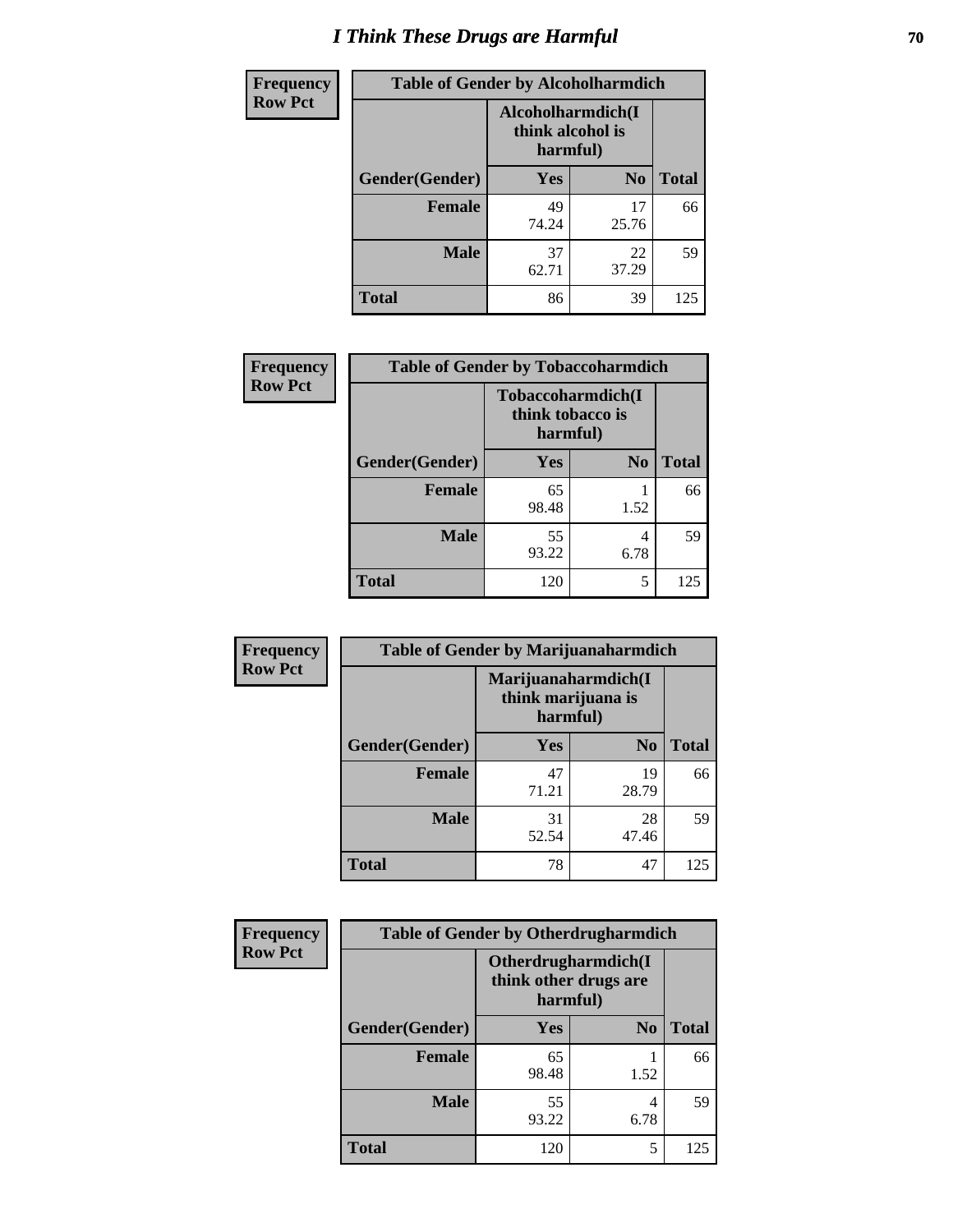| <b>Frequency</b> | <b>Table of Gender by Alcohollocation1</b> |                                                               |             |              |  |
|------------------|--------------------------------------------|---------------------------------------------------------------|-------------|--------------|--|
| <b>Row Pct</b>   |                                            | <b>Alcohollocation1(Places</b><br><b>Friends Use Alcohol)</b> |             |              |  |
|                  | Gender(Gender)                             |                                                               | Do Not Use  | <b>Total</b> |  |
|                  | <b>Female</b>                              | 52<br>78.79                                                   | 14<br>21.21 | 66           |  |
|                  | <b>Male</b>                                | 45<br>76.27                                                   | 14<br>23.73 | 59           |  |
|                  | <b>Total</b>                               | 97                                                            | 28          | 125          |  |

| <b>Frequency</b> | <b>Table of Gender by Alcohollocation2</b> |                                                               |             |              |  |
|------------------|--------------------------------------------|---------------------------------------------------------------|-------------|--------------|--|
| <b>Row Pct</b>   |                                            | <b>Alcohollocation2(Places</b><br><b>Friends Use Alcohol)</b> |             |              |  |
|                  | Gender(Gender)                             |                                                               | Home        | <b>Total</b> |  |
|                  | <b>Female</b>                              | 36<br>54.55                                                   | 30<br>45.45 | 66           |  |
|                  | <b>Male</b>                                | 27<br>45.76                                                   | 32<br>54.24 | 59           |  |
|                  | <b>Total</b>                               | 63                                                            | 62          | 125          |  |

| Frequency      | <b>Table of Gender by Alcohollocation3</b> |                                                               |               |              |
|----------------|--------------------------------------------|---------------------------------------------------------------|---------------|--------------|
| <b>Row Pct</b> |                                            | <b>Alcohollocation3(Places</b><br><b>Friends Use Alcohol)</b> |               |              |
|                | Gender(Gender)                             |                                                               | <b>School</b> | <b>Total</b> |
|                | <b>Female</b>                              | 59<br>89.39                                                   | 10.61         | 66           |
|                | <b>Male</b>                                | 51<br>86.44                                                   | 8<br>13.56    | 59           |
|                | <b>Total</b>                               | 110                                                           | 15            | 125          |

| Frequency      |                | <b>Table of Gender by Alcohollocation4</b>                    |             |              |
|----------------|----------------|---------------------------------------------------------------|-------------|--------------|
| <b>Row Pct</b> |                | <b>Alcohollocation4(Places</b><br><b>Friends Use Alcohol)</b> |             |              |
|                | Gender(Gender) |                                                               | Car         | <b>Total</b> |
|                | <b>Female</b>  | 49<br>74.24                                                   | 17<br>25.76 | 66           |
|                | <b>Male</b>    | 47<br>79.66                                                   | 12<br>20.34 | 59           |
|                | <b>Total</b>   | 96                                                            | 29          | 125          |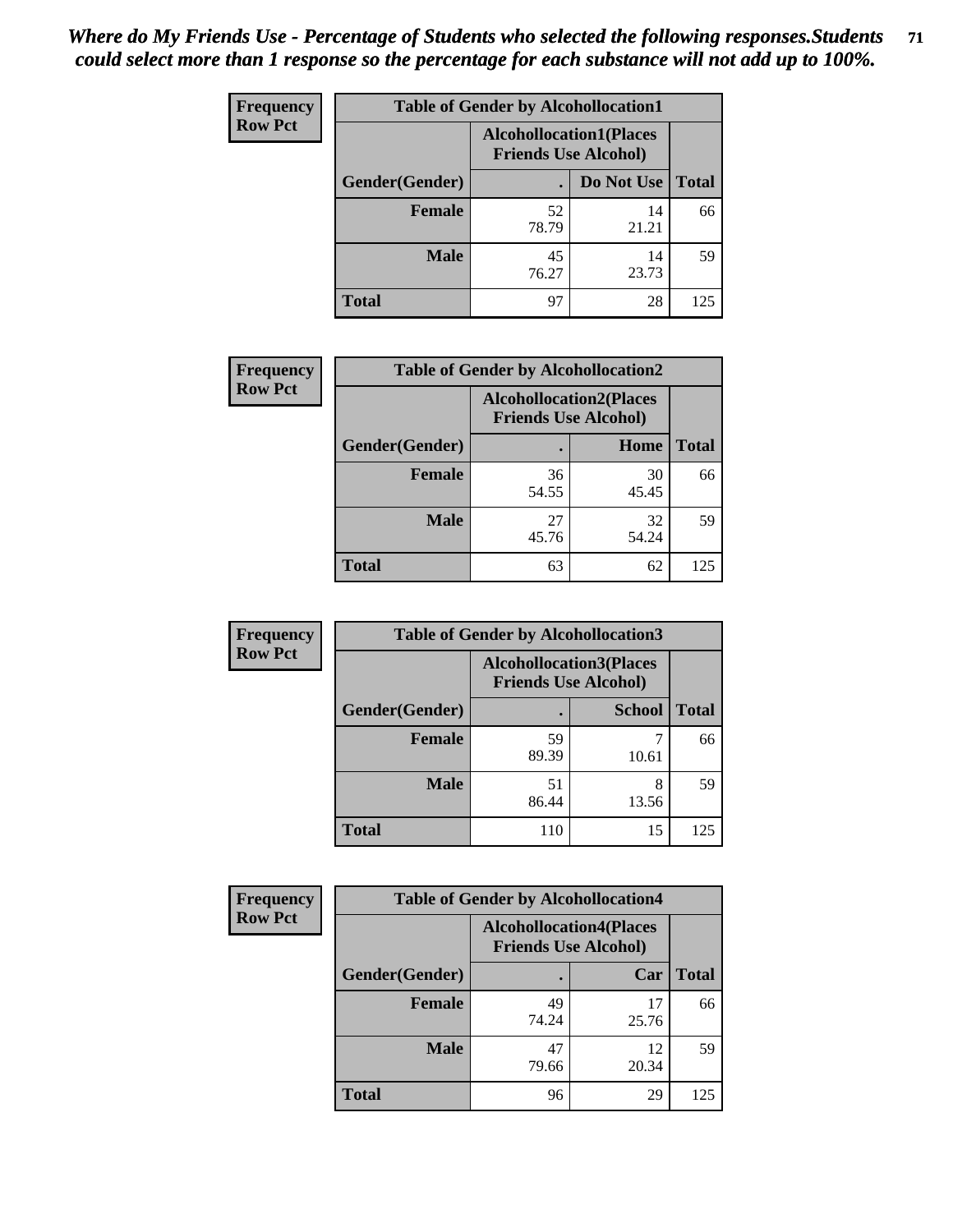| <b>Frequency</b> | <b>Table of Gender by Alcohollocation5</b> |             |                                                                |              |
|------------------|--------------------------------------------|-------------|----------------------------------------------------------------|--------------|
|                  | <b>Row Pct</b>                             |             | <b>Alcohollocation5</b> (Places<br><b>Friends Use Alcohol)</b> |              |
|                  | Gender(Gender)                             | $\bullet$   | <b>Friend's</b><br>House                                       | <b>Total</b> |
|                  | <b>Female</b>                              | 24<br>36.36 | 42<br>63.64                                                    | 66           |
|                  | <b>Male</b>                                | 18<br>30.51 | 41<br>69.49                                                    | 59           |
|                  | <b>Total</b>                               | 42          | 83                                                             | 125          |

| <b>Frequency</b> | <b>Table of Gender by Alcohollocation6</b> |                                                               |              |              |
|------------------|--------------------------------------------|---------------------------------------------------------------|--------------|--------------|
| <b>Row Pct</b>   |                                            | <b>Alcohollocation6(Places</b><br><b>Friends Use Alcohol)</b> |              |              |
|                  | Gender(Gender)                             |                                                               | <b>Other</b> | <b>Total</b> |
|                  | <b>Female</b>                              | 28<br>42.42                                                   | 38<br>57.58  | 66           |
|                  | <b>Male</b>                                | 33<br>55.93                                                   | 26<br>44.07  | 59           |
|                  | <b>Total</b>                               | 61                                                            | 64           | 125          |

| Frequency      | <b>Table of Gender by Tobaccolocation1</b> |                                                               |             |              |
|----------------|--------------------------------------------|---------------------------------------------------------------|-------------|--------------|
| <b>Row Pct</b> |                                            | <b>Tobaccolocation1(Places</b><br><b>Friends Use Tobacco)</b> |             |              |
|                | Gender(Gender)                             |                                                               | Do Not Use  | <b>Total</b> |
|                | Female                                     | 30<br>45.45                                                   | 36<br>54.55 | 66           |
|                | <b>Male</b>                                | 31<br>52.54                                                   | 28<br>47.46 | 59           |
|                | <b>Total</b>                               | 61                                                            | 64          | 125          |

| <b>Frequency</b> | <b>Table of Gender by Tobaccolocation2</b> |                                                               |             |              |
|------------------|--------------------------------------------|---------------------------------------------------------------|-------------|--------------|
| <b>Row Pct</b>   |                                            | <b>Tobaccolocation2(Places</b><br><b>Friends Use Tobacco)</b> |             |              |
|                  | Gender(Gender)                             |                                                               | Home        | <b>Total</b> |
|                  | Female                                     | 50<br>75.76                                                   | 16<br>24.24 | 66           |
|                  | <b>Male</b>                                | 39<br>66.10                                                   | 20<br>33.90 | 59           |
|                  | <b>Total</b>                               | 89                                                            | 36          | 125          |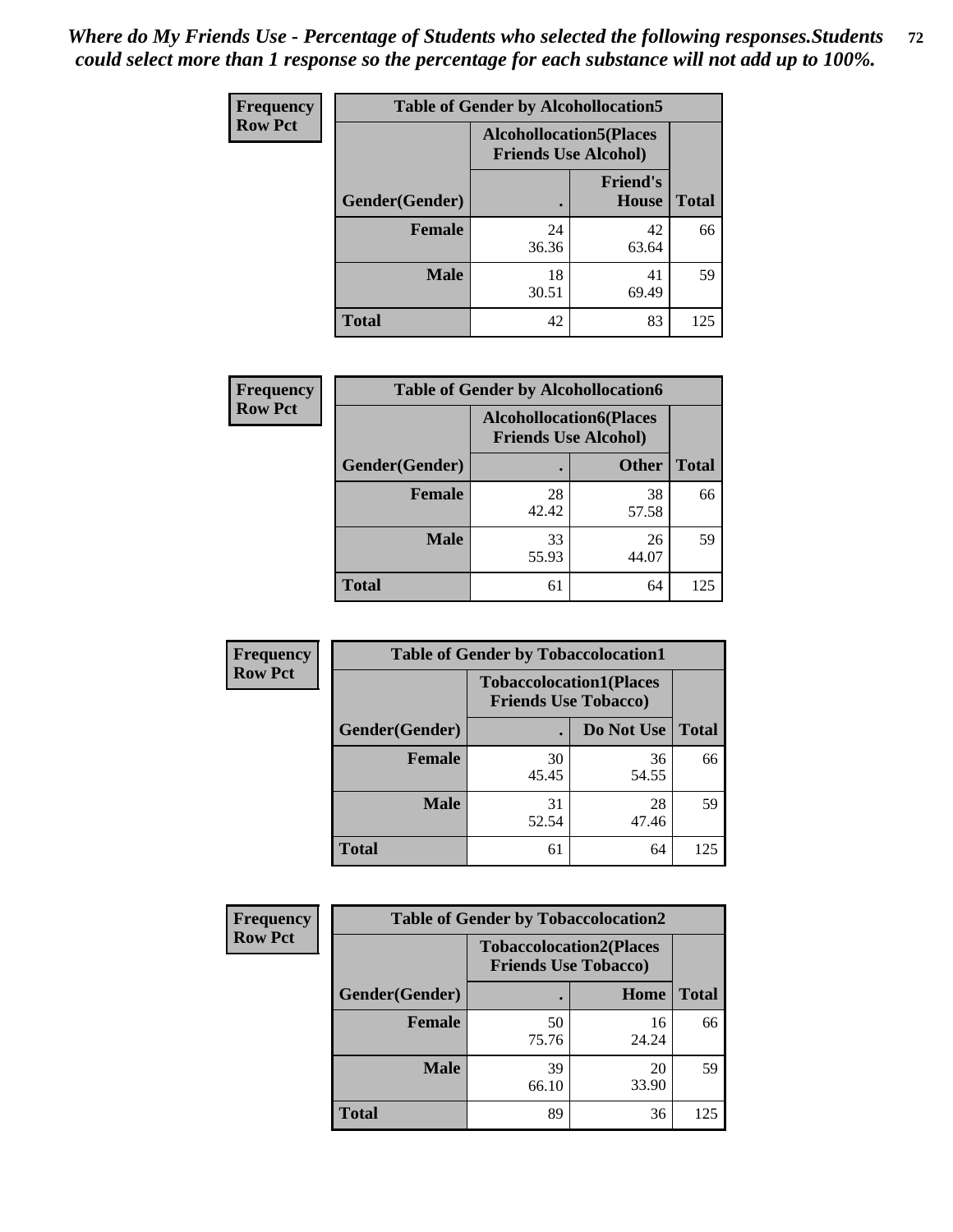| <b>Frequency</b> |                | <b>Table of Gender by Tobaccolocation3</b> |                                |              |
|------------------|----------------|--------------------------------------------|--------------------------------|--------------|
| <b>Row Pct</b>   |                | <b>Friends Use Tobacco)</b>                | <b>Tobaccolocation3(Places</b> |              |
|                  | Gender(Gender) |                                            | <b>School</b>                  | <b>Total</b> |
|                  | Female         | 56<br>84.85                                | 10<br>15.15                    | 66           |
|                  | <b>Male</b>    | 44<br>74.58                                | 15<br>25.42                    | 59           |
|                  | <b>Total</b>   | 100                                        | 25                             | 125          |

| <b>Frequency</b> | <b>Table of Gender by Tobaccolocation4</b> |             |                                                               |              |
|------------------|--------------------------------------------|-------------|---------------------------------------------------------------|--------------|
| <b>Row Pct</b>   |                                            |             | <b>Tobaccolocation4(Places</b><br><b>Friends Use Tobacco)</b> |              |
|                  | Gender(Gender)                             |             | Car                                                           | <b>Total</b> |
|                  | <b>Female</b>                              | 47<br>71.21 | 19<br>28.79                                                   | 66           |
|                  | <b>Male</b>                                | 37<br>62.71 | 22<br>37.29                                                   | 59           |
|                  | <b>Total</b>                               | 84          | 41                                                            | 125          |

| <b>Frequency</b> | <b>Table of Gender by Tobaccolocation5</b> |                                                               |                                 |              |
|------------------|--------------------------------------------|---------------------------------------------------------------|---------------------------------|--------------|
| <b>Row Pct</b>   |                                            | <b>Tobaccolocation5(Places</b><br><b>Friends Use Tobacco)</b> |                                 |              |
|                  | Gender(Gender)                             |                                                               | <b>Friend's</b><br><b>House</b> | <b>Total</b> |
|                  | Female                                     | 45<br>68.18                                                   | 21<br>31.82                     | 66           |
|                  | <b>Male</b>                                | 36<br>61.02                                                   | 23<br>38.98                     | 59           |
|                  | <b>Total</b>                               | 81                                                            | 44                              | 125          |

| <b>Frequency</b> |                | <b>Table of Gender by Tobaccolocation6</b> |                                |              |  |
|------------------|----------------|--------------------------------------------|--------------------------------|--------------|--|
| <b>Row Pct</b>   |                | <b>Friends Use Tobacco)</b>                | <b>Tobaccolocation6(Places</b> |              |  |
|                  | Gender(Gender) |                                            | <b>Other</b>                   | <b>Total</b> |  |
|                  | Female         | 41<br>62.12                                | 25<br>37.88                    | 66           |  |
|                  | <b>Male</b>    | 33<br>55.93                                | 26<br>44.07                    | 59           |  |
|                  | <b>Total</b>   | 74                                         | 51                             | 125          |  |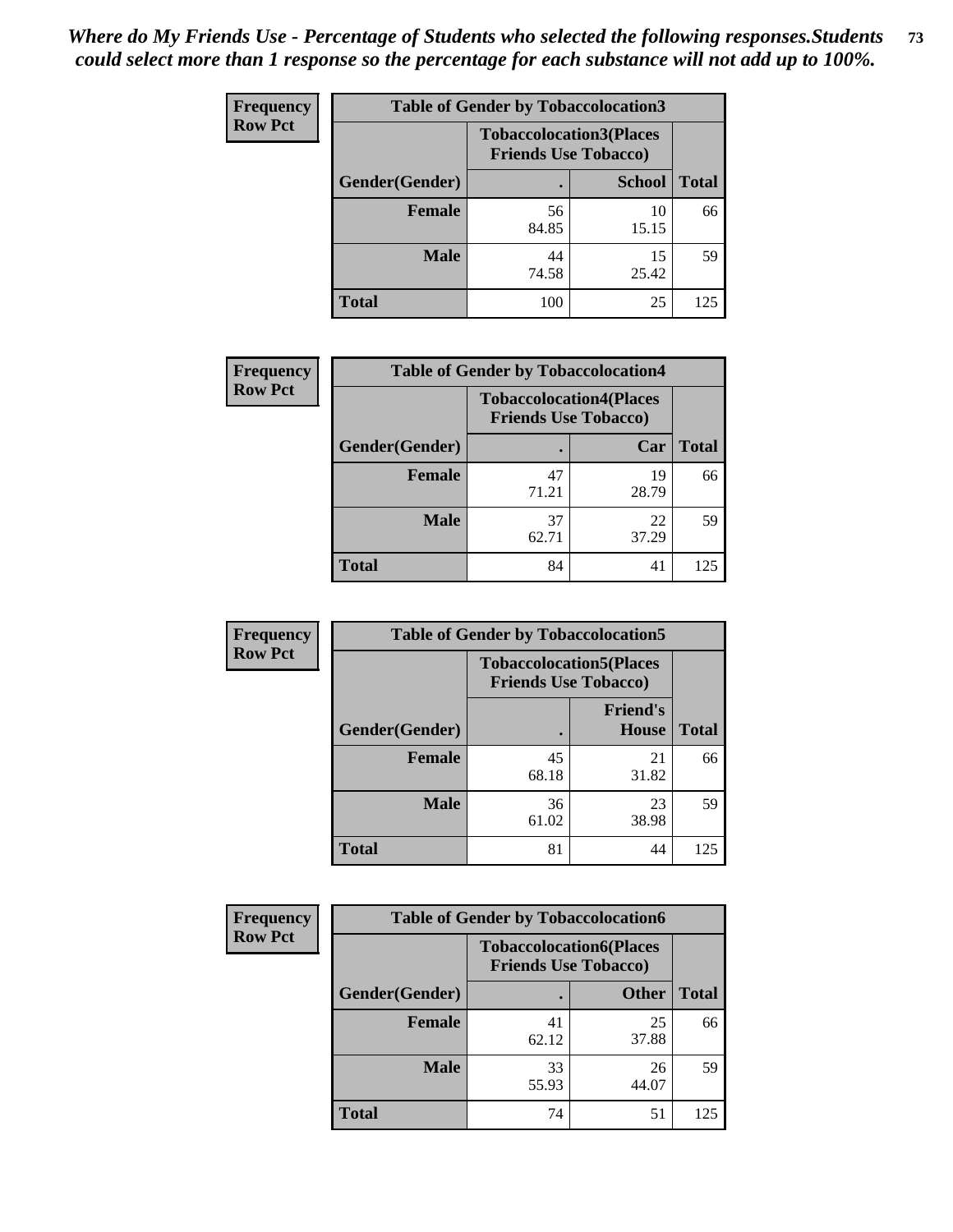| <b>Frequency</b> | <b>Table of Gender by Marijuanalocation1</b> |                                |                                  |              |
|------------------|----------------------------------------------|--------------------------------|----------------------------------|--------------|
| <b>Row Pct</b>   |                                              | <b>Friends Use Marijuana</b> ) | <b>Marijuanalocation1(Places</b> |              |
|                  | Gender(Gender)                               |                                | Do Not Use                       | <b>Total</b> |
|                  | <b>Female</b>                                | 42<br>63.64                    | 24<br>36.36                      | 66           |
|                  | <b>Male</b>                                  | 41<br>69.49                    | 18<br>30.51                      | 59           |
|                  | <b>Total</b>                                 | 83                             | 42                               | 125          |

| <b>Frequency</b> | <b>Table of Gender by Marijuanalocation2</b> |                                                                    |             |              |  |
|------------------|----------------------------------------------|--------------------------------------------------------------------|-------------|--------------|--|
| <b>Row Pct</b>   |                                              | <b>Marijuanalocation2(Places</b><br><b>Friends Use Marijuana</b> ) |             |              |  |
|                  | Gender(Gender)                               |                                                                    | Home        | <b>Total</b> |  |
|                  | Female                                       | 46<br>69.70                                                        | 20<br>30.30 | 66           |  |
|                  | <b>Male</b>                                  | 26<br>44.07                                                        | 33<br>55.93 | 59           |  |
|                  | <b>Total</b>                                 | 72                                                                 | 53          | 125          |  |

| Frequency      | <b>Table of Gender by Marijuanalocation3</b> |                                                                    |               |              |
|----------------|----------------------------------------------|--------------------------------------------------------------------|---------------|--------------|
| <b>Row Pct</b> |                                              | <b>Marijuanalocation3(Places</b><br><b>Friends Use Marijuana</b> ) |               |              |
|                | Gender(Gender)                               |                                                                    | <b>School</b> | <b>Total</b> |
|                | <b>Female</b>                                | 56<br>84.85                                                        | 10<br>15.15   | 66           |
|                | <b>Male</b>                                  | 47<br>79.66                                                        | 12<br>20.34   | 59           |
|                | <b>Total</b>                                 | 103                                                                | 22            | 125          |

| <b>Frequency</b> | <b>Table of Gender by Marijuanalocation4</b> |                                                                    |             |              |
|------------------|----------------------------------------------|--------------------------------------------------------------------|-------------|--------------|
| <b>Row Pct</b>   |                                              | <b>Marijuanalocation4(Places</b><br><b>Friends Use Marijuana</b> ) |             |              |
|                  | Gender(Gender)                               |                                                                    | Car         | <b>Total</b> |
|                  | Female                                       | 48<br>72.73                                                        | 18<br>27.27 | 66           |
|                  | <b>Male</b>                                  | 34<br>57.63                                                        | 25<br>42.37 | 59           |
|                  | <b>Total</b>                                 | 82                                                                 | 43          | 125          |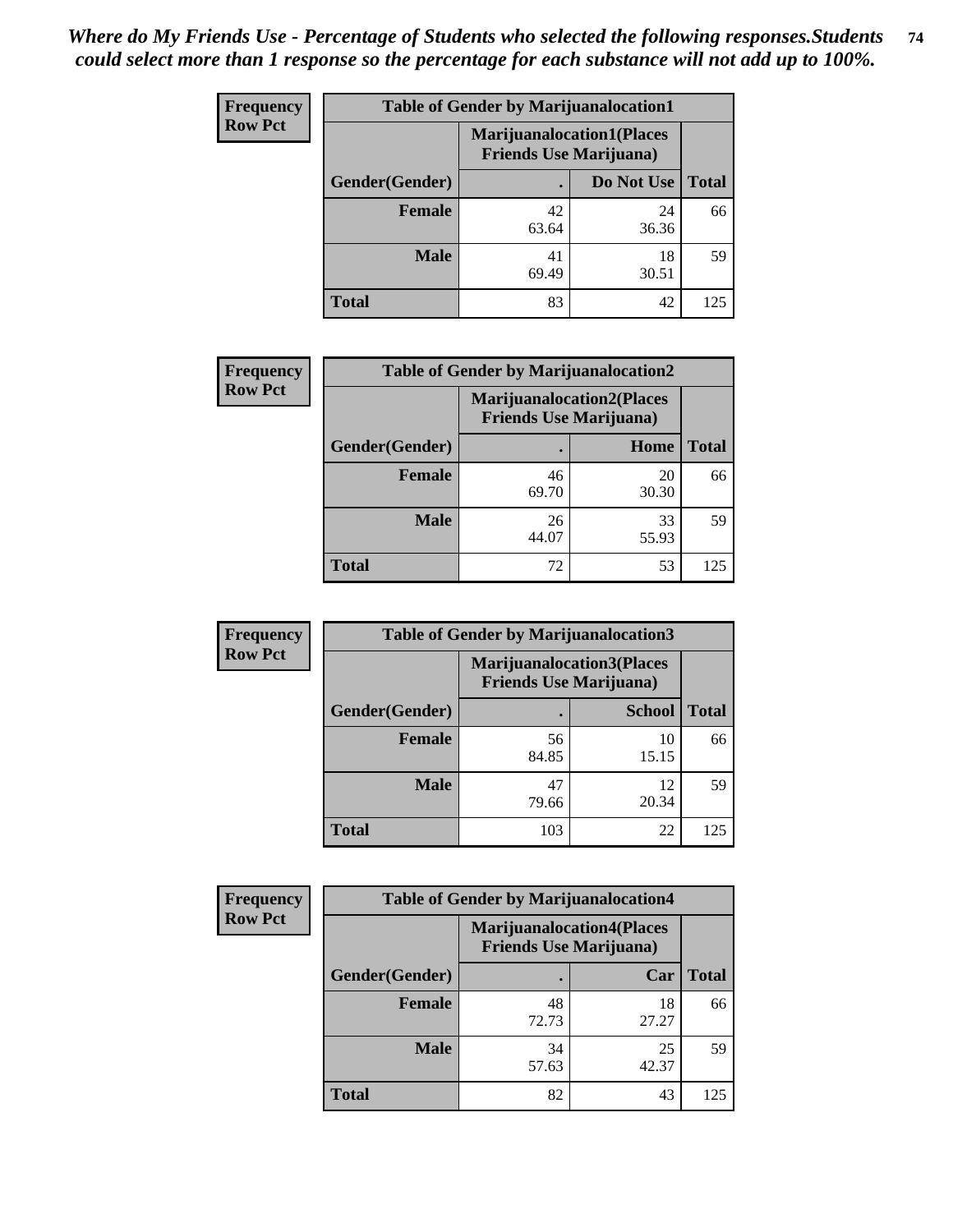| <b>Frequency</b> | <b>Table of Gender by Marijuanalocation5</b> |                                |                                   |              |
|------------------|----------------------------------------------|--------------------------------|-----------------------------------|--------------|
| <b>Row Pct</b>   |                                              | <b>Friends Use Marijuana</b> ) | <b>Marijuanalocation5</b> (Places |              |
|                  | Gender(Gender)                               |                                | <b>Friend's</b><br>House          | <b>Total</b> |
|                  | <b>Female</b>                                | 32<br>48.48                    | 34<br>51.52                       | 66           |
|                  | <b>Male</b>                                  | 25<br>42.37                    | 34<br>57.63                       | 59           |
|                  | <b>Total</b>                                 | 57                             | 68                                | 125          |

| <b>Frequency</b> | <b>Table of Gender by Marijuanalocation6</b> |                                |                                  |              |  |
|------------------|----------------------------------------------|--------------------------------|----------------------------------|--------------|--|
| <b>Row Pct</b>   |                                              | <b>Friends Use Marijuana</b> ) | <b>Marijuanalocation6(Places</b> |              |  |
|                  | <b>Gender</b> (Gender)                       |                                | <b>Other</b>                     | <b>Total</b> |  |
|                  | <b>Female</b>                                | 34<br>51.52                    | 32<br>48.48                      | 66           |  |
|                  | <b>Male</b>                                  | 30<br>50.85                    | 29<br>49.15                      | 59           |  |
|                  | <b>Total</b>                                 | 64                             | 61                               | 125          |  |

| <b>Frequency</b> | <b>Table of Gender by Otherdruglocation1</b> |                                            |                                  |              |
|------------------|----------------------------------------------|--------------------------------------------|----------------------------------|--------------|
| <b>Row Pct</b>   |                                              | <b>Friends Use Other Illegal</b><br>Drugs) | <b>Otherdruglocation1(Places</b> |              |
|                  | Gender(Gender)                               |                                            | Do Not Use                       | <b>Total</b> |
|                  | Female                                       | 20<br>30.30                                | 46<br>69.70                      | 66           |
|                  | <b>Male</b>                                  | 18<br>30.51                                | 41<br>69.49                      | 59           |
|                  | <b>Total</b>                                 | 38                                         | 87                               | 125          |

| <b>Frequency</b> | <b>Table of Gender by Otherdruglocation2</b> |                                                                                |             |              |
|------------------|----------------------------------------------|--------------------------------------------------------------------------------|-------------|--------------|
| <b>Row Pct</b>   |                                              | <b>Otherdruglocation2(Places</b><br><b>Friends Use Other Illegal</b><br>Drugs) |             |              |
|                  | Gender(Gender)                               |                                                                                | Home        | <b>Total</b> |
|                  | <b>Female</b>                                | 58<br>87.88                                                                    | 8<br>12.12  | 66           |
|                  | <b>Male</b>                                  | 45<br>76.27                                                                    | 14<br>23.73 | 59           |
|                  | <b>Total</b>                                 | 103                                                                            | 22          | 125          |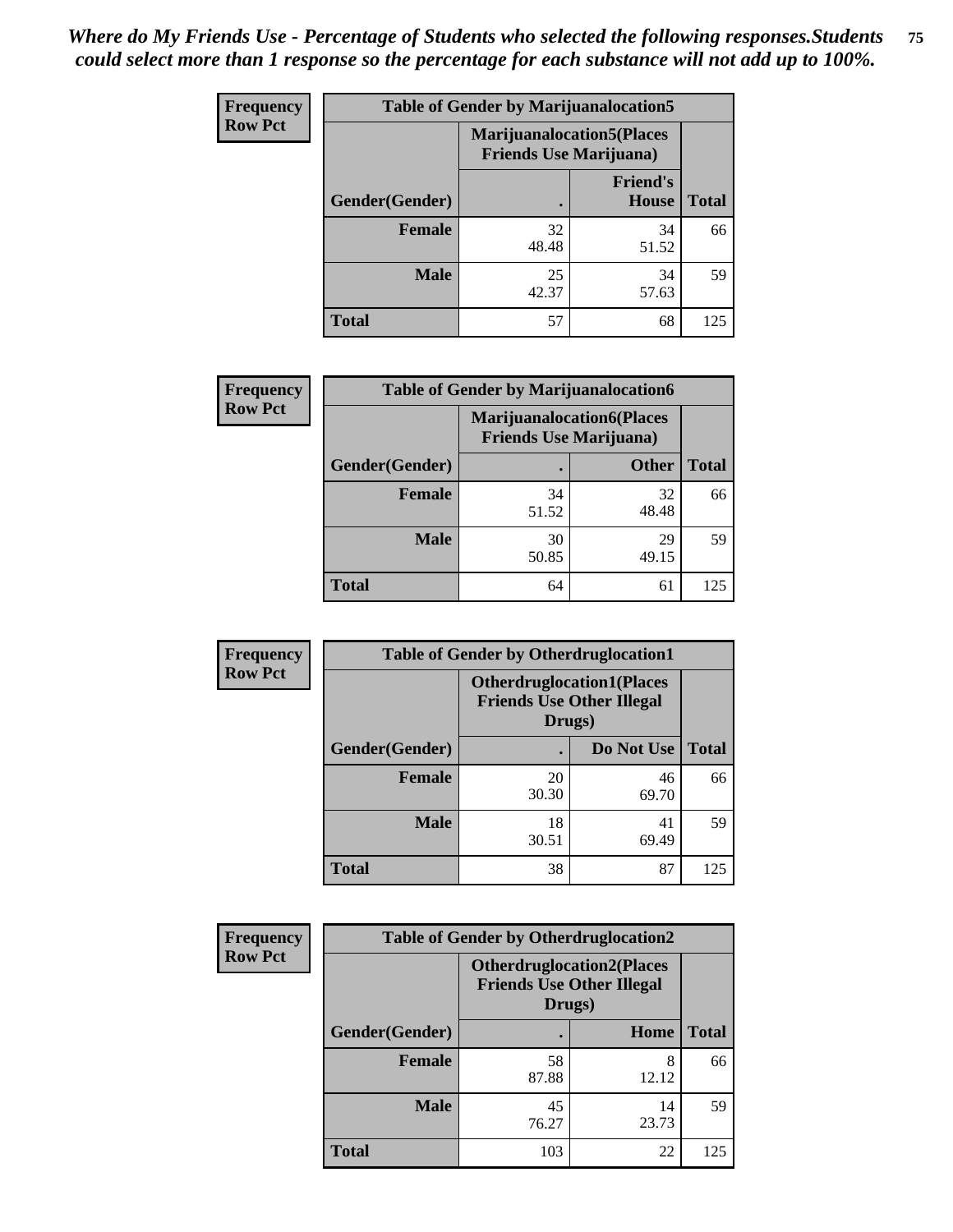| Frequency      | <b>Table of Gender by Otherdruglocation3</b> |                                                                                |               |              |
|----------------|----------------------------------------------|--------------------------------------------------------------------------------|---------------|--------------|
| <b>Row Pct</b> |                                              | <b>Otherdruglocation3(Places</b><br><b>Friends Use Other Illegal</b><br>Drugs) |               |              |
|                | Gender(Gender)                               |                                                                                | <b>School</b> | <b>Total</b> |
|                | <b>Female</b>                                | 64<br>96.97                                                                    | っ<br>3.03     | 66           |
|                | <b>Male</b>                                  | 53<br>89.83                                                                    | 6<br>10.17    | 59           |
|                | <b>Total</b>                                 | 117                                                                            | 8             | 125          |

| <b>Frequency</b> | <b>Table of Gender by Otherdruglocation4</b> |                                                                                |             |              |
|------------------|----------------------------------------------|--------------------------------------------------------------------------------|-------------|--------------|
| <b>Row Pct</b>   |                                              | <b>Otherdruglocation4(Places</b><br><b>Friends Use Other Illegal</b><br>Drugs) |             |              |
|                  | Gender(Gender)                               |                                                                                | Car         | <b>Total</b> |
|                  | Female                                       | 60<br>90.91                                                                    | 6<br>9.09   | 66           |
|                  | <b>Male</b>                                  | 48<br>81.36                                                                    | 11<br>18.64 | 59           |
|                  | <b>Total</b>                                 | 108                                                                            | 17          | 125          |

| <b>Frequency</b> | <b>Table of Gender by Otherdruglocation5</b> |             |                                                                      |              |
|------------------|----------------------------------------------|-------------|----------------------------------------------------------------------|--------------|
| <b>Row Pct</b>   |                                              | Drugs)      | <b>Otherdruglocation5(Places</b><br><b>Friends Use Other Illegal</b> |              |
|                  | Gender(Gender)                               |             | <b>Friend's</b><br>House                                             | <b>Total</b> |
|                  | <b>Female</b>                                | 53<br>80.30 | 13<br>19.70                                                          | 66           |
|                  | <b>Male</b>                                  | 39<br>66.10 | 20<br>33.90                                                          | 59           |
|                  | <b>Total</b>                                 | 92          | 33                                                                   | 125          |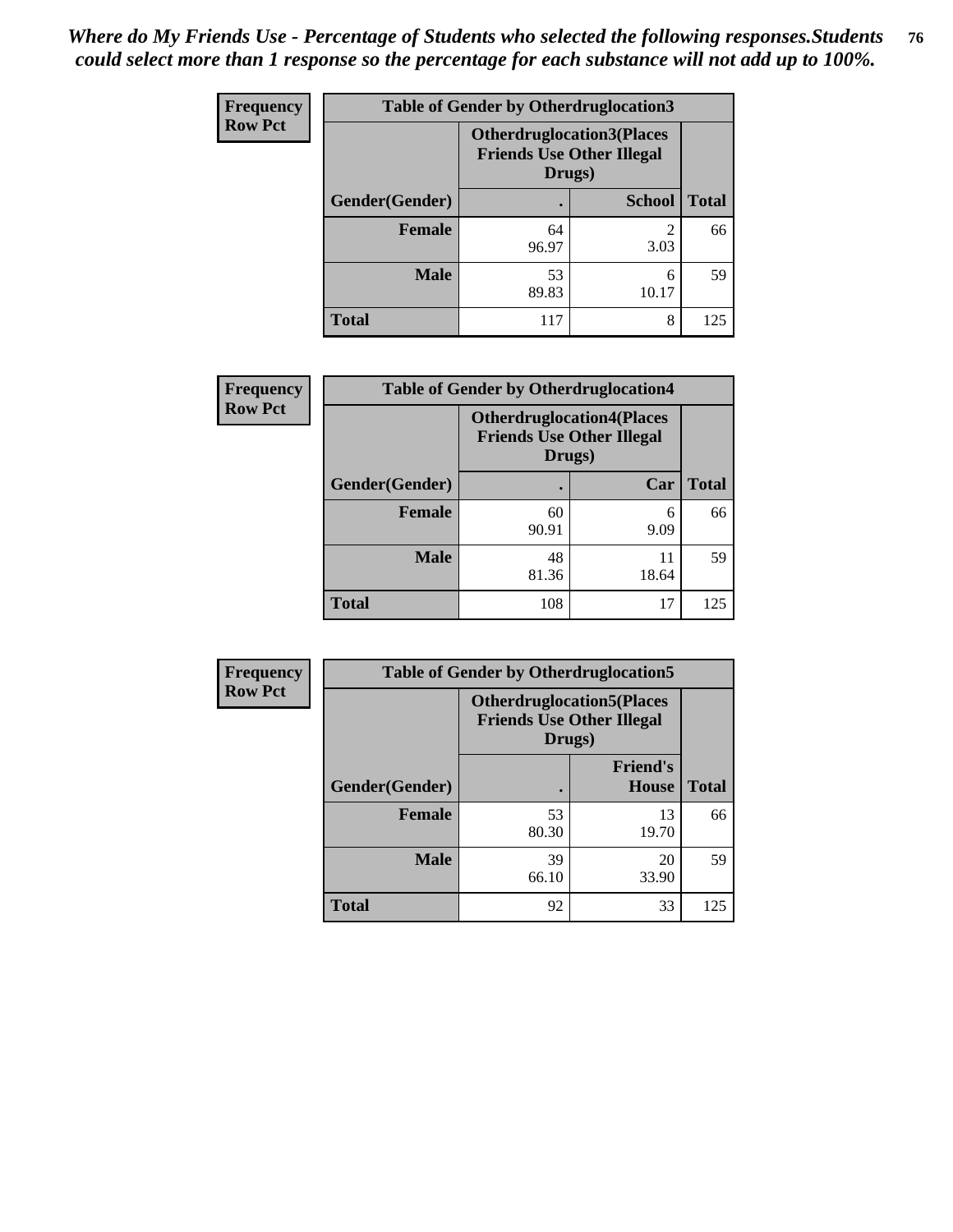| Frequency      | <b>Table of Gender by Otherdruglocation6</b> |                                            |                                  |              |
|----------------|----------------------------------------------|--------------------------------------------|----------------------------------|--------------|
| <b>Row Pct</b> |                                              | <b>Friends Use Other Illegal</b><br>Drugs) | <b>Otherdruglocation6(Places</b> |              |
|                | Gender(Gender)                               |                                            | <b>Other</b>                     | <b>Total</b> |
|                | <b>Female</b>                                | 48<br>72.73                                | 18<br>27.27                      | 66           |
|                | <b>Male</b>                                  | 44<br>74.58                                | 15<br>25.42                      | 59           |
|                | <b>Total</b>                                 | 92                                         | 33                               | 125          |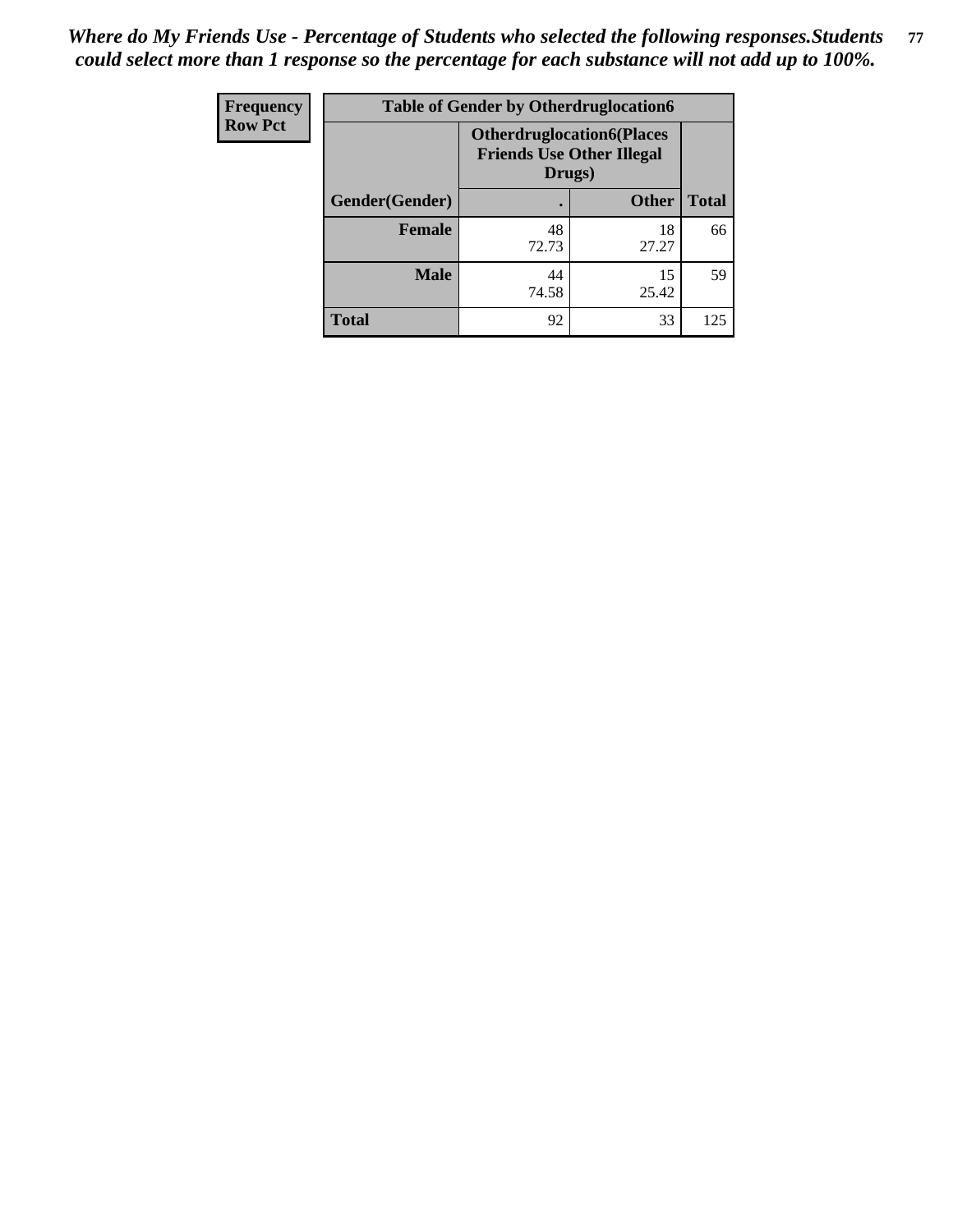| Frequency      | <b>Table of Gender by Alcoholtime1</b> |                                                          |                      |              |
|----------------|----------------------------------------|----------------------------------------------------------|----------------------|--------------|
| <b>Row Pct</b> |                                        | <b>Alcoholtime1(Times</b><br><b>Friends Use Alcohol)</b> |                      |              |
|                | Gender(Gender)                         |                                                          | Do Not<br><b>Use</b> | <b>Total</b> |
|                | <b>Female</b>                          | 53<br>80.30                                              | 13<br>19.70          | 66           |
|                | <b>Male</b>                            | 43<br>72.88                                              | 16<br>27.12          | 59           |
|                | <b>Total</b>                           | 96                                                       | 29                   | 125          |

| Frequency      | <b>Table of Gender by Alcoholtime2</b> |                                                          |                            |              |
|----------------|----------------------------------------|----------------------------------------------------------|----------------------------|--------------|
| <b>Row Pct</b> |                                        | <b>Alcoholtime2(Times</b><br><b>Friends Use Alcohol)</b> |                            |              |
|                | Gender(Gender)                         |                                                          | <b>On Way</b><br>to School | <b>Total</b> |
|                | <b>Female</b>                          | 60<br>90.91                                              | 6<br>9.09                  | 66           |
|                | <b>Male</b>                            | 54<br>91.53                                              | 5<br>8.47                  | 59           |
|                | <b>Total</b>                           | 114                                                      | 11                         | 125          |

| <b>Frequency</b> | <b>Table of Gender by Alcoholtime3</b> |                                                          |                                |              |
|------------------|----------------------------------------|----------------------------------------------------------|--------------------------------|--------------|
| <b>Row Pct</b>   |                                        | <b>Alcoholtime3(Times</b><br><b>Friends Use Alcohol)</b> |                                |              |
|                  | Gender(Gender)                         |                                                          | <b>During</b><br><b>School</b> | <b>Total</b> |
|                  | <b>Female</b>                          | 61<br>92.42                                              | 5<br>7.58                      | 66           |
|                  | <b>Male</b>                            | 56<br>94.92                                              | 3<br>5.08                      | 59           |
|                  | <b>Total</b>                           | 117                                                      | 8                              | 125          |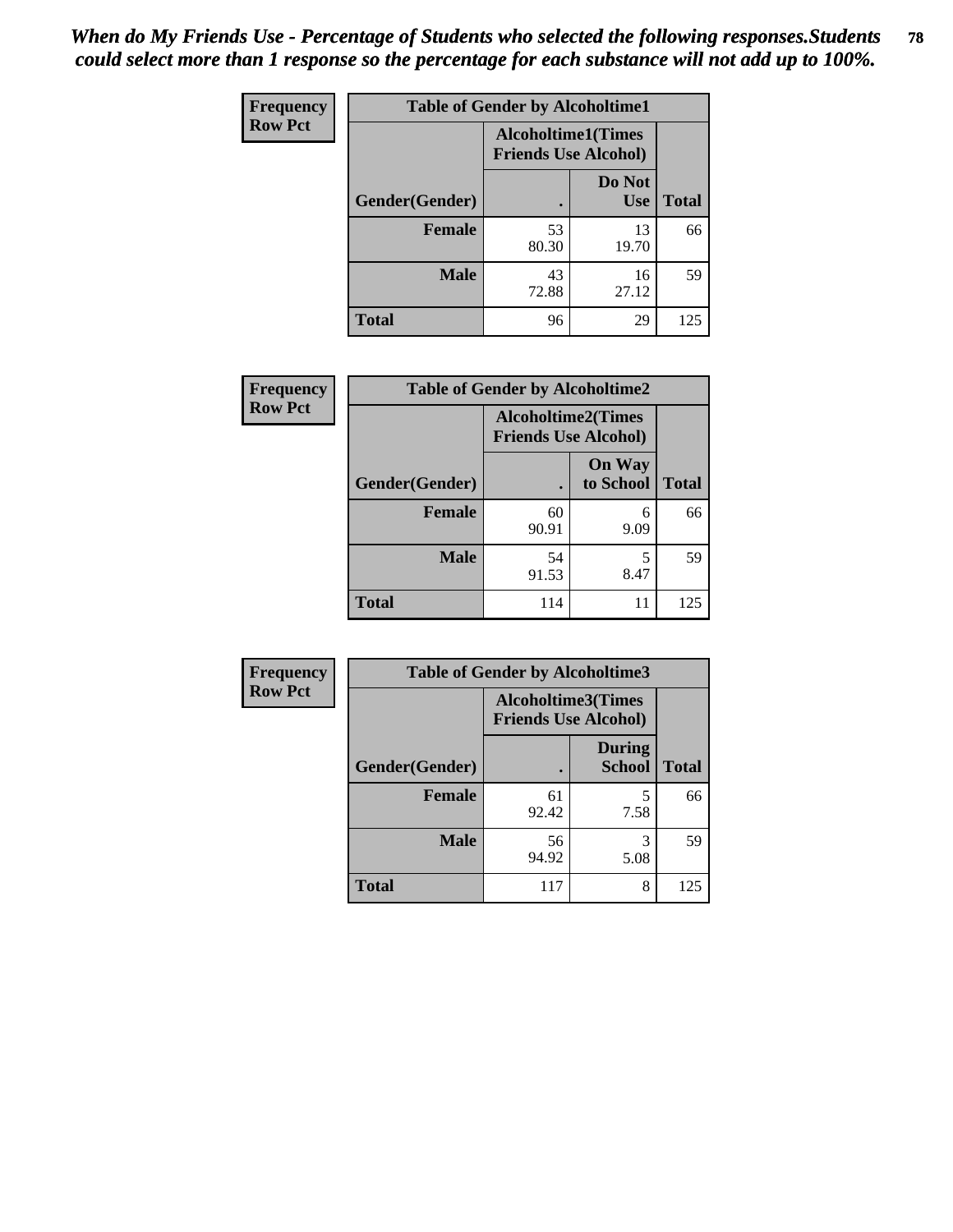*When do My Friends Use - Percentage of Students who selected the following responses.Students could select more than 1 response so the percentage for each substance will not add up to 100%.* **79**

| <b>Frequency</b> | <b>Table of Gender by Alcoholtime4</b> |                                                          |                                                |              |
|------------------|----------------------------------------|----------------------------------------------------------|------------------------------------------------|--------------|
| <b>Row Pct</b>   |                                        | <b>Alcoholtime4(Times</b><br><b>Friends Use Alcohol)</b> |                                                |              |
|                  | Gender(Gender)                         | $\bullet$                                                | <b>On Way</b><br>Home<br>From<br><b>School</b> | <b>Total</b> |
|                  | <b>Female</b>                          | 59<br>89.39                                              | 7<br>10.61                                     | 66           |
|                  | <b>Male</b>                            | 51<br>86.44                                              | 8<br>13.56                                     | 59           |
|                  | <b>Total</b>                           | 110                                                      | 15                                             | 125          |

| <b>Frequency</b> | <b>Table of Gender by Alcoholtime5</b> |                                                           |                   |              |
|------------------|----------------------------------------|-----------------------------------------------------------|-------------------|--------------|
| <b>Row Pct</b>   |                                        | <b>Alcoholtime5</b> (Times<br><b>Friends Use Alcohol)</b> |                   |              |
|                  | Gender(Gender)                         |                                                           | <b>Weeknights</b> | <b>Total</b> |
|                  | <b>Female</b>                          | 47<br>71.21                                               | 19<br>28.79       | 66           |
|                  | <b>Male</b>                            | 44<br>74.58                                               | 15<br>25.42       | 59           |
|                  | <b>Total</b>                           | 91                                                        | 34                | 125          |

| <b>Frequency</b> | <b>Table of Gender by Alcoholtime6</b> |             |                                                          |              |  |
|------------------|----------------------------------------|-------------|----------------------------------------------------------|--------------|--|
| <b>Row Pct</b>   |                                        |             | <b>Alcoholtime6(Times</b><br><b>Friends Use Alcohol)</b> |              |  |
|                  | Gender(Gender)                         |             | Weekends                                                 | <b>Total</b> |  |
|                  | Female                                 | 10<br>15.15 | 56<br>84.85                                              | 66           |  |
|                  | <b>Male</b>                            | 10<br>16.95 | 49<br>83.05                                              | 59           |  |
|                  | <b>Total</b>                           | 20          | 105                                                      | 125          |  |

| Frequency      | <b>Table of Gender by Tobaccotime1</b> |                                                          |                      |              |
|----------------|----------------------------------------|----------------------------------------------------------|----------------------|--------------|
| <b>Row Pct</b> |                                        | <b>Tobaccotime1(Times</b><br><b>Friends Use Tobacco)</b> |                      |              |
|                | Gender(Gender)                         |                                                          | Do Not<br><b>Use</b> | <b>Total</b> |
|                | <b>Female</b>                          | 28<br>42.42                                              | 38<br>57.58          | 66           |
|                | <b>Male</b>                            | 31<br>52.54                                              | 28<br>47.46          | 59           |
|                | <b>Total</b>                           | 59                                                       | 66                   | 125          |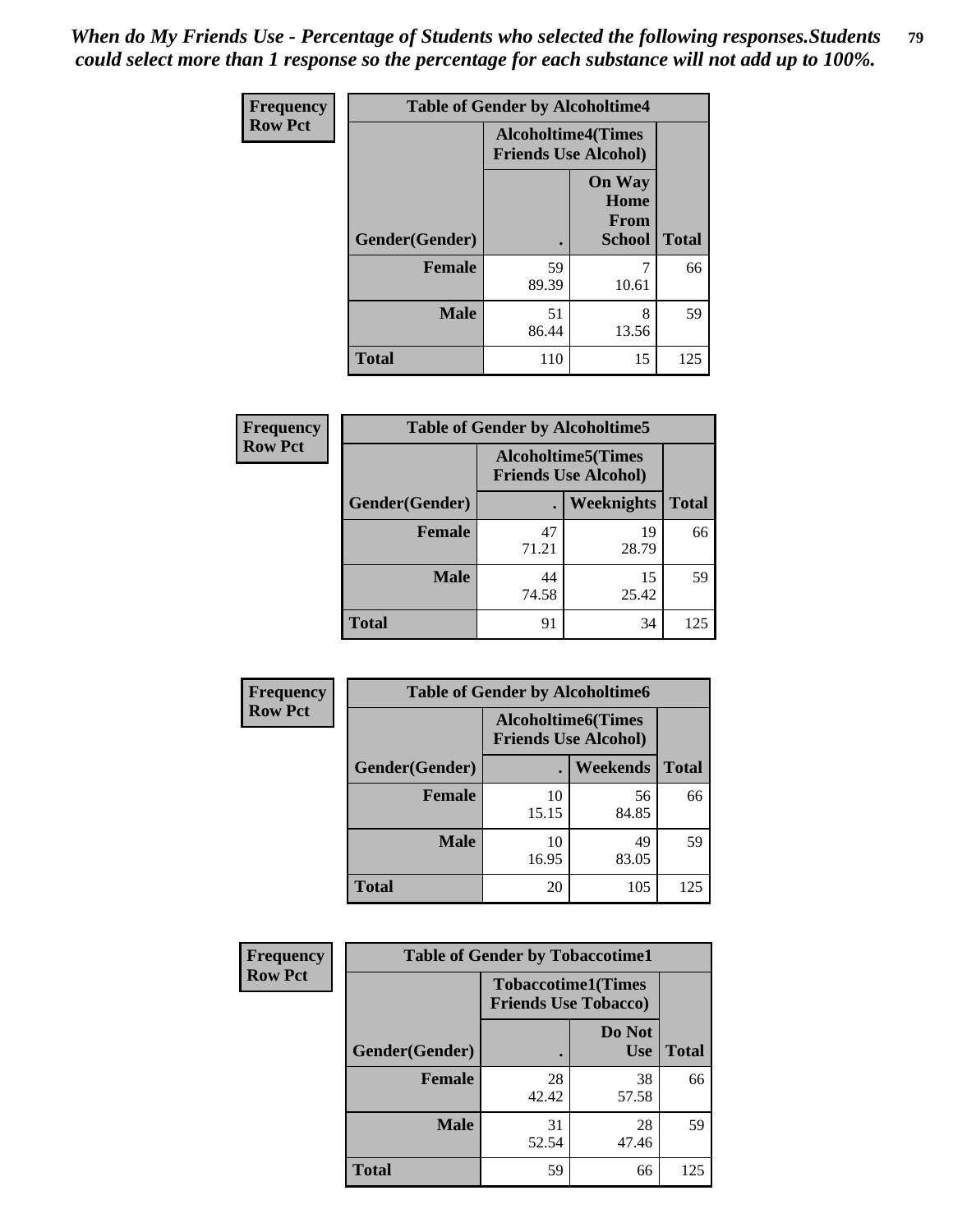| <b>Frequency</b> | <b>Table of Gender by Tobaccotime2</b> |                             |                            |              |
|------------------|----------------------------------------|-----------------------------|----------------------------|--------------|
| <b>Row Pct</b>   |                                        | <b>Friends Use Tobacco)</b> | <b>Tobaccotime2(Times</b>  |              |
|                  | Gender(Gender)                         |                             | <b>On Way</b><br>to School | <b>Total</b> |
|                  | <b>Female</b>                          | 44<br>66.67                 | 22<br>33.33                | 66           |
|                  | <b>Male</b>                            | 34<br>57.63                 | 25<br>42.37                | 59           |
|                  | <b>Total</b>                           | 78                          | 47                         | 125          |

| <b>Frequency</b> | <b>Table of Gender by Tobaccotime3</b> |                                                          |                                |              |
|------------------|----------------------------------------|----------------------------------------------------------|--------------------------------|--------------|
| <b>Row Pct</b>   |                                        | <b>Tobaccotime3(Times</b><br><b>Friends Use Tobacco)</b> |                                |              |
|                  | Gender(Gender)                         |                                                          | <b>During</b><br><b>School</b> | <b>Total</b> |
|                  | <b>Female</b>                          | 62<br>93.94                                              | 4<br>6.06                      | 66           |
|                  | <b>Male</b>                            | 45<br>76.27                                              | 14<br>23.73                    | 59           |
|                  | <b>Total</b>                           | 107                                                      | 18                             | 125          |

| <b>Frequency</b> | <b>Table of Gender by Tobaccotime4</b> |                                                          |                                                |              |
|------------------|----------------------------------------|----------------------------------------------------------|------------------------------------------------|--------------|
| <b>Row Pct</b>   |                                        | <b>Tobaccotime4(Times</b><br><b>Friends Use Tobacco)</b> |                                                |              |
|                  | Gender(Gender)                         |                                                          | <b>On Way</b><br>Home<br>From<br><b>School</b> | <b>Total</b> |
|                  | <b>Female</b>                          | 59<br>89.39                                              | 10.61                                          | 66           |
|                  | <b>Male</b>                            | 51<br>86.44                                              | 8<br>13.56                                     | 59           |
|                  | <b>Total</b>                           | 110                                                      | 15                                             | 125          |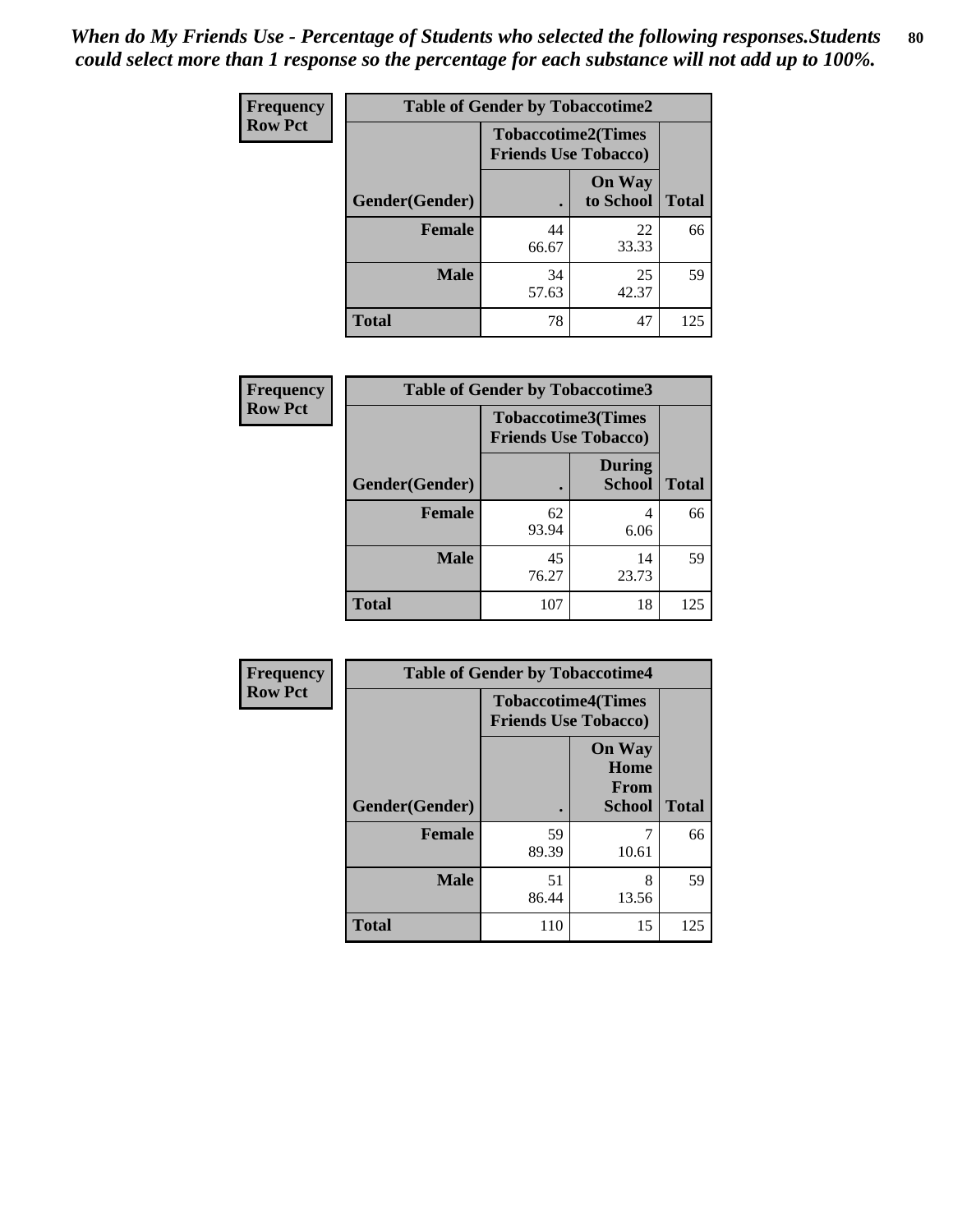| <b>Frequency</b> | <b>Table of Gender by Tobaccotime5</b> |                                                           |                   |              |  |
|------------------|----------------------------------------|-----------------------------------------------------------|-------------------|--------------|--|
| <b>Row Pct</b>   |                                        | <b>Tobaccotime5</b> (Times<br><b>Friends Use Tobacco)</b> |                   |              |  |
|                  | Gender(Gender)                         |                                                           | <b>Weeknights</b> | <b>Total</b> |  |
|                  | <b>Female</b>                          | 44<br>66.67                                               | 22<br>33.33       | 66           |  |
|                  | <b>Male</b>                            | 30<br>50.85                                               | 29<br>49.15       | 59           |  |
|                  | Total                                  | 74                                                        | 51                | 125          |  |

| <b>Frequency</b> |                | <b>Table of Gender by Tobaccotime6</b>                   |                 |              |
|------------------|----------------|----------------------------------------------------------|-----------------|--------------|
| <b>Row Pct</b>   |                | <b>Tobaccotime6(Times</b><br><b>Friends Use Tobacco)</b> |                 |              |
|                  | Gender(Gender) |                                                          | <b>Weekends</b> | <b>Total</b> |
|                  | Female         | 40<br>60.61                                              | 26<br>39.39     | 66           |
|                  | <b>Male</b>    | 26<br>44.07                                              | 33<br>55.93     | 59           |
|                  | <b>Total</b>   | 66                                                       | 59              | 125          |

| <b>Frequency</b> | <b>Table of Gender by Marijuanatime1</b> |                                |                             |              |
|------------------|------------------------------------------|--------------------------------|-----------------------------|--------------|
| <b>Row Pct</b>   |                                          | <b>Friends Use Marijuana</b> ) | <b>Marijuanatime1(Times</b> |              |
|                  | Gender(Gender)                           |                                | Do Not Use                  | <b>Total</b> |
|                  | <b>Female</b>                            | 40<br>60.61                    | 26<br>39.39                 | 66           |
|                  | <b>Male</b>                              | 38<br>64.41                    | 21<br>35.59                 | 59           |
|                  | <b>Total</b>                             | 78                             | 47                          | 125          |

| <b>Frequency</b> |                | <b>Table of Gender by Marijuanatime2</b>                      |                            |              |
|------------------|----------------|---------------------------------------------------------------|----------------------------|--------------|
| <b>Row Pct</b>   |                | <b>Marijuanatime2(Times</b><br><b>Friends Use Marijuana</b> ) |                            |              |
|                  | Gender(Gender) |                                                               | On Way to<br><b>School</b> | <b>Total</b> |
|                  | Female         | 45<br>68.18                                                   | 21<br>31.82                | 66           |
|                  | <b>Male</b>    | 39<br>66.10                                                   | 20<br>33.90                | 59           |
|                  | <b>Total</b>   | 84                                                            | 41                         | 125          |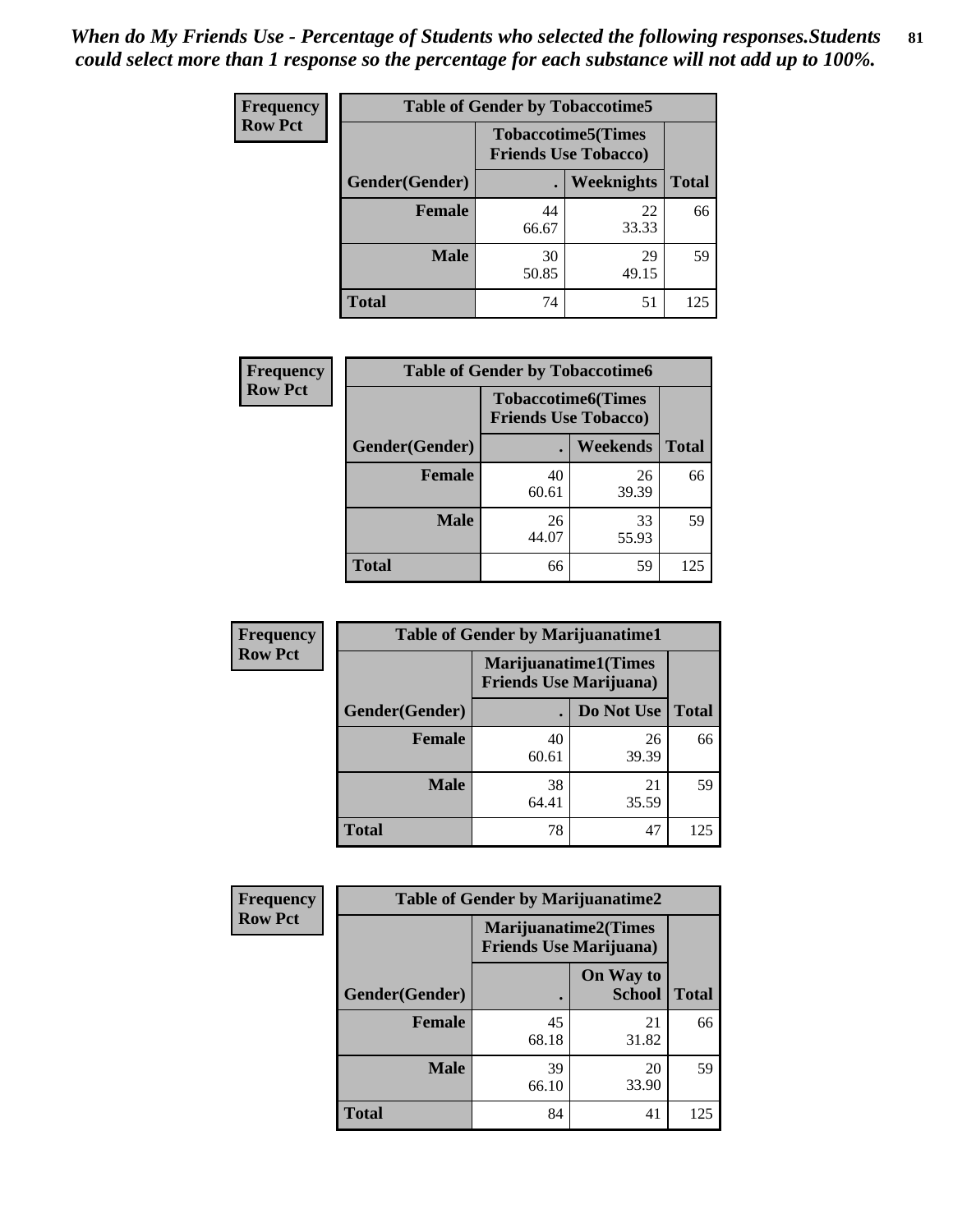| Frequency      | <b>Table of Gender by Marijuanatime3</b> |                                                        |                                |              |
|----------------|------------------------------------------|--------------------------------------------------------|--------------------------------|--------------|
| <b>Row Pct</b> |                                          | Marijuanatime3(Times<br><b>Friends Use Marijuana</b> ) |                                |              |
|                | Gender(Gender)                           |                                                        | <b>During</b><br><b>School</b> | <b>Total</b> |
|                | <b>Female</b>                            | 57<br>86.36                                            | 9<br>13.64                     | 66           |
|                | <b>Male</b>                              | 49<br>83.05                                            | 10<br>16.95                    | 59           |
|                | <b>Total</b>                             | 106                                                    | 19                             | 125          |

| <b>Frequency</b> | <b>Table of Gender by Marijuanatime4</b> |             |                                                               |              |
|------------------|------------------------------------------|-------------|---------------------------------------------------------------|--------------|
| <b>Row Pct</b>   |                                          |             | <b>Marijuanatime4(Times</b><br><b>Friends Use Marijuana</b> ) |              |
|                  |                                          |             | <b>On Way</b><br>Home<br><b>From</b>                          |              |
|                  | Gender(Gender)                           |             | <b>School</b>                                                 | <b>Total</b> |
|                  | <b>Female</b>                            | 46<br>69.70 | 20<br>30.30                                                   | 66           |
|                  | <b>Male</b>                              | 34<br>57.63 | 25<br>42.37                                                   | 59           |
|                  | <b>Total</b>                             | 80          | 45                                                            | 125          |

| Frequency      | <b>Table of Gender by Marijuanatime5</b> |             |                                                                |              |  |
|----------------|------------------------------------------|-------------|----------------------------------------------------------------|--------------|--|
| <b>Row Pct</b> |                                          |             | <b>Marijuanatime5</b> (Times<br><b>Friends Use Marijuana</b> ) |              |  |
|                | Gender(Gender)                           |             | Weeknights                                                     | <b>Total</b> |  |
|                | <b>Female</b>                            | 38<br>57.58 | 28<br>42.42                                                    | 66           |  |
|                | <b>Male</b>                              | 32<br>54.24 | 27<br>45.76                                                    | 59           |  |
|                | <b>Total</b>                             | 70          | 55                                                             | 125          |  |

| Frequency      | <b>Table of Gender by Marijuanatime6</b> |                                                               |                 |              |
|----------------|------------------------------------------|---------------------------------------------------------------|-----------------|--------------|
| <b>Row Pct</b> |                                          | <b>Marijuanatime6(Times</b><br><b>Friends Use Marijuana</b> ) |                 |              |
|                | Gender(Gender)                           |                                                               | <b>Weekends</b> | <b>Total</b> |
|                | <b>Female</b>                            | 24<br>36.36                                                   | 42<br>63.64     | 66           |
|                | <b>Male</b>                              | 16<br>27.12                                                   | 43<br>72.88     | 59           |
|                | <b>Total</b>                             | 40                                                            | 85              | 125          |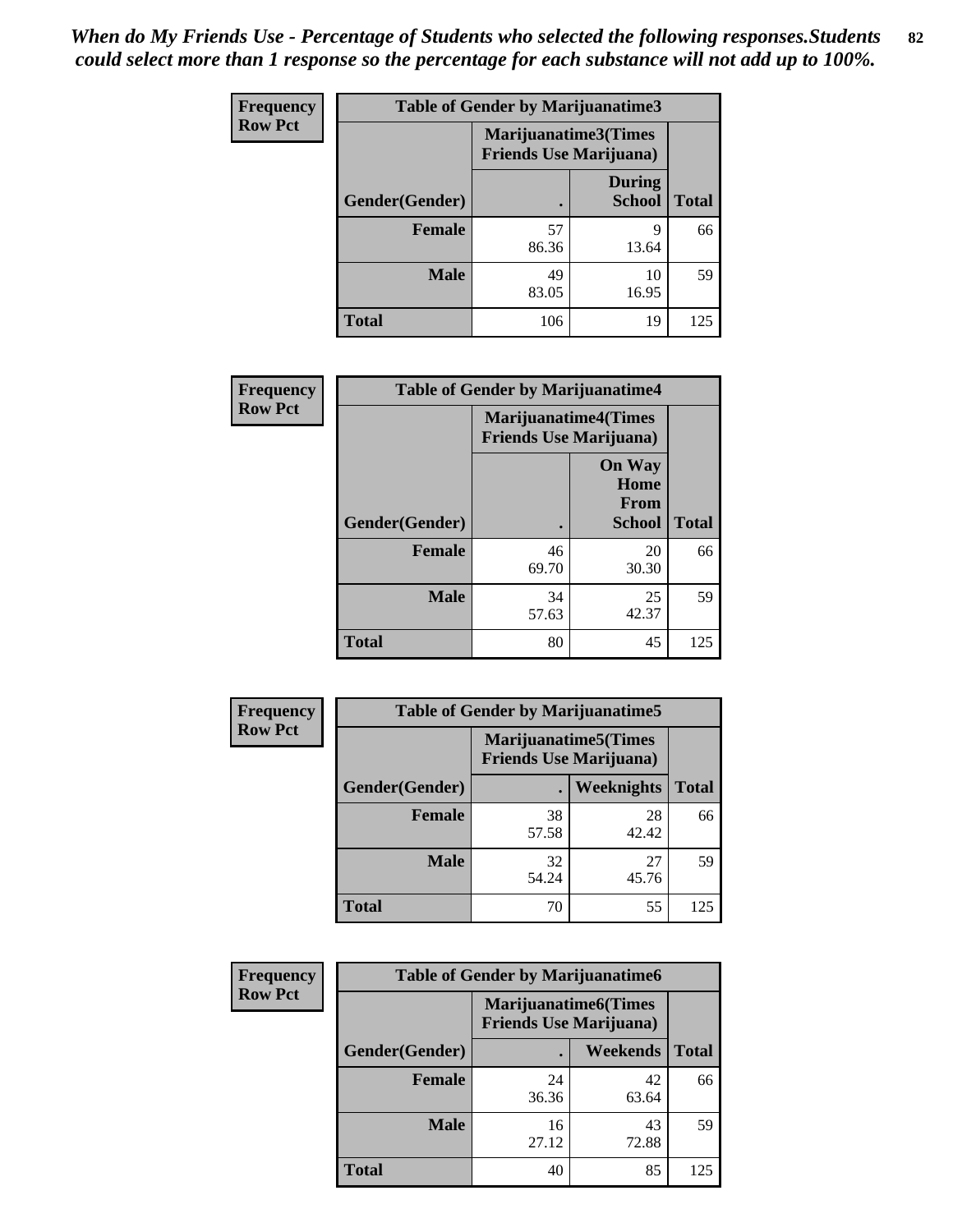*When do My Friends Use - Percentage of Students who selected the following responses.Students could select more than 1 response so the percentage for each substance will not add up to 100%.* **83**

| <b>Frequency</b> | <b>Table of Gender by Otherdrugtime1</b> |                                                                                   |             |              |
|------------------|------------------------------------------|-----------------------------------------------------------------------------------|-------------|--------------|
| <b>Row Pct</b>   |                                          | <b>Otherdrugtime1(Times</b><br><b>Friends Use Other</b><br><b>Illegal Drugs</b> ) |             |              |
|                  | Gender(Gender)                           |                                                                                   | Do Not Use  | <b>Total</b> |
|                  | <b>Female</b>                            | 13<br>19.70                                                                       | 53<br>80.30 | 66           |
|                  | <b>Male</b>                              | 14<br>23.73                                                                       | 45<br>76.27 | 59           |
|                  | Total                                    | 27                                                                                | 98          | 125          |

| Frequency      | <b>Table of Gender by Otherdrugtime2</b> |                                                                                   |                            |              |
|----------------|------------------------------------------|-----------------------------------------------------------------------------------|----------------------------|--------------|
| <b>Row Pct</b> |                                          | <b>Otherdrugtime2(Times</b><br><b>Friends Use Other</b><br><b>Illegal Drugs</b> ) |                            |              |
|                | Gender(Gender)                           |                                                                                   | On Way to<br><b>School</b> | <b>Total</b> |
|                | <b>Female</b>                            | 63<br>95.45                                                                       | 3<br>4.55                  | 66           |
|                | <b>Male</b>                              | 54<br>91.53                                                                       | 5<br>8.47                  | 59           |
|                | <b>Total</b>                             | 117                                                                               | 8                          | 125          |

| Frequency      | <b>Table of Gender by Otherdrugtime3</b> |                        |                                                  |              |
|----------------|------------------------------------------|------------------------|--------------------------------------------------|--------------|
| <b>Row Pct</b> |                                          | <b>Illegal Drugs</b> ) | Otherdrugtime3(Times<br><b>Friends Use Other</b> |              |
|                | Gender(Gender)                           |                        | <b>During</b><br><b>School</b>                   | <b>Total</b> |
|                | <b>Female</b>                            | 63<br>95.45            | 3<br>4.55                                        | 66           |
|                | <b>Male</b>                              | 54<br>91.53            | 5<br>8.47                                        | 59           |
|                | <b>Total</b>                             | 117                    | 8                                                | 125          |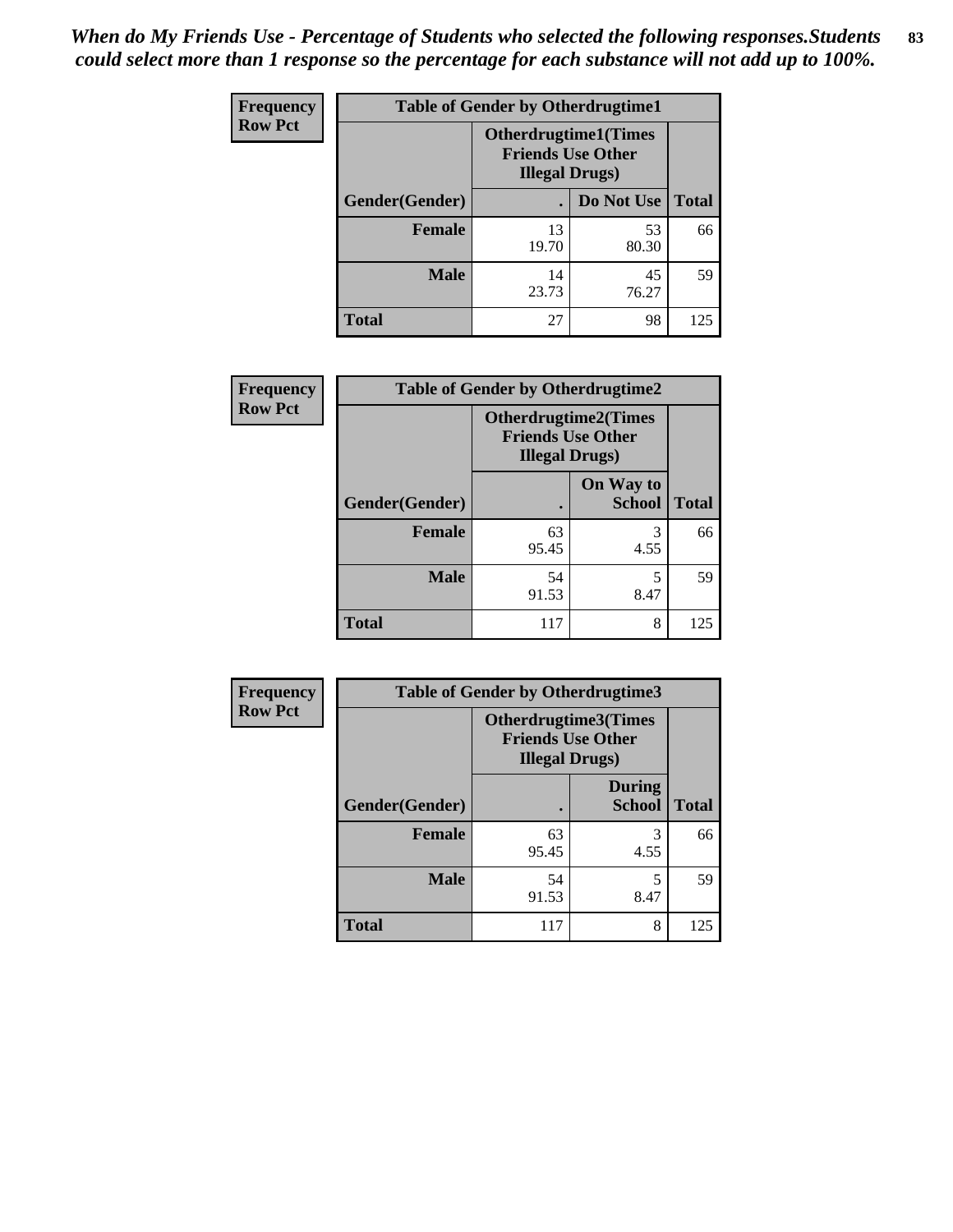*When do My Friends Use - Percentage of Students who selected the following responses.Students could select more than 1 response so the percentage for each substance will not add up to 100%.* **84**

| Frequency      |                | <b>Table of Gender by Otherdrugtime4</b>                                          |                                                |              |
|----------------|----------------|-----------------------------------------------------------------------------------|------------------------------------------------|--------------|
| <b>Row Pct</b> |                | <b>Otherdrugtime4(Times</b><br><b>Friends Use Other</b><br><b>Illegal Drugs</b> ) |                                                |              |
|                | Gender(Gender) |                                                                                   | <b>On Way</b><br>Home<br>From<br><b>School</b> | <b>Total</b> |
|                | <b>Female</b>  | 63<br>95.45                                                                       | 3<br>4.55                                      | 66           |
|                | <b>Male</b>    | 54<br>91.53                                                                       | 5<br>8.47                                      | 59           |
|                | <b>Total</b>   | 117                                                                               | 8                                              | 125          |

| <b>Frequency</b> | <b>Table of Gender by Otherdrugtime5</b> |                                                                                    |                   |              |
|------------------|------------------------------------------|------------------------------------------------------------------------------------|-------------------|--------------|
| <b>Row Pct</b>   |                                          | <b>Otherdrugtime5</b> (Times<br><b>Friends Use Other</b><br><b>Illegal Drugs</b> ) |                   |              |
|                  | Gender(Gender)                           |                                                                                    | <b>Weeknights</b> | <b>Total</b> |
|                  | <b>Female</b>                            | 58<br>87.88                                                                        | 8<br>12.12        | 66           |
|                  | <b>Male</b>                              | 54<br>91.53                                                                        | 8.47              | 59           |
|                  | <b>Total</b>                             | 112                                                                                | 13                | 125          |

| <b>Frequency</b> | <b>Table of Gender by Otherdrugtime6</b> |                                                                                   |             |              |
|------------------|------------------------------------------|-----------------------------------------------------------------------------------|-------------|--------------|
| <b>Row Pct</b>   |                                          | <b>Otherdrugtime6(Times</b><br><b>Friends Use Other</b><br><b>Illegal Drugs</b> ) |             |              |
|                  | Gender(Gender)                           |                                                                                   | Weekends    | <b>Total</b> |
|                  | <b>Female</b>                            | 50<br>75.76                                                                       | 16<br>24.24 | 66           |
|                  | <b>Male</b>                              | 39<br>66.10                                                                       | 20<br>33.90 | 59           |
|                  | <b>Total</b>                             | 89                                                                                | 36          | 125          |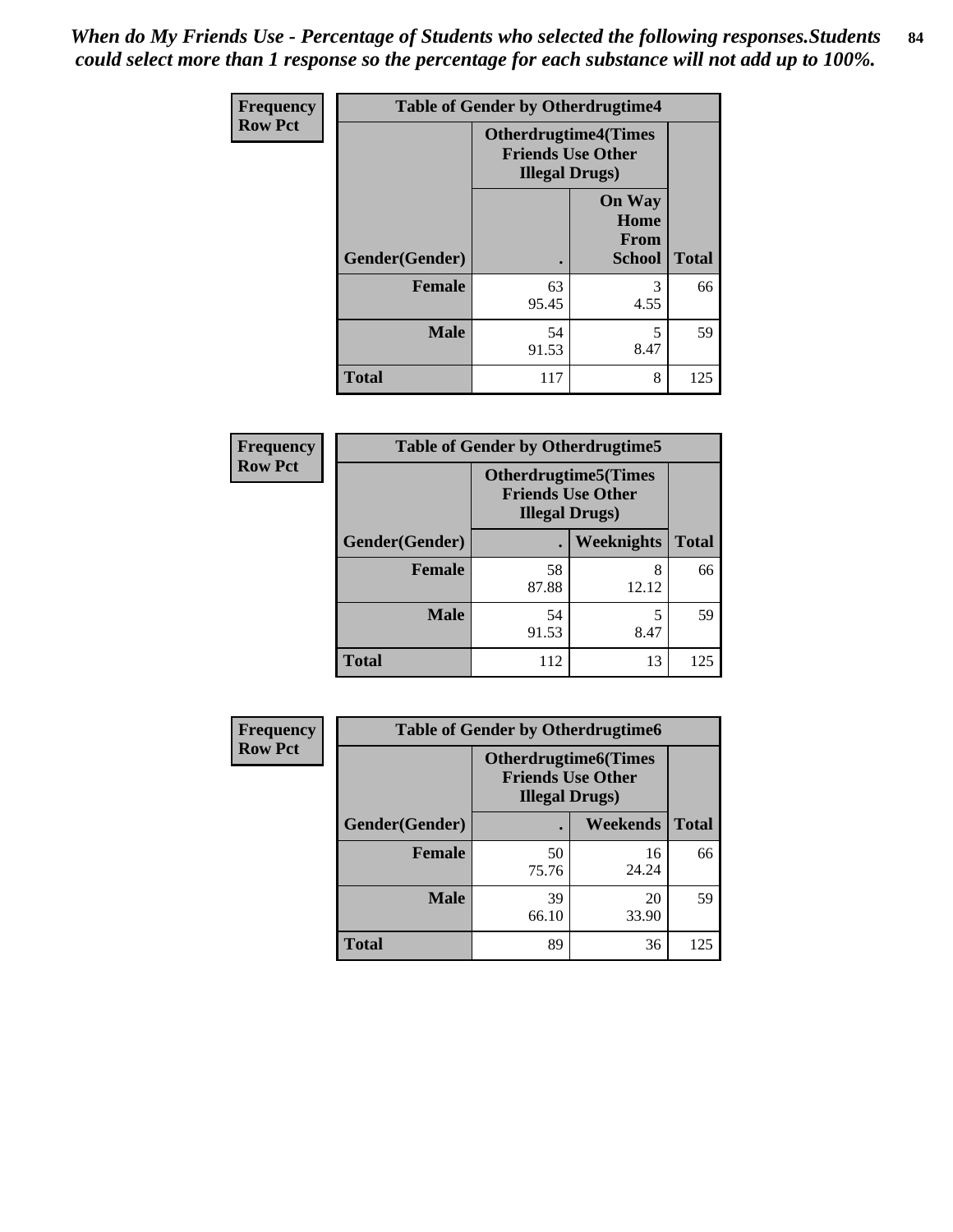# *Other Questions* **85**

| <b>Frequency</b> | <b>Table of Gender by Educationalcohol</b> |                                                                                                                                       |             |              |
|------------------|--------------------------------------------|---------------------------------------------------------------------------------------------------------------------------------------|-------------|--------------|
| <b>Row Pct</b>   |                                            | <b>Educationalcohol</b> (I<br>have been taught<br>about alcohol,<br>tobacco,<br>and other drugs<br>within the last year<br>at school) |             |              |
|                  | Gender(Gender)                             | <b>Yes</b>                                                                                                                            | No          | <b>Total</b> |
|                  | <b>Female</b>                              | 44<br>66.67                                                                                                                           | 22<br>33.33 | 66           |
|                  | <b>Male</b>                                | 35<br>59.32                                                                                                                           | 24<br>40.68 | 59           |
|                  | <b>Total</b>                               | 79                                                                                                                                    | 46          | 125          |

| Frequency      | <b>Table of Gender by Rodedrinking</b> |             |                                                                                                                     |              |
|----------------|----------------------------------------|-------------|---------------------------------------------------------------------------------------------------------------------|--------------|
| <b>Row Pct</b> |                                        |             | Rodedrinking(In<br>the past 30 days I<br>have ridden in a<br>car with a driver<br>who had been<br>drinking alcohol) |              |
|                | Gender(Gender)                         | Yes         | $\mathbf{N}\mathbf{0}$                                                                                              | <b>Total</b> |
|                | <b>Female</b>                          | 17<br>25.76 | 49<br>74.24                                                                                                         | 66           |
|                | <b>Male</b>                            | 14<br>23.73 | 45<br>76.27                                                                                                         | 59           |
|                | <b>Total</b>                           | 31          | 94                                                                                                                  | 125          |

| Frequency      |                | <b>Table of Gender by Drugsschool</b>                                                                                               |                |              |
|----------------|----------------|-------------------------------------------------------------------------------------------------------------------------------------|----------------|--------------|
| <b>Row Pct</b> |                | <b>Drugsschool</b> (During<br>the past 12 months,<br>I have been offered,<br>sold,<br>or given illegal drugs<br>on school property) |                |              |
|                | Gender(Gender) | Yes                                                                                                                                 | N <sub>0</sub> | <b>Total</b> |
|                | <b>Female</b>  | 19<br>28.79                                                                                                                         | 47<br>71.21    | 66           |
|                | <b>Male</b>    | 19<br>32.20                                                                                                                         | 40<br>67.80    | 59           |
|                | Total          | 38                                                                                                                                  | 87             | 125          |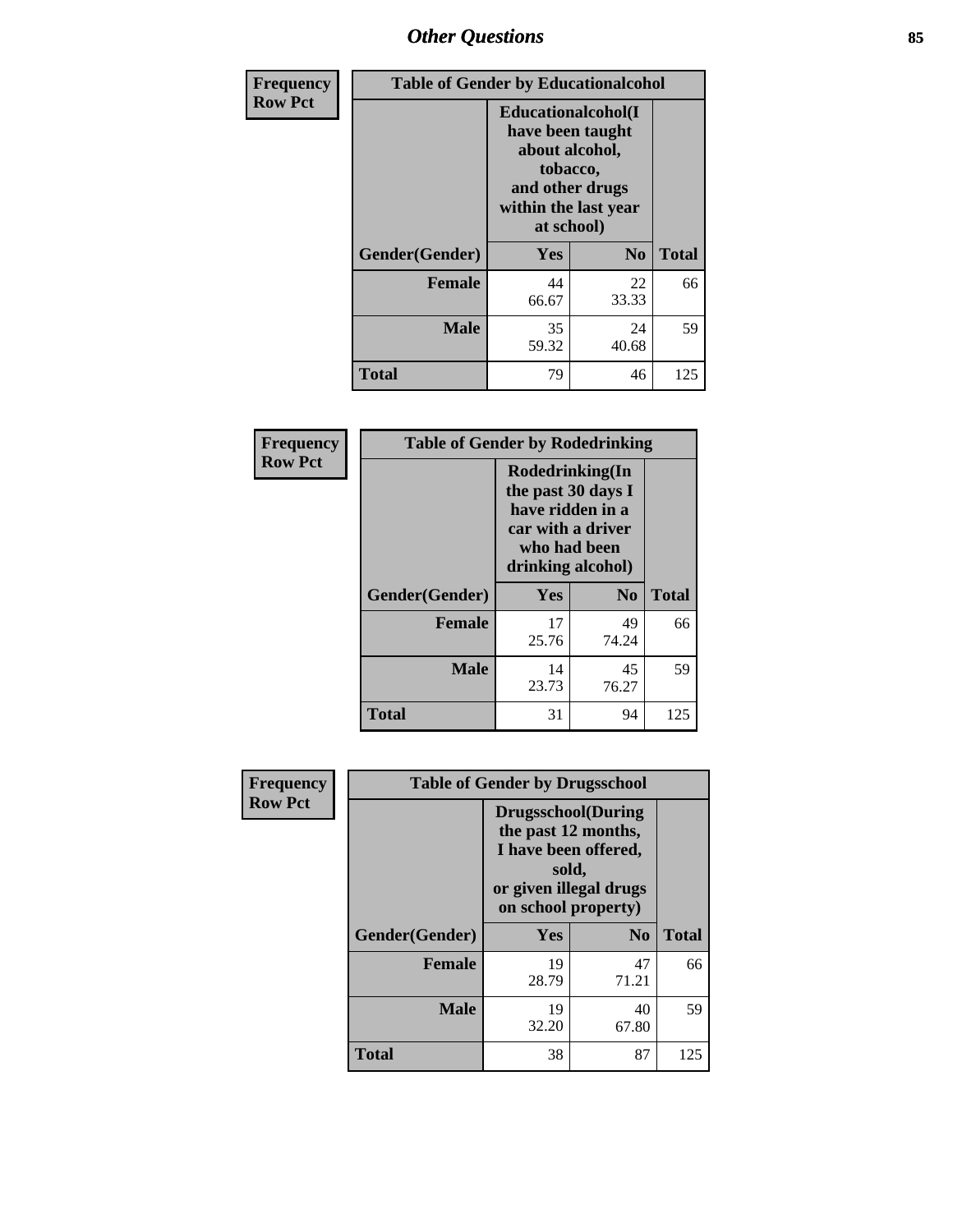# *Other Questions* **86**

**Frequency Row Pct**

| <b>Table of Gender by Bingedrinking</b> |                                                                                                         |             |           |            |                            |           |              |
|-----------------------------------------|---------------------------------------------------------------------------------------------------------|-------------|-----------|------------|----------------------------|-----------|--------------|
|                                         | Bingedrinking(I have drunk five or<br>more drinks of alcohol at one sitting<br>during the last 30 days) |             |           |            |                            |           |              |
|                                         | 0                                                                                                       | $1$ or $ $  | 3 to      | 6 to<br>9  | 10<br>t <sub>0</sub><br>19 | All<br>30 |              |
| Gender(Gender)                          | <b>Days</b>                                                                                             | days        | days      | days       | days                       | days      | <b>Total</b> |
| <b>Female</b>                           | 47<br>71.21                                                                                             | 10<br>15.15 | 5<br>7.58 | 0<br>0.00  | 4<br>6.06                  | 0<br>0.00 | 66           |
| <b>Male</b>                             | 39<br>66.10                                                                                             | 4<br>6.78   | 11.86     | 6<br>10.17 | 2<br>3.39                  | 1.69      | 59           |

| Frequency      | <b>Table of Gender by Educationaids</b> |                                                                                                 |             |              |  |
|----------------|-----------------------------------------|-------------------------------------------------------------------------------------------------|-------------|--------------|--|
| <b>Row Pct</b> |                                         | <b>Educationaids</b> (I<br>have been taught<br>about HIV/AIDS<br>at school in the<br>past year) |             |              |  |
|                | Gender(Gender)                          | Yes                                                                                             | $\bf N_0$   | <b>Total</b> |  |
|                | <b>Female</b>                           | 43<br>65.15                                                                                     | 23<br>34.85 | 66           |  |
|                | <b>Male</b>                             | 37<br>62.71                                                                                     | 22<br>37.29 | 59           |  |
|                | <b>Total</b>                            | 80                                                                                              | 45          | 125          |  |

| <b>Frequency</b> | <b>Table of Gender by Suicideconsider</b> |                 |                |              |  |
|------------------|-------------------------------------------|-----------------|----------------|--------------|--|
| <b>Row Pct</b>   |                                           | Suicideconsider |                |              |  |
|                  | Gender(Gender)                            | Yes             | N <sub>0</sub> | <b>Total</b> |  |
|                  | <b>Female</b>                             | 10.61           | 59<br>89.39    | 66           |  |
|                  | <b>Male</b>                               | 13.56           | 51<br>86.44    | 59           |  |
|                  | <b>Total</b>                              | 15              | 110            | 125          |  |